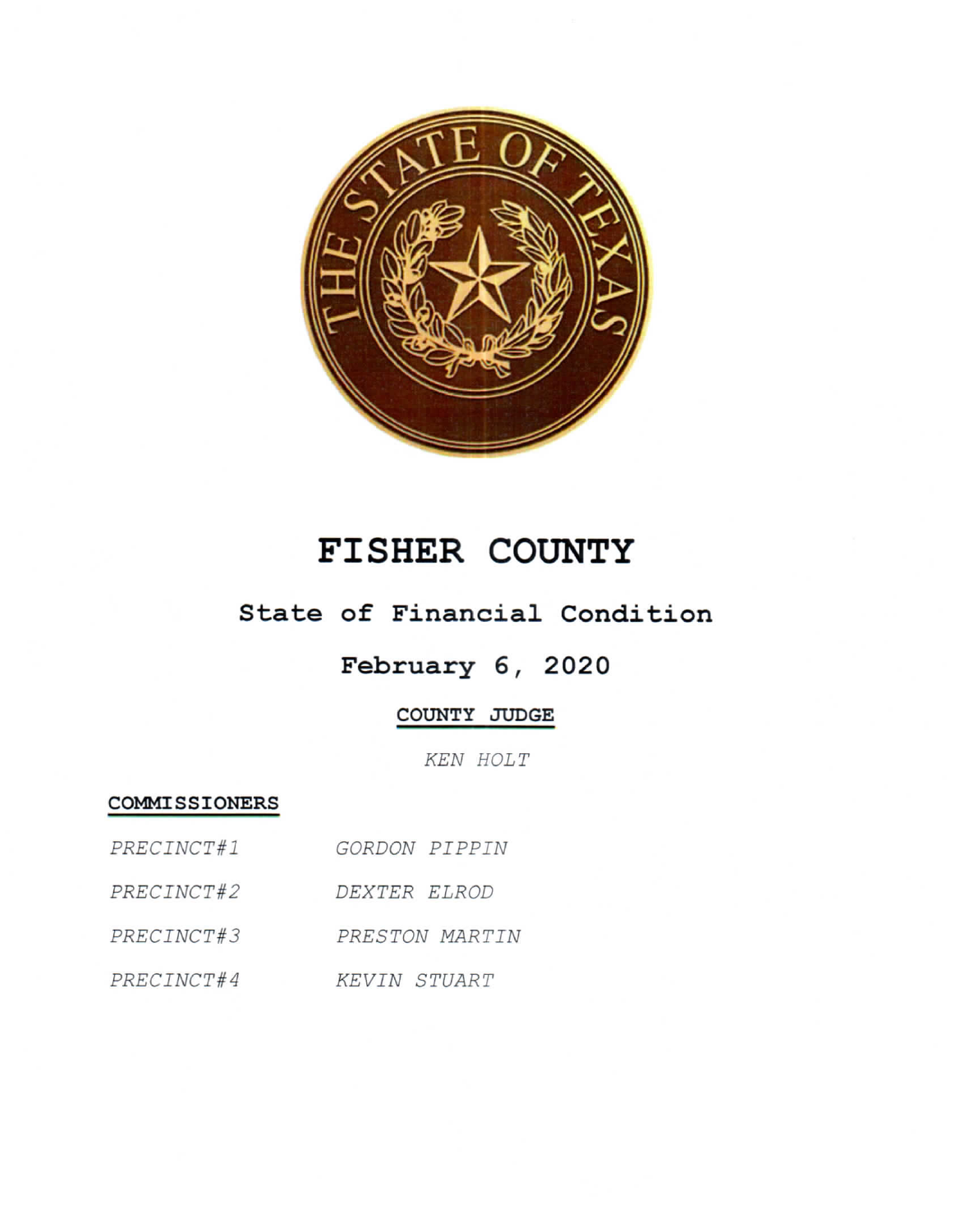

County of Fisher

P. O. Box 126 | Roby, Texas 79543

February 6, 2020

To The Honorable, Glen Harrison, Presiding Judge of the 32<sup>nd</sup> Judicial District Court To The Honorable Commissioners' Court of Fisher County Texas:

> Ken Holt Gordon Pippin Dexter Elrod **Preston Martin Kevin Stuart**

County Judge Commissioner #1 Commissioner #2 Commissioner #3 Commissioner #4

Gentlemen:

In compliance with Sec. 114.025, Local Government Code, I herewith present my monthly report on the financial condition of Fisher County, setting forth all the facts of interest and showing further the condition of each account on the books.

Respectfully submitted Becky Mauldin

County Auditor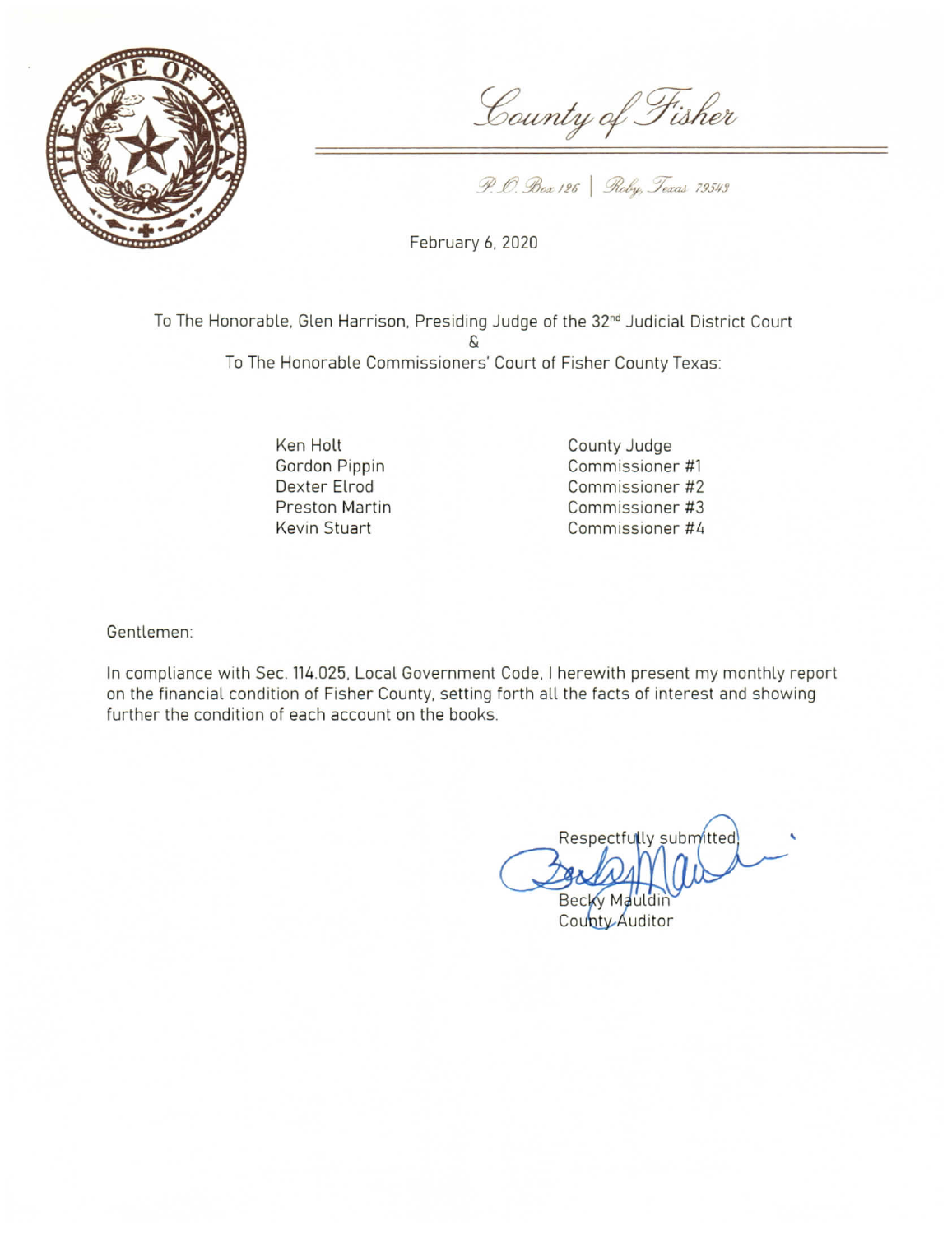|                     | ACCOUNT NO ACCOUNT-TITLE THE SUDGET-AMOUNT BUDGET-AMOUNT YEAR-TO-DATE YEAR-TO-DATE MONTH-TO-DATE | ORIGINAL                                    | AMENDED                        | ENCUMBERED | ACTIVITY         | ACTIVITY                                   | CURRENT USED<br>BALANCE PCT |                |
|---------------------|--------------------------------------------------------------------------------------------------|---------------------------------------------|--------------------------------|------------|------------------|--------------------------------------------|-----------------------------|----------------|
|                     | REPORTING FUND: 0010 GENERAL FUND                                                                |                                             |                                |            |                  |                                            | EFFECTIVE MONTH - 02        |                |
| 0100 CASH ACCOUNTS  |                                                                                                  |                                             |                                |            |                  |                                            |                             |                |
|                     |                                                                                                  |                                             |                                |            |                  |                                            |                             |                |
|                     | 10-100-100 CFC: GENERAL FUND                                                                     |                                             |                                |            |                  | 911,597.67 51,308.24 - 2,251,246.93        |                             |                |
|                     | 10-100-130 MONEY MARKET CHECKING                                                                 |                                             |                                |            | 802.04           | 0.00                                       | 231, 297.55                 |                |
| 10-100-140          | GRANT FUND CHECKING                                                                              |                                             |                                |            | 0.00             | 0.00                                       | 0.40                        |                |
|                     | 10-100-185 DUE FROM I&S FUND                                                                     |                                             |                                |            | 0.00             | 0.00                                       | 158,971.44                  |                |
|                     | 10-100-201 CERTIFICATE OF DEPOSIT - 1                                                            |                                             |                                |            | 776.97           | 0.00                                       | 155,465.06                  |                |
|                     | 10-100-202 CERTIFICATE OF DEPOSIT - 2                                                            |                                             |                                |            | 776.97           | 0.00                                       | 155,465.06                  |                |
|                     | 10-100-203 CERTIFICATE OF DEPOSIT - 3                                                            |                                             |                                |            | 776.97           | 0.00                                       | 155,465.06                  |                |
|                     | 10-100-204 CERTIFICATE OF DEPOSIT - 4                                                            |                                             |                                |            | 776.97           | 0.00                                       | 155,465.06                  |                |
|                     | 10-100-205 CERTIFICATE OF DEPOSIT - 5                                                            |                                             |                                |            | 776.97           | 0.00                                       | 155,465.06                  |                |
|                     | 10-100-206 CERTIFICATE OF DEPOSIT - 6                                                            |                                             |                                |            | 1,039.97         | 0.00                                       | 256,468.61                  |                |
|                     |                                                                                                  |                                             |                                |            |                  |                                            |                             |                |
|                     | 10-100-211 REIMBURSEMENT CLEARING                                                                |                                             |                                |            | 0.00             | 0.00                                       | 4.00                        |                |
|                     | 10-100-230 DISTRICT CLERK EFILE                                                                  |                                             |                                |            | $3,862.99 -$     | 0.00                                       | 4,076.64-                   |                |
|                     | 10-100-231 COUNTY CLERK EFILE                                                                    |                                             |                                |            | 4,536.38-        | 10.00                                      | 2,937.05-                   |                |
|                     | 10-100-232 JP CREDIT CARD                                                                        |                                             |                                |            | 23,959.94-       | 0.00                                       | 16,965.72-                  |                |
|                     | 10-100-280 DELINQUENT TAXES RECEIVABLE                                                           |                                             |                                |            | 0.00             | 0.00                                       | 117,265.36                  |                |
|                     | 10-100-285 ALLOWANCE-UNCOLLETABLE TAXES                                                          |                                             |                                |            | 0.00             | 0.00                                       | 29,314.33-                  |                |
|                     | 10-100-290 DUE FROM APPRAISAL DISTRICT                                                           |                                             |                                |            | 0.00             | 0.00                                       | 0.00                        |                |
|                     |                                                                                                  |                                             |                                |            | -------------    | 884, 965. 22 51, 298. 24 - 3, 739, 285. 85 | ------------ -------------- |                |
|                     | CASH ACCOUNTS                                                                                    |                                             |                                |            |                  |                                            |                             |                |
|                     | 0300 GENERAL REVENUE ACCOUNTS                                                                    |                                             |                                |            |                  |                                            |                             |                |
|                     | 10-300-100 ADVALOREM TAXES                                                                       | 2,418,322.00                                | 2,418,322.00                   |            | 1,569,654.19     | 0.00                                       | 848,667.81                  | 65             |
|                     | 10-300-105 DELINQUENT ADVALOREM TAXES                                                            | 0.00                                        | 0.00                           |            | 0.00             | 0.00                                       | 0.00                        |                |
|                     | 10-300-106 DC EFILE CLEARING ACCOUNT                                                             | 0.00                                        | 0.00                           |            | 0.00             | 0.00                                       | 0.00                        |                |
|                     | 10-300-107 CC EFILE CLEARING ACCOUNT                                                             | 0.00                                        | 0.00                           |            | 0.00             | 0.00                                       | 0.00                        |                |
|                     |                                                                                                  |                                             |                                |            |                  |                                            |                             |                |
|                     | 10-300-108 JP C-CARD CLEARING ACCOUNT                                                            | 0.00                                        | 0.00                           |            | 0.00             | 0.00                                       | 0.00                        |                |
| 10-300-109          | CREDIT CARD INTEREST EARNED                                                                      | 0.00                                        | 0.00                           |            | 98.27            | 0.00                                       | $98.27+$                    |                |
|                     | 10-300-149 APPRAISAL DIST EXCESS REFUND                                                          | 0.00                                        | 0.00                           |            | 33,516.00        | 0.00                                       | $33,516.00+$                |                |
|                     | 10-300-150 OTHER INCOME                                                                          | 800.00                                      | 800.00                         |            | 73.57            | 0.00                                       | 726.43                      | 09             |
|                     | 10-300-151 TAX COLLECTOR ANNUAL SALES TAX COMM 7,200.00                                          |                                             | 7,200.00                       |            | 0.00             | 0.00                                       | 7,200.00                    | 0 <sub>0</sub> |
|                     | 10-300-152 MISC REIMBURSEMENTS                                                                   | 300.00                                      | 300.00                         |            | 0.00             | 0.00                                       | 300.00                      | 0 <sub>0</sub> |
| $10 - 300 - 153$    | DPS REIMBURSEMENTS/PHONE& INTERNET                                                               | 0.00                                        | 0.00                           |            | 1,686.14         | 0.00                                       | $1,686.14+$                 |                |
| $10 - 300 - 155$    | DRUG FOR REIMBURSING GF JAIL ASSIST                                                              | 0.00                                        | 0.00                           |            | 0.00             | 0.00                                       | 0.00                        |                |
| 10-300-156          | DRUG FOR REIMBURSING FICA                                                                        | 0.00                                        | 0.00                           |            | 0.00             | 0.00                                       | 0.00                        |                |
| $10 - 300 - 157$    | DRUG FOR REIMBURSING RETIREMENT                                                                  | 0.00                                        | 0.00                           |            | 0.00             | 0.00                                       | 0.00                        |                |
| $10 - 300 - 180$    | INTEREST EARNED                                                                                  | 28,000.00                                   | 28,000.00                      |            | 7,354.07         | 0.00                                       | 20,645.93                   | 26             |
|                     | 10-300-185 INSURANCE PROCEEDS                                                                    | 0.00                                        |                                |            | 0.00             |                                            | 0.00                        |                |
|                     |                                                                                                  |                                             | 0.00                           |            |                  | 0.00                                       |                             |                |
| 10-300-190          | INTEREST EARNED CD'S                                                                             | 10,400.00                                   | 10,400.00                      |            | 4,924.82         | 0.00                                       | 5,475.18                    | 47             |
| $10 - 300 - 195$    | INSURANCE REMIBURSEMENTS                                                                         | 0.00                                        | 0.00                           |            | 211.00           | 0.00                                       | $211.00+$                   |                |
| $10 - 300 - 200$    | COUNTY RESTITUTION INCOME                                                                        | 1,600.00                                    | 1,600.00                       |            | 628.81           | 0.00                                       | 971.19                      | 39             |
|                     | 10-300-202 DRUG PROG CCP - 10% COUNTY                                                            | 176.00                                      | 176.00                         |            | 161.56           | 0.00                                       | 14.44                       | 92             |
| $10 - 300 - 204$    | OIL & GAS INCOME                                                                                 | 700.00                                      | 700.00                         |            | 246.16           | 0.00                                       | 453.84                      | 35             |
| $10 - 300 - 205$    | GAS PIPELINE INCOME                                                                              | 0.00                                        | 0.00                           |            | 0.00             | 0.00                                       | 0.00                        |                |
| $10 - 300 - 206$    | NSF INCOME                                                                                       |                                             | 0.00                           |            | 0.00             | 0.00                                       | 0.00                        |                |
| 10-300-212          | HEALTHY COUNTY INCOME                                                                            | $\begin{array}{c} 0.00 \\ 0.00 \end{array}$ | 0.00                           |            | 0.00             | 0.00                                       | 0.00                        |                |
| $10 - 300 - 214$    | COURT APPT ATTY - C & D CLERK                                                                    | 1,400.00                                    | 1,400.00                       |            | 957.01           | 0.00                                       | 442.99                      | 68             |
| $10 - 300 - 216$    | JUROR REIMBURSEMENT                                                                              | 0.00                                        | 0.00                           |            | 408.00           | 0.00                                       | $408.00+$                   |                |
| $10 - 300 - 218$    | TX-TF-IND DEFENSE GRANT 2019                                                                     | 7,000.00                                    | 7,000.00                       |            | 0.00             | 0.00                                       | 7,000.00                    | 00             |
|                     | 10-300-222 AD LITEM TAX SUIT T REES                                                              | 0.00                                        | 0.00                           |            | 0.00             | 0.00                                       | 0.00                        |                |
|                     |                                                                                                  |                                             | 0.00                           |            |                  |                                            |                             |                |
|                     | 10-300-224 OUT OF COUNTY SHERIFF CITATIONS                                                       | 0.00                                        |                                |            | 0.00             | 0.00                                       | 0.00                        |                |
|                     | 10-300-225 OUT OF COUNTY SHERIFF SERVICE                                                         | 400.00                                      | 400.00                         |            | 100.00           | 0.00                                       | 300.00                      | 25             |
|                     | 10-300-226 INSURANCE BUILDING REPAIRS                                                            | 400.00                                      | 400.00                         |            | 0.00             | 0.00                                       | 400.00                      | 00             |
| $10 - 300 - 228$    | UNCLAIMED PROPERTY REFUND                                                                        | 0.00                                        | 0.00                           |            | 0.00             | 0.00                                       | 0.00                        |                |
|                     | 10-300-229 VOL FIRE DEPT REIMBURSEMENTS                                                          | 0.00                                        | 0.00                           |            | 0.00             | 0.00                                       | 0.00                        |                |
|                     | 10-300-230 TOBACCO SETTLEMENT INCOME                                                             | 50.00                                       | 50.00                          |            | 0.00             | 0.00                                       | 50.00                       | - 00           |
|                     | 10-300-231 FISHER COUNTY SHERIFF'S POSSE                                                         | 1.00                                        | 1.00                           |            | 1.00             | 0.00                                       | 0.00 100                    |                |
|                     | 10-300-232 WIND FARM TAX ABATEMENTS                                                              | 0.00                                        | 0.00                           |            | 0.00             | 0.00                                       | 0.00                        |                |
|                     | 10-300-234 SHERIFF - DRUG FORF REIMBURSEMENT                                                     | 0.00                                        | 0.00                           |            | 0.00             | 0.00                                       | 0.00                        |                |
|                     | 10-300-236 SHERIFF - MISC INCOME                                                                 | 14,500.00                                   | 14,500.00                      |            | 15, 135.61       | 0.00                                       | 635.61+ 104                 |                |
|                     |                                                                                                  |                                             |                                |            |                  |                                            |                             |                |
|                     | 10-300-237 SHERIFF BODY ARMOR GRANT                                                              | 0.00                                        | 0.00                           |            | 0.00             | 0.00                                       | 0.00                        |                |
|                     | 10-300-239 SB1849 PRISONER SAFETY FUND GRANT                                                     | 0.00                                        | 0.00                           |            | 0.00             | 0.00                                       | 0.00                        |                |
|                     | 10-300-241 SHERIFF SALE INCOME                                                                   | 0.00                                        | 0.00                           |            | 838.30           | 0.00                                       | $838.30+$                   |                |
|                     | 10-300-242 EXTENSION AGENT REIMBURSEMENTS<br>10-300-713 BUILDING RENT                            | 0.00<br>10.00                               | 0.00<br>10.00                  |            | 0.00<br>0.00     | 0.00<br>0.00                               | 0.00<br>10.00               | 00             |
|                     |                                                                                                  |                                             | ------------------------------ |            | ________________ | -----------                                |                             |                |
|                     | GENERAL REVENUE ACCOUNTS 2,491,259.00 2,491,259.00 0.00 1,635,994.51                             |                                             |                                |            |                  | 0.00                                       | 855, 264.49 66              |                |
| 0310 FEES OF OFFICE |                                                                                                  |                                             |                                |            |                  |                                            |                             |                |
|                     | 10-310-400 FEES - COUNTY JUDGE                                                                   | 200.00                                      | 200.00                         |            | 18.00            | 0.00                                       | 182.00                      | 09             |
|                     | 10-310-410 FEES - COUNTY CLERK                                                                   | 63,000.00                                   | 63,000.00                      |            | 27,532.13        | 10.00                                      | 35,467.87                   | 44             |
|                     | 10-310-420 FEES - COUNTY & DISTRICT COURT                                                        | 1,000.00                                    | 1,000.00                       |            | 240.00           | 0.00                                       | 760.00                      | 24             |
|                     | 10-310-425 FEES - DISTRICT CLERK                                                                 | 10,000.00                                   | 10,000.00                      |            | 5,042.04         | 0.00                                       | 4,957.96                    | 50             |
|                     | 10-310-426 FEES - DIST CLERK TAX RESEARCH                                                        | 700.00                                      | 700.00                         |            | 0.00             | 0.00                                       | 700.00                      | 00             |

02-06-2020\*\*BUDGET ANALYSIS USAGE REPORT \*\* ASSET, INCOME, & EXPENSE ACCOUNTS PAGE 1<br>TIME:11:51 AM - EFFECTIVE MONTH:02

TIME:11:51 AM - EFFECTIVE MONTH:02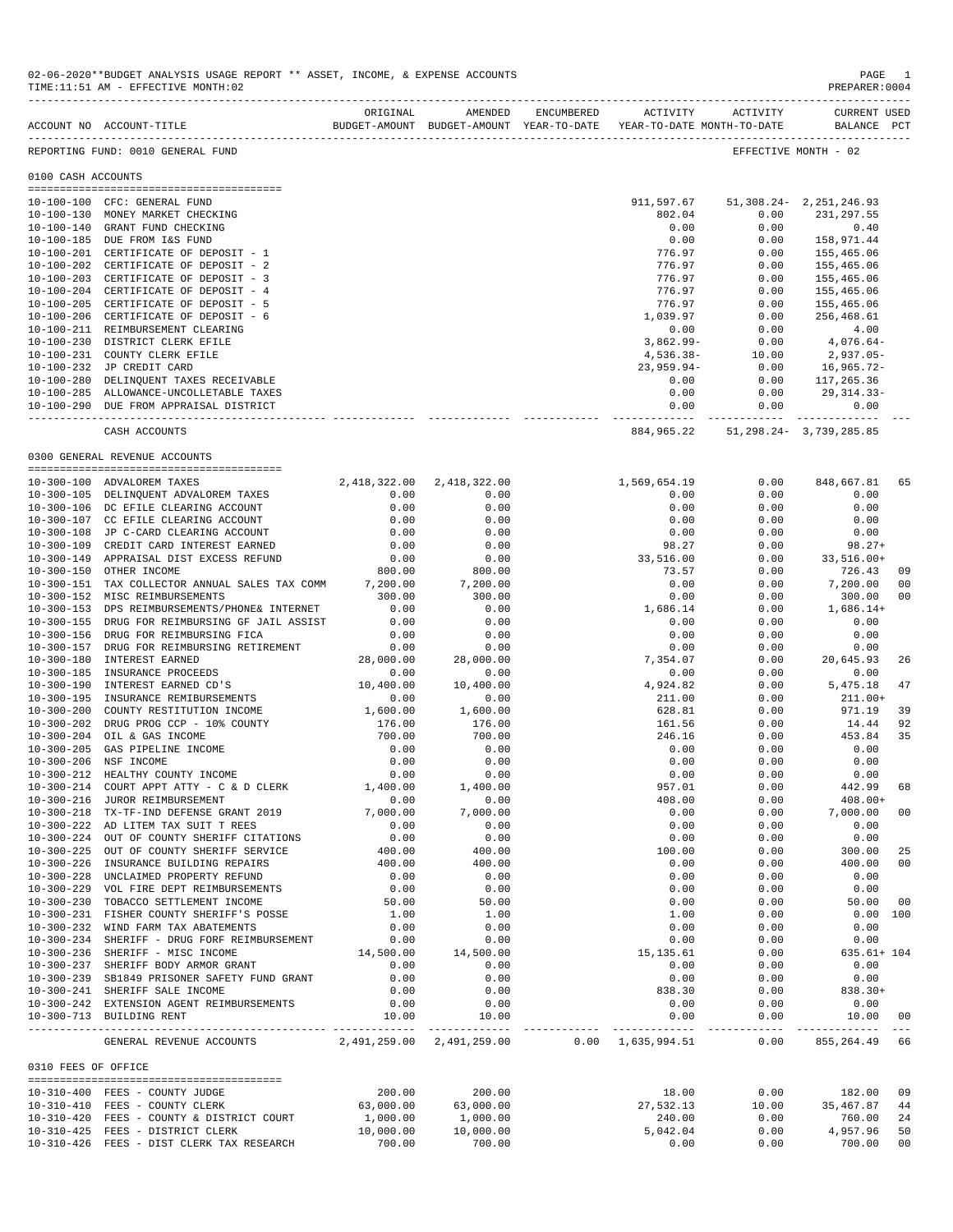|                     | 02-06-2020**BUDGET ANALYSIS USAGE REPORT ** ASSET, INCOME, & EXPENSE ACCOUNTS<br>TIME: 11:51 AM - EFFECTIVE MONTH: 02 |                           |                                                     |                         |                          |                                        | PAGE<br>PREPARER: 0004             |                   |
|---------------------|-----------------------------------------------------------------------------------------------------------------------|---------------------------|-----------------------------------------------------|-------------------------|--------------------------|----------------------------------------|------------------------------------|-------------------|
|                     | ACCOUNT NO ACCOUNT-TITLE                                                                                              | ORIGINAL                  | AMENDED<br>BUDGET-AMOUNT BUDGET-AMOUNT YEAR-TO-DATE | ENCUMBERED              | ACTIVITY                 | ACTIVITY<br>YEAR-TO-DATE MONTH-TO-DATE | <b>CURRENT USED</b><br>BALANCE PCT |                   |
|                     | REPORTING FUND: 0010 GENERAL FUND                                                                                     |                           |                                                     |                         |                          |                                        | EFFECTIVE MONTH - 02               |                   |
| $10 - 310 - 430$    | 10-310-427 REPAYMENT OF REWARD FINE<br>$FEES - JP$ #1                                                                 | 0.00<br>45,000.00         | 0.00<br>45,000.00                                   |                         | 0.00<br>19,730.51        | 0.00<br>0.00                           | 0.00<br>25, 269.49                 | 44                |
|                     | 10-310-432 FEES - JP ATTY DELINQUENT COL                                                                              | 400.00                    | 400.00                                              |                         | 130.50                   | 0.00                                   | 269.50                             | 33                |
|                     | 10-310-433 FEES - JP WRIT OF POSSESS<br>10-310-440 FEES - COUNTY ATTORNEY                                             | 450.00                    | 450.00                                              |                         | 0.00<br>47.43            | 0.00<br>0.00                           | $300.00 -$<br>402.57               | 11                |
|                     | 10-310-445 FEES - TAX COLLECTOR                                                                                       | 8,500.00                  | 8,500.00                                            |                         | 3,058.90                 | 0.00                                   | 5,441.10                           | 36                |
|                     | 10-310-447 FEES - TITLE                                                                                               | 2,500.00                  | 2,500.00                                            |                         | 700.00                   | 0.00                                   | 1,800.00                           | 28                |
|                     | 10-310-448 FEES - LIQUOR LICENSE                                                                                      | 200.00                    | 200.00                                              |                         | 6.00                     | 0.00                                   | 194.00                             | 03                |
|                     | 10-310-450 FEES - FAMILY PROTECTION                                                                                   | 0.00                      | 0.00                                                |                         | 0.00                     | 0.00                                   | 0.00                               |                   |
|                     | 10-310-451 FEES - CHILD CARE                                                                                          | 0.00                      | 0.00                                                |                         | 0.00                     | 0.00                                   | 0.00                               |                   |
|                     | 10-310-455 FEES - SHERIFF                                                                                             | 8,000.00                  | 8,000.00                                            |                         | 1,017.39                 | 0.00                                   | 6,982.61                           | 13                |
|                     | 10-310-465 FEES - COUNTY COURT AT LAW JUDGE                                                                           | 0.00<br>$- - - - - -$     | 0.00                                                |                         | 0.00                     | 0.00                                   | 0.00                               |                   |
|                     | FEES OF OFFICE                                                                                                        | 139,950.00                | 139,950.00                                          | 0.00                    | 57,522.90                | 10.00                                  | 82,727.10                          | 41                |
|                     | 0320 STATE SUPPLEMENTS                                                                                                |                           |                                                     |                         |                          |                                        |                                    |                   |
|                     | 10-320-405 SUPPLEMENT - COUNTY JUDGE                                                                                  | 25,200.00                 | 25,200.00                                           |                         | 10,237.15                | 0.00                                   | 14,962.85                          | 41                |
|                     | 10-320-420 SUPPLEMENT - COUNTY ATTORNEY                                                                               | 23, 333.00<br>----------- | 23, 333.00                                          |                         | 0.00                     | 0.00<br>--------                       | 23,333.00                          | 00<br>$\sim$ $ -$ |
|                     | STATE SUPPLEMENTS                                                                                                     | 48,533.00                 | 48,533.00                                           | 0.00                    | 10,237.15                | 0.00                                   | 38, 295.85                         | 21                |
| 0400 COUNTY JUDGE   |                                                                                                                       |                           |                                                     |                         |                          |                                        |                                    |                   |
|                     |                                                                                                                       |                           |                                                     |                         |                          |                                        |                                    |                   |
|                     | 10-400-100 SALARY - COUNTY JUDGE                                                                                      | 41,007.00                 | 41,007.00                                           | 0.00                    | 14, 194. 44              | 0.00                                   | 26,812.56                          | 35                |
|                     | 10-400-105 COUNTY JUDGE - STATE SUPPLEMENT                                                                            | 25,200.00                 | 25,200.00<br>24,888.00                              | 0.00                    | 8,723.07                 | 0.00                                   | 16,476.93                          | 35                |
|                     | 10-400-110 SALARY - ADMINISTRATIVE ASSISTANT<br>10-400-115 LONGEVITY PAY                                              | 24,888.00<br>600.00       | 600.00                                              | 0.00<br>0.00            | 8,614.98<br>0.00         | 0.00<br>0.00                           | 16,273.02<br>600.00                | 35<br>00          |
|                     | 10-400-200 FICA EXPENSE                                                                                               | 6,969.00                  | 6,969.00                                            | 0.00                    | 2,397.33                 | 0.00                                   | 4,571.67                           | 34                |
| $10 - 400 - 205$    | RETIREMENT                                                                                                            | 7,498.00                  | 7,498.00                                            | 0.00                    | 2,599.99                 | 0.00                                   | 4,898.01                           | 35                |
|                     | 10-400-210 MEDICAL INSURANCE                                                                                          | 20,246.00                 | 20,246.00                                           | 0.00                    | 7,246.26                 | 0.00                                   | 12,999.74                          | 36                |
| $10 - 400 - 300$    | TRAVEL & SCHOOL                                                                                                       | 3,000.00                  | 3,000.00                                            | 690.00                  | 351.68                   | 0.00                                   | 1,958.32                           | 35                |
| $10 - 400 - 305$    | SUPPLIES                                                                                                              | 2,000.00                  | 2,000.00                                            | 243.69                  | 275.90                   | 0.00                                   | 1,480.41                           | 26                |
|                     | 10-400-310 COMMUNICATIONS                                                                                             | 700.00                    | 700.00                                              | 0.00                    | 203.33                   | 0.00                                   | 496.67                             | 29                |
| $10 - 400 - 320$    | 10-400-315 BONDS & NOTARY<br>COMPUTER REPAIRS & MAINTENANCE                                                           | 1,420.00<br>200.00        | 1,420.00<br>200.00                                  | 0.00<br>0.00            | 0.00<br>0.00             | 0.00<br>0.00                           | 1,420.00<br>200.00                 | 00<br>00          |
| $10 - 400 - 325$    | SCHOOL & DUES                                                                                                         | 475.00                    | 475.00                                              | 110.00                  | 0.00                     | 0.00                                   | 365.00                             | 23                |
|                     | 10-400-333 LAST YEARS BILLS                                                                                           | 0.00                      | 0.00                                                | 0.00                    | 1,077.80                 | 0.00                                   | $1,077.80-$                        |                   |
|                     | COUNTY JUDGE                                                                                                          | 134,203.00                | 134,203.00                                          | 1,043.69                | 45,684.78                | 0.00                                   | 87, 474.53                         | 35                |
| 0410 COUNTY CLERK   |                                                                                                                       |                           |                                                     |                         |                          |                                        |                                    |                   |
|                     |                                                                                                                       |                           |                                                     |                         |                          |                                        |                                    |                   |
|                     | 10-410-100 SALARY - COUNTY CLERK<br>10-410-105 LONGEVITY PAY                                                          | 39,007.00<br>3,000.00     | 39,007.00<br>3,000.00                               | 0.00<br>0.00            | 13,502.16<br>0.00        | 0.00<br>0.00                           | 25,504.84<br>3,000.00              | 35<br>00          |
| $10 - 410 - 110$    | SALARY - ADMINISTRATIVE ASSISTANT                                                                                     | 24,888.00                 | 24,888.00                                           | 0.00                    | 8,614.98                 | 0.00                                   | 16,273.02                          | 35                |
| 10-410-115          | PHONE ALLOWANCE                                                                                                       | 360.00                    | 360.00                                              | 0.00                    | 124.56                   | 0.00                                   | 235.44                             | 35                |
|                     | 10-410-200 FICA EXPENSE                                                                                               | 4,986.00                  | 4,986.00                                            | 0.00                    | 1,691.64                 | 0.00                                   | 3,294.36                           | 34                |
|                     | 10-410-205 RETIREMENT                                                                                                 | 5,364.00                  | 5,364.00                                            | 0.00                    | 1,833.91                 | 0.00                                   | 3,530.09                           | 34                |
|                     | 10-410-210 MEDICAL INSURANCE                                                                                          | 20,246.00                 | 20,246.00                                           | 0.00                    | 7,220.52                 | 0.00                                   | 13,025.48                          | 36                |
|                     | 10-410-300 TRAVEL & SCHOOL                                                                                            | 3,000.00                  | 3,000.00                                            | 550.00                  | 1,085.02                 | 0.00                                   | 1,364.98                           | 55                |
| 10-410-305 SUPPLIES | 10-410-310 COMMUNICATONS                                                                                              | 3,000.00<br>1,210.00      | 3,000.00<br>1,210.00                                | 684.78<br>0.00          | 923.49<br>398.56         | 0.00<br>0.00                           | 1,391.73<br>811.44                 | 54<br>33          |
| 10-410-315 BONDS    |                                                                                                                       | 400.00                    | 400.00                                              | 0.00                    | 0.00                     | 0.00                                   | 400.00                             | 00                |
|                     | 10-410-320 COPY MACHINE                                                                                               | 3,000.00                  | 3,000.00                                            | 0.00                    | 926.60                   | 0.00                                   | 2,073.40                           | 31                |
|                     | 10-410-325 ELECTION SCHOOL                                                                                            | 1,500.00                  | 1,500.00                                            | 0.00                    | 0.00                     | 0.00                                   | 1,500.00                           | 00                |
|                     | 10-410-330 SOFTWARE MAINTENANCE                                                                                       | 9,100.00                  | 9,100.00                                            | 0.00                    | 3,380.00                 | 0.00                                   | 5,720.00                           | 37                |
|                     | 10-410-335 SUPPL GUAR FUND EXPENSE<br>10-410-340 RESTITUTION EXPENSE                                                  | 0.00<br>0.00              | 0.00<br>0.00                                        | 0.00<br>0.00            | 0.00<br>0.00             | 0.00<br>0.00                           | 0.00<br>0.00                       |                   |
|                     | ----------------------------------<br>COUNTY CLERK                                                                    | ----------<br>119,061.00  | -----------<br>119,061.00                           | -----------<br>1,234.78 | -----------<br>39,701.44 | .<br>0.00                              | -----------<br>78, 124. 78 34      |                   |
|                     |                                                                                                                       |                           |                                                     |                         |                          |                                        |                                    |                   |
| 0420 DISTRICT CLERK |                                                                                                                       |                           |                                                     |                         |                          |                                        |                                    |                   |
|                     | 10-420-100 SALARY - DISTRICT CLERK                                                                                    | 39,005.00                 | 39,005.00                                           | 0.00                    | 13,502.16                | 0.00                                   | 25,502.84                          | 35                |
|                     | 10-420-120 SALARY - ADMINISTRATIVE ASSISTANT                                                                          | 10,000.00                 | 10,000.00                                           | 0.00                    | 3,681.00                 | 0.00                                   | 6,319.00                           | 37                |
|                     | 10-420-200 FICA EXPENSE                                                                                               | 3,749.00                  | 3,749.00                                            | 0.00                    | 1,277.93                 | 0.00                                   | 2,471.07                           | 34                |
|                     | 10-420-205 RETIREMENT<br>10-420-210 MEDICAL INSURANCE                                                                 | 4,034.00<br>10,123.00     | 4,034.00<br>10,123.00                               | 0.00<br>0.00            | 1,406.61<br>3,623.13     | 0.00<br>0.00                           | 2,627.39                           | 35<br>36          |
|                     | 10-420-300 TRAVEL/SCHOOL/TUITION/DUES                                                                                 | 3,000.00                  | 3,000.00                                            | 648.61                  | 734.61                   | 0.00                                   | 6,499.87<br>1,616.78               | 46                |
| 10-420-305 SUPPLIES |                                                                                                                       | 2,000.00                  | 2,000.00                                            | 88.89                   | 870.79                   | 0.00                                   | 1,040.32                           | 48                |
|                     | 10-420-310 COMMUNICATIONS                                                                                             | 0.00                      | 0.00                                                | 0.00                    | 0.00                     | 0.00                                   | 0.00                               |                   |
| 10-420-315 BONDS    |                                                                                                                       | 250.00                    | 250.00                                              | 0.00                    | 0.00                     | 0.00                                   | 250.00                             | 00                |
|                     | 10-420-320 COMPUTER REPAIRS & MAINTENANCE                                                                             | 3,960.00                  | 3,960.00                                            | 330.00                  | 1,320.00                 | 0.00                                   | 2,310.00                           | 42                |
|                     | 10-420-333 LAST YEARS BILLS                                                                                           | 0.00                      | 0.00                                                | 0.00                    | 134.35                   | 0.00                                   | $134.35-$                          |                   |
|                     | 10-420-345 TAX RESEARCH FEE                                                                                           | 0.00                      | 0.00<br>-----------                                 |                         | 350.00                   | 0.00                                   | $350.00+$                          |                   |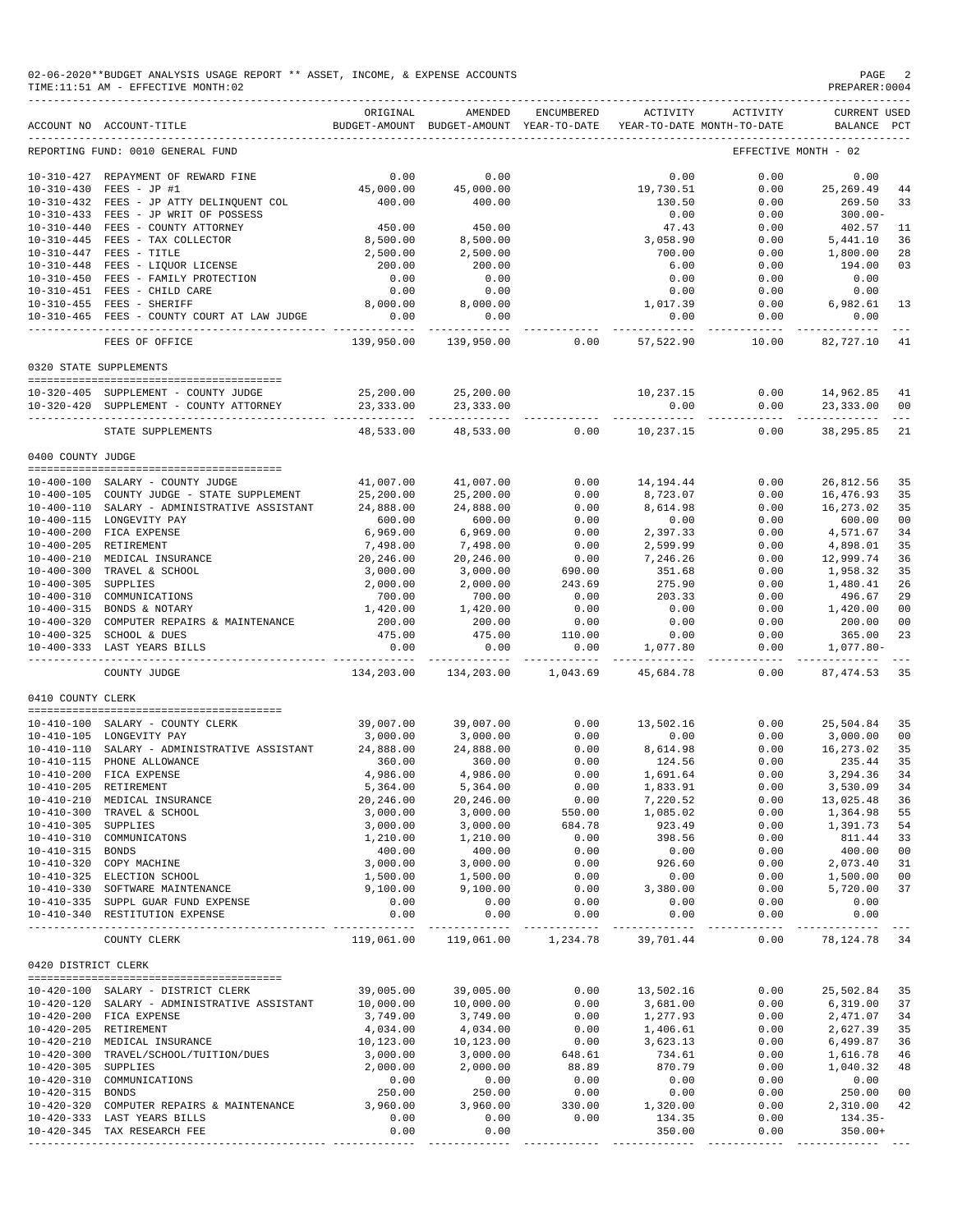|                      | 02-06-2020**BUDGET ANALYSIS USAGE REPORT ** ASSET, INCOME, & EXPENSE ACCOUNTS<br>TIME:11:51 AM - EFFECTIVE MONTH:02 |                            |                                                     |                                   |                    |                                        | PAGE<br>PREPARER: 0004             |                           |
|----------------------|---------------------------------------------------------------------------------------------------------------------|----------------------------|-----------------------------------------------------|-----------------------------------|--------------------|----------------------------------------|------------------------------------|---------------------------|
|                      | ACCOUNT NO ACCOUNT-TITLE                                                                                            | ORIGINAL                   | AMENDED<br>BUDGET-AMOUNT BUDGET-AMOUNT YEAR-TO-DATE | ENCUMBERED                        | <b>ACTIVITY</b>    | ACTIVITY<br>YEAR-TO-DATE MONTH-TO-DATE | <b>CURRENT USED</b><br>BALANCE PCT |                           |
|                      | REPORTING FUND: 0010 GENERAL FUND                                                                                   |                            |                                                     |                                   |                    |                                        | EFFECTIVE MONTH - 02               |                           |
|                      | DISTRICT CLERK                                                                                                      | $76, 121.00 -$             | $76,121.00 -$                                       | 1,067.50                          | 26,900.58          | 0.00                                   | 48,852.92+ 37                      |                           |
|                      | 0430 JUSTICE OF THE PEACE #1                                                                                        |                            |                                                     |                                   |                    |                                        |                                    |                           |
|                      | 10-430-100 SALARY - JUSTICE OF THE PEACE #1                                                                         | 39,005.00                  | 39,005.00                                           | 0.00                              | 13,502.16          | 0.00                                   | 25,502.84                          | 35                        |
|                      | 10-430-105 LONGEVITY PAY                                                                                            | 0.00                       | 0.00                                                | 0.00                              | 0.00               | 0.00                                   | 0.00                               |                           |
|                      | 10-430-110 SALARY - ADMINISTRATIVE ASSISTANT                                                                        | 24,888.00                  | 24,888.00                                           | 0.00                              | 8,301.86           | 0.00                                   | 16,586.14                          | 33                        |
|                      | 10-430-200 FICA EXPENSE                                                                                             | 4,986.00                   | 4,986.00                                            | 0.00                              | 1,652.99           | 0.00                                   | 3,333.01                           | 33                        |
|                      | 10-430-205 RETIREMENT                                                                                               | 5,364.00                   | 5,364.00                                            | 0.00                              | 1,797.88           | 0.00                                   | 3,566.12                           | 34                        |
|                      | 10-430-210 MEDICAL INSURANCE<br>10-430-300 TRAVEL/SCHOOL/TUITION/DUES                                               | 20,246.00<br>3,000.00      | 20,246.00<br>3,000.00                               | 0.00<br>315.00                    | 5,233.41<br>120.00 | 0.00<br>0.00                           | 15,012.59<br>2,565.00              | 26<br>15                  |
| 10-430-305 SUPPLIES  |                                                                                                                     | 2,000.00                   | 2,000.00                                            | 200.65                            | 110.92             | 0.00                                   | 1,688.43                           | 16                        |
|                      | 10-430-310 COMMUNICATIONS                                                                                           | 0.00                       | 0.00                                                | 0.00                              | 0.00               | 0.00                                   | 0.00                               |                           |
| 10-430-315 BONDS     |                                                                                                                     | 200.00                     | 200.00                                              | 0.00                              | 0.00               | 0.00                                   | 200.00                             | 0 <sub>0</sub>            |
|                      | 10-430-320 VIDEO MAGISTRATE OR LAW BOOKS                                                                            | 4,000.00                   | 4,000.00                                            | 0.00                              | 0.00               | 0.00                                   | 4,000.00                           | 0 <sub>0</sub>            |
|                      | 10-430-330 COMPUTER REPAIRS & MAINTENCE                                                                             | 5,100.00                   | 5,100.00                                            | 250.00                            | 1,000.00           | 0.00                                   | 3,850.00                           | 25                        |
|                      | 10-430-333 LAST YEARS BILLS                                                                                         | 0.00<br>200.00             | 0.00<br>200.00                                      | 1,500.00                          | 237.81             | 0.00                                   | 1,737.81-                          |                           |
|                      | 10-430-350 OUT OF COUNTY SHERIFF CITATIONS<br>10-430-355 PERMANENT RECORDS BINDERS                                  | 0.00                       | 0.00                                                | 0.00<br>0.00                      | 0.00<br>0.00       | 0.00<br>0.00                           | 200.00<br>0.00                     | 0 <sub>0</sub>            |
|                      | 10-430-360 JUVENILE TRUANCY REINBURSE EXPENSE                                                                       | 0.00                       | 0.00                                                | 0.00                              | 0.00               | 0.00                                   | 0.00                               |                           |
|                      |                                                                                                                     | ----------                 | ------------                                        | . <u>.</u>                        |                    | $- - - - - - -$                        | -----------                        |                           |
|                      | JUSTICE OF THE PEACE #1                                                                                             | 108,989.00                 | 108,989.00                                          | 2,265.65                          | 31,957.03          | 0.00                                   | 74,766.32                          | 31                        |
|                      | 0450 DISTRICT ATTORNEY                                                                                              |                            |                                                     |                                   |                    |                                        |                                    |                           |
|                      | 10-450-105 D.A. - STATE SUPPLEMENT                                                                                  | 2,628.00                   | 2,628.00                                            | 0.00                              | 909.36             | 0.00                                   | 1,718.64                           | 35                        |
|                      | 10-450-110 SALARY - ASSISTANT D.A.                                                                                  | 7,602.00                   | 7,602.00                                            | 0.00                              | 2,338.80           | 0.00                                   | 5,263.20                           | 31                        |
|                      | 10-450-130 SALARY - D.A. SECRETARY                                                                                  | 6,066.00                   | 6,066.00                                            | 0.00                              | 2,099.52           | 0.00                                   | 3,966.48                           | 35                        |
|                      | 10-450-132 SALARY - ASST D.A. SECRETARY                                                                             | 6,066.00                   | 6,066.00                                            | 0.00                              | 2,099.52           | 0.00                                   | 3,966.48                           | 35                        |
|                      | 10-450-134 SALARY - D.A. INVESTIGATOR                                                                               | 7,264.00                   | 7,264.00                                            | 0.00                              | 2,514.42           | 0.00                                   | 4,749.58                           | 35                        |
|                      | 10-450-200 FICA EXPENSE                                                                                             | 2,267.00                   | 2,267.00                                            | 0.00                              | 761.98             | 0.00                                   | 1,505.02                           | 34                        |
|                      | 10-450-205 RETIREMENT                                                                                               | 2,438.00                   | 2,438.00                                            | 0.00                              | 821.43             | 0.00                                   | 1,616.57                           | 34                        |
| 10-450-300 TRAVEL    | 10-450-210 MEDICAL INSURANCE                                                                                        | 6,300.00<br>1,200.00       | 6,300.00<br>1,200.00                                | 3,300.28<br>0.00                  | 0.00<br>0.00       | 0.00<br>0.00                           | 2,999.72<br>1,200.00               | 52<br>0 <sub>0</sub>      |
| 10-450-305 SUPPLIES  |                                                                                                                     | 1,128.00                   | 1,128.00                                            | 0.00                              | 10.16              | 0.00                                   | 1,117.84                           | 01                        |
|                      | 10-450-308 COURT TRANSCRIPTS                                                                                        | 0.00                       | 0.00                                                | 0.00                              | 0.00               | 0.00                                   | 0.00                               |                           |
|                      | 10-450-310 COMMUNICATIONS                                                                                           | 0.00                       | 0.00                                                | 0.00                              | 0.00               | 0.00                                   | 0.00                               |                           |
|                      | 10-450-365 CRIME VICTIMS EXPENSE                                                                                    | 1,400.00                   | 1,400.00                                            | 0.00                              | 0.00               | 0.00                                   | 1,400.00                           | 0 <sub>0</sub>            |
|                      | 10-450-538 LEGAL STATEMENTS OF FACT                                                                                 | 7,500.00<br>______________ | 7,500.00                                            | 0.00<br>------------ ------------ | 0.00               | 0.00<br>----------                     | 7,500.00<br>------------           | 0 <sub>0</sub><br>$- - -$ |
|                      | DISTRICT ATTORNEY                                                                                                   | 51,859.00                  | 51,859.00                                           | 3,300.28                          | 11,555.19          | 0.00                                   | 37,003.53                          | 29                        |
| 0460 COUNTY ATTORNEY |                                                                                                                     |                            |                                                     |                                   |                    |                                        |                                    |                           |
|                      | 10-460-100 SALARY - COUNTY ATTORNEY                                                                                 | 39,007.00                  | 39,007.00                                           | 0.00                              | 13,502.16          | 0.00                                   | 25,504.84                          | 35                        |
|                      | 10-460-105 COUNTY ATTY - STATE SUPPLEMENT                                                                           | 23, 333.00                 | 23, 333.00                                          | 0.00                              | 8,076.78           | 0.00                                   | 15,256.22                          | 35                        |
|                      | 10-460-110 SALARY - ADMINISTRATIVE ASSISTANT                                                                        | 10,000.00                  | 10,000.00                                           | 0.00                              | 3,040.00           | 0.00                                   | 6,960.00                           | 30                        |
|                      | 10-460-200 FICA EXPENSE                                                                                             | 5,400.00                   | 5,400.00                                            | 0.00                              | 1,861.13           | 0.00                                   | 3,538.87                           | 34                        |
|                      | 10-460-205 RETIREMENT                                                                                               | 5,954.00                   | 5,954.00                                            | 0.00                              | 2,030.02           | 0.00                                   | 3,923.98                           | 34                        |
|                      | 10-460-210 MEDICAL INSURANCE<br>10-460-300 TRAVEL/SCHOOL/TUITION                                                    | 10,123.00<br>3,000.00      | 10,123.00<br>3,000.00                               | 0.00<br>0.00                      | 3,623.13<br>0.00   | 0.00<br>0.00                           | 6,499.87<br>3,000.00               | 36<br>0 <sub>0</sub>      |
| 10-460-305 SUPPLIES  |                                                                                                                     | 2,000.00                   | 2,000.00                                            | 0.00                              | 64.23              | 0.00                                   | 1,935.77                           | 03                        |
| $10 - 460 - 310$     | COMMUNICATIONS                                                                                                      | 0.00                       | 0.00                                                | 0.00                              | 0.00               | 0.00                                   | 0.00                               |                           |
| 10-460-315 BONDS     |                                                                                                                     | 250.00                     | 250.00                                              | 0.00                              | 0.00               | 0.00                                   | 250.00                             | 0 <sub>0</sub>            |
|                      | 10-460-330 COMPUTER SOFTWARE & MAINTENCE                                                                            | 0.00                       | 0.00                                                | 0.00                              | 0.00               | 0.00                                   | 0.00                               |                           |
|                      | 10-460-333 LAST YEARS BILLS                                                                                         | 0.00                       | 0.00                                                | 0.00                              | 665.73             | 0.00                                   | $665.73-$                          |                           |
|                      | 10-460-370 ELECTRONIC FORMS/ LEGAL RESEARCH                                                                         | 2,000.00                   | 2,000.00                                            | 160.00                            | 640.00             | 0.00                                   | 1,200.00                           | -40                       |
|                      | COUNTY ATTORNEY                                                                                                     | 101,067.00                 | 101,067.00                                          | 160.00                            | 33,503.18          | 0.00                                   | 67,403.82 33                       |                           |
|                      | 0470 MAINTENANCE - BUILDING & GROUNDS                                                                               |                            |                                                     |                                   |                    |                                        |                                    |                           |
| 10-470-305 SUPPLIES  |                                                                                                                     | 6,000.00                   | 6,000.00                                            | 571.35                            | 620.33             | 0.00                                   | 4,808.32                           | 20                        |
|                      | 10-470-333 LAST YEARS BILL                                                                                          | 0.00                       | 0.00                                                | 0.00                              | 103.68             | 0.00                                   | $103.68-$                          |                           |
|                      | 10-470-375 COURTHOUSE MAINTENANCE                                                                                   | 20,000.00                  | 20,000.00                                           | 0.00                              | 6,310.14           | 500.00                                 | 13,689.86                          | 32                        |
|                      | 10-470-376 EXTERMINATOR SERVICES                                                                                    | 4,000.00                   | 4,000.00                                            | 350.00                            | 1,400.00           | 0.00                                   | 2,250.00                           | 44                        |
| 10-470-380 UTILITIES |                                                                                                                     | 35,000.00                  | 35,000.00                                           | 0.00                              | 8,946.05           | 172.96                                 | 26,053.95                          | 26                        |
|                      | 10-470-385 REPAIRS - BUILDINGS                                                                                      | 8,000.00                   | 8,000.00                                            | 0.00                              | 5,513.22           | 0.00                                   | 2,486.78                           | 69                        |
|                      | 10-470-387 REPAIRS - AC AND HEATING<br>10-470-390 REPAIRS - FC LAW ENFORCEMENT CENTER                               | 15,000.00<br>2,000.00      | 15,000.00<br>2,000.00                               | 4,652.17<br>0.00                  | 0.00<br>523.89     | 0.00<br>0.00                           | 10,347.83<br>1,476.11              | 31<br>26                  |
|                      | 10-470-392 REPAIRS - EXTENSION SERVICES                                                                             | 1,000.00                   | 1,000.00                                            | 0.00                              | 0.00               | 0.00                                   | 1,000.00                           | 0 <sub>0</sub>            |
|                      | 10-470-395 REPAIRS - YARD SERVICES                                                                                  | 8,400.00                   | 8,400.00                                            | 0.00                              | 2,650.00           | 500.00                                 | 5,750.00                           | 32                        |
|                      | 10-470-397 REPAIRS - HISTORICAL SOCIETY                                                                             | 2,000.00                   | 2,000.00                                            | 0.00                              | 0.00               | 0.00                                   | 2,000.00                           | 0 <sub>0</sub>            |
|                      | 10-470-398 REPAIRS TO DAMAGED ELECTRIC LINES                                                                        | 0.00                       | 0.00                                                | 0.00                              | 18,386.57          | 0.00                                   | $18,386.57-$                       |                           |
|                      | 10-470-399 REPAIRS TO CH ELECTRIC BOXES                                                                             | 0.00                       | 33,516.00                                           | 0.00                              | 0.00               | 0.00                                   | 33,516.00                          | 0 <sub>0</sub>            |
|                      | MAINTENANCE - BUILDING & GROUNDS 101,400.00 134,916.00                                                              |                            |                                                     | 5,573.52                          |                    | 44, 453.88 1, 172.96                   | --------------<br>84,888.60        | $- - -$<br>37             |
|                      |                                                                                                                     |                            |                                                     |                                   |                    |                                        |                                    |                           |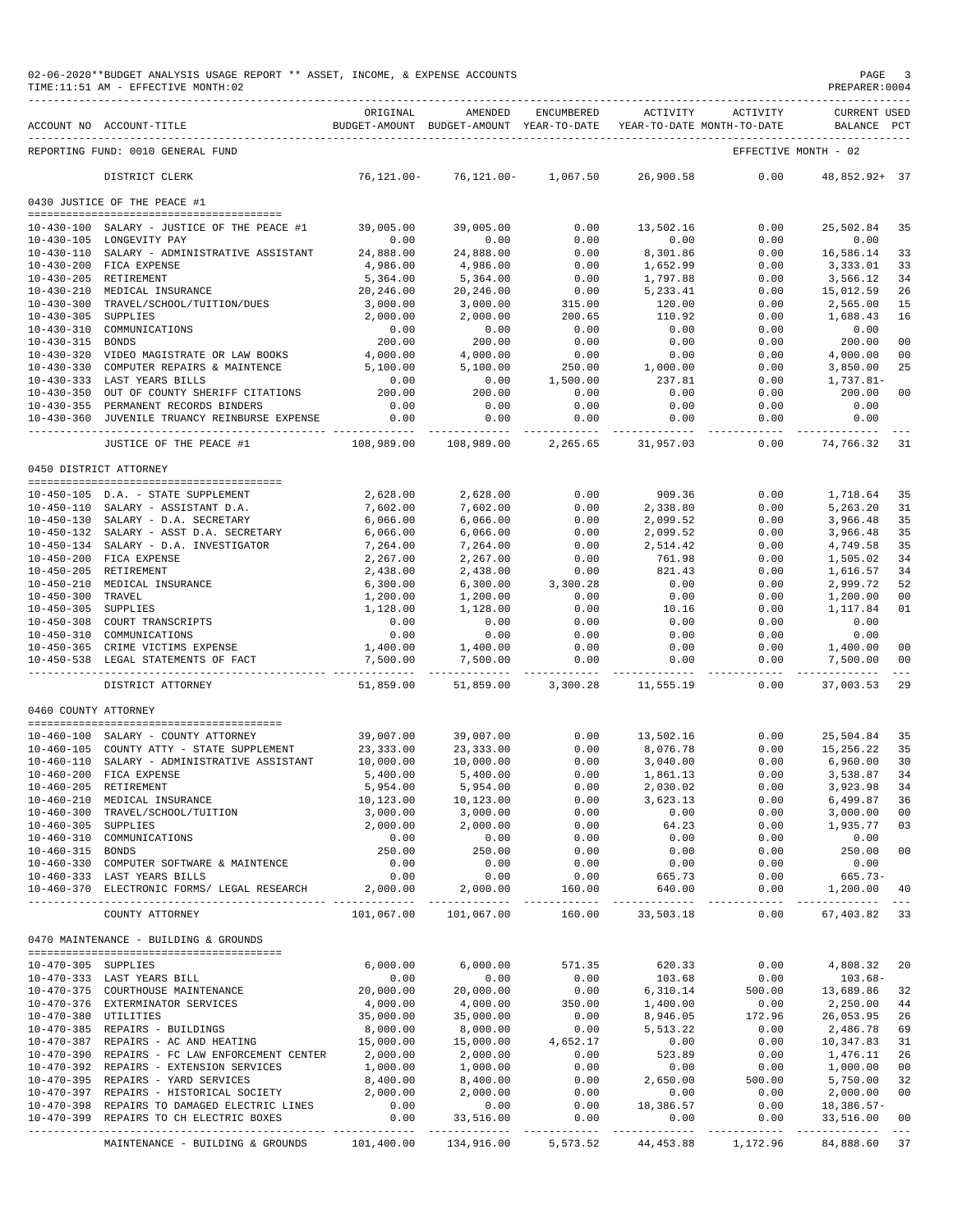|                                      | 02-06-2020**BUDGET ANALYSIS USAGE REPORT ** ASSET, INCOME, & EXPENSE ACCOUNTS<br>TIME: 11:51 AM - EFFECTIVE MONTH: 02 |                          |                                                     |                         |                    |                                        | PAGE<br>PREPARER: 0004             |                     |
|--------------------------------------|-----------------------------------------------------------------------------------------------------------------------|--------------------------|-----------------------------------------------------|-------------------------|--------------------|----------------------------------------|------------------------------------|---------------------|
|                                      | ACCOUNT NO ACCOUNT-TITLE                                                                                              | ORIGINAL                 | AMENDED<br>BUDGET-AMOUNT BUDGET-AMOUNT YEAR-TO-DATE | ENCUMBERED              | ACTIVITY           | ACTIVITY<br>YEAR-TO-DATE MONTH-TO-DATE | <b>CURRENT USED</b><br>BALANCE PCT |                     |
|                                      | REPORTING FUND: 0010 GENERAL FUND                                                                                     |                          |                                                     |                         |                    |                                        | EFFECTIVE MONTH - 02               |                     |
| 0480 COUNTY AUDITOR                  |                                                                                                                       |                          |                                                     |                         |                    |                                        |                                    |                     |
|                                      |                                                                                                                       |                          |                                                     |                         |                    |                                        |                                    |                     |
|                                      | 10-480-100 SALARY - COUNTY AUDITOR                                                                                    | 40,166.00                | 40,166.00                                           | 0.00                    | 13,903.38          | 0.00                                   | 26, 262.62                         | 35                  |
|                                      | 10-480-105 PHONE ALLOWANCE<br>10-480-110 SALARY - ASSISTANT AUDITOR                                                   | 336.00<br>25,125.00      | 336.00<br>25,125.00                                 | 0.00<br>0.00            | 124.56<br>8,697.06 | 0.00<br>0.00                           | 211.44<br>16,427.94                | 37<br>35            |
|                                      | 10-480-115 LONGEVITY PAY                                                                                              | 0.00                     | 0.00                                                | 0.00                    | 0.00               | 0.00                                   | 0.00                               |                     |
|                                      | 10-480-200 FICA EXPENSE                                                                                               | 5,023.00                 | 5,023.00                                            | 0.00                    | 1,710.18           | 0.00                                   | 3,312.82                           | 34                  |
|                                      | 10-480-205 RETIREMENT                                                                                                 | 5,403.00                 | 5,403.00                                            | 0.00                    | 1,873.79           | 0.00                                   | 3,529.21                           | 35                  |
|                                      | 10-480-210 MEDICAL INSURANCE                                                                                          | 20,246.00                | 20,246.00                                           | 0.00                    | 7,246.26           | 0.00                                   | 12,999.74                          | 36                  |
| $10 - 480 - 300$                     | TRAVEL/TUITION/DUES                                                                                                   | 3,000.00                 | 3,000.00                                            | 429.00<br>59.34         | 1,000.56<br>348.97 | 0.00                                   | 1,570.44                           | 48<br>20            |
| 10-480-305 SUPPLIES                  | 10-480-310 COMMUNICATIONS                                                                                             | 2,000.00<br>0.00         | 2,000.00<br>0.00                                    | 0.00                    | 0.00               | 0.00<br>0.00                           | 1,591.69<br>0.00                   |                     |
|                                      | 10-480-315 BONDS & NOTARY                                                                                             | 300.00                   | 300.00                                              | 0.00                    | 50.00              | 0.00                                   | 250.00                             | 17                  |
|                                      | 10-480-320 COMPUTER SOFTWARE & MAINTENANCE                                                                            | 5,190.00                 | 5,190.00                                            | 0.00                    | 2,700.00           | 0.00                                   | 2,490.00                           | 52                  |
|                                      | 10-480-333 LAST YEARS BILLS                                                                                           | 0.00                     | 0.00                                                | 588.00                  | 495.96             | 0.00                                   | 1,083.96-                          |                     |
|                                      | 10-480-400 NEW EQUIPMENT                                                                                              | 1,107.00                 | 1,107.00                                            | 0.00                    | 0.00               | 0.00                                   | 1,107.00                           | 00                  |
|                                      | COUNTY AUDITOR                                                                                                        | 107,896.00               | .<br>107,896.00                                     | -----------<br>1,076.34 | 38,150.72          | ----------<br>0.00                     | _____________<br>68,668.94         | $\frac{1}{2}$<br>36 |
| 0490 COUNTY TREASURER                |                                                                                                                       |                          |                                                     |                         |                    |                                        |                                    |                     |
|                                      |                                                                                                                       |                          |                                                     |                         |                    |                                        |                                    |                     |
|                                      | 10-490-100 SALARY - COUNTY TREASURER                                                                                  | 39,005.00                | 39,005.00                                           | 0.00<br>0.00            | 13,502.16<br>0.00  | 0.00                                   | 25,502.84                          | 35                  |
|                                      | 10-490-105 LONGEVITY PAY<br>10-490-110 SALARY - ADMINISTRATIVE ASSISTANT                                              | 0.00<br>10,000.00        | 0.00<br>10,000.00                                   | 0.00                    | 3,487.50           | 0.00<br>0.00                           | 0.00<br>6,512.50                   | 35                  |
|                                      | 10-490-200 FICA EXPENSE                                                                                               | 3,699.00                 | 3,699.00                                            | 0.00                    | 1,299.66           | 0.00                                   | 2,399.34                           | 35                  |
|                                      | 10-490-205 RETIREMENT                                                                                                 | 3,979.00                 | 3,979.00                                            | 0.00                    | 1,402.69           | 0.00                                   | 2,576.31                           | 35                  |
|                                      | 10-490-210 MEDICAL INSURANCE                                                                                          | 10,123.00                | 10,123.00                                           | 0.00                    | 3,623.13           | 0.00                                   | 6,499.87                           | 36                  |
|                                      | 10-490-300 TRAVEL/SCHOOL/TUITIONS/DUES                                                                                | 3,000.00                 | 3,000.00                                            | 210.00                  | 0.00               | 0.00                                   | 2,790.00                           | 07                  |
| 10-490-305 SUPPLIES                  |                                                                                                                       | 2,000.00                 | 2,000.00                                            | 0.00                    | 0.00               | 0.00                                   | 2,000.00                           | 00                  |
| $10 - 490 - 310$<br>10-490-315 BONDS | COMMUNICATIONS                                                                                                        | 0.00<br>200.00           | 0.00<br>200.00                                      | 0.00<br>0.00            | 0.00<br>0.00       | 0.00<br>0.00                           | 0.00<br>200.00                     | 00                  |
|                                      | 10-490-320 COMPUTER SOFTWARE & MAINTENANCE                                                                            | 5,100.00                 | 5,100.00                                            | 0.00                    | 3,066.95           | 0.00                                   | 2,033.05                           | 60                  |
|                                      | 10-490-333 LAST YEARS BILLS                                                                                           | 0.00                     | 0.00                                                | 0.00                    | 410.34             | 0.00                                   | $410.34-$                          |                     |
|                                      | 10-490-400 NEW EQUIPMENT                                                                                              | 1,000.00                 | 1,000.00                                            | 0.00                    | 0.00               | 0.00                                   | 1,000.00                           | 00                  |
|                                      | COUNTY TREASURER                                                                                                      | -----------<br>78,106.00 | 78,106.00                                           | -----------<br>210.00   | 26,792.43          | . _ _ _ _ _ _ _ _ _ _<br>0.00          | 51,103.57                          | 35                  |
|                                      | 0500 TAX ASSESSOR/COLLECTOR                                                                                           |                          |                                                     |                         |                    |                                        |                                    |                     |
|                                      |                                                                                                                       |                          |                                                     |                         |                    |                                        |                                    |                     |
|                                      | 10-500-100 SALARY - TAX COLLECTOR                                                                                     | 39,007.00                | 39,007.00                                           | 0.00                    | 13,502.16          | 0.00                                   | 25,504.84                          | 35                  |
|                                      | 10-500-105 LONGEVITY PAY                                                                                              | 4,200.00                 | 4,200.00                                            | 0.00                    | 0.00               | 0.00                                   | 4,200.00                           | 00                  |
|                                      | 10-500-110 SALARY - ADMINISTRATIVE ASSISTANT<br>10-500-115 VOTER REGISTRAR                                            | 24,888.00<br>350.00      | 24,888.00<br>350.00                                 | 0.00<br>0.00            | 8,614.98<br>133.10 | 0.00<br>0.00                           | 16,273.02<br>216.90                | 35<br>38            |
|                                      | 10-500-200 FICA EXPENSE                                                                                               | 5,164.00                 | 5,164.00                                            | 0.00                    | 1,651.41           | 0.00                                   | 3,512.59                           | 32                  |
|                                      | 10-500-205 RETIREMENT                                                                                                 | 5,555.00                 | 5,555.00                                            | 0.00                    | 1,823.65           | 0.00                                   | 3,731.35                           | 33                  |
|                                      | 10-500-210 MEDICAL INSURANCE                                                                                          | 20,246.00                | 20,246.00                                           | 0.00                    | 7,246.26           | 0.00                                   | 12,999.74                          | 36                  |
| 10-500-300 TRAVEL                    |                                                                                                                       | 3,000.00                 | 3,000.00                                            | 125.00                  | 135.00             | 0.00                                   | 2,740.00                           | 09                  |
| 10-500-305 SUPPLIES                  |                                                                                                                       | 1,500.00                 | 1,500.00                                            | 0.00                    | 156.77             | 0.00                                   | 1,343.23                           | 10                  |
| 10-500-315 BONDS                     | 10-500-310 COMMUNICATIONS                                                                                             | 0.00<br>450.00           | 0.00<br>450.00                                      | 0.00<br>0.00            | 0.00<br>50.00      | 0.00<br>0.00                           | 0.00<br>400.00                     | 11                  |
|                                      | TAX ASSESSOR/COLLECTOR                                                                                                | 104,360.00               | -------------<br>104,360.00                         | ____________<br>125.00  | 33, 313. 33        | 0.00                                   | 70,921.67                          | 32                  |
| 0530 NON DEPARTMENTAL                |                                                                                                                       |                          |                                                     |                         |                    |                                        |                                    |                     |
|                                      |                                                                                                                       | 0.00                     | 0.00                                                | 0.00                    | 0.00               | 0.00                                   | 0.00                               |                     |
|                                      | 10-530-200 FICA EXPENSE<br>10-530-205 RETIREMENT                                                                      | 0.00                     | 0.00                                                | 0.00                    | 0.00               | 0.00                                   | 0.00                               |                     |
| 10-530-305 SUPPLIES                  |                                                                                                                       | 2,500.00                 | 2,500.00                                            | 112.41                  | 538.98             | 0.00                                   | 1,848.61                           | 26                  |
|                                      | 10-530-310 COMMUNICATIONS                                                                                             | 31,720.00                | 31,720.00                                           | 810.00                  | 8,668.38           | 0.00                                   | 22, 241.62 30                      |                     |
|                                      | 10-530-311 SOFTWARE FOR AUDITOR & TREASURER                                                                           | 36,000.00                | 36,000.00                                           | 0.00                    | 3,000.00           | 0.00                                   | 33,000.00                          | 08                  |
|                                      | 10-530-333 LAST YEARS BILLS                                                                                           | 0.00                     | 0.00                                                | 262.99                  | 2,064.33           | 0.00                                   | $2,327.32-$                        |                     |
|                                      | 10-530-415 MISCELLANEOUS REIMBURSEMENTS                                                                               | 0.00                     | 0.00                                                | 0.00                    | 252.51             | 0.00                                   | $252.51-$                          |                     |
|                                      | 10-530-418 MISCELLANEOUS EXPENSE<br>10-530-419 IRS TAX PENALTY                                                        | 600.00                   | 600.00                                              | 0.00                    | 660.00             | 0.00                                   | $60.00 - 110$                      |                     |
| $10 - 530 - 420$                     | EMPLOYEE INSURANCE EXPENSE                                                                                            | 0.00<br>0.00             | 0.00<br>0.00                                        | 0.00<br>0.00            | 0.00<br>0.00       | 0.00<br>0.00                           | 0.00<br>0.00                       |                     |
|                                      | 10-530-425 HEALTHY COUNTY EXPENSE                                                                                     | 1,000.00                 | 1,000.00                                            | 0.00                    | 0.00               | 0.00                                   | 1,000.00                           | 00                  |
|                                      | 10-530-426 COUNTY RESTITUTION EXPENSE                                                                                 | 0.00                     | 0.00                                                | 0.00                    | 89.03              | 0.00                                   | $89.03 -$                          |                     |
|                                      | 10-530-427 TAX COLLECTOR REG FEE REFUND                                                                               | 56.00                    | 56.00                                               | 0.00                    | 0.00               | 0.00                                   | 56.00                              | 00                  |
| $10 - 530 - 430$                     | <b>BANK CHARGES</b>                                                                                                   | 100.00                   | 100.00                                              | 0.00                    | 13.43              | 0.00                                   | 86.57                              | 13                  |
|                                      | 10-530-435 ELECTION SUPPLIES/BOXES/JUDGES                                                                             | 20,000.00                | 20,000.00                                           | $1,554.33-$             | 6,334.29           | 0.00                                   | 15,220.04                          | 24<br>00            |
|                                      | 10-530-436 REDISTRICTING CENUS<br>10-530-445 PAPER & POSTAGE                                                          | 10,000.00<br>10,000.00   | 10,000.00<br>10,000.00                              | 0.00<br>800.10          | 0.00<br>4,516.11   | 0.00<br>0.00                           | 10,000.00<br>4,683.79              | 53                  |
|                                      | 10-530-450 ANIMAL CONTROL                                                                                             | 500.00                   | 500.00                                              | 0.00                    | 236.00             | 0.00                                   | 264.00                             | 47                  |
| $10 - 530 - 455$                     | LEGAL FEES                                                                                                            | 4,500.00                 | 4,500.00                                            | 0.00                    | 0.00               | 0.00                                   | 4,500.00                           | 0 <sub>0</sub>      |
| $10 - 530 - 457$                     | SAFETY PROGRAM                                                                                                        | 0.00                     | 0.00                                                | 0.00                    | 0.00               | 0.00                                   | 0.00                               |                     |
| $10 - 530 - 458$                     | GAME WARDEN TRAINING                                                                                                  | 500.00                   | 500.00                                              | 0.00                    | 0.00               | 0.00                                   | 500.00                             | 0 <sub>0</sub>      |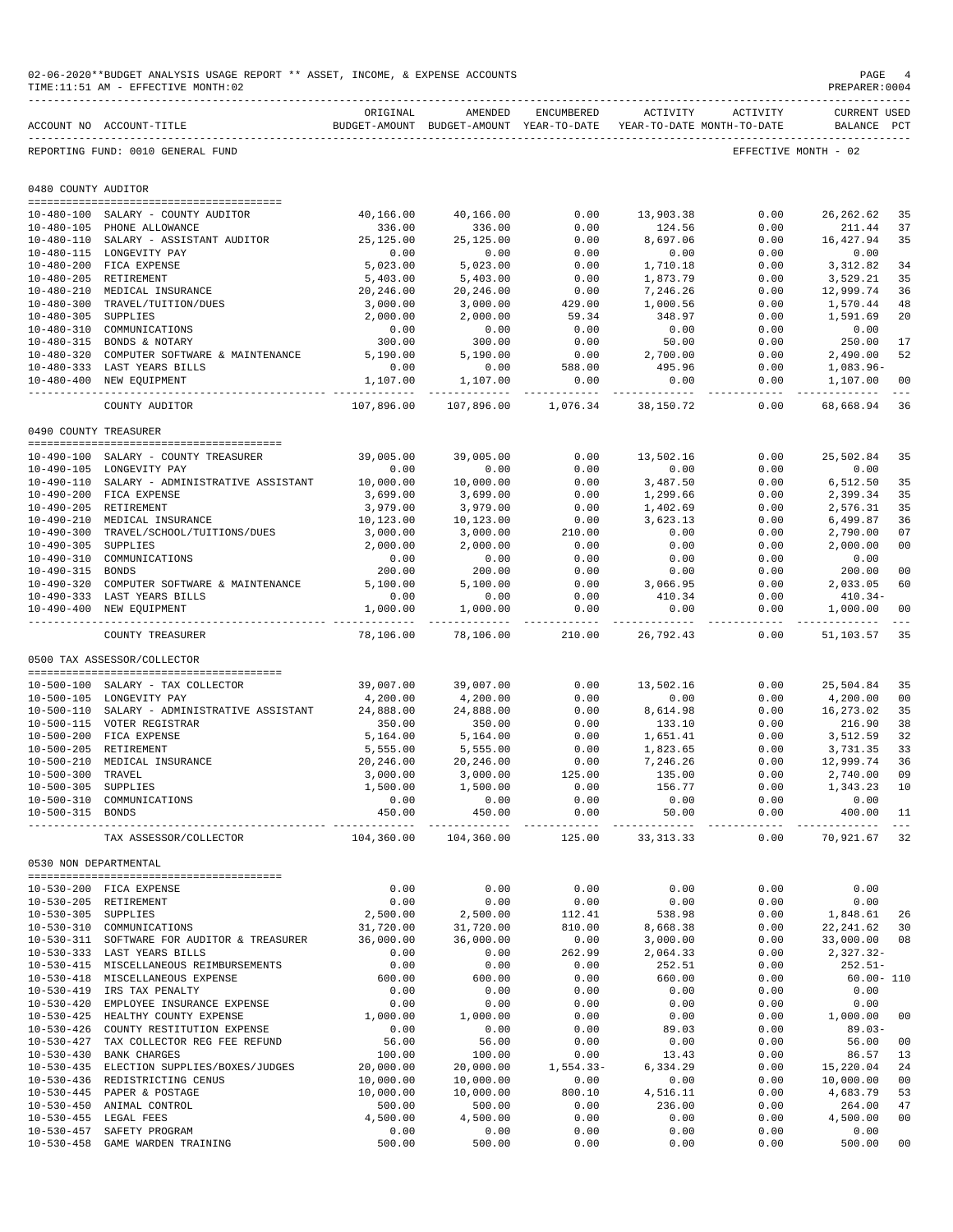| 02-06-2020**BUDGET ANALYSIS USAGE REPORT ** ASSET, INCOME, & EXPENSE ACCOUNTS | PAGE           |
|-------------------------------------------------------------------------------|----------------|
| TIME:11:51 AM - EFFECTIVE MONTH:02                                            | PREPARER: 0004 |

|                       | ACCOUNT NO ACCOUNT-TITLE                                            | ORIGINAL              | AMENDED<br>BUDGET-AMOUNT BUDGET-AMOUNT YEAR-TO-DATE | ENCUMBERED | ACTIVITY  | ACTIVITY<br>YEAR-TO-DATE MONTH-TO-DATE | <b>CURRENT USED</b><br>BALANCE PCT |                |
|-----------------------|---------------------------------------------------------------------|-----------------------|-----------------------------------------------------|------------|-----------|----------------------------------------|------------------------------------|----------------|
|                       | REPORTING FUND: 0010 GENERAL FUND                                   |                       |                                                     |            |           |                                        | EFFECTIVE MONTH - 02               |                |
|                       | 10-530-460 EMERGENCY MANAGEMENT COORDINATOR                         | 6,000.00              | 6,000.00                                            | 0.00       | 0.00      | 0.00                                   | 6,000.00                           | 0 <sub>0</sub> |
|                       | 10-530-462 NSF EXPENSE                                              | 300.00                | 300.00                                              | 0.00       | 0.00      | 0.00                                   | 300.00                             | 0 <sup>0</sup> |
| $10 - 530 - 467$      | SUPPLEMENTAL DEATH BENEFITS                                         | 10,000.00             | 10,000.00                                           | 0.00       | 0.00      | 0.00                                   | 10,000.00                          | 00             |
|                       | 10-530-470 WORKERS COMP INSURANCE                                   | 25,000.00             | 25,000.00                                           | 0.00       | 6,022.00  | 0.00                                   | 18,978.00                          | 24             |
|                       | 10-530-472 UNEMPLOYMENT INSURANCE                                   | 5,000.00              | 5,000.00                                            | 0.00       | 141.85    | 0.00                                   | 4,858.15                           | 03             |
|                       | 10-530-475 COPY MACHINE/SUPPLIES/TONER                              | 1,500.00              | 1,500.00                                            | 125.28     | 544.86    | 0.00                                   | 829.86                             | 45             |
|                       | 10-530-477 OUTSIDE AUDITOR                                          | 25,000.00             | 25,000.00                                           | 0.00       | 0.00      | 0.00                                   |                                    | 0 <sub>0</sub> |
|                       |                                                                     |                       |                                                     |            |           |                                        | 25,000.00                          | 01             |
|                       | 10-530-480 DUES & FEES - COG MATCH                                  | 6,000.00<br>60,000.00 | 6,000.00                                            | 0.00       | 35.00     | 0.00<br>0.00                           | 5,965.00                           | 50             |
| 10-530-485 LEGAL ADS  | 10-530-482 LIABILITY INSURANCE                                      |                       | 60,000.00                                           | 0.00       | 30,191.00 |                                        | 29,809.00                          |                |
|                       |                                                                     | 2,700.00              | 2,700.00                                            | 0.00       | 2,051.10  | 0.00                                   | 648.90                             | 76             |
|                       | 10-530-486 RURAL FIRE DEPT FUEL EXPENSE                             | 2,500.00              | 2,500.00                                            | 611.04     | 1,340.75  | 221.84                                 | 548.21                             | 78             |
|                       | 10-530-487 RURAL FIRE EQUIPMENT                                     | 5,000.00              | 5,000.00                                            | 376.00     | 250.00    | 0.00                                   | 4,374.00                           | 13             |
| 10-530-488            | RURAL FIRE SCHOOL                                                   | 2,500.00              | 2,500.00                                            | 0.00       | 0.00      | 0.00                                   | 2,500.00                           | 00             |
|                       | 10-530-489 RURAL FIRE INSURANCE TRUCKS                              | 5,000.00              | 5,000.00                                            | 0.00       | 0.00      | 0.00                                   | 5,000.00                           | 0 <sub>0</sub> |
|                       | 10-530-490 COUNTY LIBRARIES                                         | 5,000.00              | 5,000.00                                            | 0.00       | 5,000.00  | 0.00                                   | $0.00$ 100                         |                |
|                       | 10-530-492 INTERLOCAL AGREEMENTS-LUBBOCK                            | 1,000.00              | 1,000.00                                            | 0.00       | 1,000.00  | 0.00                                   | $0.00$ 100                         |                |
|                       | 10-530-495 D.A. LEGAL STATEMENT OF FACTS                            | 5,000.00              | 5,000.00                                            | 0.00       | 0.00      | 0.00                                   | 5,000.00                           | 0 <sup>0</sup> |
|                       | 10-530-497 CASH MATCH SENIOR CITIZENS                               | 36,000.00             | 36,000.00                                           | 0.00       | 2,412.85  | 0.00                                   | 33,587.15                          | 07             |
|                       | 10-530-500 DRUG & ALCOHOL TESTING                                   | 2,000.00              | 2,000.00<br>------                                  | 0.00<br>.  | 260.00    | 0.00                                   | 1,740.00<br>------                 | 13             |
|                       | NON DEPARTMENTAL                                                    | 322,976.00            | 322,976.00                                          | 1,543.49   | 75,622.47 | 221.84                                 | 245,810.04                         | 24             |
|                       | 0540 COUNTY & DISTRICT COURT                                        |                       |                                                     |            |           |                                        |                                    |                |
|                       |                                                                     |                       |                                                     |            |           |                                        |                                    |                |
|                       | 10-540-310 COMMUNICATIONS                                           | 0.00                  | 0.00                                                | 0.00       | 0.00      | 0.00                                   | 0.00                               |                |
|                       | 10-540-502 AD LITEM TAX SUITS - T REES                              | 1,000.00              | 1,000.00                                            | 0.00       | 0.00      | 0.00                                   | 1,000.00                           | 00             |
|                       | 10-540-504 ADULT PROBATION SUPPLIES                                 | 200.00                | 200.00                                              | 0.00       | 0.00      | 0.00                                   | 200.00                             | 00             |
|                       | 10-540-506 JUVENILE OFFICER EXPENSES                                | 19,460.00             | 19,460.00                                           | 0.00       | 0.00      | 0.00                                   | 19,460.00                          | 0 <sub>0</sub> |
|                       | 10-540-508 GRAND JURY                                               | 3,000.00              | 3,000.00                                            | 0.00       | 790.00    | 0.00                                   | 2,210.00                           | 26             |
|                       | 10-540-510 PETIT JURY                                               | 3,000.00              | 3,000.00                                            | 0.00       | 0.00      | 0.00                                   | 3,000.00                           | 0 <sub>0</sub> |
| 10-540-512 J.P. JURY  |                                                                     | 100.00                | 100.00                                              | 0.00       | 0.00      | 0.00                                   | 100.00                             | 0 <sub>0</sub> |
|                       | 10-540-513 J.P. ATTORNEY COLLECTIONS                                | 2,000.00              | 2,000.00                                            | 0.00       | 291.60    | 0.00                                   | 1,708.40                           | 15             |
|                       | 10-540-514 JURY LODGING & MEALS                                     | 600.00                | 600.00                                              | 0.00       | 0.00      | 0.00                                   | 600.00                             | 00             |
|                       | 10-540-516 JURY COMMISSION                                          | 200.00                | 200.00                                              | 0.00       | 0.00      | 0.00                                   | 200.00                             | 0 <sub>0</sub> |
|                       | 10-540-517 COUNTY COURT VISTING COURT REPORTER                      | 0.00                  | 0.00                                                | 0.00       | 0.00      | 0.00                                   | 0.00                               |                |
|                       | 10-540-518 COURT APPOINTED ATTORNEY                                 | 25,000.00             | 25,000.00                                           | 2,550.00   | 2,804.25  | 0.00                                   | 19,645.75                          | 21             |
|                       | 10-540-520 INTERPRETOR                                              | 250.00                | 250.00                                              | 0.00       | 0.00      | 0.00                                   | 250.00                             | 0 <sub>0</sub> |
|                       | 10-540-522 PSYCHIATRIC EVALUATION                                   | 2,500.00              | 2,500.00                                            | 0.00       | 0.00      | 0.00                                   | 2,500.00                           | 00             |
|                       |                                                                     | 5,000.00              | 5,000.00                                            | 0.00       | 3,850.77  | 0.00                                   | 1,149.23                           | 77             |
|                       | 10-540-524 JUVENILE DETENTION<br>10-540-525 OUT OF COUNTY CITATIONS | 180.00                | 180.00                                              | 0.00       | 0.00      | 0.00                                   | 180.00                             | 00             |
|                       | 10-540-526 DA & CA DRUG TESTING                                     | 5,000.00              | 5,000.00<br>. _ _ _ _ _ _ _ _ _ _ _                 | 0.00       | 0.00      | 0.00                                   | 5,000.00                           | 0 <sub>0</sub> |
|                       | COUNTY & DISTRICT COURT                                             | 67,490.00             | 67,490.00                                           | 2,550.00   | 7,736.62  | 0.00                                   | .<br>57,203.38                     | 15             |
| 0550 32ND JUDICIAL    |                                                                     |                       |                                                     |            |           |                                        |                                    |                |
|                       |                                                                     |                       |                                                     |            |           |                                        |                                    |                |
|                       | 10-550-100 SALARY - DIST COURT ADMINISTRATOR                        | 8,553.00              | 8,553.00                                            | 0.00       | 2,960.37  | 0.00                                   | 5,592.63                           | 35             |
|                       | 10-550-105 DIST JUDGE - STATE SUPPLEMENT                            | 2,628.00              | 2,628.00                                            | 0.00       | 909.36    | 0.00                                   | 1,718.64                           | 35             |
|                       | 10-550-117 SALARY - COURT REPORTER                                  | 12,050.00             | 12,050.00                                           | 0.00       | 4,171.50  | 0.00                                   | 7,878.50                           | 35             |
|                       | 10-550-200 FICA EXPENSE                                             | 1,778.00              | 1,778.00                                            | 0.00       | 615.15    | 0.00                                   | 1,162.85                           | 35             |
|                       | 10-550-205 RETIREMENT                                               | 1,888.00              | 1,888.00                                            | 0.00       | 663.10    | 0.00                                   | 1,224.90                           | 35             |
|                       | 10-550-210 MEDICAL INSURANCE                                        | 2,000.00              | 2,000.00                                            | 0.00       | 0.00      | 0.00                                   | 2,000.00                           | 0 <sub>0</sub> |
| 10-550-300 TRAVEL     |                                                                     | 1,000.00              | 1,000.00                                            | 0.00       | 0.00      | 0.00                                   | 1,000.00                           | 0 <sub>0</sub> |
| 10-550-305 SUPPLIES   |                                                                     | 1,127.00              | 1,127.00                                            | 0.00       | 0.00      | 0.00                                   | 1,127.00                           | 0 <sub>0</sub> |
|                       | 10-550-310 COMMUNICATIONS                                           | 0.00                  | 0.00                                                | 0.00       | 0.00      | 0.00                                   | 0.00                               |                |
|                       | 10-550-530 7TH ADM REGION ASSESSMENT                                | 669.00                | 669.00                                              | 0.00       | 0.00      | 0.00                                   | 669.00                             | 0 <sub>0</sub> |
|                       | 10-550-532 COURT REPORTER INSURANCE                                 | 1,300.00              | 1,300.00                                            | 0.00       | 0.00      | 0.00                                   | 1,300.00                           | 0 <sub>0</sub> |
|                       | 10-550-534 LUNACY COMMITMENT                                        | 3,500.00              | 3,500.00                                            | 0.00       | 1,720.00  | 0.00                                   | 1,780.00                           | 49             |
|                       | 10-550-536 VISITING JUDGE/COURT REPORTER                            | 2,000.00              | 2,000.00                                            | 0.00       | 0.00      | 0.00                                   | 2,000.00                           | 0 <sub>0</sub> |
|                       | 10-550-538 D.J. LEGAL STATEMENT OF FACTS                            | 7,900.00              | 7,900.00                                            | 0.00       | 0.00      | 0.00                                   | 7,900.00                           | 0 <sub>0</sub> |
|                       |                                                                     | ---------             |                                                     |            |           |                                        |                                    |                |
|                       | 32ND JUDICIAL                                                       | 46,393.00             | 46,393.00                                           | 0.00       | 11,039.48 | 0.00                                   | 35, 353.52                         | 24             |
| 0560 INDIGENT WELFARE |                                                                     |                       |                                                     |            |           |                                        |                                    |                |
|                       | 10-560-560 CHILD CARE                                               | 500.00                | 500.00                                              | 0.00       | 0.00      | 0.00                                   | 500.00                             | 0 <sub>0</sub> |
|                       | 10-560-562 DOCTOR'S SERVICES                                        | 2,500.00              | 2,500.00                                            | 0.00       | 0.00      | 0.00                                   | 2,500.00                           | 0 <sub>0</sub> |
|                       |                                                                     |                       |                                                     |            |           |                                        |                                    |                |
|                       | 10-560-563 OUT OF COUNTY COURT COST                                 | 400.00                | 400.00                                              | 0.00       | 0.00      | 0.00                                   | 400.00                             | 0 <sub>0</sub> |
| 10-560-564 BURIALS    |                                                                     | 2,500.00              | 2,500.00                                            | 0.00       | 0.00      | 0.00                                   | 2,500.00                           | 0 <sub>0</sub> |
|                       | 10-560-566 EMERGENCY AID                                            | 100.00                | 100.00                                              | 0.00       | 0.00      | 0.00                                   | 100.00                             | 0 <sub>0</sub> |
| 10-560-568 CLOTHING   |                                                                     | 100.00                | 100.00                                              | 0.00       | 0.00      | 0.00                                   | 100.00                             | 0 <sub>0</sub> |
|                       | 10-560-570 MEALS, ROOM, CARE                                        | 100.00                | 100.00                                              | 0.00       | 0.00      | 0.00                                   | 100.00                             | 0 <sub>0</sub> |
| 10-560-572 HOSPITAL   |                                                                     | 100.00                | 100.00                                              | 0.00       | 0.00      | 0.00                                   | 100.00                             | 0 <sub>0</sub> |
|                       | 10-560-574 MEDICAL BILLS                                            | 100.00                | 100.00                                              | 0.00       | 0.00      | 0.00                                   | 100.00                             | 0 <sub>0</sub> |
|                       | 10-560-576 MEDICAL SUPPLIES                                         | 100.00                | 100.00                                              | 0.00       | 0.00      | 0.00                                   | 100.00                             | 0 <sub>0</sub> |
|                       | 10-560-579 AUTOPSY EXPENSE                                          | 7,500.00              | 7,500.00                                            | 0.00       | 0.00      | 0.00                                   | 7,500.00                           | 0 <sub>0</sub> |

----------------------------------------------- ------------- ------------- ------------ ------------- ------------ ------------- ---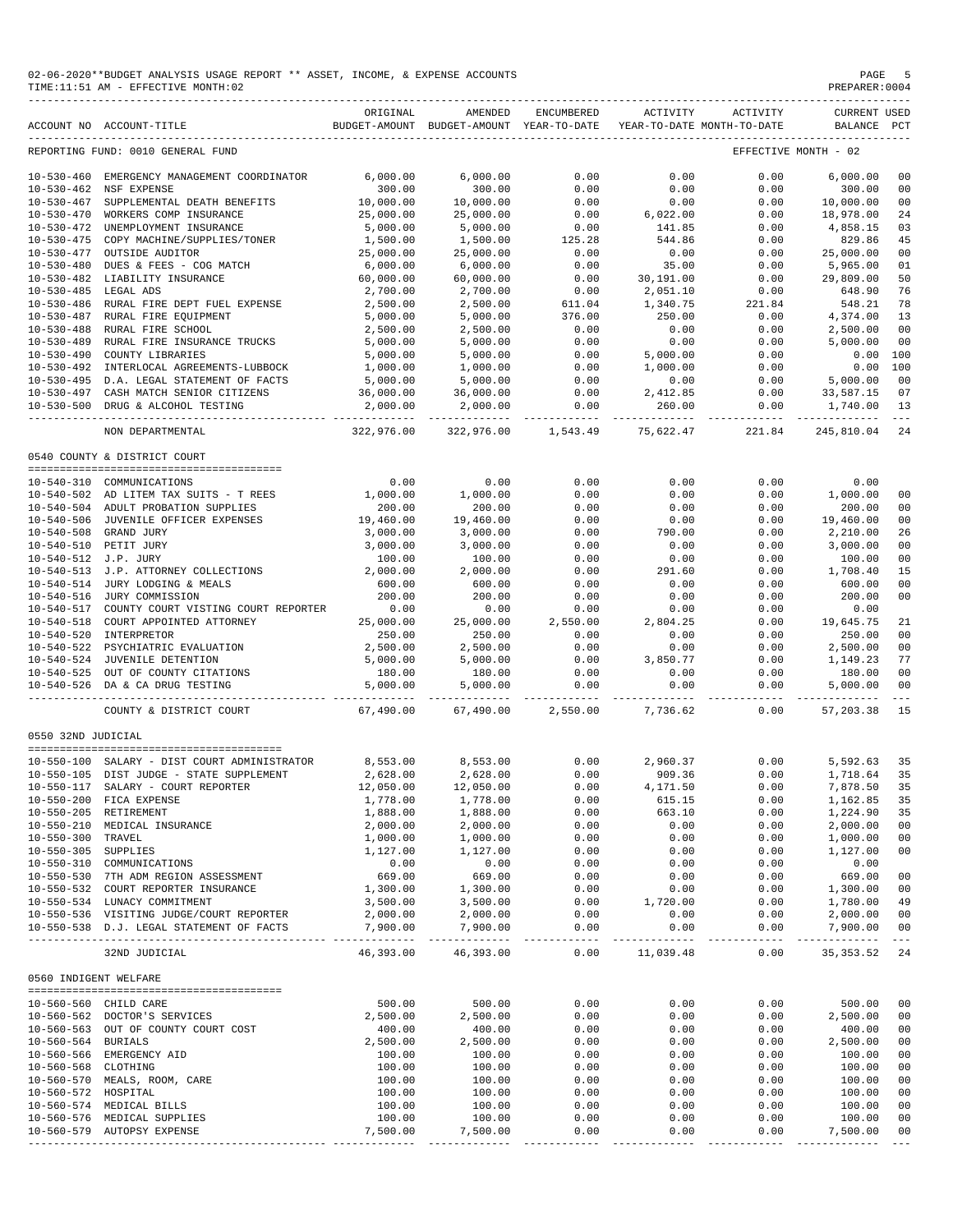|                     | TIME:11:51 AM - EFFECTIVE MONTH:02                                                                                                                                                                                                   |                            |                                        |                                                                     |                       |                              | PREPARER:0004            |                      |
|---------------------|--------------------------------------------------------------------------------------------------------------------------------------------------------------------------------------------------------------------------------------|----------------------------|----------------------------------------|---------------------------------------------------------------------|-----------------------|------------------------------|--------------------------|----------------------|
|                     | URLIGENT DESIGNABLE PRODUCED BETWEEN PRODUCED BETWEEN PRODUCED ACTIVITY ACTIVITY ACTIVITY CORRENT OSED<br>BUDGET-AMOUNT BUDGET-MOUNT BUDGET-AMOURE YEAR TO-DATE YEAR-TO-DATE MONTH-TO-DATE MONTH-TO-DATE PRODUCE PCT.<br>----------- | ORIGINAL                   | AMENDED                                |                                                                     |                       | ENCUMBERED ACTIVITY ACTIVITY | <b>CURRENT USED</b>      |                      |
|                     | REPORTING FUND: 0010 GENERAL FUND                                                                                                                                                                                                    |                            |                                        |                                                                     |                       |                              | EFFECTIVE MONTH - 02     |                      |
|                     | INDIGENT WELFARE                                                                                                                                                                                                                     |                            | $14,000.00$ $14,000.00$ 0.00 0.00 0.00 |                                                                     |                       | 0.00                         | 14,000.00                | $_{00}$              |
| 0580 COUNTY SHERIFF |                                                                                                                                                                                                                                      |                            |                                        |                                                                     |                       |                              |                          |                      |
|                     | --------------------------------------<br>10-580-100 SALARY - SHERIFF                                                                                                                                                                | 46,403.00                  | 46,403.00                              | 0.00                                                                | 16,062.48             | 0.00                         | 30,340.52                | 35                   |
|                     | 10-580-105 LONGEVITY PAY                                                                                                                                                                                                             | 1,350.00                   | 1,350.00                               | 0.00                                                                | 0.00                  | 0.00                         | 1,350.00                 | 0 <sub>0</sub>       |
|                     |                                                                                                                                                                                                                                      |                            | 0.00                                   | 0.00                                                                | 14,403.05             | 0.00                         | 14,403.05-               |                      |
|                     | $10-580-108$ $10-580-110$ $10-580-110$ $10-580-115$ $292.00$ $10-580-115$ $292.00$ $360.00$ $360.00$                                                                                                                                 |                            | 154,292.00                             | 0.00                                                                | 30,826.65             | 0.00                         | 123,465.35               | 20                   |
|                     |                                                                                                                                                                                                                                      |                            | 360.00                                 | 0.00                                                                | 373.68                | 0.00                         | 13.68-104                |                      |
|                     | 10-580-120 SALARY - PART TIME DEPUTIES $10,000.00$<br>10-580-120 SADARY - JAILERS<br>10-580-142 SALARY - JAILERS<br>10-580-144 SALARY - PART TIME JAILERS<br>10-580-146 SALARY - OVER TIME                                           |                            | 10,000.00                              | 0.00                                                                | 1,775.76              | 0.00                         | 8,224.24                 | 18                   |
|                     |                                                                                                                                                                                                                                      | 0.00                       | 0.00                                   | 0.00                                                                | 0.00                  | 0.00                         | 0.00                     |                      |
|                     |                                                                                                                                                                                                                                      | 0.00                       | 0.00                                   | 0.00                                                                | 0.00                  | 0.00                         | 0.00                     |                      |
|                     |                                                                                                                                                                                                                                      | 0.00<br>0.00               | 0.00<br>0.00                           | 0.00<br>0.00                                                        | 2,322.78<br>1,179.52  | 0.00<br>0.00                 | $2,322.78-$<br>1,179.52- |                      |
|                     | 10-580-200 FICA EXPENSE                                                                                                                                                                                                              | 16,238.00                  | 16,238.00                              | 0.00                                                                | 5,119.75              | 0.00                         | 11,118.25                | 32                   |
|                     | 10-580-205 RETIREMENT                                                                                                                                                                                                                | 17,469.00                  | 17,469.00                              | 0.00                                                                | 5,519.65              | 0.00                         | 11,949.35                | 32                   |
|                     | 10-580-205 REITREMENT<br>10-580-210 MEDICAL INSURANCE                                                                                                                                                                                | 50,615.00                  | 50,615.00                              | 0.00                                                                | 14,895.09             | 0.00                         | 35,719.91                | 29                   |
| 10-580-300 TRAVEL   |                                                                                                                                                                                                                                      | 3,000.00                   | 3,000.00                               | 0.00                                                                | 1,407.27              | 0.00                         | 1,592.73                 | 47                   |
| 10-580-305 SUPPLIES |                                                                                                                                                                                                                                      | 2,000.00                   | 2,000.00                               | 84.62                                                               | 206.00                | 0.00                         | 1,709.38                 | 15                   |
|                     | 10-580-310 COMMUNICATIONS                                                                                                                                                                                                            | 750.00                     | 750.00                                 | 0.00                                                                | 405.19                | 0.00                         | 344.81                   | 54                   |
|                     | 10-580-315 BONDS & NOTARY<br>10-580-320 COMPUTER SOFTWARE & REPAIRS                                                                                                                                                                  | 200.00                     | 200.00                                 | 0.00                                                                | 0.00                  | 0.00                         | 200.00                   | 0 <sub>0</sub>       |
|                     |                                                                                                                                                                                                                                      | $0.00$<br>$0.00$           | 0.00                                   | 0.00                                                                | 0.00                  | 0.00                         | 0.00                     |                      |
|                     | 10-580-325 CERTIFICATE TRAINING JAIL PERSONAL<br>10-580-333 LAST YEARS BILLS                                                                                                                                                         | 0.00                       | 0.00<br>0.00                           | 0.00<br>204.00                                                      | 0.00<br>346.00        | 0.00<br>0.00                 | 0.00<br>$550.00 -$       |                      |
|                     | 10-580-380 UTILITIES - NEW JAIL                                                                                                                                                                                                      |                            | 0.00                                   | 0.00                                                                | 0.00                  | 0.00                         | 0.00                     |                      |
|                     | 10-580-475 COPY MACHINE EXPENSE                                                                                                                                                                                                      | $0.00$<br>$0.00$<br>$0.00$ | 0.00                                   | 0.00                                                                | 0.00                  | 0.00                         | 0.00                     |                      |
|                     | 10-580-600 OUT OF COUNTY INMATE HOUSING                                                                                                                                                                                              |                            | 0.00                                   | 0.00                                                                | 0.00                  | 0.00                         | 0.00                     |                      |
|                     | 10-580-602 REIMBURSEMENT DRUG FORFEITURE EXPEN                                                                                                                                                                                       | 0.00                       | 0.00                                   | 0.00                                                                | 0.00                  | 0.00                         | 0.00                     |                      |
|                     | 10-580-603 SANE TEST CRIM VICTIMS EXPENSE                                                                                                                                                                                            | 0.00                       | 0.00                                   | 0.00                                                                | 0.00                  | 0.00                         | 0.00                     |                      |
|                     | 10-580-604 NEW HIRE PSYCHIATRIC TESTING                                                                                                                                                                                              | 0.00                       | 0.00                                   | 0.00                                                                | 0.00                  | 0.00                         | 0.00                     |                      |
|                     | 10-580-608 VEHICLE EXPENSE                                                                                                                                                                                                           | 10,000.00                  | 10,000.00                              | 942.00                                                              | 1,865.49              | 0.00                         | 7,192.51                 | 28                   |
|                     | 10-580-609 NEW VEHICLES                                                                                                                                                                                                              | 0.00                       | 0.00                                   | 50,000.00                                                           | 47,947.60             | 47,947.60                    | $97, 947.60 -$           |                      |
|                     | 10-580-612 INMATE EXPENSE<br>10-580-614 INMATE MEDICAL                                                                                                                                                                               | 0.00<br>0.00               | 0.00<br>0.00                           | 0.00<br>0.00                                                        | 0.00<br>0.00          | 0.00<br>0.00                 | 0.00<br>0.00             |                      |
|                     |                                                                                                                                                                                                                                      |                            | 0.00                                   |                                                                     | 0.00                  | 0.00                         | 0.00                     |                      |
|                     |                                                                                                                                                                                                                                      |                            | 30,000.00                              | $\begin{array}{c} 0\,.\,0\,0 \\ 2\,,\,4\,4\,2\,.\,4\,4 \end{array}$ | 7,951.37              |                              | $1,467.68$ $19,606.19$   | 35                   |
|                     | 10-580-615 BODY ARMOUR GRANT 3511801 2018<br>10-580-616 VEHICLE GAS 30,000.00<br>10-580-618 VEHICLE TIRES 0.00                                                                                                                       |                            | 0.00                                   | 0.00                                                                | 0.00                  | 0.00                         | 0.00                     |                      |
|                     | 10-580-625 BUILDING INSURANCE                                                                                                                                                                                                        | 0.00                       | 0.00                                   | 0.00                                                                | 0.00                  | 0.00                         | 0.00                     |                      |
|                     | 342,677.00<br>COUNTY SHERIFF                                                                                                                                                                                                         |                            | 342,677.00                             | 53,673.06                                                           | 152,607.33            | 49,415.28                    | 136,396.61               | -60                  |
|                     | 0585 FC LAW ENFORCEMENT CENTER                                                                                                                                                                                                       |                            |                                        |                                                                     |                       |                              |                          |                      |
|                     | 10-585-105 LONGEVITY PAY                                                                                                                                                                                                             | 0.00                       | 0.00                                   | 0.00                                                                | 0.00                  | 0.00                         | 0.00                     |                      |
|                     | 10-585-110 SALARY - JAIL ADMINISTRATOR 30,000.00                                                                                                                                                                                     |                            | 30,000.00                              | 0.00                                                                | 9,954.29              | 0.00                         | 20,045.71                | 33                   |
|                     | 10-585-111 SALARY - LEC COOK                                                                                                                                                                                                         | 0.00                       | 0.00                                   | 0.00                                                                | 4,170.00              | 0.00                         | $4,170.00 -$             |                      |
|                     | 10-585-115 PHONE ALLOWANCE                                                                                                                                                                                                           | 0.00                       | 0.00                                   | 0.00                                                                | 124.56                | 0.00                         | $124.56-$                |                      |
|                     | 10-585-142 SALARY - JAILERS                                                                                                                                                                                                          | 250,817.00                 | 250,817.00                             | 0.00                                                                | 81,731.37             | 0.00                         | 169,085.63               | 33                   |
|                     | 10-585-144 SALARY - PART TIME JAILERS                                                                                                                                                                                                | 15,600.00                  | 15,600.00                              | 0.00                                                                | 0.00                  | 0.00                         | 15,600.00                | 00                   |
|                     | 10-585-146 SALARY - OVER TIME<br>10-585-147 LEC - HOLIDAY PAY                                                                                                                                                                        | 7,500.00<br>0.00           | 7,500.00<br>0.00                       | 0.00                                                                | 6,404.32<br>11,768.14 | 0.00<br>0.00                 | 1,095.68<br>$11,768.14-$ | 85                   |
|                     | 10-585-200 FICA EXPENSE                                                                                                                                                                                                              | 22,575.00                  | 22,575.00                              | 0.00<br>0.00                                                        | 8,585.83              | 0.00                         | 13,989.17                | 38                   |
|                     | 10-585-205 RETIREMENT                                                                                                                                                                                                                | 25,000.00                  | 25,000.00                              | 0.00                                                                | 9,412.72              | 0.00                         | 15,587.28                | 38                   |
|                     | 10-585-210 MEDICAL INSURANCE                                                                                                                                                                                                         | 101,583.00                 | 101,583.00                             | 0.00                                                                | 27, 777.33            | 0.00                         | 73,805.67                | 27                   |
| 10-585-300 TRAVEL   |                                                                                                                                                                                                                                      | 3,000.00                   | 3,000.00                               | 0.00                                                                | 90.00                 | 0.00                         | 2,910.00                 | 03                   |
| 10-585-305 SUPPLIES |                                                                                                                                                                                                                                      | 5,500.00                   | 5,500.00                               | 7.49                                                                | 1,854.67              | 0.00                         | 3,637.84                 | 34                   |
|                     | 10-585-310 COMMUNICATIONS                                                                                                                                                                                                            | 16,000.00                  | 16,000.00                              | 0.00                                                                | 4,396.78              | 0.00                         | 11,603.22                | 27                   |
|                     | 10-585-313 INSPECTIONS & MAINTENCE                                                                                                                                                                                                   | 0.00                       | 0.00                                   | 0.00                                                                | 0.00                  | 0.00                         | 0.00                     |                      |
|                     | 10-585-315 BONDS FOR EMPLOYEES                                                                                                                                                                                                       | 500.00                     | 500.00                                 | 0.00                                                                | 0.00                  | 0.00                         | 500.00                   | 0 <sub>0</sub>       |
|                     | 10-585-320 COMPUTER SOFTWARE & MAINTENCE 12,060.00<br>10-585-325 CERT TRAINING FOR JAIL STAFF                                                                                                                                        | 2,000.00                   | 12,060.00<br>2,000.00                  | 0.00<br>17.00                                                       | 0.00<br>1,125.00      | 0.00<br>0.00                 | 12,060.00<br>858.00      | 0 <sub>0</sub><br>57 |
|                     | 10-585-326 TELECOMMUNICATIONS SCHOOL                                                                                                                                                                                                 | 0.00                       | 0.00                                   | $17.00 -$                                                           | 0.00                  | 0.00                         | 17.00                    |                      |
|                     | 10-585-333 LAST YEARS BILLS                                                                                                                                                                                                          | 0.00                       | 0.00                                   | 0.00                                                                | 145.54                | 0.00                         | $145.54-$                |                      |
|                     | 10-585-380 UTILITIES FOR LAW CENTER                                                                                                                                                                                                  | 35,000.00                  | 35,000.00                              | 0.00                                                                | 10,442.64             | 498.16                       | 24,557.36                | 30                   |
|                     |                                                                                                                                                                                                                                      | 5,000.00                   | 5,000.00                               | 0.00                                                                | 0.00                  | 0.00                         | 5,000.00                 | 0 <sub>0</sub>       |
|                     |                                                                                                                                                                                                                                      | 3,600.00                   | 3,600.00                               | 282.22                                                              | 1,217.53              | 0.00                         | 2,100.25                 | 42                   |
|                     | 10-585-604 NEW HIRE PSYCHIATRIC TESTING                                                                                                                                                                                              | 4,200.00                   | 4,200.00                               | 0.00                                                                | 2,046.59              | 0.00                         | 2,153.41                 | 49                   |
|                     | 10-585-605 OUT OF COUNTY HOUSING                                                                                                                                                                                                     | 0.00                       | 0.00                                   | 0.00                                                                | 0.00                  | 0.00                         | 0.00                     |                      |
|                     | 10-585-612 INMATE EXPENSE                                                                                                                                                                                                            | 25,000.00                  | 25,000.00                              | 2,377.32                                                            | 3,179.38              | 0.00                         | 19,443.30                | 22<br>09             |
|                     | 10-585-614 INMATE MEDICAL<br>10-585-625 LAW CENTER BUILDING INSURANCE 20,000.00                                                                                                                                                      | 15,000.00                  | 15,000.00<br>20,000.00                 | 81.00<br>0.00                                                       | 1,303.27<br>0.00      | 0.00<br>0.00                 | 13,615.73<br>20,000.00   | 0 <sub>0</sub>       |
|                     | 10-585-626 SB1849 PRISONER SAFETY FUND GRANT                                                                                                                                                                                         | 0.00                       | 0.00                                   | 0.00                                                                | 0.00                  | 0.00                         | 0.00                     |                      |
|                     | 10-585-627 NIBRS GRANT                                                                                                                                                                                                               | 0.00                       | 0.00                                   | 0.00                                                                | 0.00                  | 0.00                         | 0.00                     |                      |
|                     |                                                                                                                                                                                                                                      |                            |                                        |                                                                     |                       |                              |                          |                      |
|                     | FC LAW ENFORCEMENT CENTER 599,935.00 599,935.00 2,748.03 185,729.96 498.16 411,457.01 31                                                                                                                                             |                            |                                        |                                                                     |                       |                              |                          |                      |

02-06-2020\*\*BUDGET ANALYSIS USAGE REPORT \*\* ASSET, INCOME, & EXPENSE ACCOUNTS PAGE 6

0590 EXTENSION AGENT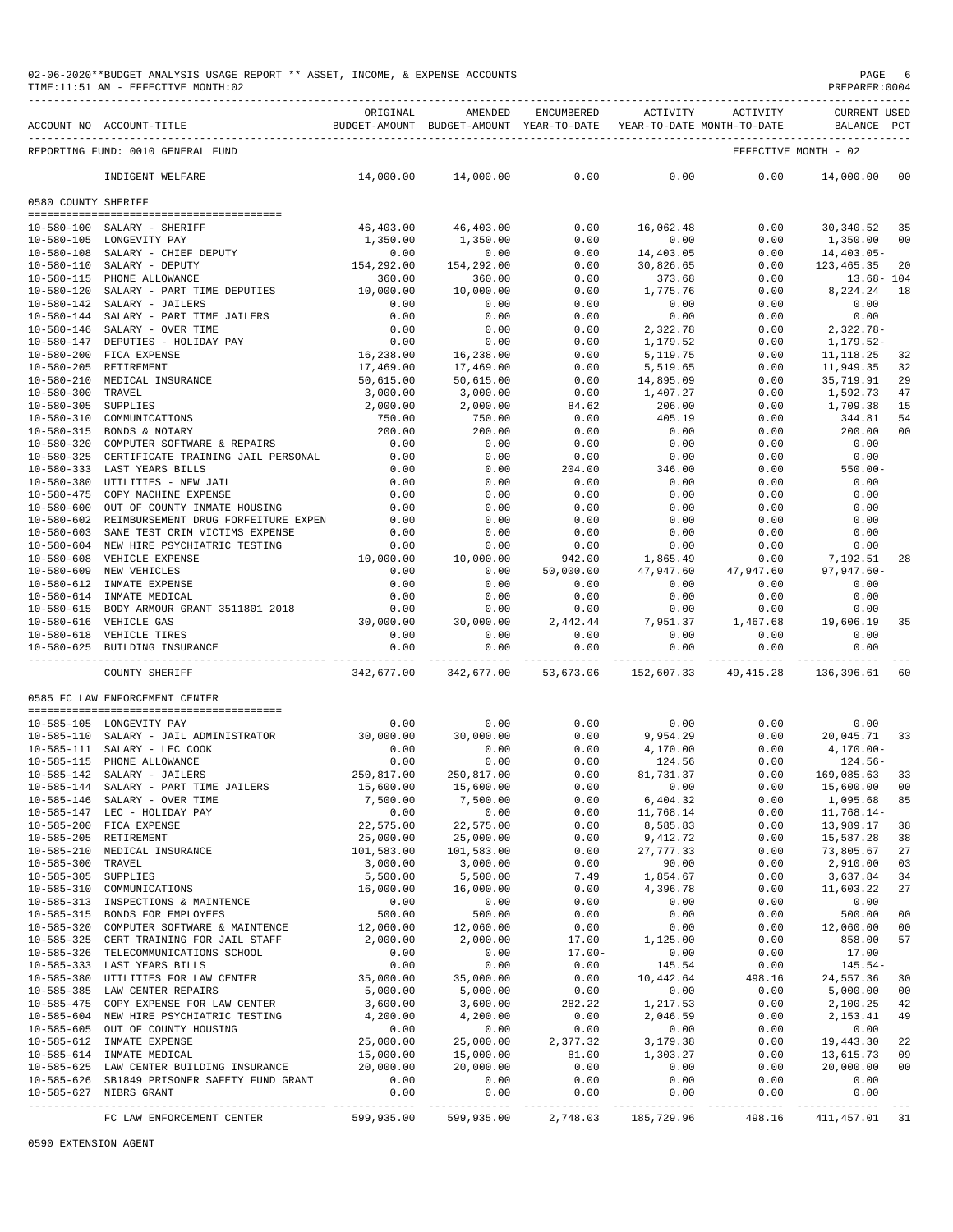|                  | 02-06-2020**BUDGET ANALYSIS USAGE REPORT ** ASSET, INCOME, & EXPENSE ACCOUNTS<br>PAGE<br>PREPARER: 0004<br>TIME:11:51 AM - EFFECTIVE MONTH:02 |                        |                                                                                |            |                       |          |                             |    |  |  |
|------------------|-----------------------------------------------------------------------------------------------------------------------------------------------|------------------------|--------------------------------------------------------------------------------|------------|-----------------------|----------|-----------------------------|----|--|--|
|                  | ACCOUNT NO ACCOUNT-TITLE                                                                                                                      | ORIGINAL               | AMENDED<br>BUDGET-AMOUNT BUDGET-AMOUNT YEAR-TO-DATE YEAR-TO-DATE MONTH-TO-DATE | ENCUMBERED | ACTIVITY              | ACTIVITY | CURRENT USED<br>BALANCE PCT |    |  |  |
|                  | REPORTING FUND: 0010 GENERAL FUND                                                                                                             |                        |                                                                                |            |                       |          | EFFECTIVE MONTH - 02        |    |  |  |
|                  |                                                                                                                                               |                        |                                                                                |            |                       |          |                             |    |  |  |
| 10-590-100       | SALARY - CEA-AG                                                                                                                               | 14,151.00              | 14,151.00                                                                      | 0.00       | 4,898.16              | 0.00     | 9,252.84                    | 35 |  |  |
| $10 - 590 - 110$ | SALARY - ADMINISTRATIVE ASSISTANT                                                                                                             | 10,000.00              | 10,000.00                                                                      | 0.00       | 2,450.00              | 0.00     | 7,550.00                    | 25 |  |  |
| $10 - 590 - 200$ | FICA EXPENSE                                                                                                                                  | 1,847.00               | 1,847.00                                                                       | 0.00       | 562.10                | 0.00     | 1,284.90                    | 30 |  |  |
| $10 - 590 - 205$ | RETIREMENT                                                                                                                                    | 1,988.00               | 1,988.00                                                                       | 0.00       | 202.17                | 0.00     | 1,785.83                    | 10 |  |  |
| $10 - 590 - 305$ | SUPPLIES                                                                                                                                      | 2,750.00               | 2,750.00                                                                       | 155.00     | 297.25                | 0.00     | 2,297.75                    | 16 |  |  |
| $10 - 590 - 310$ | COMMUNICATIONS                                                                                                                                | 0.00                   | 0.00                                                                           | 0.00       | 0.00                  | 0.00     | 0.00                        |    |  |  |
| $10 - 590 - 333$ | LAST YEARS BILLS                                                                                                                              | 0.00                   | 0.00                                                                           | 0.00       | 193.23                | 0.00     | $193.23-$                   |    |  |  |
| $10 - 590 - 640$ | CAR ALLOWANCE                                                                                                                                 | 6,000.00               | 6,000.00                                                                       | 0.00       | 627.84                | 0.00     | 5,372.16                    | 10 |  |  |
| $10 - 590 - 642$ | STOCK SHOW EXPENSE                                                                                                                            | 6,000.00               | 6,000.00                                                                       | 241.50     | 1,497.99              | 0.00     | 4,260.51                    | 29 |  |  |
| $10 - 590 - 646$ | CONCESSION STAND                                                                                                                              | 0.00<br>______________ | 0.00<br>------------                                                           | 0.00       | 0.00<br>------------- | 0.00     | 0.00<br>-----------         |    |  |  |
|                  | EXTENSION AGENT                                                                                                                               |                        | 42,736.00 42,736.00 396.50                                                     |            | 10,728.74             | 0.00     | 31,610.76                   | 26 |  |  |
|                  | 0600 APPRAISAL DISTRICT                                                                                                                       |                        |                                                                                |            |                       |          |                             |    |  |  |
|                  |                                                                                                                                               |                        |                                                                                |            |                       |          |                             |    |  |  |
|                  | 10-600-644 APPRAISAL DISTRICT FEES                                                                                                            |                        | 171,141.00 171,141.00                                                          |            | $0.00$ $42,745.95$    |          | $0.00$ 128,395.05 25        |    |  |  |
|                  | 10-600-645 APPRAISAL DISTRICT TAX REFUND                                                                                                      | 0.00                   | 0.00                                                                           | 0.00       | 0.00<br>------------- | 0.00     | 0.00<br>.                   |    |  |  |
|                  | APPRAISAL DISTRICT                                                                                                                            |                        | 171,141.00    171,141.00                                                       |            | $0.00$ $42,745.95$    | 0.00     | 128,395.05                  | 25 |  |  |
|                  | 0610 COUNTY COURT AT LAW                                                                                                                      |                        |                                                                                |            |                       |          |                             |    |  |  |
|                  | 10-610-654 COUNTY COURT AT LAW JUDGE EXPENSE                                                                                                  | 11,000.00              | 11,000.00                                                                      | 0.00       | 0.00                  |          | $0.00$ 11,000.00 00         |    |  |  |
|                  | _______________________<br>COUNTY COURT AT LAW                                                                                                |                        | 11,000.00    11,000.00                                                         |            | 0.00                  | 0.00     | $0.00$ 11,000.00 00         |    |  |  |
|                  | GENERAL FUND                                                                                                                                  |                        |                                                                                |            |                       |          |                             |    |  |  |
|                  | INCOME TOTALS                                                                                                                                 |                        | 2,679,742.00 2,679,742.00 1,704,104.56 10.00 975,637.44 64                     |            |                       |          |                             |    |  |  |
|                  | <b>EXPENSE TOTALS</b>                                                                                                                         |                        | 2,601,410.00 2,634,926.00 76,967.84 817,873.11 51,308.24 1,740,085.05          |            |                       |          |                             | 34 |  |  |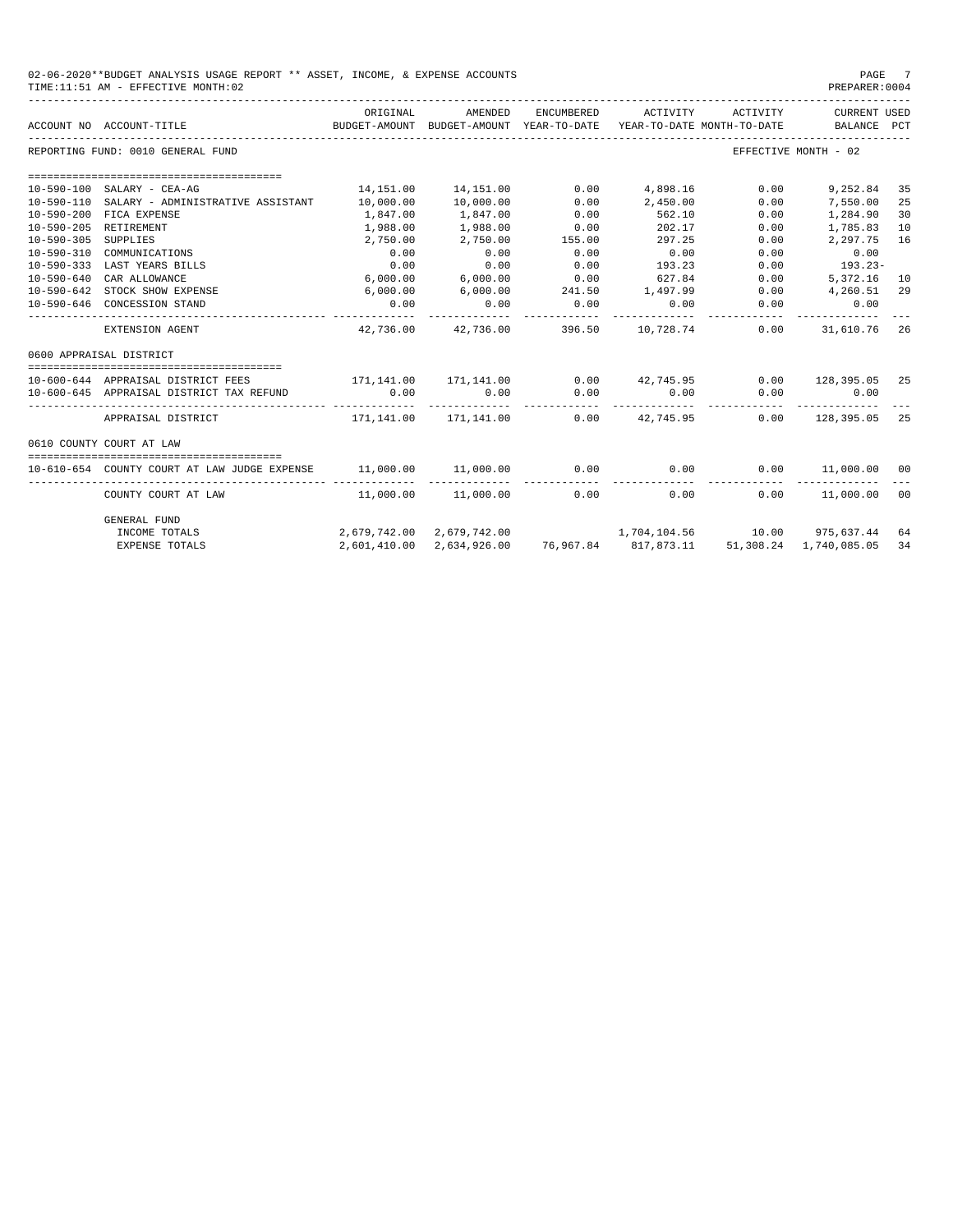|                       | 02-06-2020**BUDGET ANALYSIS USAGE REPORT ** ASSET, INCOME, & EXPENSE ACCOUNTS<br>TIME:11:51 AM - EFFECTIVE MONTH:02         |                         |                            |                |                                                                     |                                     | PAGE<br>PREPARER: 0004             | 8              |
|-----------------------|-----------------------------------------------------------------------------------------------------------------------------|-------------------------|----------------------------|----------------|---------------------------------------------------------------------|-------------------------------------|------------------------------------|----------------|
|                       | ACCOUNT NO ACCOUNT-TITLE                                                                                                    | ORIGINAL                | AMENDED                    | ENCUMBERED     | BUDGET-AMOUNT BUDGET-AMOUNT YEAR-TO-DATE YEAR-TO-DATE MONTH-TO-DATE | ACTIVITY ACTIVITY                   | <b>CURRENT USED</b><br>BALANCE PCT |                |
|                       | REPORTING FUND: 0011 ROAD & BRIDGE PRECINCT 1                                                                               |                         |                            |                |                                                                     | EFFECTIVE MONTH - 02                |                                    |                |
| 0100 CASH ACCOUNTS    |                                                                                                                             |                         |                            |                |                                                                     |                                     |                                    |                |
|                       | 11-100-100 CFC: ROAD & BRIDGE PRECINCT 1<br>11-100-185 DUE FROM I&S FUND<br>11-100-197 DUE FROM GENERAL FUND                |                         |                            |                | 54,159.97-<br>0.00<br>0.00                                          | $15.00 -$<br>0.00<br>0.00           | 5,972.88<br>0.00<br>1,860.29       |                |
|                       | 11-100-280 DELINQUENT TAXES RECEIVABLE<br>11-100-285 ALLOWANCE-UNCOLLETABLE TAXES<br>11-100-290 DUE FROM APPRAISAL DISTRICT |                         |                            |                | 0.00<br>0.00<br>0.00<br>. <b>.</b>                                  | 0.00<br>0.00<br>0.00<br>----------- | 2,853.16<br>$713.29-$<br>0.00      |                |
|                       | CASH ACCOUNTS                                                                                                               |                         |                            |                | 54,159.97-                                                          | 15.00-                              | 9,973.04                           |                |
| 0311 REVENUE ACCOUNTS |                                                                                                                             |                         |                            |                |                                                                     |                                     |                                    |                |
|                       |                                                                                                                             |                         |                            |                |                                                                     |                                     |                                    |                |
|                       | 11-311-100 ADVALOREM TAXES<br>11-311-105 ROAD & BRIDGE                                                                      | 170,000.00<br>26,875.00 | 170,000.00<br>26,875.00    |                | 13,537.40<br>0.00                                                   | 0.00<br>0.00                        | 156,462.60<br>26,875.00            | 08<br>00       |
|                       | 11-311-110 MOTOR VEHICLE REGISTRATION                                                                                       | 47,000.00               | 47,000.00                  |                | 17,493.85                                                           | 0.00                                | 29,506.15                          | 37             |
|                       | 11-311-120 GROSS WEIGHT AND AXLE FEES                                                                                       | 14,000.00               | 14,000.00                  |                | 7,733.57                                                            | 0.00                                | 6,266.43                           | 55             |
|                       | 11-311-125 I&S REVENUE FOR COMM DEB                                                                                         | 19,343.00               | 19,343.00                  |                | 0.00                                                                | 0.00                                | 19,343.00                          | 0 <sub>0</sub> |
|                       | 11-311-130 LONG TERM FINANCING INCOME                                                                                       | 0.00                    | 0.00                       |                | 0.00                                                                | 0.00                                | 0.00                               |                |
|                       | 11-311-140 BRIDGE REPAIR INSURANCE                                                                                          | 0.00                    | 0.00                       |                | 0.00                                                                | 0.00                                | 0.00                               |                |
|                       | 11-311-145 RESERVE FEMA FUNDS                                                                                               | 0.00                    | 0.00                       |                | 0.00                                                                | 0.00                                | 0.00                               |                |
|                       | 11-311-150 OTHER INCOME<br>11-311-155 RESERVE FUNDS                                                                         | 0.00<br>0.00            | 0.00<br>0.00               |                | 0.00<br>0.00                                                        | 0.00<br>0.00                        | 0.00<br>0.00                       |                |
|                       | 11-311-160 SALE OF FIXED ASSETS                                                                                             | 0.00                    | 0.00                       |                | 0.00                                                                | 0.00                                | 0.00                               |                |
|                       | 11-311-165 RESERVE CERTZ FUNDS                                                                                              | 0.00                    | 0.00                       |                | 0.00                                                                | 0.00                                | 0.00                               |                |
|                       | 11-311-180 INTEREST EARNED                                                                                                  | 0.00                    | 0.00                       |                | 0.00                                                                | 0.00                                | 0.00                               |                |
|                       | REVENUE ACCOUNTS                                                                                                            | 277,218.00              | ------------<br>277,218.00 | 0.00           | . _ _ _ _ _ _ _ _ _ _ _<br>38,764.82                                | ----------<br>0.00                  | -----------<br>238,453.18          | 14             |
| 0611 EXPENSE ACCOUNTS |                                                                                                                             |                         |                            |                |                                                                     |                                     |                                    |                |
|                       |                                                                                                                             |                         |                            |                |                                                                     |                                     |                                    |                |
|                       | 11-611-100 SALARY - COMMISSIONER PCT 1                                                                                      | 35,332.00               | 35,332.00                  | 0.00           | 12,230.28                                                           | 0.00                                | 23,101.72                          | 35             |
|                       | 11-611-105 LONGEVITY PAY                                                                                                    | 3,450.00                | 3,450.00                   | 0.00           | 0.00                                                                | 0.00                                | 3,450.00                           | 0 <sub>0</sub> |
|                       | 11-611-110 SALARY - ROAD FOREMAN                                                                                            | 35,127.00               | 35,127.00                  | 0.00           | 12,162.15                                                           | 0.00                                | 22,964.85                          | 35<br>35       |
|                       | 11-611-112 SALARY - ROAD HAND<br>11-611-115 PHONE ALLOWANCE                                                                 | 29,136.00<br>750.00     | 29,136.00<br>750.00        | 0.00<br>0.00   | 10,087.20<br>249.12                                                 | 0.00<br>0.00                        | 19,048.80<br>500.88                | 33             |
|                       | 11-611-120 SALARY - PART TIME                                                                                               | 10,000.00               | 10,000.00                  | 0.00           | 3,050.00                                                            | 0.00                                | 6,950.00                           | 31             |
|                       | 11-611-200 FICA EXPENSE                                                                                                     | 8,630.00                | 8,630.00                   | 0.00           | 2,877.07                                                            | 0.00                                | 5,752.93                           | 33             |
|                       | 11-611-205 RETIREMENT                                                                                                       | 9,284.00                | 9,284.00                   | 0.00           | 3,115.11                                                            | 0.00                                | 6,168.89                           | 34             |
|                       | 11-611-210 MEDICAL INSURANCE                                                                                                | 30,369.00               | 30,369.00                  | 0.00           | 10,869.39                                                           | 0.00                                | 19,499.61                          | 36             |
|                       | 11-611-212 CHILD SUPPORT                                                                                                    | 0.00                    | 0.00                       | 0.00           | 0.00                                                                | 0.00                                | 0.00                               |                |
|                       | 11-611-300 TRAVEL & SCHOOL                                                                                                  | 3,000.00                | 3,000.00                   | 110.00         | 0.00                                                                | 0.00                                | 2,890.00                           | 04             |
| 11-611-305 SUPPLIES   | 11-611-310 COMMUNICATIONS                                                                                                   | 8,600.00                | 8,600.00                   | 101.77<br>0.00 | 622.24                                                              | 0.00<br>0.00                        | 7,875.99                           | 08             |
| 11-611-315 BONDS      |                                                                                                                             | 0.00<br>200.00          | 0.00<br>200.00             | 0.00           | 0.00<br>0.00                                                        | 0.00                                | 0.00<br>200.00                     | 0 <sub>0</sub> |
|                       | 11-611-320 REPAIRS & MAINTENANCE                                                                                            | 30,000.00               | 30,000.00                  | 1,337.25       | 1,920.77                                                            | 15.00                               | 26,741.98                          | 11             |
|                       | 11-611-333 LAST YEARS BILLS                                                                                                 | 0.00                    | 0.00                       | 672.67         | 11,198.71                                                           | 0.00                                | 11,871.38-                         |                |
|                       | 11-611-380 UTILITIES                                                                                                        | 3,000.00                | 3,000.00                   | 0.00           | 571.07                                                              | 0.00                                | 2,428.93                           | 19             |
|                       | 11-611-620 CAPITAL OUTLAY UNIT COST                                                                                         | 0.00                    | 0.00                       | 0.00           | 0.00                                                                | 0.00                                | 0.00                               |                |
|                       | 11-611-622 CAPITAL OUTLAY (OVER 5,000)                                                                                      | 16,590.00               | 16,590.00                  | 0.00           | 16,589.15                                                           | 0.00                                |                                    | $0.85$ 100     |
|                       | 11-611-624 CAPITAL OUTLAY LOAN INTEREST<br>11-611-625 NEW EQUIPMENT                                                         | 2,753.00<br>0.00        | 2,753.00<br>0.00           | 0.00<br>0.00   | 2,752.08<br>0.00                                                    | 0.00<br>0.00                        | 0.00                               | 0.92 100       |
|                       | 11-611-700 DIESEL, OIL, AND GASOLINE                                                                                        | 25,000.00               | 25,000.00                  | 2,656.36       | 3,719.91                                                            | 0.00                                | 18,623.73                          | 26             |
|                       | 11-611-705 ROAD MATERIAL & CONSTRUCTION                                                                                     | 8,000.00                | 8,000.00                   | 0.00           | 0.00                                                                | 0.00                                | 8,000.00                           | 0 <sub>0</sub> |
|                       | 11-611-710 LOCAL MATCHING CETRZ GT                                                                                          | 0.00                    | 0.00                       | 0.00           | 0.00                                                                | 0.00                                | 0.00                               |                |
|                       | 11-611-715 FEE REIMBURSEMENT                                                                                                | 0.00                    | 0.00                       | 0.00           | 0.00                                                                | 0.00                                | 0.00                               |                |
|                       | 11-611-720 BRIDGE REPAIR                                                                                                    | 0.00                    | 0.00                       | 0.00           | 0.00                                                                | 0.00                                | 0.00                               |                |
|                       | 11-611-725 TIRES & TUBES                                                                                                    | 8,000.00                | 8,000.00                   | 262.54         | 2,322.00                                                            | 0.00                                | 5,415.46                           | 32             |
|                       | 11-611-730 RESERVE MONEY<br>11-611-735 CERTZ RESERVE                                                                        | 0.00<br>0.00            | 0.00<br>0.00               | 0.00<br>0.00   | 0.00<br>0.00                                                        | 0.00<br>0.00                        | 0.00<br>0.00                       |                |
|                       | 11-611-740 FEMA RESERVE                                                                                                     | 0.00                    | 0.00                       | 0.00           | 0.00                                                                | 0.00                                | 0.00                               |                |
|                       | EXPENSE ACCOUNTS                                                                                                            | 267, 221.00             | 267,221.00                 | 5,140.59       | 94,336.25                                                           | -----<br>15.00                      | ------<br>167,744.16               | 37             |
|                       |                                                                                                                             |                         |                            |                |                                                                     |                                     |                                    |                |
|                       | ROAD & BRIDGE PRECINCT 1<br>INCOME TOTALS                                                                                   | 277,218.00              | 277,218.00                 |                | 38,764.82                                                           | 0.00                                | 238,453.18                         | 14             |
|                       | EXPENSE TOTALS                                                                                                              | 267, 221.00             | 267, 221.00                | 5,140.59       | 94, 336.25                                                          | 15.00                               | 167,744.16                         | 37             |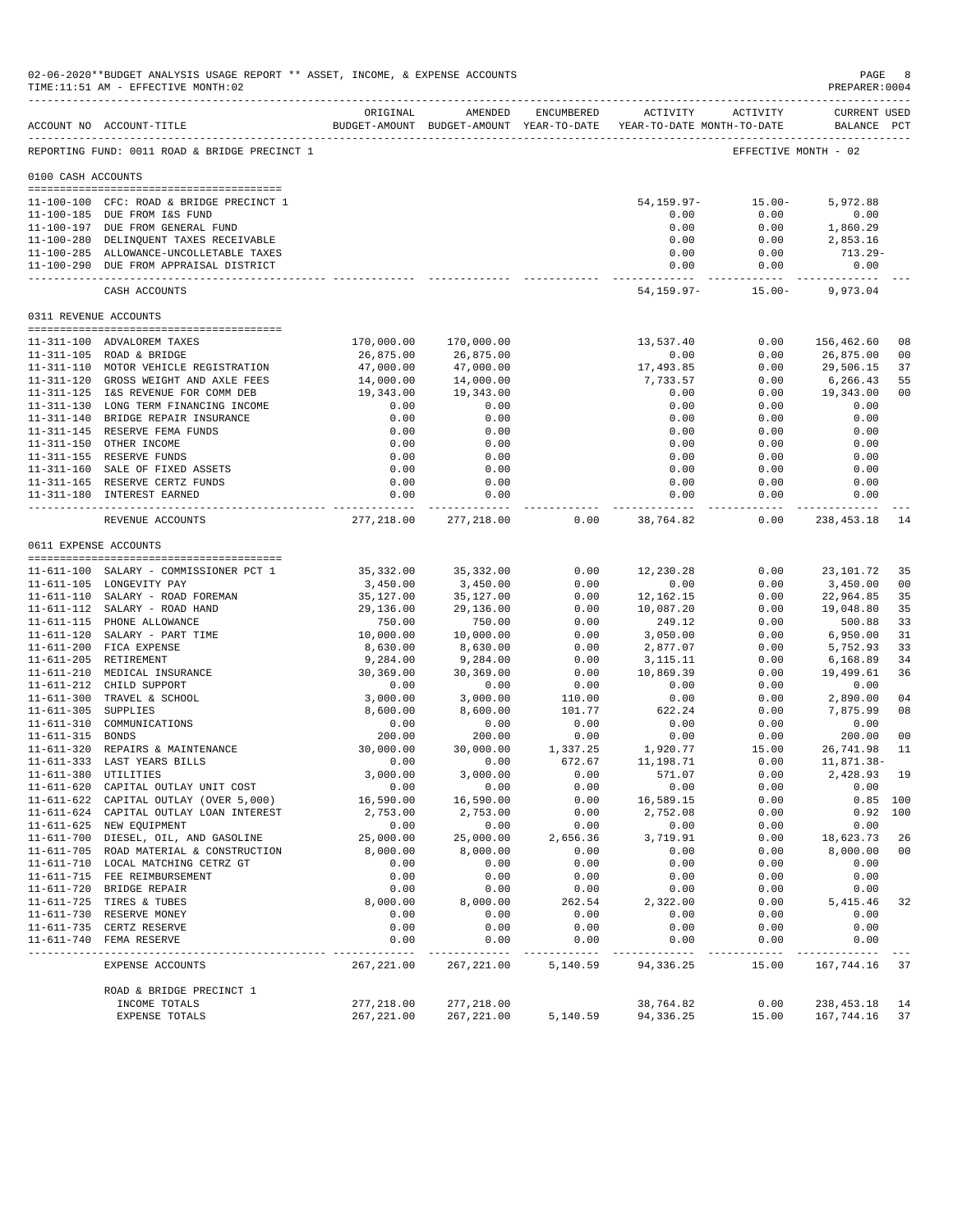| 02-06-2020**BUDGET ANALYSIS USAGE REPORT ** ASSET, INCOME, & EXPENSE ACCOUNTS<br>TIME: 11:51 AM - EFFECTIVE MONTH: 02 |                                                                     |                            |                            |                |                                                                                        |                      |                                    | PAGE<br>-9<br>PREPARER: 0004 |
|-----------------------------------------------------------------------------------------------------------------------|---------------------------------------------------------------------|----------------------------|----------------------------|----------------|----------------------------------------------------------------------------------------|----------------------|------------------------------------|------------------------------|
|                                                                                                                       | ACCOUNT NO ACCOUNT-TITLE                                            | ORIGINAL                   | AMENDED                    | ENCUMBERED     | <b>ACTIVITY</b><br>BUDGET-AMOUNT BUDGET-AMOUNT YEAR-TO-DATE YEAR-TO-DATE MONTH-TO-DATE | ACTIVITY             | <b>CURRENT USED</b><br>BALANCE PCT |                              |
|                                                                                                                       | REPORTING FUND: 0012 ROAD & BRIDGE PRECINCT 2                       |                            |                            |                |                                                                                        | EFFECTIVE MONTH - 02 |                                    |                              |
| 0100 CASH ACCOUNTS                                                                                                    |                                                                     |                            |                            |                |                                                                                        |                      |                                    |                              |
|                                                                                                                       | 12-100-100 CFC: ROAD & BRIDGE PRECINCT 2                            |                            |                            |                | 33,857.81-                                                                             | $37.24-$             | 57, 437.23                         |                              |
|                                                                                                                       | 12-100-185 DUE FROM I&S FUND                                        |                            |                            |                | 0.00                                                                                   | 0.00                 | 0.00                               |                              |
|                                                                                                                       | 12-100-186 DUE FROM GENERAL FUND                                    |                            |                            |                | 0.00                                                                                   | 0.00                 | 474.59                             |                              |
|                                                                                                                       | 12-100-280 DELINQUENT TAXES RECEIVABLE                              |                            |                            |                | 0.00                                                                                   | 0.00                 | 2,853.16                           |                              |
|                                                                                                                       | 12-100-285 ALLOWANCE-UNCOLLETABLE TAXES                             |                            |                            |                | 0.00                                                                                   | 0.00                 | 713.29-                            |                              |
|                                                                                                                       | 12-100-290 DUE FROM APPRAISAL DISTRICT                              |                            |                            |                | 0.00<br>------------                                                                   | 0.00<br>------------ | 0.00                               |                              |
|                                                                                                                       | CASH ACCOUNTS                                                       |                            |                            |                | $33,857.81-$                                                                           | $37.24-$             | 60,051.69                          |                              |
| 0312 REVENUE ACCOUNTS                                                                                                 |                                                                     |                            |                            |                |                                                                                        |                      |                                    |                              |
|                                                                                                                       | 12-312-100 ADVALOREM TAXES                                          | 170,000.00                 | 170,000.00                 |                | 13,537.40                                                                              | 0.00                 | 156,462.60                         | 08                           |
|                                                                                                                       | 12-312-105 ROAD & BRIDGE                                            | 26,875.00                  | 26,875.00                  |                | 0.00                                                                                   | 0.00                 | 26,875.00                          | 0 <sub>0</sub>               |
|                                                                                                                       | 12-312-110 MOTOR VEHICLE REGISTRATION                               | 47,000.00                  | 47,000.00                  |                | 17,493.85                                                                              | 0.00                 | 29,506.15                          | 37                           |
|                                                                                                                       | 12-312-120 GROSS WEIGHT AND AXLE FEES                               | 14,000.00                  | 14,000.00                  |                | 7,733.56                                                                               | 0.00                 | 6,266.44                           | 55                           |
|                                                                                                                       | 12-312-125 I&S REVENUE FOR COMM DEB                                 | 29,774.00                  | 29,774.00                  |                | 0.00                                                                                   | 0.00                 | 29,774.00                          | 00                           |
|                                                                                                                       | 12-312-130 LONG TERM FINANCING INCOME                               | 0.00                       | 0.00                       |                | 0.00                                                                                   | 0.00                 | 0.00                               |                              |
|                                                                                                                       | 12-312-140 BRIDGE REPAIR INSURANCE                                  | 0.00                       | 0.00                       |                | 0.00                                                                                   | 0.00                 | 0.00                               |                              |
|                                                                                                                       | 12-312-145 RESERVE FEMA FUNDS                                       | 0.00                       | 0.00                       |                | 0.00                                                                                   | 0.00                 | 0.00                               |                              |
|                                                                                                                       | 12-312-150 OTHER INCOME<br>12-312-155 RESERVE FUNDS                 | 0.00<br>0.00               | 0.00<br>0.00               |                | 0.00<br>0.00                                                                           | 0.00<br>0.00         | 0.00<br>0.00                       |                              |
|                                                                                                                       | 12-312-160 SALE OF FIXED ASSETS                                     | 0.00                       | 0.00                       |                | 0.00                                                                                   | 0.00                 | 0.00                               |                              |
|                                                                                                                       | 12-312-165 RESERVE CERTZ FUNDS                                      | 0.00                       | 0.00                       |                | 0.00                                                                                   | 0.00                 | 0.00                               |                              |
|                                                                                                                       | 12-312-180 INTEREST EARNED                                          | 0.00                       | 0.00                       |                | 0.00                                                                                   | 0.00                 | 0.00                               |                              |
|                                                                                                                       | REVENUE ACCOUNTS                                                    | ---------                  | 287,649.00 287,649.00      | 0.00           | 38,764.81                                                                              | 0.00                 | 248,884.19                         | -13                          |
| 0612 EXPENSE ACCOUNTS                                                                                                 |                                                                     |                            |                            |                |                                                                                        |                      |                                    |                              |
|                                                                                                                       | 12-612-100 SALARY - COMMISSIONER PCT 2                              | 35,332.00                  | 35,332.00                  | 0.00           | 12,230.28                                                                              | 0.00                 | 23,101.72                          | 35                           |
|                                                                                                                       | 12-612-105 LONGEVITY PAY                                            | 1,200.00                   | 1,200.00                   | 0.00           | 0.00                                                                                   | 0.00                 | 1,200.00                           | 0 <sub>0</sub>               |
|                                                                                                                       | 12-612-110 SALARY - ROAD FOREMAN                                    | 35,127.00                  | 35,127.00                  | 0.00           | 7,072.56                                                                               | 0.00                 | 28,054.44                          | 20                           |
|                                                                                                                       | 12-612-112 SALARY - ROAD HAND                                       | 29,136.00                  | 29,136.00                  | 0.00           | 10,087.20                                                                              | 0.00                 | 19,048.80                          | 35                           |
|                                                                                                                       | 12-612-115 PHONE ALLOWANCE                                          | 1,000.00                   | 1,000.00                   | 0.00           | 332.16                                                                                 | 0.00                 | 667.84                             | 33                           |
|                                                                                                                       | 12-612-120 SALARY - PART TIME                                       | 10,000.00                  | 10,000.00                  | 0.00           | 8,277.40                                                                               | 0.00                 | 1,722.60                           | 83                           |
|                                                                                                                       | 12-612-200 FICA EXPENSE                                             | 8,577.00                   | 8,577.00                   | 0.00           | 2,905.89                                                                               | 0.00                 | 5,671.11                           | 34                           |
|                                                                                                                       | 12-612-205 RETIREMENT                                               | 9,227.00                   | 9,227.00                   | 0.00           | 3,132.74                                                                               | 0.00                 | 6,094.26                           | 34                           |
|                                                                                                                       | 12-612-210 MEDICAL INSURANCE                                        | 30,369.00                  | 30,369.00                  | 0.00           | 7,640.07                                                                               | 0.00                 | 22,728.93                          | 25                           |
|                                                                                                                       | 12-612-212 CHILD SUPPORT<br>12-612-300 TRAVEL & SCHOOL              | 0.00<br>3,000.00           | 0.00<br>3,000.00           | 0.00<br>110.00 | 623.07<br>0.00                                                                         | 0.00<br>0.00         | $623.07 -$<br>2,890.00             | 04                           |
| 12-612-305 SUPPLIES                                                                                                   |                                                                     | 8,600.00                   | 8,600.00                   | 153.22         | 1,131.46                                                                               | 0.00                 | 7,315.32                           | 15                           |
|                                                                                                                       | 12-612-310 COMMUNICATIONS                                           | 0.00                       | 0.00                       | 0.00           | 0.00                                                                                   | 0.00                 | 0.00                               |                              |
| 12-612-315 BONDS                                                                                                      |                                                                     | 200.00                     | 200.00                     | 0.00           | 0.00                                                                                   | 0.00                 | 200.00                             | 0 <sub>0</sub>               |
|                                                                                                                       | 12-612-320 REPAIRS & MAINTENANCE                                    | 30,000.00                  | 30,000.00                  | 3,260.94       | 1,911.79                                                                               | 0.00                 | 24,827.27                          | 17                           |
|                                                                                                                       | 12-612-333 LAST YEARS BILLS                                         | 0.00                       | 0.00                       | 1,036.21       | 4,704.11                                                                               | 0.00                 | 5,740.32-                          |                              |
| 12-612-380 UTILITIES                                                                                                  |                                                                     | 3,000.00                   | 3,000.00                   | 0.00           | 1,073.11                                                                               | 37.24                | 1,926.89                           | 36                           |
|                                                                                                                       | 12-612-620 CAPITAL OUTLAY UNIT COST                                 | 0.00                       | 0.00                       | 0.00           | 0.00                                                                                   | 0.00                 | 0.00                               |                              |
|                                                                                                                       | 12-612-622 CAPITAL OUTLAY (OVER 5,000)                              | 29,774.00                  | 29,774.00                  | 0.00           | 0.00                                                                                   | 0.00                 | 29,774.00                          | 0 <sub>0</sub>               |
|                                                                                                                       | 12-612-624 CAPITAL OUTLAY LOAN INTEREST<br>12-612-625 NEW EQUIPMENT | 0.00<br>0.00               | 0.00<br>0.00               | 0.00<br>0.00   | 0.00<br>0.00                                                                           | 0.00<br>0.00         | 0.00<br>0.00                       |                              |
|                                                                                                                       | 12-612-700 DIESEL, OIL, AND GASOLINE                                | 25,000.00                  | 25,000.00                  | 168.16         | 9,989.04                                                                               | 0.00                 | 14,842.80                          | 41                           |
|                                                                                                                       | 12-612-705 ROAD MATERIAL & CONSTRUCTION                             | 8,000.00                   | 8,000.00                   | 3,338.91       | 450.00                                                                                 | 0.00                 | 4,211.09                           | 47                           |
|                                                                                                                       | 12-612-710 LOCAL MATCHING CETRZ GT                                  | 0.00                       | 0.00                       | 0.00           | 0.00                                                                                   | 0.00                 | 0.00                               |                              |
|                                                                                                                       | 12-612-715 FEE REIMBURSEMENT                                        | 0.00                       | 0.00                       | 0.00           | 0.00                                                                                   | 0.00                 | 0.00                               |                              |
|                                                                                                                       | 12-612-720 BRIDGE REPAIR                                            | 0.00                       | 0.00                       | 0.00           | 0.00                                                                                   | 0.00                 | 0.00                               |                              |
|                                                                                                                       | 12-612-725 TIRES & TUBES                                            | 8,000.00                   | 8,000.00                   | 0.00           | 2,322.73                                                                               | 0.00                 | 5,677.27                           | 29                           |
|                                                                                                                       | 12-612-730 RESERVE MONEY                                            | 0.00                       | 0.00                       | 0.00           | 0.00                                                                                   | 0.00                 | 0.00                               |                              |
|                                                                                                                       | 12-612-735 CERTZ RESERVE                                            | 0.00                       | 0.00                       | 0.00           | 0.00                                                                                   | 0.00                 | 0.00                               |                              |
|                                                                                                                       | 12-612-740 FEMA RESERVE                                             | 24,710.66<br>------------- | 24,710.66<br>------------- | 0.00<br>.      | 0.00<br>.                                                                              | 0.00<br>.            | 24,710.66<br>--------------        | 0 <sub>0</sub>               |
|                                                                                                                       | EXPENSE ACCOUNTS                                                    | 300,252.66                 | 300,252.66                 | 8,067.44       | 73,883.61                                                                              | 37.24                | 218,301.61                         | 27                           |
|                                                                                                                       | ROAD & BRIDGE PRECINCT 2                                            |                            |                            |                |                                                                                        |                      |                                    |                              |
|                                                                                                                       | INCOME TOTALS<br>EXPENSE TOTALS                                     | 287,649.00<br>300,252.66   | 287,649.00<br>300,252.66   | 8,067.44       | 38,764.81<br>73,883.61                                                                 | 0.00<br>37.24        | 248,884.19<br>218,301.61           | 13<br>27                     |
|                                                                                                                       |                                                                     |                            |                            |                |                                                                                        |                      |                                    |                              |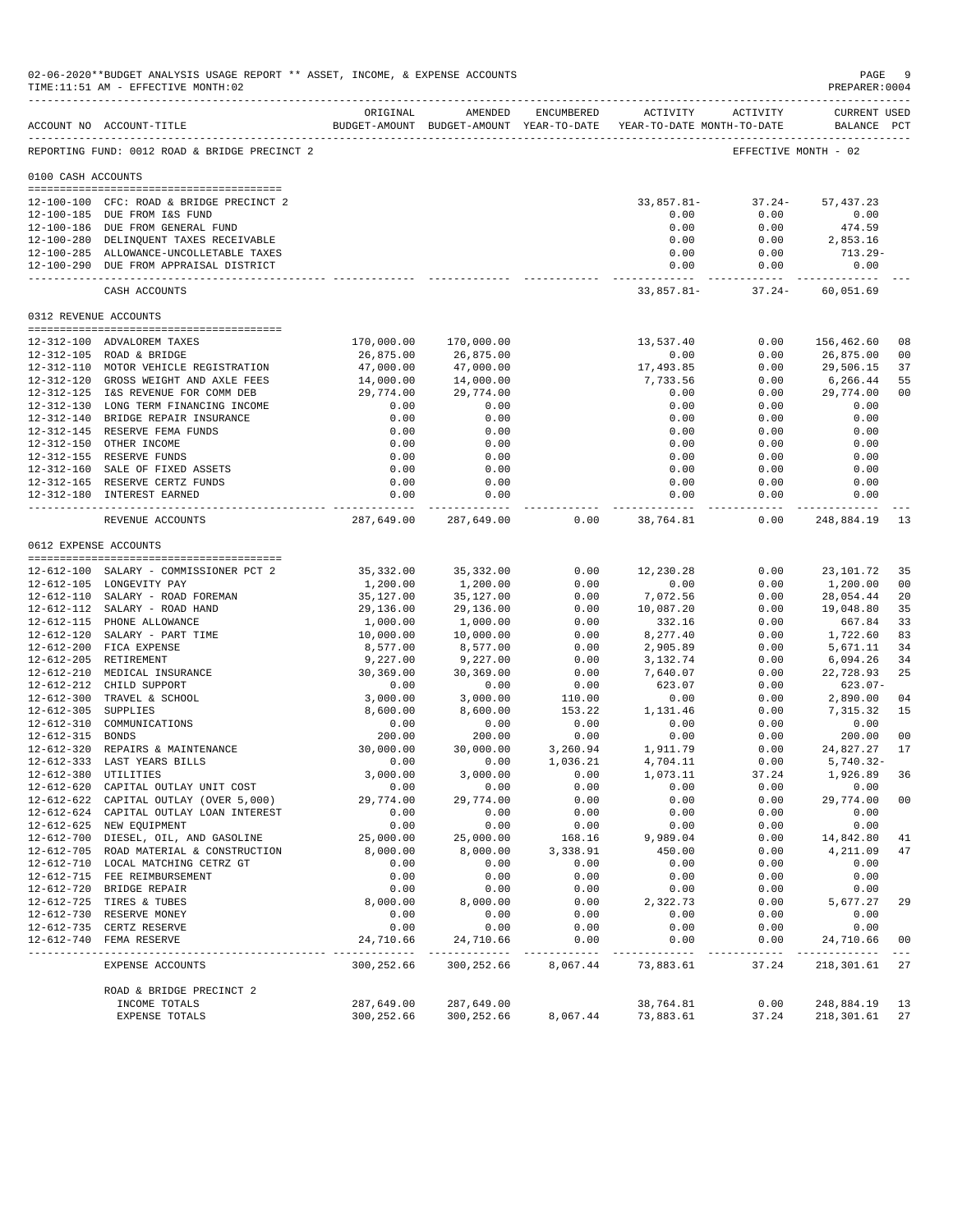|                       | 02-06-2020**BUDGET ANALYSIS USAGE REPORT ** ASSET, INCOME, & EXPENSE ACCOUNTS<br>TIME:11:51 AM - EFFECTIVE MONTH:02<br>________________________________ |                         |                         |              |                                                                     |                     | PAGE 10<br>PREPARER: 0004   |                      |
|-----------------------|---------------------------------------------------------------------------------------------------------------------------------------------------------|-------------------------|-------------------------|--------------|---------------------------------------------------------------------|---------------------|-----------------------------|----------------------|
|                       | ACCOUNT NO ACCOUNT-TITLE                                                                                                                                | ORIGINAL                | AMENDED                 | ENCUMBERED   | BUDGET-AMOUNT BUDGET-AMOUNT YEAR-TO-DATE YEAR-TO-DATE MONTH-TO-DATE | ACTIVITY ACTIVITY   | CURRENT USED<br>BALANCE PCT |                      |
|                       | REPORTING FUND: 0013 ROAD & BRIDGE PRECINCT 3                                                                                                           |                         |                         |              |                                                                     |                     | EFFECTIVE MONTH - 02        |                      |
| 0100 CASH ACCOUNTS    |                                                                                                                                                         |                         |                         |              |                                                                     |                     |                             |                      |
|                       |                                                                                                                                                         |                         |                         |              |                                                                     |                     |                             |                      |
|                       | 13-100-100 CFC: ROAD & BRIDGE PRECINCT 3                                                                                                                |                         |                         |              | 10,211.82-                                                          | $47.00 -$           | 98,879.38                   |                      |
|                       | 13-100-185 DUE FROM I&S FUND<br>13-100-186 DUE TO GENERAL FUND                                                                                          |                         |                         |              | 0.00<br>0.00                                                        | 0.00                | 0.00                        |                      |
|                       | 13-100-280 DELINQUENT TAXES RECEIVABLE                                                                                                                  |                         |                         |              | 0.00                                                                | 0.00<br>0.00        | 474.59<br>2,853.16          |                      |
|                       | 13-100-285 ALLOWANCE-UNCOLLETABLE TAXES                                                                                                                 |                         |                         |              | 0.00                                                                | 0.00                | 713.29-                     |                      |
|                       | 13-100-290 DUE FROM APPRAISAL DISTRICT                                                                                                                  |                         |                         |              | 0.00                                                                | 0.00                | 0.00                        |                      |
|                       | CASH ACCOUNTS                                                                                                                                           |                         |                         |              | ------------<br>10,211.82-                                          | .<br>$47.00 -$      | 101,493.84                  |                      |
| 0313 REVENUE ACCOUNTS |                                                                                                                                                         |                         |                         |              |                                                                     |                     |                             |                      |
|                       |                                                                                                                                                         |                         |                         |              |                                                                     |                     |                             |                      |
|                       | 13-313-100 ADVALOREM TAXES<br>13-313-105 ROAD & BRIDGE                                                                                                  | 170,000.00<br>26,785.00 | 170,000.00<br>26,785.00 |              | 13,537.38<br>0.00                                                   | 0.00<br>0.00        | 156,462.62<br>26,785.00     | 08<br>00             |
|                       | 13-313-110 MOTOR VEHICLE REGISTRATION                                                                                                                   | 47,000.00               | 47,000.00               |              | 17,493.87                                                           | 0.00                | 29,506.13                   | 37                   |
|                       | 13-313-120 GROSS WEIGHT AND AXLE FEES                                                                                                                   | 14,000.00               | 14,000.00               |              | 7,733.57                                                            | 0.00                | 6,266.43                    | 55                   |
|                       | 13-313-125 I&S REVENUE FOR COMM DEB                                                                                                                     | 0.00                    | 0.00                    |              | 0.00                                                                | 0.00                | 0.00                        |                      |
|                       | 13-313-130 LONG TERM FINANCING INCOME                                                                                                                   | 0.00                    | 0.00                    |              | 0.00                                                                | 0.00                | 0.00                        |                      |
|                       | 13-313-140 BRIDGE REPAIR INSURANCE                                                                                                                      | 0.00                    | 0.00                    |              | 0.00                                                                | 0.00                | 0.00                        |                      |
|                       | 13-313-145 RESERVE FEMA FUNDS                                                                                                                           | 0.00                    | 0.00                    |              | 0.00                                                                | 0.00                | 0.00                        |                      |
|                       | 13-313-150 OTHER INCOME                                                                                                                                 | 0.00                    | 0.00                    |              | 3,000.00                                                            | 0.00                | $3,000.00+$                 |                      |
|                       | 13-313-155 RESERVE FUNDS                                                                                                                                | 0.00                    | 0.00                    |              | 0.00                                                                | 0.00                | 0.00                        |                      |
|                       | 13-313-160 SALE OF FIXED ASSETS                                                                                                                         | 0.00                    | 0.00                    |              | 0.00                                                                | 0.00                | 0.00                        |                      |
|                       | 13-313-165 RESERVE CERTZ FUNDS                                                                                                                          | 0.00                    | 0.00                    |              | 0.00                                                                | 0.00                | 0.00                        |                      |
|                       | 13-313-180 INTEREST EARNED                                                                                                                              | 0.00                    | 0.00<br>-------------   |              | 0.00<br>. <u>.</u>                                                  | 0.00<br>----------- | 0.00<br>-----------         |                      |
|                       | REVENUE ACCOUNTS                                                                                                                                        | 257,785.00              | 257,785.00              | 0.00         | 41,764.82                                                           | 0.00                | 216,020.18                  | 16                   |
|                       | 0613 EXPENSE ACCOUNTS                                                                                                                                   |                         |                         |              |                                                                     |                     |                             |                      |
|                       |                                                                                                                                                         |                         |                         |              |                                                                     |                     |                             |                      |
|                       | 13-613-100 SALARY - COMMISSIONER PCT 3                                                                                                                  | 35,332.00               | 35,332.00               | 0.00         | 12,230.28                                                           | 0.00                | 23,101.72                   | 35                   |
|                       | 13-613-105 LONGEVITY PAY<br>13-613-110 SALARY - ROAD FOREMAN                                                                                            | 3,000.00<br>35,127.00   | 3,000.00<br>35,127.00   | 0.00<br>0.00 | 0.00<br>12,319.05                                                   | 0.00<br>0.00        | 3,000.00<br>22,807.95       | 0 <sup>0</sup><br>35 |
|                       | 13-613-112 SALARY - ROAD HAND                                                                                                                           | 26,427.00               | 26,427.00               | 0.00         | 7,864.20                                                            | 0.00                | 18,562.80                   | 30                   |
|                       | 13-613-115 PHONE ALLOWANCE                                                                                                                              | 1,620.00                | 1,620.00                | 0.00         | 124.56                                                              | 0.00                | 1,495.44                    | 08                   |
|                       | 13-613-120 SALARY - PART TIME                                                                                                                           | 10,000.00               | 10,000.00               | 0.00         | 200.00                                                              | 0.00                | 9,800.00                    | 02                   |
|                       | 13-613-200 FICA EXPENSE                                                                                                                                 | 8,388.00                | 8,388.00                | 0.00         | 2,479.24                                                            | 0.00                | 5,908.76                    | 30                   |
|                       | 13-613-205 RETIREMENT                                                                                                                                   | 9,024.00                | 9,024.00                | 0.00         | 2,700.03                                                            | 0.00                | 6,323.97                    | 30                   |
|                       | 13-613-210 MEDICAL INSURANCE                                                                                                                            | 30,369.00               | 30,369.00               | 0.00         | 10,750.41                                                           | 0.00                | 19,618.59                   | 35                   |
|                       | 13-613-212 CHILD SUPPORT                                                                                                                                | 0.00                    | 0.00                    | 0.00         | 0.00                                                                | 0.00                | 0.00                        |                      |
|                       | 13-613-300 TRAVEL & SCHOOL                                                                                                                              | 3,000.00                | 3,000.00                | 110.00       | 0.00                                                                | 0.00                | 2,890.00                    | 04                   |
| 13-613-305 SUPPLIES   |                                                                                                                                                         | 8,600.00                | 11,600.00               | 579.58       | 325.70                                                              | 0.00                | 10,694.72                   | 08                   |
|                       | 13-613-310 COMMUNICATIONS                                                                                                                               | 1,159.00                | 1,159.00                | 0.00         | 0.00                                                                | 0.00                | 1,159.00                    | 0 <sup>0</sup>       |
| 13-613-315 BONDS      |                                                                                                                                                         | 200.00                  | 200.00                  | 0.00         | 0.00                                                                | 0.00                | 200.00                      | 0 <sub>0</sub>       |
|                       | 13-613-320 REPAIRS & MAINTENANCE                                                                                                                        | 30,000.00<br>0.00       | 30,000.00               | 3,001.56     | 1,960.61                                                            | 15.00<br>0.00       | 25,037.83                   | 17                   |
|                       | 13-613-333 LAST YEARS BILLS                                                                                                                             |                         | 0.00                    | 1,187.74     | 1,428.70                                                            |                     | $2,616.44-$                 |                      |
|                       | 13-613-380 UTILITIES<br>13-613-620 CAPITAL OUTLAY UNIT COST                                                                                             | 2,000.00<br>0.00        | 2,000.00<br>0.00        | 0.00<br>0.00 | 508.83<br>0.00                                                      | 32.00<br>0.00       | 1,491.17<br>0.00            | 25                   |
|                       | 13-613-622 CAPITAL OUTLAY (OVER 5,000)                                                                                                                  | 0.00                    | 0.00                    | 0.00         | 0.00                                                                | 0.00                | 0.00                        |                      |
|                       | 13-613-624 CAPITAL OUTLAY LOAN INTEREST                                                                                                                 | 0.00                    | 0.00                    | 0.00         | 0.00                                                                | 0.00                | 0.00                        |                      |
|                       | 13-613-625 NEW EQUIPMENT                                                                                                                                | 0.00                    | 0.00                    | 0.00         | 0.00                                                                | 0.00                | 0.00                        |                      |
|                       | 13-613-700 DIESEL, OIL, AND GASOLINE                                                                                                                    | 25,000.00               | 25,000.00               | 2,500.00     | 3,604.05                                                            | 0.00                | 18,895.95                   | 24                   |
|                       | 13-613-705 ROAD MATERIAL & CONSTRUCTION                                                                                                                 | 8,000.00                | 8,000.00                | 0.00         | 0.00                                                                | 0.00                | 8,000.00                    | 0 <sub>0</sub>       |
|                       | 13-613-710 LOCAL MATCHING CETRZ GT                                                                                                                      | 0.00                    | 0.00                    | 0.00         | 0.00                                                                | 0.00                | 0.00                        |                      |
|                       | 13-613-715 FEE REIMBURSEMENT                                                                                                                            | 0.00                    | 0.00                    | 0.00         | 0.00                                                                | 0.00                | 0.00                        |                      |
|                       | 13-613-720 BRIDGE REPAIR                                                                                                                                | 0.00                    | 0.00                    | 0.00         | 0.00                                                                | 0.00                | 0.00                        |                      |
|                       | 13-613-725 TIRES & TUBES                                                                                                                                | 8,000.00                | 8,000.00                | 0.00         | 803.81                                                              | 0.00                | 7,196.19                    | 10                   |
|                       | 13-613-730 RESERVE MONEY                                                                                                                                | 0.00                    | 0.00                    | 0.00         | 0.00                                                                | 0.00                | 0.00                        |                      |
|                       | 13-613-735 CERTZ RESERVE                                                                                                                                | 0.00                    | 0.00                    | 0.00         | 0.00                                                                | 0.00                | 0.00                        |                      |
| $13 - 613 - 740$      | FEMA RESERVE                                                                                                                                            | 52,000.00               | 52,000.00               | 0.00         | 0.00                                                                | 0.00                | 52,000.00                   | 0 <sub>0</sub>       |
|                       | <b>EXPENSE ACCOUNTS</b>                                                                                                                                 | 297,246.00              | 300,246.00              | 7,378.88     | 57,299.47                                                           | 47.00               | 235,567.65                  | 22                   |
|                       | ROAD & BRIDGE PRECINCT 3                                                                                                                                |                         |                         |              |                                                                     |                     |                             |                      |
|                       | INCOME TOTALS                                                                                                                                           | 257,785.00              | 257,785.00              |              | 41,764.82                                                           | 0.00                | 216,020.18                  | 16                   |
|                       | EXPENSE TOTALS                                                                                                                                          | 297,246.00              | 300,246.00              | 7,378.88     | 57,299.47                                                           | 47.00               | 235,567.65                  | 22                   |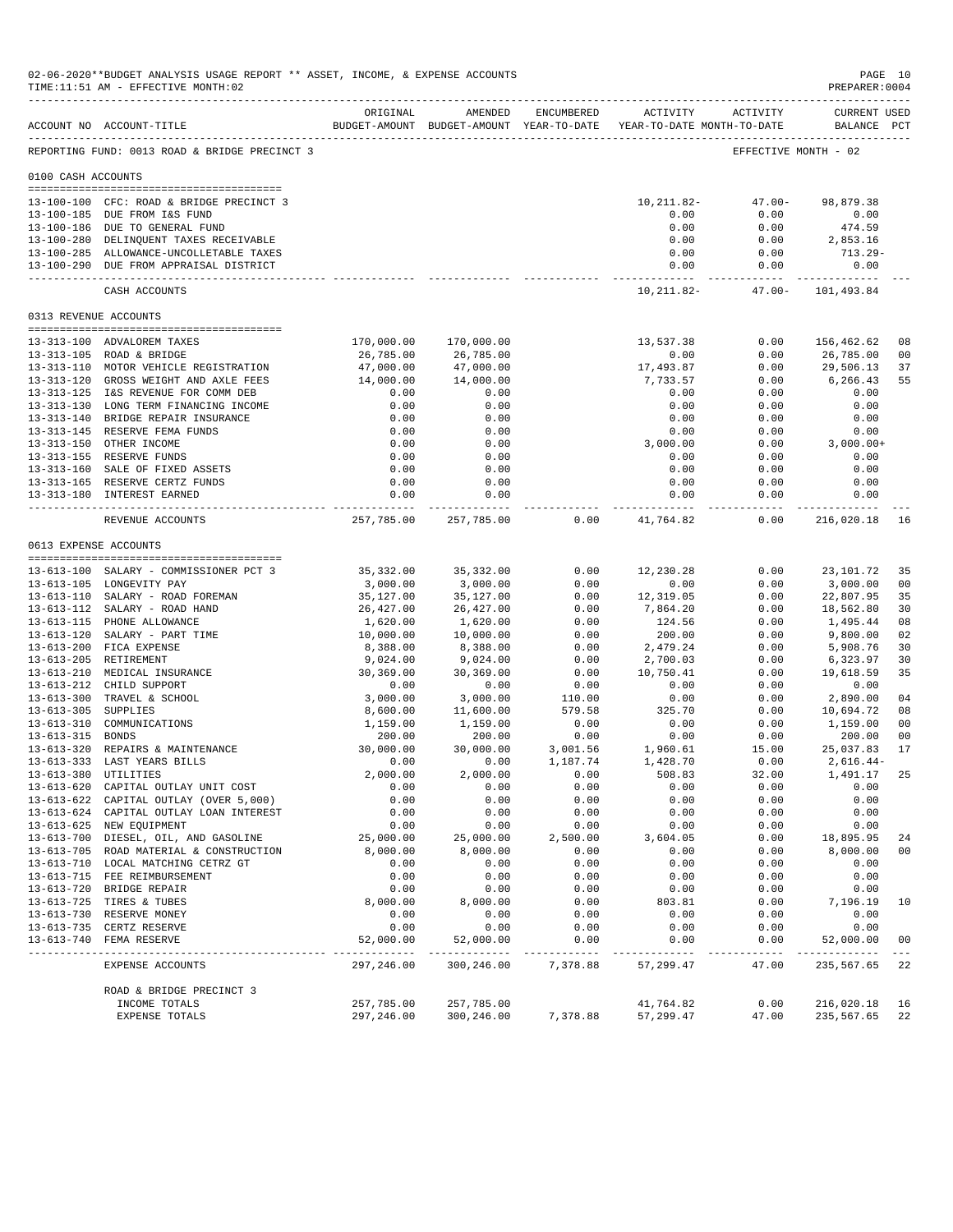|                       | 02-06-2020**BUDGET ANALYSIS USAGE REPORT ** ASSET, INCOME, & EXPENSE ACCOUNTS<br>TIME:11:51 AM - EFFECTIVE MONTH:02 |                           |                                                                                |                     |                              |                      | PAGE 11<br>PREPARER: 0004          |            |
|-----------------------|---------------------------------------------------------------------------------------------------------------------|---------------------------|--------------------------------------------------------------------------------|---------------------|------------------------------|----------------------|------------------------------------|------------|
|                       | ACCOUNT NO ACCOUNT-TITLE                                                                                            | ORIGINAL                  | AMENDED<br>BUDGET-AMOUNT BUDGET-AMOUNT YEAR-TO-DATE YEAR-TO-DATE MONTH-TO-DATE | ENCUMBERED          |                              | ACTIVITY ACTIVITY    | <b>CURRENT USED</b><br>BALANCE PCT |            |
|                       | REPORTING FUND: 0014 ROAD & BRIDGE PRECINCT 4                                                                       |                           |                                                                                |                     |                              |                      | EFFECTIVE MONTH - 02               |            |
| 0100 CASH ACCOUNTS    |                                                                                                                     |                           |                                                                                |                     |                              |                      |                                    |            |
|                       | 14-100-100 CFC: ROAD & BRIDGE PRECINCT 4                                                                            |                           |                                                                                |                     | 76,854.24-                   | 0.00                 | $10,612.65-$                       |            |
|                       | 14-100-185 DUE FROM I&S FUND                                                                                        |                           |                                                                                |                     | 0.00                         | 0.00                 | 0.00                               |            |
|                       | 14-100-186 DUE FROM GENERAL FUND                                                                                    |                           |                                                                                |                     | 0.00                         | 0.00                 | 474.59                             |            |
|                       | 14-100-280 DELINQUENT TAXES RECEIVABLE                                                                              |                           |                                                                                |                     | 0.00                         | 0.00                 | 2,853.16                           |            |
|                       | 14-100-285 ALLOWANCE-UNCOLLETABLE TAXES<br>14-100-290 DUE FROM APPRAISAL DISTRICT                                   |                           |                                                                                |                     | 0.00<br>0.00                 | 0.00<br>0.00         | 713.29-<br>0.00                    |            |
|                       | CASH ACCOUNTS                                                                                                       |                           |                                                                                |                     | --------------<br>76,854.24- | ------------<br>0.00 | -----------<br>$7,998.19-$         |            |
| 0314 REVENUE ACCOUNTS |                                                                                                                     |                           |                                                                                |                     |                              |                      |                                    |            |
|                       | 14-314-100 ADVALOREM TAXES                                                                                          | 170,000.00                | 170,000.00                                                                     |                     | 13,537.39                    | 0.00                 | 156,462.61                         | 08         |
|                       | 14-314-105 ROAD & BRIDGE                                                                                            | 26,875.00                 | 26,875.00                                                                      |                     | 0.00                         | 0.00                 | 26,875.00                          | 00         |
|                       | 14-314-110 MOTOR VEHICLE REGISTRATION                                                                               | 47,000.00                 | 47,000.00                                                                      |                     | 17,493.86                    | 0.00                 | 29,506.14                          | 37         |
|                       | 14-314-120 GROSS WEIGHT AND AXLE FEES                                                                               | 14,000.00                 | 14,000.00                                                                      |                     | 7,733.56                     | 0.00                 | 6,266.44                           | 55         |
|                       | 14-314-125 I&S REVENUE FOR COMM DEB<br>14-314-130 LONG TERM FINANCING INCOME                                        | 43,151.00<br>0.00         | 43,151.00<br>0.00                                                              |                     | 0.00<br>0.00                 | 0.00<br>0.00         | 43,151.00<br>0.00                  | 00         |
|                       | 14-314-140 BRIDGE REPAIR INSURANCE                                                                                  | 0.00                      | 0.00                                                                           |                     | 0.00                         | 0.00                 | 0.00                               |            |
|                       | 14-314-145 RESERVE FEMA FUNDS                                                                                       | 0.00                      | 0.00                                                                           |                     | 0.00                         | 0.00                 | 0.00                               |            |
|                       | 14-314-150 OTHER INCOME                                                                                             | 0.00                      | 0.00                                                                           |                     | 2,744.00                     | 0.00                 | $2,744.00+$                        |            |
|                       | 14-314-155 RESERVE FUNDS                                                                                            | 0.00                      | 0.00                                                                           |                     | 0.00                         | 0.00                 | 0.00                               |            |
|                       | 14-314-160 SALE OF FIXED ASSETS                                                                                     | 0.00                      | 0.00                                                                           |                     | 0.00                         | 0.00                 | 0.00                               |            |
|                       | 14-314-165 RESERVE CERTZ FUNDS<br>14-314-180 INTEREST EARNED                                                        | 0.00<br>0.00              | 0.00<br>0.00                                                                   |                     | 0.00<br>0.00                 | 0.00<br>0.00         | 0.00<br>0.00                       |            |
|                       | REVENUE ACCOUNTS                                                                                                    | 301,026.00                | ------------<br>301,026.00                                                     | 0.00                | ------------<br>41,508.81    | ----------<br>0.00   | -----------<br>259,517.19          | 14         |
| 0614 EXPENSE ACCOUNTS |                                                                                                                     |                           |                                                                                |                     |                              |                      |                                    |            |
|                       |                                                                                                                     |                           |                                                                                |                     |                              |                      |                                    |            |
|                       | 14-614-100 SALARY - COMMISSIONER PCT 4<br>14-614-105 LONGEVITY PAY                                                  | 35,332.00<br>1,200.00     | 35,332.00                                                                      | 0.00<br>0.00        | 12,230.28<br>0.00            | 0.00<br>0.00         | 23, 101.72                         | 35<br>00   |
|                       | 14-614-110 SALARY - ROAD FOREMAN                                                                                    | 35,127.00                 | 1,200.00<br>35,127.00                                                          | 0.00                | 12,162.16                    | 0.00                 | 1,200.00<br>22,964.84              | 35         |
|                       | 14-614-112 SALARY - ROAD HAND                                                                                       | 29,136.00                 | 29,136.00                                                                      | 0.00                | 9,877.05                     | 0.00                 | 19,258.95                          | 34         |
|                       | 14-614-115 PHONE ALLOWANCE                                                                                          | 1,000.00                  | 1,000.00                                                                       | 0.00                | 346.00                       | 0.00                 | 654.00                             | 35         |
|                       | 14-614-120 SALARY - PART TIME                                                                                       | 10,000.00                 | 10,000.00                                                                      | 0.00                | 835.50                       | 0.00                 | 9,164.50                           | 08         |
|                       | 14-614-200 FICA EXPENSE                                                                                             | 8,445.00                  | 8,445.00                                                                       | 0.00                | 2,707.74                     | 0.00                 | 5,737.26                           | 32         |
|                       | 14-614-205 RETIREMENT<br>14-614-210 MEDICAL INSURANCE                                                               | 9,086.00<br>30,369.00     | 9,086.00<br>30,369.00                                                          | 0.00<br>0.00        | 2,923.31<br>11,179.42        | 0.00<br>0.00         | 6,162.69<br>19,189.58              | 32<br>37   |
|                       | 14-614-212 CHILD SUPPORT                                                                                            | 0.00                      | 0.00                                                                           | 0.00                | 0.00                         | 0.00                 | 0.00                               |            |
|                       | 14-614-300 TRAVEL & SCHOOL                                                                                          | 3,000.00                  | 3,000.00                                                                       | 110.00              | 0.00                         | 0.00                 | 2,890.00                           | 04         |
| 14-614-305 SUPPLIES   |                                                                                                                     | 8,600.00                  | 8,600.00                                                                       | 556.86              | 855.54                       | 0.00                 | 7,187.60                           | 16         |
| $14 - 614 - 310$      | COMMUNICATIONS                                                                                                      | 650.00                    | 650.00                                                                         | 0.00                | 0.00                         | 0.00                 | 650.00                             | 00         |
| 14-614-315 BONDS      |                                                                                                                     | 200.00                    | 200.00                                                                         | 0.00                | 0.00                         | 0.00                 | 200.00                             | 00         |
|                       | 14-614-320 REPAIRS & MAINTENANCE                                                                                    | 30,000.00                 | 30,000.00                                                                      | 6,825.46            | 7,585.15                     | 0.00                 | 15,589.39                          | 48         |
| 14-614-380 UTILITIES  | 14-614-333 LAST YEARS BILLS                                                                                         | 0.00<br>2,000.00          | 0.00<br>2,000.00                                                               | 600.74<br>0.00      | 8,802.05<br>387.55           | 0.00<br>0.00         | $9,402.79 -$<br>1,612.45 19        |            |
|                       | 14-614-620 CAPITAL OUTLAY UNIT COST                                                                                 | 0.00                      | 0.00                                                                           | 0.00                | 0.00                         | 0.00                 | 0.00                               |            |
|                       | 14-614-622 CAPITAL OUTLAY (OVER 5,000)                                                                              | 39,737.00                 | 39,737.00                                                                      | 0.00                | 39,737.00                    | 0.00                 |                                    | 0.00 100   |
|                       | 14-614-624 CAPITAL OUTLAY LOAN INTEREST                                                                             | 3,414.00                  | 3,414.00                                                                       | 0.00                | 3, 413.15                    | 0.00                 |                                    | $0.85$ 100 |
|                       | 14-614-625 NEW EQUIPMENT                                                                                            | 0.00                      | 0.00                                                                           | 0.00                | 0.00                         | 0.00                 | 0.00                               |            |
|                       | 14-614-700 DIESEL, OIL, AND GASOLINE                                                                                | 25,000.00                 | 25,000.00                                                                      | 0.00                | 8,102.07                     | 0.00                 | 16,897.93                          | 32         |
|                       | 14-614-705 ROAD MATERIAL & CONSTRUCTION                                                                             | 8,000.00                  | 8,000.00                                                                       | 1,083.33            | 585.30                       | 0.00                 | 6, 331.37 21                       |            |
|                       | 14-614-710 LOCAL MATCHING CETRZ GT<br>14-614-715 FEE REIMBURSEMENT                                                  | 0.00<br>0.00              | 0.00<br>0.00                                                                   | 0.00<br>0.00        | 0.00<br>0.00                 | 0.00<br>0.00         | 0.00<br>0.00                       |            |
|                       | 14-614-720 BRIDGE REPAIR                                                                                            | 0.00                      | 0.00                                                                           | 0.00                | 0.00                         | 0.00                 | 0.00                               |            |
|                       | 14-614-725 TIRES & TUBES                                                                                            | 8,000.00                  | 10,600.00                                                                      | 250.00              | 599.87                       | 0.00                 | 9,750.13                           | 08         |
|                       | 14-614-735 CERTZ RESERVE                                                                                            | 0.00                      | 0.00                                                                           | 0.00                | 0.00                         | 0.00                 | 0.00                               |            |
|                       | 14-614-740 FEMA RESERVE                                                                                             | 63,607.19<br>------------ | 63,607.19<br>-------------                                                     | 0.00<br>----------- | 0.00                         | 0.00<br>----------   | 63,607.19<br>.                     | 00         |
|                       | EXPENSE ACCOUNTS                                                                                                    | 351,903.19                | 354,503.19                                                                     | 9,426.39            | 122,329.14                   | 0.00                 | 222, 747.66 37                     |            |
|                       | ROAD & BRIDGE PRECINCT 4                                                                                            |                           |                                                                                |                     |                              |                      |                                    |            |
|                       | INCOME TOTALS<br>EXPENSE TOTALS                                                                                     | 301,026.00<br>351,903.19  | 301,026.00<br>354,503.19                                                       | 9,426.39            | 41,508.81<br>122,329.14      | 0.00<br>0.00         | 259,517.19<br>222,747.66           | 14<br>37   |
|                       |                                                                                                                     |                           |                                                                                |                     |                              |                      |                                    |            |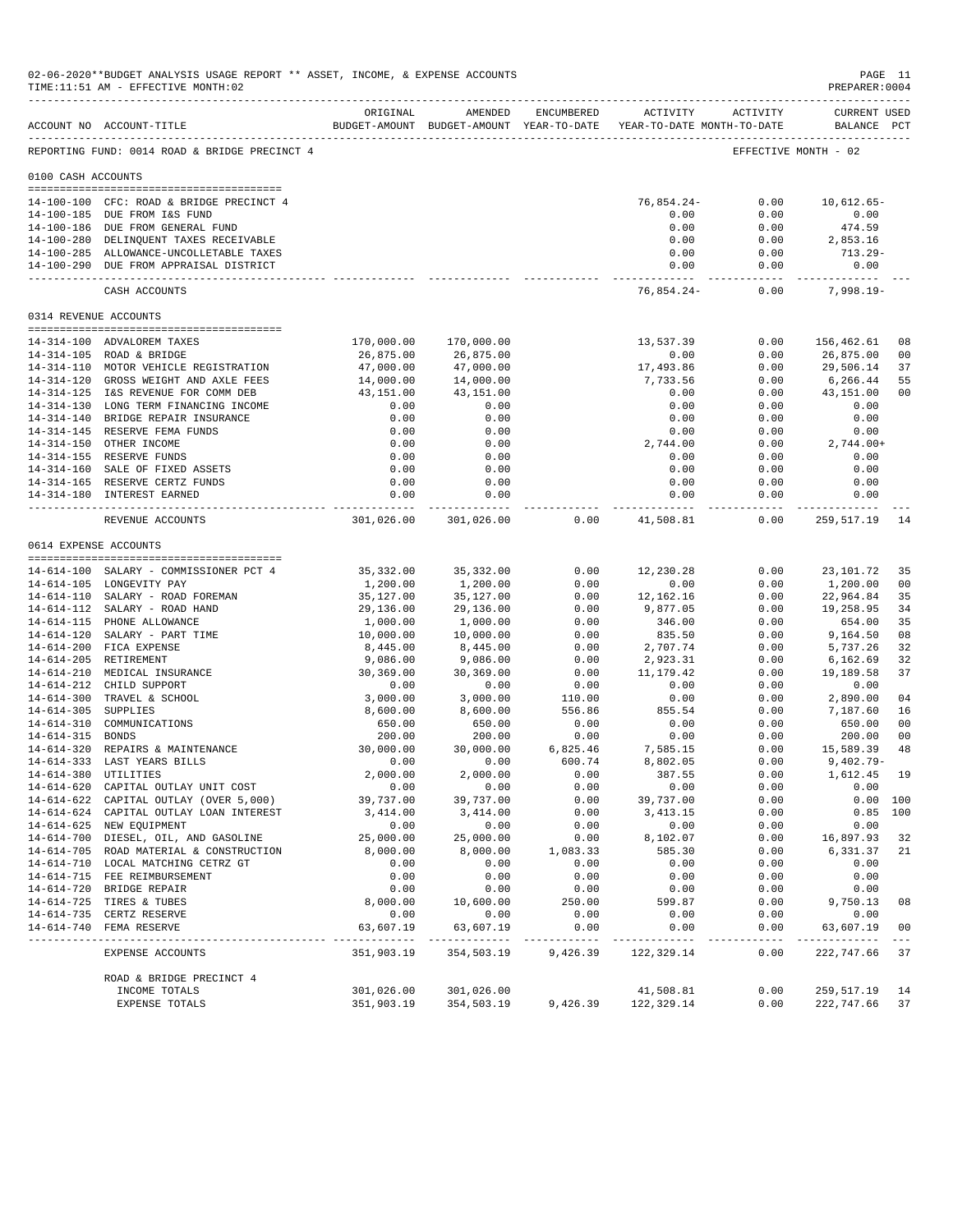|                    | 02-06-2020**BUDGET ANALYSIS USAGE REPORT ** ASSET, INCOME, & EXPENSE ACCOUNTS<br>PAGE 12<br>TIME: 11:51 AM - EFFECTIVE MONTH: 02<br>PREPARER: 0004 |          |                                                                                |            |          |                           |                             |  |  |  |  |
|--------------------|----------------------------------------------------------------------------------------------------------------------------------------------------|----------|--------------------------------------------------------------------------------|------------|----------|---------------------------|-----------------------------|--|--|--|--|
|                    | ACCOUNT NO ACCOUNT-TITLE                                                                                                                           | ORIGINAL | AMENDED<br>BUDGET-AMOUNT BUDGET-AMOUNT YEAR-TO-DATE YEAR-TO-DATE MONTH-TO-DATE | ENCUMBERED | ACTIVITY | ACTIVITY                  | CURRENT USED<br>BALANCE PCT |  |  |  |  |
|                    | REPORTING FUND: 0015 CHILD ABUSE PREVENTION FUND                                                                                                   |          |                                                                                |            |          |                           | EFFECTIVE MONTH - 02        |  |  |  |  |
| 0100 CASH ACCOUNT  |                                                                                                                                                    |          |                                                                                |            |          |                           |                             |  |  |  |  |
|                    | -----------------------------------<br>15-100-100 CASH ACCOUNT                                                                                     | 0.00     | 0.00                                                                           |            | 0.00     | 0.00                      | 0.00                        |  |  |  |  |
|                    | CASH ACCOUNT                                                                                                                                       | 0.00     | 0.00                                                                           | 0.00       |          | $0.00$ and $0.00$<br>0.00 | 0.00                        |  |  |  |  |
|                    | 0300 CHILD ABUSE REVENUE                                                                                                                           |          |                                                                                |            |          |                           |                             |  |  |  |  |
| 15-300-300 REVENUE |                                                                                                                                                    | 0.00     | 0.00                                                                           |            | 0.00     | 0.00                      | 0.00                        |  |  |  |  |
|                    | CHILD ABUSE REVENUE                                                                                                                                | 0.00     | 0.00                                                                           | 0.00       | 0.00     | 0.00                      | 0.00                        |  |  |  |  |
|                    | CHILD ABUSE PREVENTION FUND                                                                                                                        |          |                                                                                |            |          |                           |                             |  |  |  |  |
|                    | INCOME TOTALS                                                                                                                                      | 0.00     | 0.00                                                                           |            | 0.00     | 0.00                      | 0.00                        |  |  |  |  |
|                    | <b>EXPENSE TOTALS</b>                                                                                                                              | 0.00     | 0.00                                                                           | 0.00       | 0.00     | 0.00                      | 0.00                        |  |  |  |  |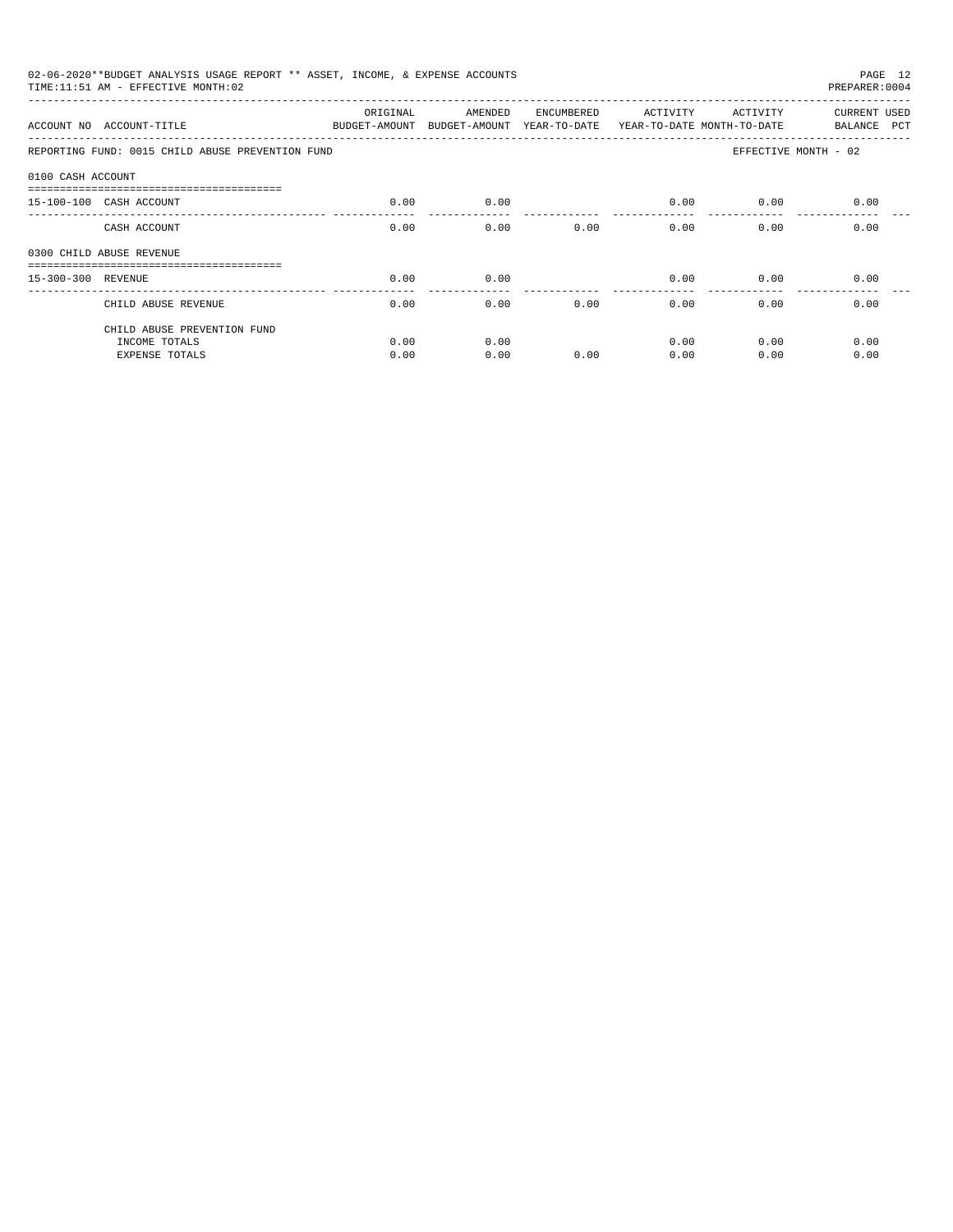|                    | 02-06-2020**BUDGET ANALYSIS USAGE REPORT ** ASSET, INCOME, & EXPENSE ACCOUNTS<br>TIME: 11:51 AM - EFFECTIVE MONTH: 02 |                                                                                 |              |            |                 |              | PAGE 13<br>PREPARER: 0004   |
|--------------------|-----------------------------------------------------------------------------------------------------------------------|---------------------------------------------------------------------------------|--------------|------------|-----------------|--------------|-----------------------------|
|                    | ACCOUNT NO ACCOUNT-TITLE                                                                                              | ORIGINAL<br>BUDGET-AMOUNT BUDGET-AMOUNT YEAR-TO-DATE YEAR-TO-DATE MONTH-TO-DATE | AMENDED      | ENCUMBERED | ACTIVITY        | ACTIVITY     | CURRENT USED<br>BALANCE PCT |
|                    | REPORTING FUND: 0016 FAMILY VIOLENCE                                                                                  |                                                                                 |              |            |                 |              | EFFECTIVE MONTH - 02        |
| 0100 CASH ACCOUNT  |                                                                                                                       |                                                                                 |              |            |                 |              |                             |
|                    | 16-100-100 CASH ACCOUNT                                                                                               | 0.00                                                                            | 0.00         |            | 0.00            | 0.00         | 0.00                        |
|                    | CASH ACCOUNT                                                                                                          | 0.00                                                                            | 0.00         | 0.00       | 0.00            | 0.00         | 0.00                        |
|                    | 0301 FAMILY VIOLENCE REVENUE                                                                                          |                                                                                 |              |            |                 |              |                             |
| 16-301-301 REVENUE |                                                                                                                       | 0.00                                                                            | 0.00         |            | 0.00            | 0.00         | 0.00                        |
|                    | FAMILY VIOLENCE REVENUE                                                                                               | 0.00                                                                            | 0.00         | 0.00       | -------<br>0.00 | 0.00         | 0.00                        |
|                    | FAMILY VIOLENCE<br>INCOME TOTALS<br><b>EXPENSE TOTALS</b>                                                             | 0.00<br>0.00                                                                    | 0.00<br>0.00 | 0.00       | 0.00<br>0.00    | 0.00<br>0.00 | 0.00<br>0.00                |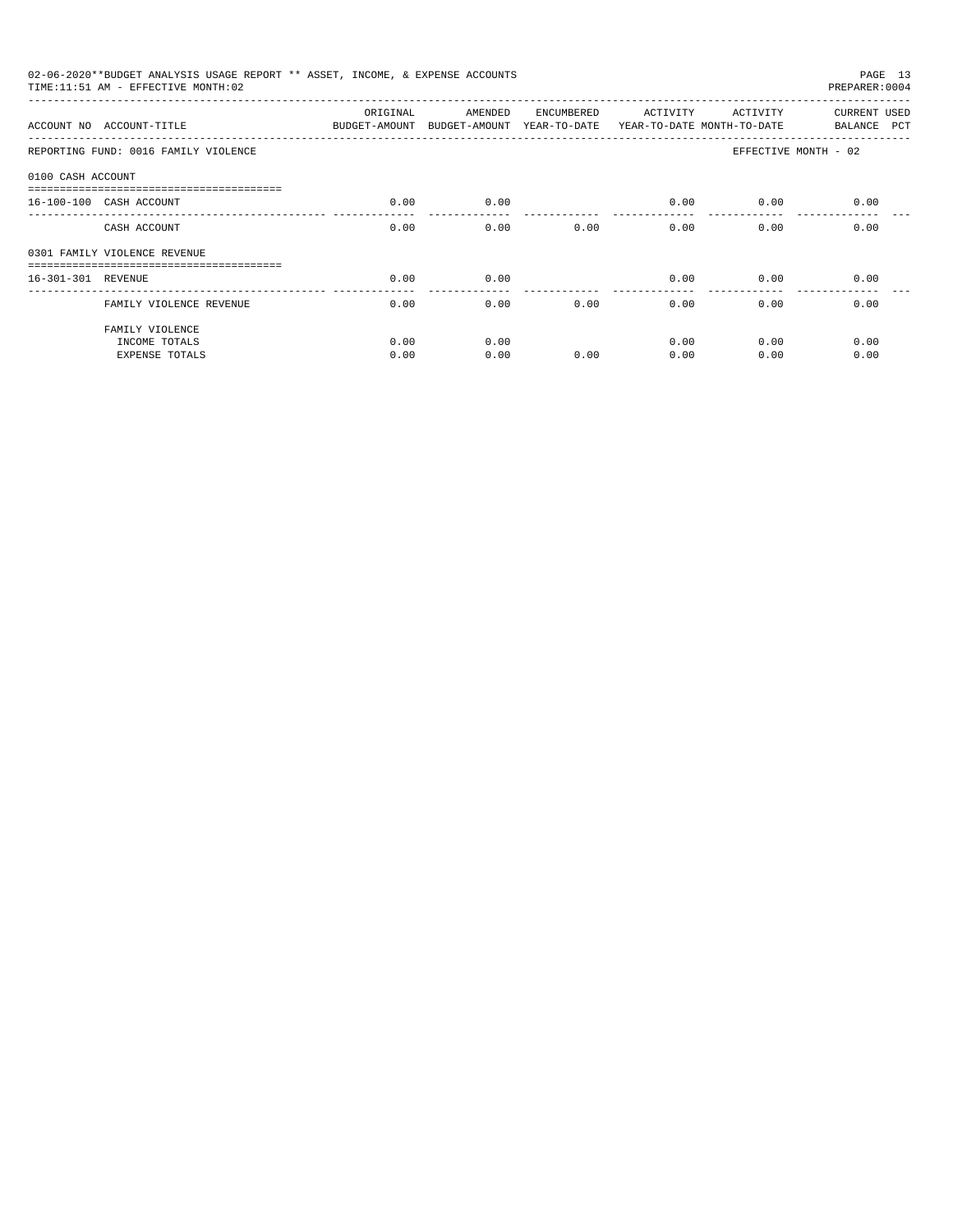| 02-06-2020**BUDGET ANALYSIS USAGE REPORT ** ASSET, INCOME, & EXPENSE ACCOUNTS<br>PAGE 14<br>TIME: 11:51 AM - EFFECTIVE MONTH: 02<br>PREPARER: 0004 |          |         |            |                       |                           |                             |  |  |  |
|----------------------------------------------------------------------------------------------------------------------------------------------------|----------|---------|------------|-----------------------|---------------------------|-----------------------------|--|--|--|
| ACCOUNT NO ACCOUNT-TITLE COMPUT ANOUNT BUDGET-AMOUNT BUDGET-AMOUNT YEAR-TO-DATE YEAR-TO-DATE MONTH-TO-DATE                                         | ORIGINAL | AMENDED | ENCUMBERED | ACTIVITY              | ACTIVITY                  | CURRENT USED<br>BALANCE PCT |  |  |  |
| REPORTING FUND: 0017 CHILD ADVOCACY                                                                                                                |          |         |            |                       |                           | EFFECTIVE MONTH - 02        |  |  |  |
| 0100 CHILD ADVOCACY CASH                                                                                                                           |          |         |            |                       |                           |                             |  |  |  |
| 17-100-100 CASH ACCOUNT                                                                                                                            | 0.00     | 0.00    |            | 0.00                  | 0.00                      | 0.00                        |  |  |  |
| CHILD ADVOCACY CASH                                                                                                                                | 0.00     | 0.00    | 0.00       |                       | 0.00<br>$0.00$ and $0.00$ | 0.00                        |  |  |  |
| 0302 CHILD ADVOVAVY REVENUE                                                                                                                        |          |         |            |                       |                           |                             |  |  |  |
| 17-302-302 REVENUE                                                                                                                                 | 0.00     | 0.00    |            | 0.00                  | 0.00                      | 0.00                        |  |  |  |
| CHILD ADVOVAVY REVENUE                                                                                                                             | 0.00     | 0.00    | 0.00       | $- - - - - -$<br>0.00 | 0.00                      | 0.00                        |  |  |  |
| CHILD ADVOCACY<br>INCOME TOTALS                                                                                                                    | 0.00     | 0.00    |            | 0.00                  | 0.00                      | 0.00                        |  |  |  |
| <b>EXPENSE TOTALS</b>                                                                                                                              | 0.00     | 0.00    | 0.00       | 0.00                  | 0.00                      | 0.00                        |  |  |  |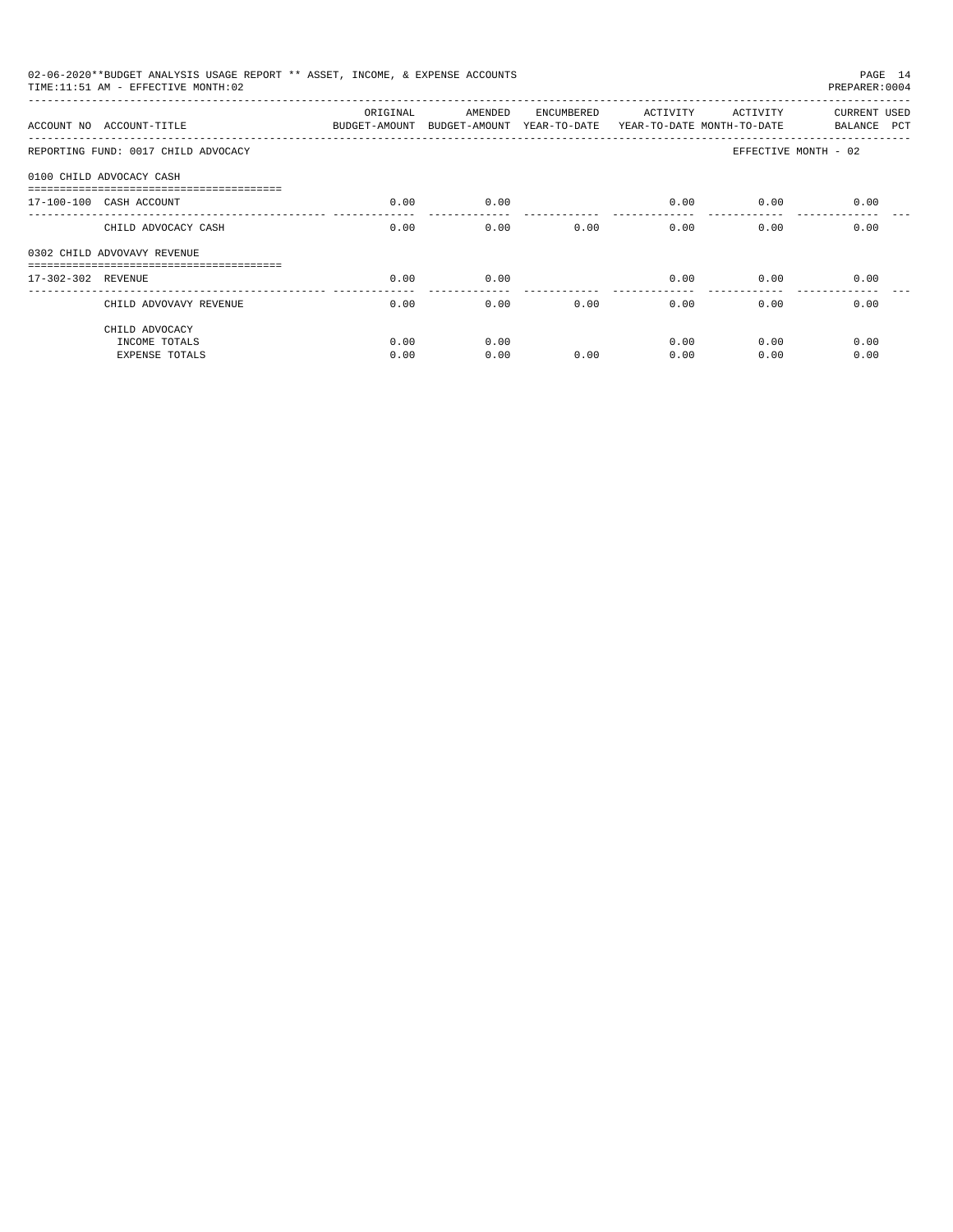| 02-06-2020**BUDGET ANALYSIS USAGE REPORT ** ASSET, INCOME, & EXPENSE ACCOUNTS<br>PAGE 15<br>TIME:11:51 AM - EFFECTIVE MONTH:02<br>PREPARER: 0004 |                                             |                                                                                 |         |            |          |          |                             |  |  |
|--------------------------------------------------------------------------------------------------------------------------------------------------|---------------------------------------------|---------------------------------------------------------------------------------|---------|------------|----------|----------|-----------------------------|--|--|
|                                                                                                                                                  | ACCOUNT NO ACCOUNT-TITLE                    | ORIGINAL<br>BUDGET-AMOUNT BUDGET-AMOUNT YEAR-TO-DATE YEAR-TO-DATE MONTH-TO-DATE | AMENDED | ENCUMBERED | ACTIVITY | ACTIVITY | CURRENT USED<br>BALANCE PCT |  |  |
|                                                                                                                                                  | REPORTING FUND: 0018 SEX OFFENDER TREATMENT |                                                                                 |         |            |          |          | EFFECTIVE MONTH - 02        |  |  |
| 0100 CASH ACCOUNT                                                                                                                                |                                             |                                                                                 |         |            |          |          |                             |  |  |
|                                                                                                                                                  | 18-100-100 SEX OFFENDER TREATMENT           | 0.00                                                                            | 0.00    |            | 0.00     | 0.00     | 0.00                        |  |  |
|                                                                                                                                                  | CASH ACCOUNT                                | 0.00                                                                            | 0.00    | 0.00       | 0.00     | 0.00     | 0.00                        |  |  |
|                                                                                                                                                  | 0303 SEX OFFENDER TREATMENT REVENUE         |                                                                                 |         |            |          |          |                             |  |  |
| 18-303-303 REVENUE                                                                                                                               |                                             | 0.00                                                                            | 0.00    |            | 0.00     | 0.00     | 0.00                        |  |  |
|                                                                                                                                                  | SEX OFFENDER TREATMENT REVENUE              | 0.00                                                                            | 0.00    | 0.00       | 0.00     | 0.00     | 0.00                        |  |  |
|                                                                                                                                                  | SEX OFFENDER TREATMENT                      |                                                                                 |         |            |          |          |                             |  |  |
|                                                                                                                                                  | INCOME TOTALS                               | 0.00                                                                            | 0.00    |            | 0.00     | 0.00     | 0.00                        |  |  |
|                                                                                                                                                  | <b>EXPENSE TOTALS</b>                       | 0.00                                                                            | 0.00    | 0.00       | 0.00     | 0.00     | 0.00                        |  |  |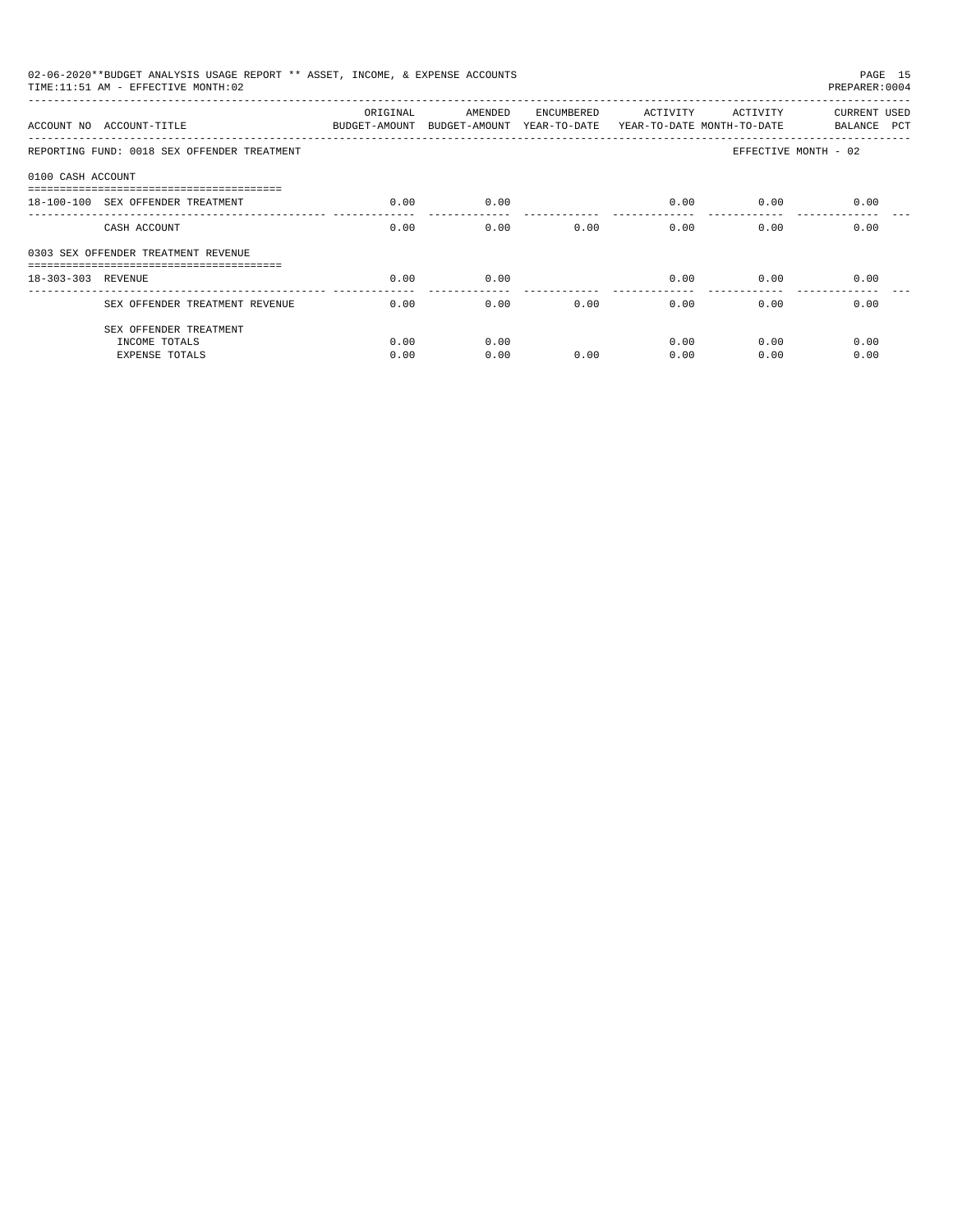| 02-06-2020**BUDGET ANALYSIS USAGE REPORT ** ASSET, INCOME, & EXPENSE ACCOUNTS<br>PAGE 16<br>TIME: 11:51 AM - EFFECTIVE MONTH: 02<br>PREPARER: 0004 |                                                                                                 |          |         |            |          |          |                             |  |  |
|----------------------------------------------------------------------------------------------------------------------------------------------------|-------------------------------------------------------------------------------------------------|----------|---------|------------|----------|----------|-----------------------------|--|--|
|                                                                                                                                                    | ACCOUNT NO ACCOUNT-TITLE<br>BUDGET-AMOUNT BUDGET-AMOUNT YEAR-TO-DATE YEAR-TO-DATE MONTH-TO-DATE | ORIGINAL | AMENDED | ENCUMBERED | ACTIVITY | ACTIVITY | CURRENT USED<br>BALANCE PCT |  |  |
|                                                                                                                                                    | REPORTING FUND: 0019 COMPENTATION TO VICTIMS                                                    |          |         |            |          |          | EFFECTIVE MONTH - 02        |  |  |
| 0100 CASH ACCOUNT                                                                                                                                  |                                                                                                 |          |         |            |          |          |                             |  |  |
|                                                                                                                                                    | 19-100-100 COMPENSTATION TO VICTIMS                                                             | 0.00     | 0.00    |            | 0.00     | 0.00     | 0.00                        |  |  |
|                                                                                                                                                    | CASH ACCOUNT                                                                                    | 0.00     | 0.00    | 0.00       | 0.00     | 0.00     | 0.00                        |  |  |
|                                                                                                                                                    | 0304 COMPENSTATION TO VICTIMS                                                                   |          |         |            |          |          |                             |  |  |
| 19-304-304 REVENUE                                                                                                                                 |                                                                                                 | 0.00     | 0.00    |            | 0.00     | 0.00     | 0.00                        |  |  |
|                                                                                                                                                    | COMPENSTATION TO VICTIMS                                                                        | 0.00     | 0.00    | 0.00       | 0.00     | 0.00     | 0.00                        |  |  |
|                                                                                                                                                    | COMPENTATION TO VICTIMS                                                                         |          |         |            |          |          |                             |  |  |
|                                                                                                                                                    | INCOME TOTALS                                                                                   | 0.00     | 0.00    |            | 0.00     | 0.00     | 0.00                        |  |  |
|                                                                                                                                                    | <b>EXPENSE TOTALS</b>                                                                           | 0.00     | 0.00    | 0.00       | 0.00     | 0.00     | 0.00                        |  |  |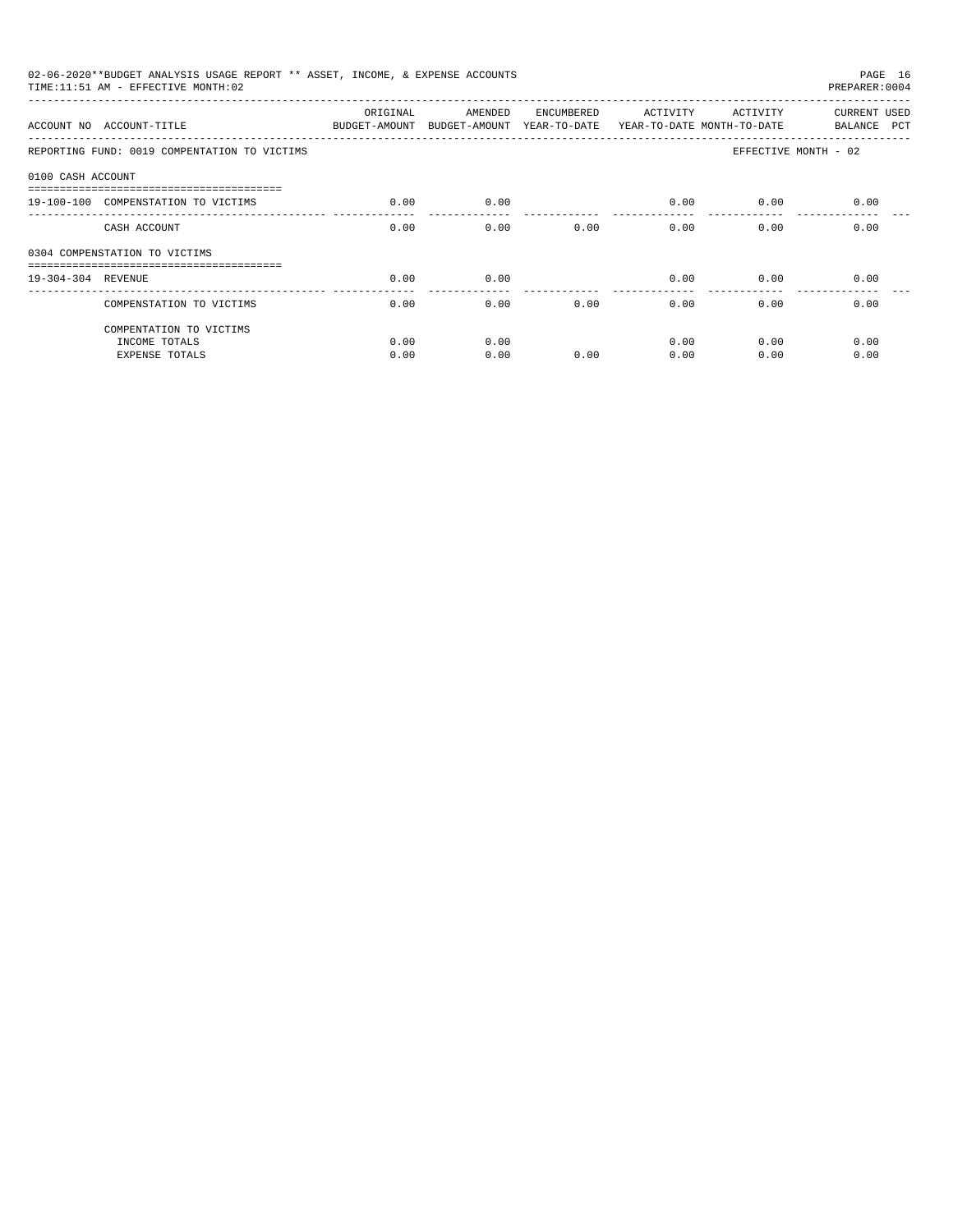|                       | 02-06-2020**BUDGET ANALYSIS USAGE REPORT ** ASSET, INCOME, & EXPENSE ACCOUNTS<br>TIME: 11:51 AM - EFFECTIVE MONTH: 02 |                         |                                                     |                |                                  |                                        | PAGE 17<br>PREPARER: 0004                           |    |
|-----------------------|-----------------------------------------------------------------------------------------------------------------------|-------------------------|-----------------------------------------------------|----------------|----------------------------------|----------------------------------------|-----------------------------------------------------|----|
|                       | ACCOUNT NO ACCOUNT-TITLE                                                                                              | ORIGINAL                | AMENDED<br>BUDGET-AMOUNT BUDGET-AMOUNT YEAR-TO-DATE | ENCUMBERED     | ACTIVITY                         | ACTIVITY<br>YEAR-TO-DATE MONTH-TO-DATE | CURRENT USED<br>BALANCE PCT                         |    |
|                       | REPORTING FUND: 0020 JAIL BOND I&S                                                                                    |                         |                                                     |                |                                  |                                        | EFFECTIVE MONTH - 02                                |    |
| 0100 CASH ACCOUNT     |                                                                                                                       |                         |                                                     |                |                                  |                                        |                                                     |    |
|                       |                                                                                                                       |                         |                                                     |                |                                  |                                        |                                                     |    |
|                       | 20-100-190 I&S ACCOUNT JAIL BOND                                                                                      |                         |                                                     |                | 283,740.85                       | 0.00                                   | 601,393.74                                          |    |
|                       | 20-100-280 DELINQUENT TAXES RECEIVABLE<br>20-100-285 ALLOWANCE-UNCOLLETABLE TAXES                                     |                         |                                                     |                | 0.00<br>0.00                     | 0.00<br>0.00                           | 16,799.62<br>$4, 201.91 -$                          |    |
|                       | 20-100-290 DUE FROM APPRAISAL DISTRICT                                                                                |                         |                                                     |                | 0.00                             |                                        | $0.00$ 0.00                                         |    |
|                       | 20-100-295 DUE FROM GENERAL FUND                                                                                      |                         |                                                     |                | 0.00                             |                                        | $0.00$ 25,369.42                                    |    |
|                       |                                                                                                                       |                         |                                                     |                |                                  |                                        | .                                                   |    |
|                       | CASH ACCOUNT                                                                                                          |                         |                                                     |                | 283,740.85                       | 0.00                                   | 639,360.87                                          |    |
|                       | 0315 JAIL BOND I&S REVENUE                                                                                            |                         |                                                     |                |                                  |                                        |                                                     |    |
|                       | 20-315-100 BOND TAXES                                                                                                 |                         |                                                     |                |                                  |                                        | 465,569.00 465,569.00 282,411.65 0.00 183,157.35 61 |    |
|                       | 20-315-180 BOND TAXES INTEREST                                                                                        | 0.00                    | 0.00                                                |                | 1,457.93<br>----------- <b>.</b> |                                        | $0.00$ 1,457.93+                                    |    |
|                       | JAIL BOND I&S REVENUE                                                                                                 | 465.569.00 465.569.00   |                                                     |                | 0.00 283.869.58                  |                                        | $0.00$ 181,699.42 61                                |    |
| 0615 EXPENSE ACCOUNTS |                                                                                                                       |                         |                                                     |                |                                  |                                        |                                                     |    |
|                       |                                                                                                                       |                         |                                                     |                |                                  |                                        |                                                     |    |
|                       | 20-615-622 BOND PAYMENT PRINCIPAL                                                                                     |                         | 315,000.00 315,000.00                               | 0.00           | 0.00                             | 0.00                                   | 315,000.00                                          | 00 |
|                       | 20-615-624 BOND PAYMENT INTEREST                                                                                      | 150,219.00              | 150,219.00                                          | 0.00           | 0.00                             | 0.00                                   | 150,219.00                                          | 00 |
| $20 - 615 - 625$      | BOND WIRE TRANSFER CHARGE                                                                                             | 350.00<br>------------- | 350.00                                              | 0.00<br>------ | 0.00                             | 0.00                                   | 350.00                                              | 00 |
|                       | EXPENSE ACCOUNTS                                                                                                      | 465,569.00              | 465,569.00                                          | 0.00           | 0.00                             | 0.00                                   | 465,569.00                                          | 00 |
|                       | JAIL BOND I&S                                                                                                         |                         |                                                     |                |                                  |                                        |                                                     |    |
|                       | INCOME TOTALS                                                                                                         | 465,569.00 465,569.00   |                                                     |                | 283,869.58                       |                                        | $0.00$ 181.699.42                                   | 61 |
|                       | <b>EXPENSE TOTALS</b>                                                                                                 |                         | 465,569.00 465,569.00                               |                | $0.00$ 0.00                      |                                        | $0.00$ 465,569.00                                   | 00 |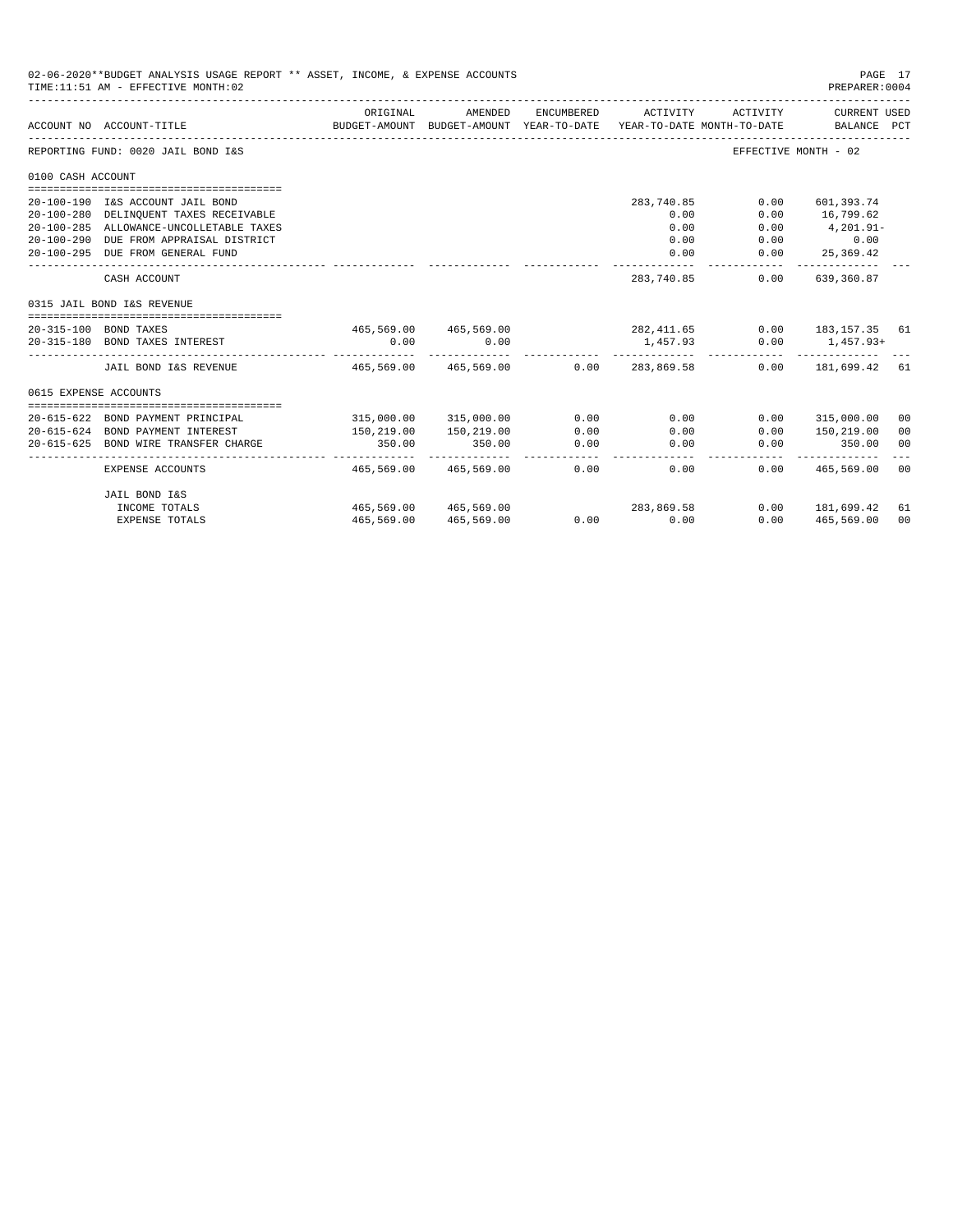|                       | 02-06-2020**BUDGET ANALYSIS USAGE REPORT ** ASSET, INCOME, & EXPENSE ACCOUNTS<br>TIME: 11:51 AM - EFFECTIVE MONTH: 02 |  |                                                                                                                                                  |               | PREPARER: 0004         | PAGE 18 |
|-----------------------|-----------------------------------------------------------------------------------------------------------------------|--|--------------------------------------------------------------------------------------------------------------------------------------------------|---------------|------------------------|---------|
|                       | ACCOUNT NO ACCOUNT-TITLE CONTROL BUDGET-AMOUNT BUDGET-AMOUNT YEAR-TO-DATE YEAR-TO-DATE MONTH-TO-DATE BALANCE PCT      |  | ORIGINAL AMENDED ENCUMBERED ACTIVITY ACTIVITY CURRENTUSED                                                                                        |               |                        |         |
|                       | REPORTING FUND: 0021 LATERAL ROAD PRECINCT 1                                                                          |  |                                                                                                                                                  |               | EFFECTIVE MONTH - 02   |         |
| 0100 CASH ACCOUNTS    |                                                                                                                       |  |                                                                                                                                                  |               |                        |         |
|                       | 21-100-100 CFC: LATERAL ROAD PRECINCT 1                                                                               |  |                                                                                                                                                  |               | 2,559.86 0.00 3,479.08 |         |
|                       | CASH ACCOUNTS                                                                                                         |  |                                                                                                                                                  | 2,559.86 0.00 | 3,479.08               |         |
| 0321 REVENUE ACCOUNTS |                                                                                                                       |  |                                                                                                                                                  |               |                        |         |
|                       | 21-321-190 STATE ROAD FUND                                                                                            |  | 5,133.00 5,133.00 5,126.86 0.00 6.14 100                                                                                                         |               |                        |         |
|                       | REVENUE ACCOUNTS                                                                                                      |  | 5.133.00 5.133.00 0.00 5.126.86 0.00                                                                                                             |               | 6.14 100               |         |
| 0621 EXPENSE ACCOUNTS |                                                                                                                       |  |                                                                                                                                                  |               |                        |         |
|                       |                                                                                                                       |  |                                                                                                                                                  |               |                        |         |
|                       | 21-621-333 LAST YEARS BILLS                                                                                           |  | $0.00$ $0.00$ $0.00$ $0.00$ $0.00$                                                                                                               |               | $0.00$ 0.00            |         |
|                       | $21-621-700$ DIESEL, OIL, AND GASOLINE $2,567.00$ $2,567.00$ $0.00$ $2,567.00$                                        |  |                                                                                                                                                  |               | 0.00<br>$0.00$ 100     |         |
|                       | 21-621-705 ROAD MATERIAL & CONSTRUCTION 2,566.00 2,566.00 400.00                                                      |  | 0.00                                                                                                                                             | 0.00          | 2,166.00 16            |         |
|                       | EXPENSE ACCOUNTS                                                                                                      |  | 5,133.00 5,133.00 400.00 2,567.00                                                                                                                | 0.00          | 2,166.00 58            |         |
|                       | LATERAL ROAD PRECINCT 1                                                                                               |  |                                                                                                                                                  |               |                        |         |
|                       | INCOME TOTALS                                                                                                         |  | $\begin{array}{cccccc} 5,13300 & & & & 5,13300 & & & & 5,126.86 \\ 5,13300 & & & & 5,13300 & & & 40000 & & & 2,56700 \\ \end{array}$<br>5,126,86 |               | 0.00<br>6.14 100       |         |
|                       | <b>EXPENSE TOTALS</b>                                                                                                 |  |                                                                                                                                                  |               | 0.00<br>2,166.00 58    |         |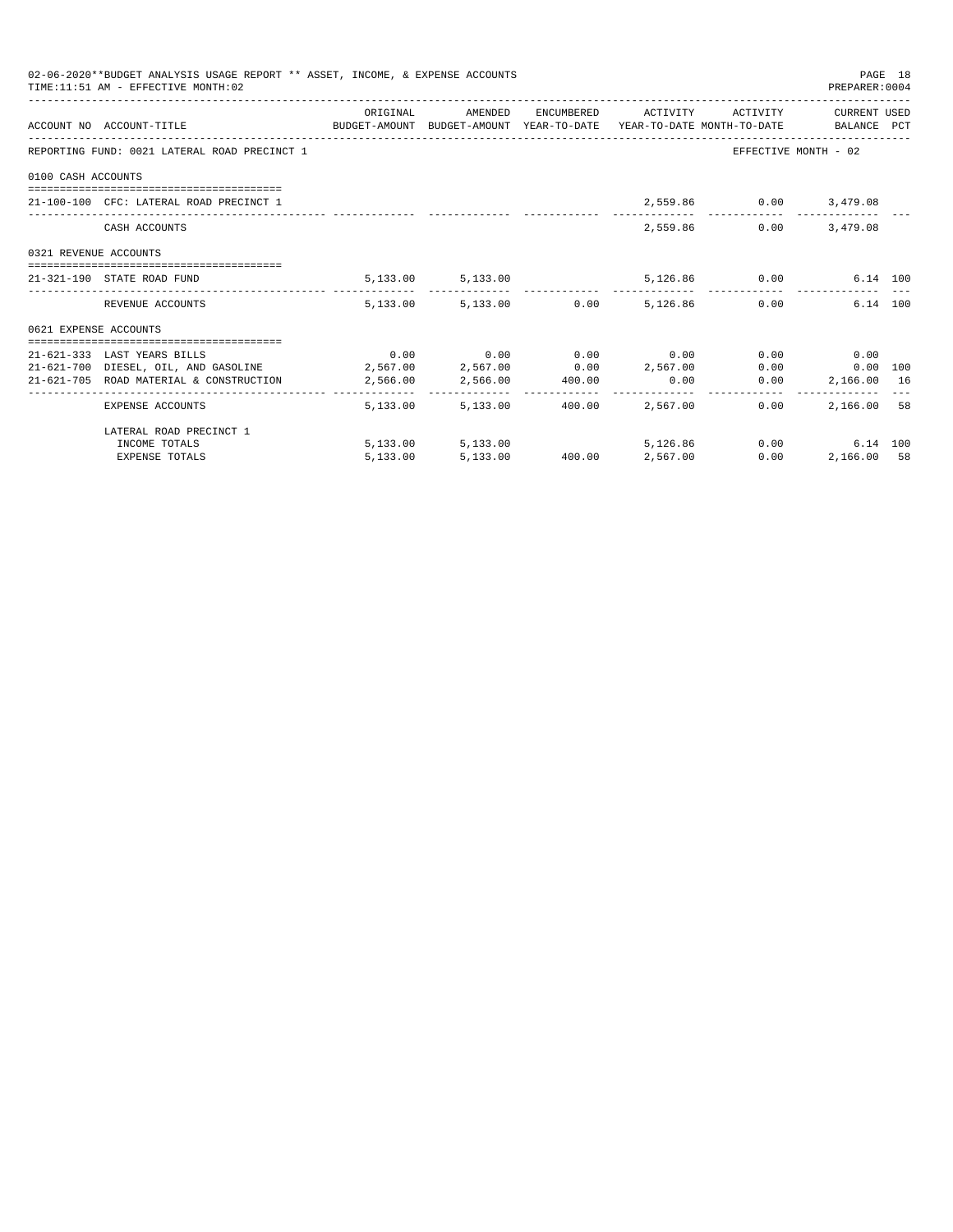|                       | 02-06-2020**BUDGET ANALYSIS USAGE REPORT ** ASSET, INCOME, & EXPENSE ACCOUNTS<br>TIME: 11:51 AM - EFFECTIVE MONTH: 02 |          |                   |                                                           |      | PREPARER:0004          | PAGE 19 |
|-----------------------|-----------------------------------------------------------------------------------------------------------------------|----------|-------------------|-----------------------------------------------------------|------|------------------------|---------|
|                       | ACCOUNT NO ACCOUNT-TITLE CONTROL PRODUCET-AMOUNT BUDGET-AMOUNT YEAR-TO-DATE YEAR-TO-DATE MONTH-TO-DATE BALANCE PCT    |          |                   | ORIGINAL AMENDED ENCUMBERED ACTIVITY ACTIVITY CURRENTUSED |      |                        |         |
|                       | REPORTING FUND: 0022 LATERAL ROAD PRECINCT 2                                                                          |          |                   |                                                           |      | EFFECTIVE MONTH - 02   |         |
| 0100 CASH ACCOUNTS    |                                                                                                                       |          |                   |                                                           |      |                        |         |
|                       | 22-100-100 CFC: LATERAL ROAD PRECINCT 2                                                                               |          |                   |                                                           |      | 2,718.19 0.00 4,446.43 |         |
|                       | CASH ACCOUNTS                                                                                                         |          |                   | 2,718.19                                                  | 0.00 | 4,446.43               |         |
| 0322 REVENUE ACCOUNTS |                                                                                                                       |          |                   |                                                           |      |                        |         |
|                       | 22-322-190 STATE ROAD FUND                                                                                            |          |                   | 5,133.00 5,133.00 5,126.87 0.00 6.13 100                  |      |                        |         |
|                       | REVENUE ACCOUNTS                                                                                                      |          |                   | $5.133.00$ $5.133.00$ $0.00$ $5.126.87$ $0.00$            |      | 6.13 100               |         |
| 0622 EXPENSE ACCOUNTS |                                                                                                                       |          |                   |                                                           |      |                        |         |
|                       |                                                                                                                       |          |                   |                                                           |      |                        |         |
|                       | 22-622-333 LAST YEARS BILLS                                                                                           |          |                   | $0.00$ $0.00$ $0.00$ $0.00$ $59.97$                       |      | $0.00$ 59.97-          |         |
|                       | 22-622-700 DIESEL, OIL, AND GASOLINE 2,567.00 2,567.00 0.00 2,348.71                                                  |          |                   |                                                           |      | $0.00$ 218.29 91       |         |
|                       | $22-622-705$ ROAD MATERIAL & CONSTRUCTION $2,566.00$ $2,566.00$ $2,200.00$ $0.00$                                     |          |                   |                                                           |      | 0.00 366.00 86         |         |
|                       | EXPENSE ACCOUNTS                                                                                                      |          |                   | 5,133,00 5,133,00 2,200,00 2,408,68                       |      | 0.00<br>524.32 90      |         |
|                       | LATERAL ROAD PRECINCT 2                                                                                               |          |                   |                                                           |      |                        |         |
|                       | INCOME TOTALS                                                                                                         |          | 5,133.00 5,133.00 | 5,126.87                                                  |      | $0.00$ 6.13 100        |         |
|                       | <b>EXPENSE TOTALS</b>                                                                                                 | 5,133.00 |                   | 5,133.00 2,200.00 2,408.68                                |      | 0.00<br>524.32 90      |         |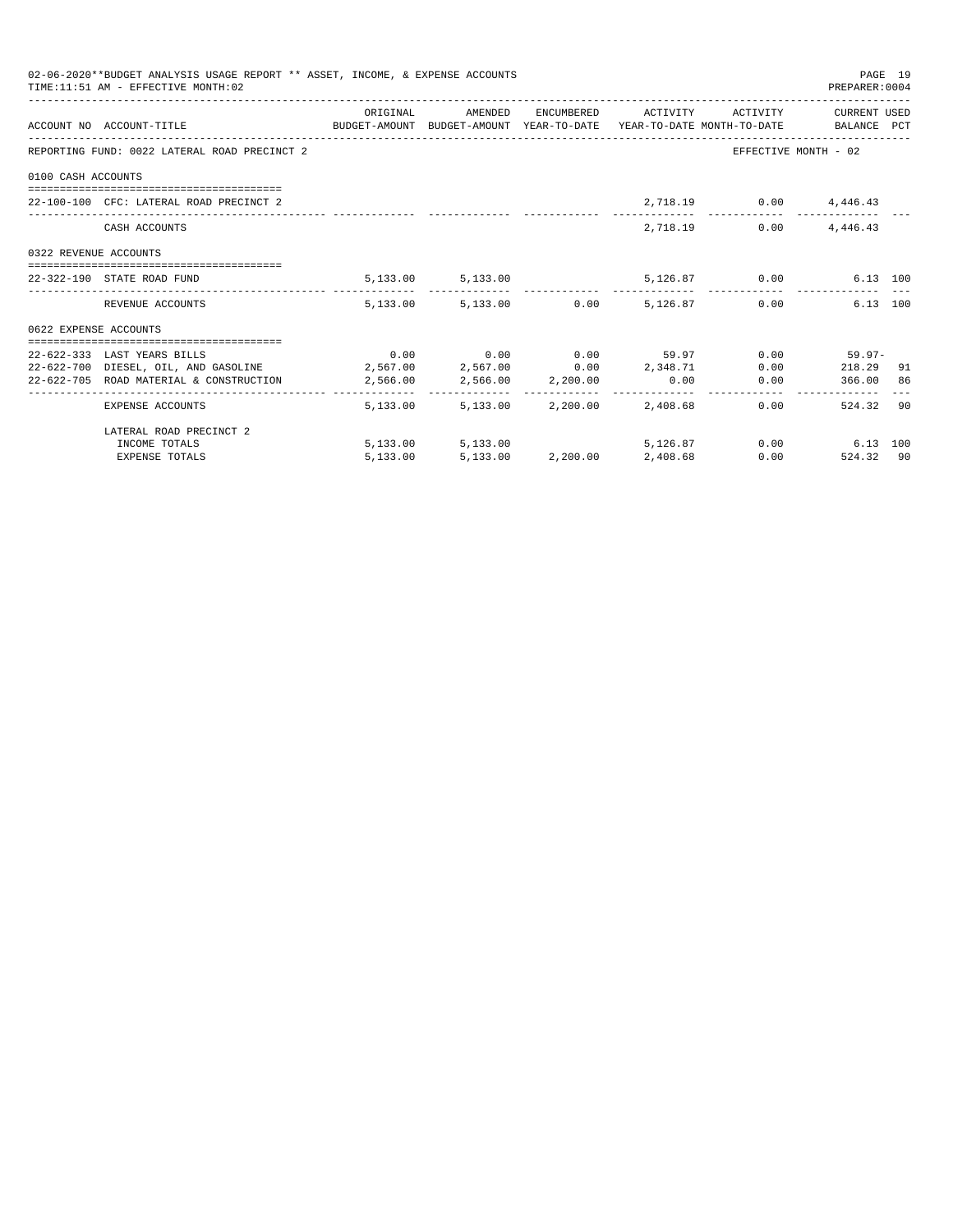|                       | 02-06-2020**BUDGET ANALYSIS USAGE REPORT ** ASSET, INCOME, & EXPENSE ACCOUNTS<br>TIME: 11:51 AM - EFFECTIVE MONTH: 02 |            |                        |      |                                 |                        | PREPARER: 0004       | PAGE 20 |
|-----------------------|-----------------------------------------------------------------------------------------------------------------------|------------|------------------------|------|---------------------------------|------------------------|----------------------|---------|
|                       |                                                                                                                       | ORIGINAL   | AMENDED                |      | ENCUMBERED ACTIVITY             | ACTIVITY               | CURRENT USED         |         |
|                       | ACCOUNT NO ACCOUNT-TITLE CONTROL SUDGET-AMOUNT BUDGET-AMOUNT YEAR-TO-DATE YEAR-TO-DATE MONTH-TO-DATE BALANCE PCT      |            |                        |      |                                 |                        |                      |         |
|                       | REPORTING FUND: 0023 LATERAL ROAD PRECINCT 3                                                                          |            |                        |      |                                 |                        | EFFECTIVE MONTH - 02 |         |
| 0100 CASH ACCOUNTS    |                                                                                                                       |            |                        |      |                                 |                        |                      |         |
|                       | 23-100-100 CFC: LATERAL ROAD PRECINCT 3                                                                               |            |                        |      |                                 | 2,559.86 0.00 2,546.09 |                      |         |
|                       | CASH ACCOUNTS                                                                                                         |            |                        |      |                                 | 2,559.86               | $0.00$ 2,546.09      |         |
| 0323 REVENUE ACCOUNTS |                                                                                                                       |            |                        |      |                                 |                        |                      |         |
|                       | 23-323-190 STATE ROAD FUND                                                                                            |            | 5, 133.00 5, 133.00    |      |                                 | 5,126.86 0.00          | 6.14 100             |         |
|                       | REVENUE ACCOUNTS                                                                                                      |            | 5,133.00 5,133.00 0.00 |      | 5,126.86                        |                        | 6.14 100<br>0.00     |         |
| 0623 EXPENSE ACCOUNTS |                                                                                                                       |            |                        |      |                                 |                        |                      |         |
|                       | 23-623-700 DIESEL, OIL, AND GASOLINE $2,567.00$ $2,567.00$ $0.00$ $2,567.00$ $0.00$ $0.00$ $0.00$ $0.00$              |            |                        |      |                                 |                        |                      |         |
|                       | 23-623-705 ROAD MATERIAL & CONSTRUCTION 2,566.00                                                                      |            | 2,566.00 0.00          |      | 0.00                            |                        | $0.00$ 2,566.00 00   |         |
|                       | EXPENSE ACCOUNTS                                                                                                      | -------- - | 5,133,00 5,133,00      |      | ------------<br>$0.00$ 2.567.00 | 0.00                   | 2,566,00 50          |         |
|                       | LATERAL ROAD PRECINCT 3                                                                                               |            |                        |      |                                 |                        |                      |         |
|                       | INCOME TOTALS                                                                                                         |            | 5,133.00 5,133.00      |      | 5,126,86                        |                        | 0.00<br>6.14 100     |         |
|                       | <b>EXPENSE TOTALS</b>                                                                                                 | 5.133.00   | 5,133.00               | 0.00 | 2,567.00                        | 0.00                   | 2,566.00 50          |         |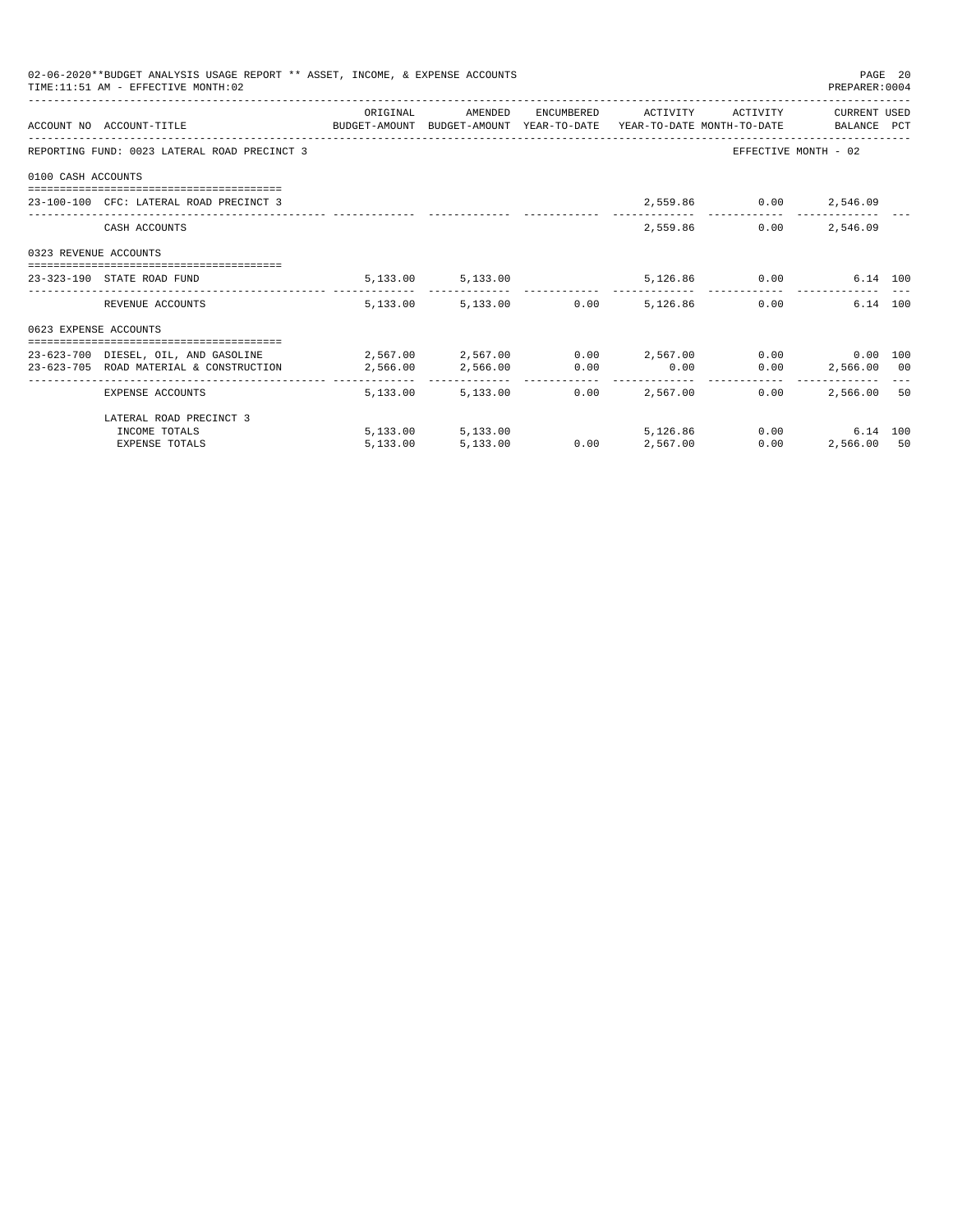|                       | 02-06-2020**BUDGET ANALYSIS USAGE REPORT ** ASSET, INCOME, & EXPENSE ACCOUNTS<br>TIME: 11:51 AM - EFFECTIVE MONTH: 02 |          |                                     |          |                              | PREPARER: 0004       | PAGE 21 |
|-----------------------|-----------------------------------------------------------------------------------------------------------------------|----------|-------------------------------------|----------|------------------------------|----------------------|---------|
|                       |                                                                                                                       | ORIGINAL | AMENDED                             |          | ENCUMBERED ACTIVITY ACTIVITY | CURRENT USED         |         |
|                       | ACCOUNT NO ACCOUNT-TITLE CONTROL SUDGET-AMOUNT BUDGET-AMOUNT YEAR-TO-DATE YEAR-TO-DATE MONTH-TO-DATE BALANCE PCT      |          |                                     |          |                              |                      |         |
|                       | REPORTING FUND: 0024 LATERAL ROAD PRECINCT 4                                                                          |          |                                     |          |                              | EFFECTIVE MONTH - 02 |         |
| 0100 CASH ACCOUNTS    |                                                                                                                       |          |                                     |          |                              |                      |         |
|                       | 24-100-100 CFC: LATERAL ROAD PRECINCT 4                                                                               |          |                                     |          | 2,419.87 0.00 3,933.11       |                      |         |
|                       | CASH ACCOUNTS                                                                                                         |          |                                     | 2,419.87 | 0.00                         | 3,933.11             |         |
| 0324 REVENUE ACCOUNTS |                                                                                                                       |          |                                     |          |                              |                      |         |
|                       | 24-324-190 STATE ROAD FUND                                                                                            |          | 5, 133.00 5, 133.00                 |          | 5,126.87 0.00                | 6.13 100             |         |
|                       | REVENUE ACCOUNTS                                                                                                      |          | 5,133.00 5,133.00 0.00 5,126.87     |          |                              | 6.13 100<br>0.00     |         |
| 0624 EXPENSE ACCOUNTS |                                                                                                                       |          |                                     |          |                              |                      |         |
|                       | 24-624-700 DIESEL, OIL, AND GASOLINE $2,567.00$ $2,567.00$ $0.00$ $2,567.00$ $0.00$ $0.00$ $0.00$ $0.00$              |          |                                     |          |                              |                      |         |
|                       | 24-624-705 ROAD MATERIAL & CONSTRUCTION $2,566.00$ $2,566.00$ $2,356.67$ $140.00$                                     |          |                                     |          |                              | 69.33 97<br>0.00     |         |
|                       | EXPENSE ACCOUNTS                                                                                                      |          | 5,133.00 5,133.00 2,356.67 2,707.00 |          |                              | 69.33 99<br>0.00     |         |
|                       | LATERAL ROAD PRECINCT 4                                                                                               |          |                                     |          |                              |                      |         |
|                       | INCOME TOTALS                                                                                                         |          | 5,133.00 5,133.00                   | 5,126,87 |                              | 0.00<br>6.13 100     |         |
|                       | <b>EXPENSE TOTALS</b>                                                                                                 | 5.133.00 | 5,133.00 2,356.67 2,707.00          |          | 0.00                         | 69.33 99             |         |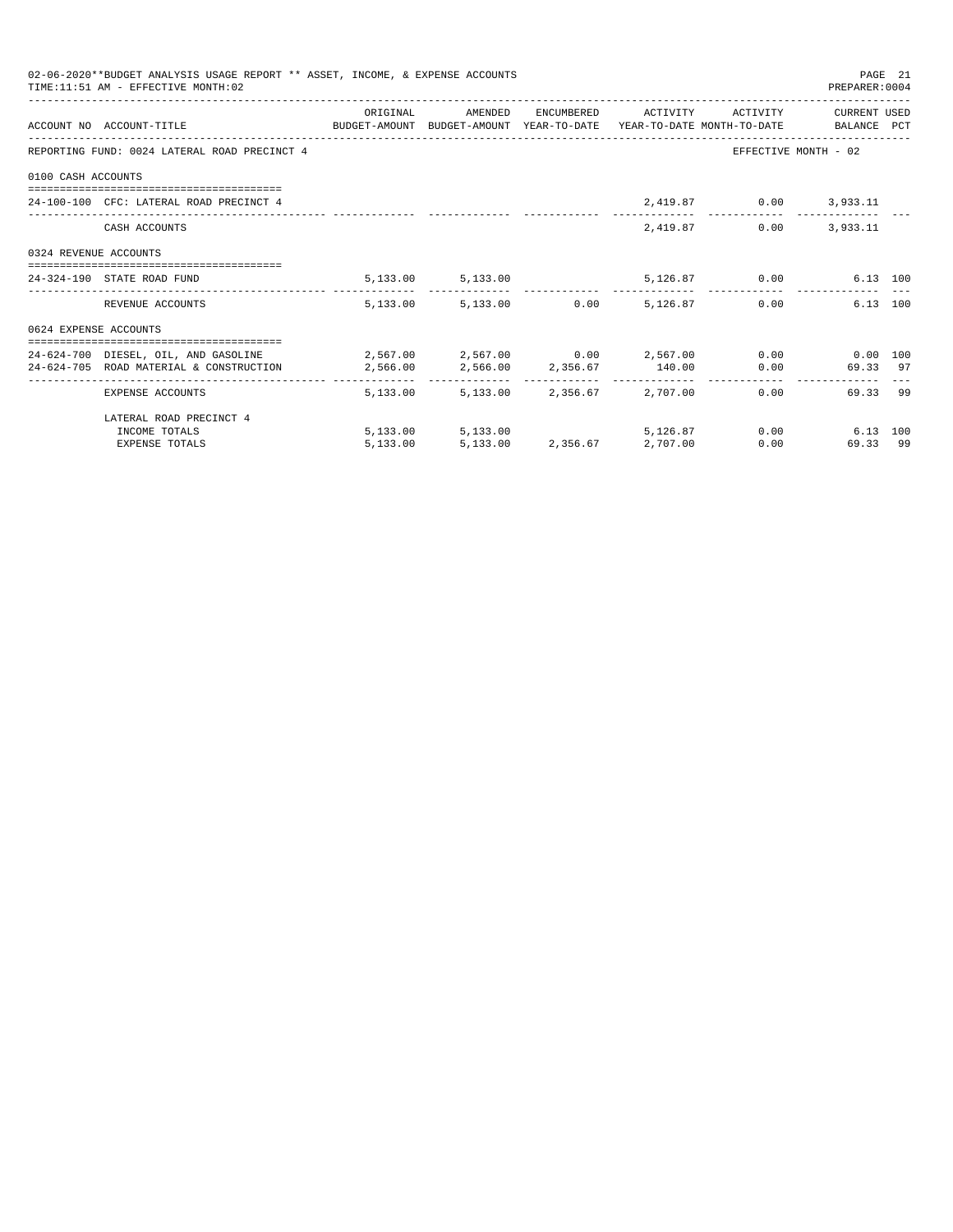| 02-06-2020**BUDGET ANALYSIS USAGE REPORT ** ASSET, INCOME, & EXPENSE ACCOUNTS<br>PREPARER: 0004<br>TIME:11:51 AM - EFFECTIVE MONTH:02 |                                               |           |                                                     |            |                                        |                      |                                    |  |
|---------------------------------------------------------------------------------------------------------------------------------------|-----------------------------------------------|-----------|-----------------------------------------------------|------------|----------------------------------------|----------------------|------------------------------------|--|
|                                                                                                                                       | ACCOUNT NO ACCOUNT-TITLE                      | ORIGINAL  | AMENDED<br>BUDGET-AMOUNT BUDGET-AMOUNT YEAR-TO-DATE | ENCUMBERED | ACTIVITY<br>YEAR-TO-DATE MONTH-TO-DATE | ACTIVITY             | <b>CURRENT USED</b><br>BALANCE PCT |  |
|                                                                                                                                       | REPORTING FUND: 0027 IT DEPARTMENT MARCH 2019 |           |                                                     |            |                                        | EFFECTIVE MONTH - 02 |                                    |  |
| 0100 IT CASH ACCOUNT                                                                                                                  |                                               |           |                                                     |            |                                        |                      |                                    |  |
|                                                                                                                                       | 27-100-100 IT DEPARTMENT CHECKING             |           |                                                     |            | 102,193.82-                            | 0.00                 | 74,283.32-                         |  |
|                                                                                                                                       | IT CASH ACCOUNT                               |           |                                                     |            | 102,193.82-                            | 0.00                 | 74, 283. 32-                       |  |
|                                                                                                                                       | 0200 LIABILITY ACCOUNT                        |           |                                                     |            |                                        |                      |                                    |  |
|                                                                                                                                       | 27-200-999 SYSTEM ADDED FUND BALANCE          | 0.00      | 0.00                                                | 0.00       | 0.00                                   | 0.00                 | 0.00                               |  |
|                                                                                                                                       | LIABILITY ACCOUNT                             | 0.00      | 0.00                                                | 0.00       | 0.00                                   | 0.00                 | 0.00                               |  |
|                                                                                                                                       | 0327 IT REVENUE ACCOUNT                       |           |                                                     |            |                                        |                      |                                    |  |
| 27-327-180 IT INTEREST                                                                                                                |                                               | 0.00      | 0.00                                                |            | 0.00                                   | 0.00                 | 0.00                               |  |
|                                                                                                                                       | 27-327-181 IT REVENUE                         | 0.00      | 0.00                                                |            | 0.00                                   | 0.00                 | 0.00                               |  |
|                                                                                                                                       | IT REVENUE ACCOUNT                            | 0.00      | 0.00                                                | 0.00       | 0.00                                   | 0.00                 | 0.00                               |  |
|                                                                                                                                       | 0627 IT EXPENSE ACCOUNT                       |           |                                                     |            |                                        |                      |                                    |  |
|                                                                                                                                       |                                               |           |                                                     |            |                                        |                      |                                    |  |
|                                                                                                                                       | 27-627-333 LAST YEARS BILLS                   | 0.00      | 0.00                                                | 0.00       | 27,910.50                              | 0.00                 | $27,910.50 -$                      |  |
|                                                                                                                                       | 27-627-621 PROJECT MANAGEMENT                 | 0.00      | 0.00                                                | 0.00       | 13,477.50                              | 0.00                 | 13,477.50-                         |  |
|                                                                                                                                       | 27-627-622 NTEGRATION & SUPPORT               | 15,000.00 | 15,000.00                                           | 0.00       | 13,152.50                              | 0.00                 | 1,847.50<br>88                     |  |
| $27 - 627 - 625$                                                                                                                      | HARDWARE                                      | 0.00      | 0.00                                                | 5,790.00   | 31,945.02                              | 0.00                 | $37,735.02 -$                      |  |
| $27 - 627 - 626$                                                                                                                      | CABLING                                       | 0.00      | 0.00                                                | 25,000.00  | 0.00                                   | 0.00                 | $25,000.00 -$                      |  |
| $27 - 627 - 627$                                                                                                                      | PHONE SYSTEM CHANGES                          | 0.00      | 0.00                                                | 0.00       | 0.00                                   | 0.00                 | 0.00                               |  |
|                                                                                                                                       | 27-627-628 ELECTRICAL & HVAC                  | 0.00      | 0.00                                                | 6,000.00   | 2,755.80                               | 0.00                 | $8,755.80 -$                       |  |
|                                                                                                                                       | 27-627-629 CONTRACT PAY-OFF                   | 0.00      | 0.00                                                | 0.00       | 0.00                                   | 0.00                 | 0.00                               |  |
| $27 - 627 - 630$                                                                                                                      | PROJECT INTEGRATION & SUPPORT                 | 0.00      | 0.00                                                | 0.00       | 12,952.50                              | 0.00                 | 12,952.50-<br>-----------          |  |
|                                                                                                                                       | IT EXPENSE ACCOUNT                            | 15,000.00 | 15,000.00                                           | 36,790.00  | 102,193.82                             | 0.00                 | 123,983.82-927                     |  |
|                                                                                                                                       | IT DEPARTMENT MARCH 2019                      |           |                                                     |            |                                        |                      |                                    |  |
|                                                                                                                                       | INCOME TOTALS                                 | 0.00      | 0.00                                                |            | 0.00                                   | 0.00                 | 0.00                               |  |
|                                                                                                                                       | <b>EXPENSE TOTALS</b>                         | 15,000.00 | 15,000.00                                           |            | 36,790.00 102,193.82                   | 0.00                 | 123,983.82-927                     |  |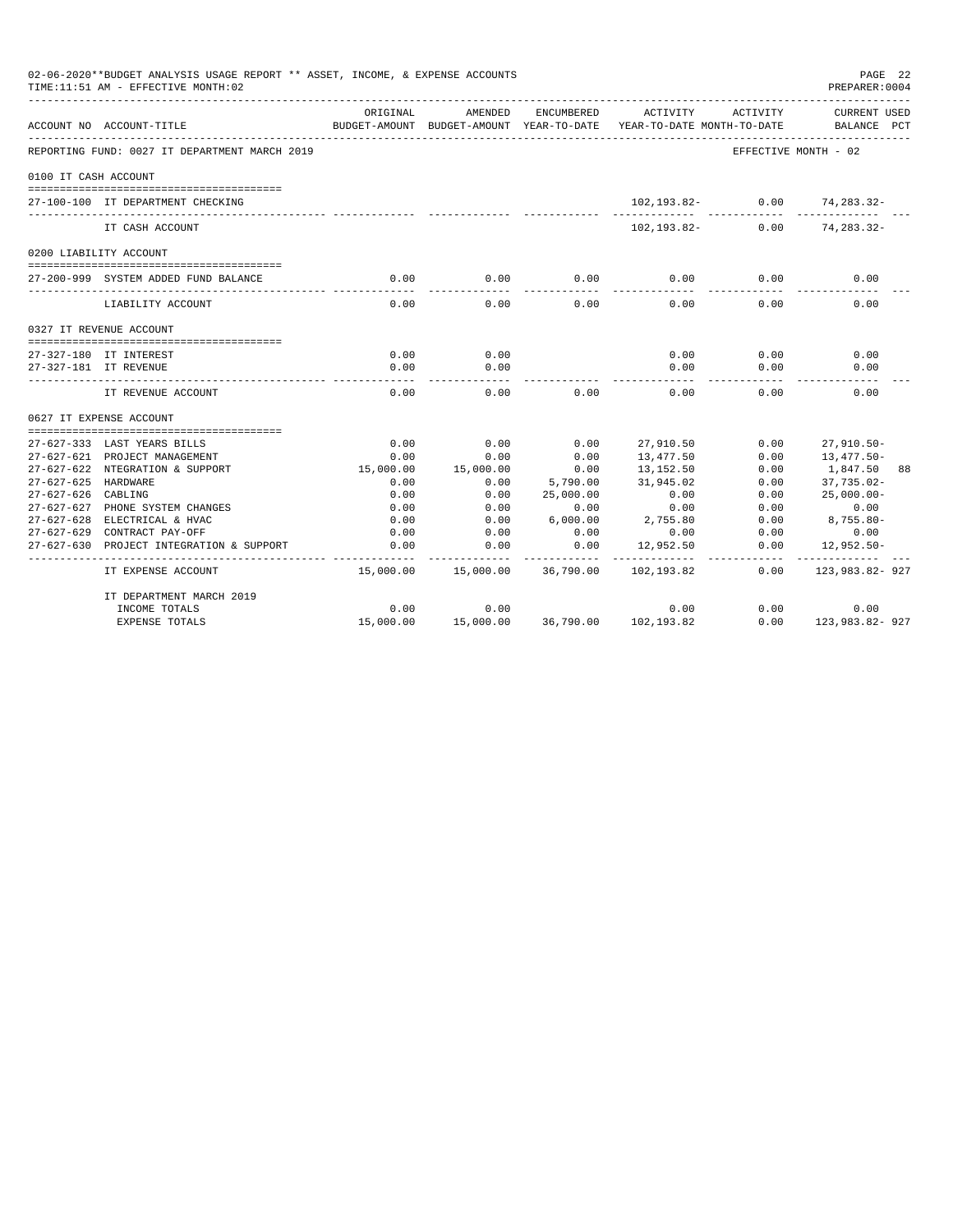|                       | 02-06-2020**BUDGET ANALYSIS USAGE REPORT ** ASSET, INCOME, & EXPENSE ACCOUNTS<br>TIME:11:51 AM - EFFECTIVE MONTH:02 |                                                                                 |          |            |                     |          | PREPARER: 0004              | PAGE 23        |
|-----------------------|---------------------------------------------------------------------------------------------------------------------|---------------------------------------------------------------------------------|----------|------------|---------------------|----------|-----------------------------|----------------|
|                       | ACCOUNT NO ACCOUNT-TITLE                                                                                            | ORTGINAL<br>BUDGET-AMOUNT BUDGET-AMOUNT YEAR-TO-DATE YEAR-TO-DATE MONTH-TO-DATE | AMENDED  | ENCUMBERED | ACTIVITY            | ACTIVITY | CURRENT USED<br>BALANCE PCT |                |
|                       | REPORTING FUND: 0028 CONTINGENCY FUND                                                                               |                                                                                 |          |            |                     |          | EFFECTIVE MONTH - 02        |                |
| 0100 CONTINGENCY CASH |                                                                                                                     |                                                                                 |          |            |                     |          |                             |                |
|                       | 28-100-100 CONTINGENCY FUND CHECKING                                                                                | 0.00                                                                            | 0.00     |            | 0.00<br>----------- | 0.00     | 0.00                        |                |
|                       | CONTINGENCY CASH                                                                                                    | 0.00                                                                            | 0.00     | 0.00       | 0.00                | 0.00     | 0.00                        |                |
| 0200 LIABILITY        |                                                                                                                     |                                                                                 |          |            |                     |          |                             |                |
|                       | 28-200-999 SYSTEM ADDED FUND BALANCE                                                                                | 0.00                                                                            | 0.00     | 0.00       | 0.00                | 0.00     | 0.00                        |                |
|                       | LIABILITY                                                                                                           | 0.00                                                                            | 0.00     | 0.00       | 0.00                | 0.00     | 0.00                        |                |
|                       | 0328 CONTIGENCY REVENUE                                                                                             |                                                                                 |          |            |                     |          |                             |                |
|                       | 28-328-100 WIND TAX REVENUE                                                                                         | 0.00                                                                            | 0.00     |            | 0.00                | 0.00     | 0.00                        |                |
|                       | CONTIGENCY REVENUE                                                                                                  | 0.00                                                                            | 0.00     | 0.00       | 0.00                | 0.00     | 0.00                        |                |
|                       | 0628 CONTIGENCY EXPENSE                                                                                             |                                                                                 |          |            |                     |          |                             |                |
|                       | 28-628-628 CONTIGENCY MISC EXPENSE                                                                                  | 8,446,00                                                                        | 8,446.00 | 0.00       | 0.00                | 0.00     | 8,446,00 00                 |                |
|                       | CONTIGENCY EXPENSE                                                                                                  | 8,446.00                                                                        | 8,446,00 | 0.00       | 0.00                | 0.00     | 8,446.00                    | 0 <sub>0</sub> |
|                       | CONTINGENCY FUND                                                                                                    |                                                                                 |          |            |                     |          |                             |                |
|                       | INCOME TOTALS                                                                                                       | 0.00                                                                            | 0.00     |            | 0.00                |          | 0.00<br>0.00                |                |
|                       | <b>EXPENSE TOTALS</b>                                                                                               | 8,446.00                                                                        | 8,446.00 | 0.00       | 0.00                | 0.00     | 8,446.00                    | 00             |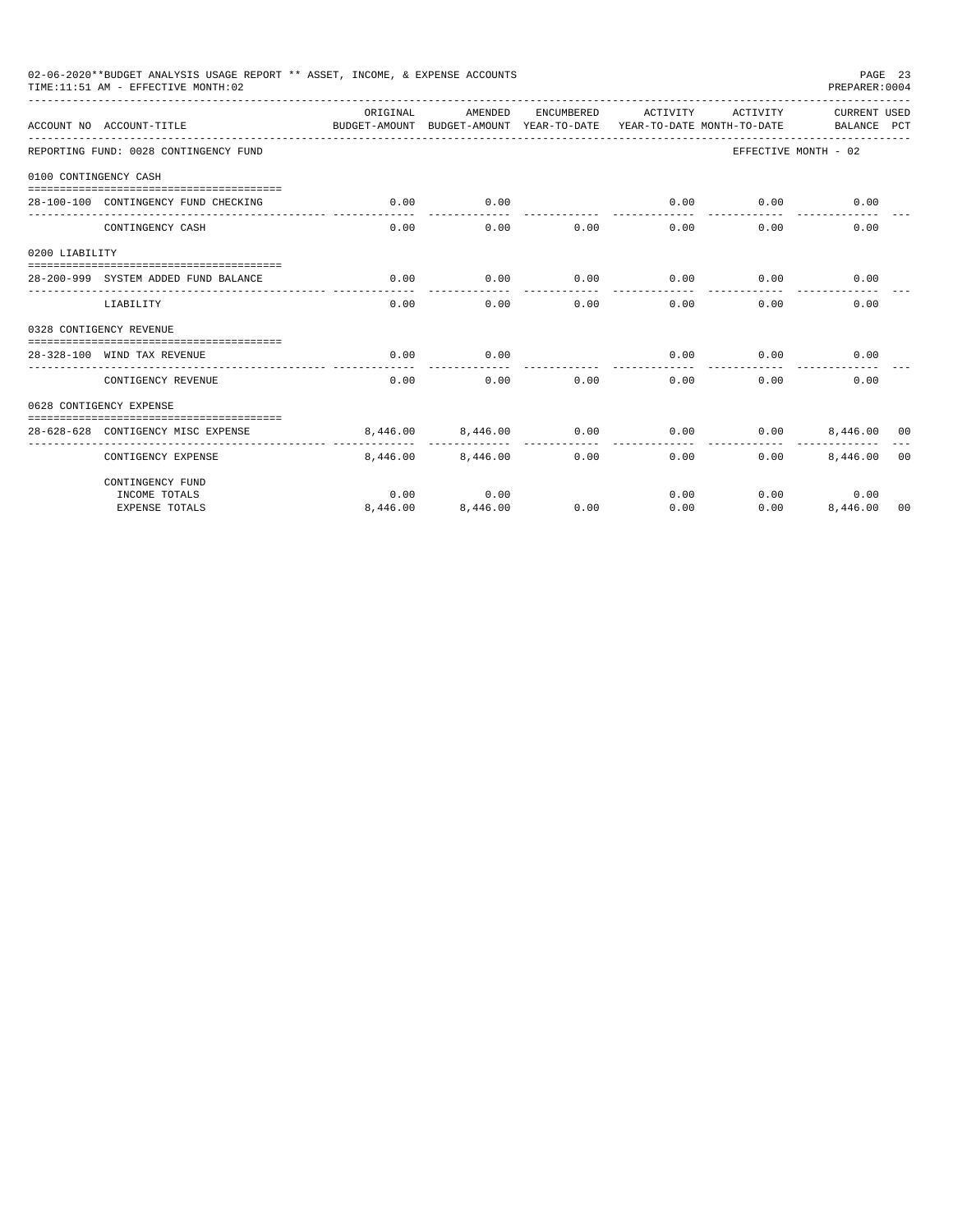|                       | 02-06-2020**BUDGET ANALYSIS USAGE REPORT ** ASSET, INCOME, & EXPENSE ACCOUNTS<br>TIME:11:51 AM - EFFECTIVE MONTH:02 |          |         |              |                                        |          | PAGE 24<br>PREPARER: 0004          |
|-----------------------|---------------------------------------------------------------------------------------------------------------------|----------|---------|--------------|----------------------------------------|----------|------------------------------------|
|                       | ACCOUNT NO ACCOUNT-TITLE<br>BUDGET-AMOUNT BUDGET-AMOUNT YEAR-TO-DATE                                                | ORIGINAL | AMENDED | ENCUMBERED   | ACTIVITY<br>YEAR-TO-DATE MONTH-TO-DATE | ACTIVITY | <b>CURRENT USED</b><br>BALANCE PCT |
|                       | REPORTING FUND: 0029 COUNTY COURT REPORTER FUND                                                                     |          |         |              |                                        |          | EFFECTIVE MONTH - 02               |
| 0100 CASH ACCOUNTS    |                                                                                                                     |          |         |              |                                        |          |                                    |
|                       | 29-100-100 COUNTY COURT REPORTER                                                                                    |          |         |              | 0.00                                   |          | $0.00$ 0.00                        |
|                       | CASH ACCOUNTS                                                                                                       |          |         |              | 0.00                                   | 0.00     | 0.00                               |
| 0390 REVENUE          |                                                                                                                     |          |         |              |                                        |          |                                    |
|                       | 29-390-390 COUNTY CLERK REPORTER FEES                                                                               | 0.00     | 0.00    |              | 0.00                                   | 0.00     | 0.00                               |
|                       | REVENUE                                                                                                             | 0.00     |         | 0.00<br>0.00 | 0.00                                   | 0.00     | 0.00                               |
| 0690 EXPENSE ACCOUNTS |                                                                                                                     |          |         |              |                                        |          |                                    |
|                       | 29-690-395 COURT REPORTER EXPENSE                                                                                   | 0.00     | 0.00    | 0.00         | 0.00                                   | 0.00     | 0.00                               |
|                       | <b>EXPENSE ACCOUNTS</b>                                                                                             | 0.00     | 0.00    | 0.00         | 0.00                                   | 0.00     | 0.00                               |
|                       | COUNTY COURT REPORTER FUND                                                                                          |          |         |              |                                        |          |                                    |
|                       | INCOME TOTALS                                                                                                       | 0.00     | 0.00    |              | 0.00                                   | 0.00     | 0.00                               |
|                       | <b>EXPENSE TOTALS</b>                                                                                               | 0.00     | 0.00    | 0.00         | 0.00                                   | 0.00     | 0.00                               |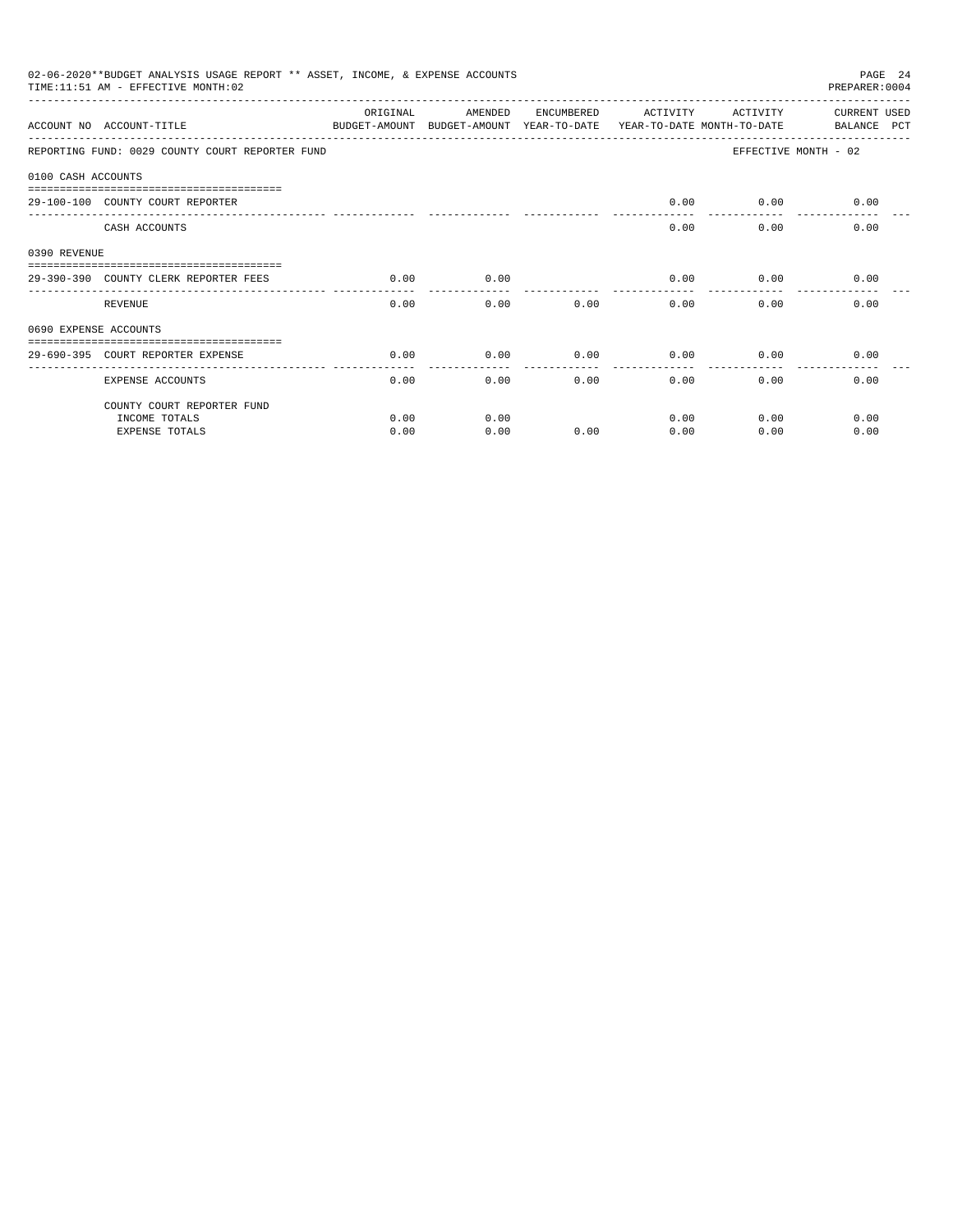|                       | 02-06-2020**BUDGET ANALYSIS USAGE REPORT ** ASSET, INCOME, & EXPENSE ACCOUNTS<br>TIME: 11:51 AM - EFFECTIVE MONTH: 02     |                |                |        |                          |                                     | PAGE 25<br>PREPARER: 0004           |    |
|-----------------------|---------------------------------------------------------------------------------------------------------------------------|----------------|----------------|--------|--------------------------|-------------------------------------|-------------------------------------|----|
|                       | BUDGET-AMOUNT BUDGET-AMOUNT YEAR-TO-DATE YEAR-TO-DATE MONTH-TO-DATE BALANCE PCT<br>ACCOUNT NO ACCOUNT-TITLE               | ORIGINAL       | AMENDED        |        | ENCUMBERED ACTIVITY      | ACTIVITY                            | CURRENT USED                        |    |
|                       | REPORTING FUND: 0030 COURT RECORDS PRESERVATION FUND                                                                      |                |                |        |                          | EFFECTIVE MONTH - 02                |                                     |    |
| 0100 CASH ACCOUNTS    |                                                                                                                           |                |                |        |                          |                                     |                                     |    |
|                       | 30-100-100 CFC: COURT RECORDS PRES FUND<br>30-100-230 DISTRICT CREDIT CARD ACCOUNT<br>30-100-231 COUNTY CLERK CREDIT CARD |                |                |        | 270.00<br>30.00<br>10.00 | 0.00<br>0.00                        | $0.00$ 4,962.67<br>220.00<br>150.00 |    |
|                       | CASH ACCOUNTS                                                                                                             |                |                |        | 310.00                   | 0.00                                | 5, 332, 67                          |    |
| 0330 REVENUE ACCOUNTS |                                                                                                                           |                |                |        |                          |                                     |                                     |    |
|                       | 30-330-180 INTEREST EARNED<br>30-330-730 RECORDS PRESERVATION FEES                                                        | 0.00<br>500.00 | 0.00<br>500.00 |        | 170.00                   | $0.00$ $0.00$ $0.00$ $0.00$<br>0.00 | 330.00 34                           |    |
|                       | REVENUE ACCOUNTS                                                                                                          | 500.00         |                | 500.00 | $0.00$ 170.00            | ___________________________<br>0.00 | 330.00                              | 34 |
| 0730 EXPENSE ACCOUNTS |                                                                                                                           |                |                |        |                          |                                     |                                     |    |
|                       | 30-730-730 RECORDS PRES EXPENSES                                                                                          | 0.00           | 0.00           | 0.00   | 0.00                     | 0.00                                | 0.00                                |    |
|                       | <b>EXPENSE ACCOUNTS</b>                                                                                                   | 0.00           | 0.00           | 0.00   | -------------<br>0.00    | 0.00                                | 0.00                                |    |
|                       | COURT RECORDS PRESERVATION FUND<br>INCOME TOTALS                                                                          | 500.00         | 500.00         |        | 170.00                   |                                     | $0.00$ 330.00                       | 34 |
|                       | <b>EXPENSE TOTALS</b>                                                                                                     | 0.00           | 0.00           | 0.00   | 0.00                     | 0.00                                | 0.00                                |    |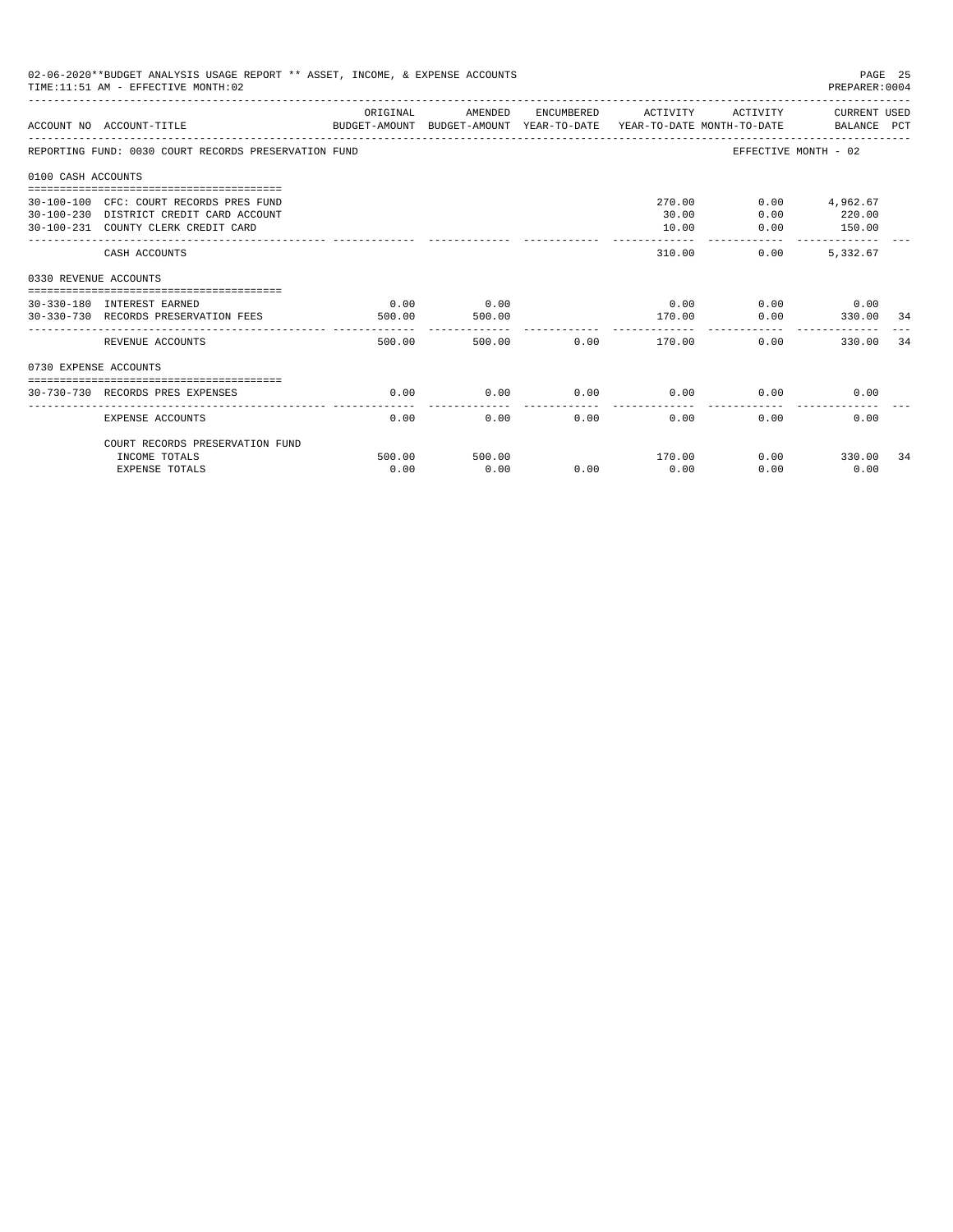|                       | 02-06-2020**BUDGET ANALYSIS USAGE REPORT ** ASSET, INCOME, & EXPENSE ACCOUNTS<br>TIME: 11:51 AM - EFFECTIVE MONTH: 02 |           |                                                     |            |          |                                        | PAGE 26<br>PREPARER: 0004          |
|-----------------------|-----------------------------------------------------------------------------------------------------------------------|-----------|-----------------------------------------------------|------------|----------|----------------------------------------|------------------------------------|
|                       | ACCOUNT NO ACCOUNT-TITLE                                                                                              | OR TGTNAL | AMENDED<br>BUDGET-AMOUNT BUDGET-AMOUNT YEAR-TO-DATE | ENCUMBERED | ACTIVITY | ACTIVITY<br>YEAR-TO-DATE MONTH-TO-DATE | <b>CURRENT USED</b><br>BALANCE PCT |
|                       | REPORTING FUND: 0031 COUNTY JURY FUND                                                                                 |           |                                                     |            |          |                                        | EFFECTIVE MONTH - 02               |
| 0100 CASH ACCOUNTS    |                                                                                                                       |           |                                                     |            |          |                                        |                                    |
|                       | 31-100-100 COUNTY CLERK JURY FEES                                                                                     |           |                                                     |            | 0.00     |                                        | $0.00$ 0.00                        |
|                       | CASH ACCOUNTS                                                                                                         |           |                                                     |            | 0.00     | 0.00                                   | 0.00                               |
| 0380 REVENUE ACCOUNTS |                                                                                                                       |           |                                                     |            |          |                                        |                                    |
|                       | 31-380-380 COUNTY CLERK JURY FEES                                                                                     | 0.00      | 0.00                                                |            | 0.00     | 0.00                                   | 0.00                               |
|                       | REVENUE ACCOUNTS                                                                                                      | 0.00      | 0.00                                                | 0.00       | 0.00     | 0.00                                   | 0.00                               |
| 0680 EXPENSE ACCOUNTS |                                                                                                                       |           |                                                     |            |          |                                        |                                    |
|                       | 31-680-680 COUNTY PETIT JURY                                                                                          | 0.00      | 0.00                                                | 0.00       | 0.00     | 0.00                                   | 0.00                               |
|                       | <b>EXPENSE ACCOUNTS</b>                                                                                               | 0.00      | 0.00                                                | 0.00       | 0.00     | 0.00                                   | 0.00                               |
|                       | COUNTY JURY FUND                                                                                                      |           |                                                     |            |          |                                        |                                    |
|                       | INCOME TOTALS                                                                                                         | 0.00      | 0.00                                                |            | 0.00     | 0.00                                   | 0.00                               |
|                       | <b>EXPENSE TOTALS</b>                                                                                                 | 0.00      | 0.00                                                | 0.00       | 0.00     | 0.00                                   | 0.00                               |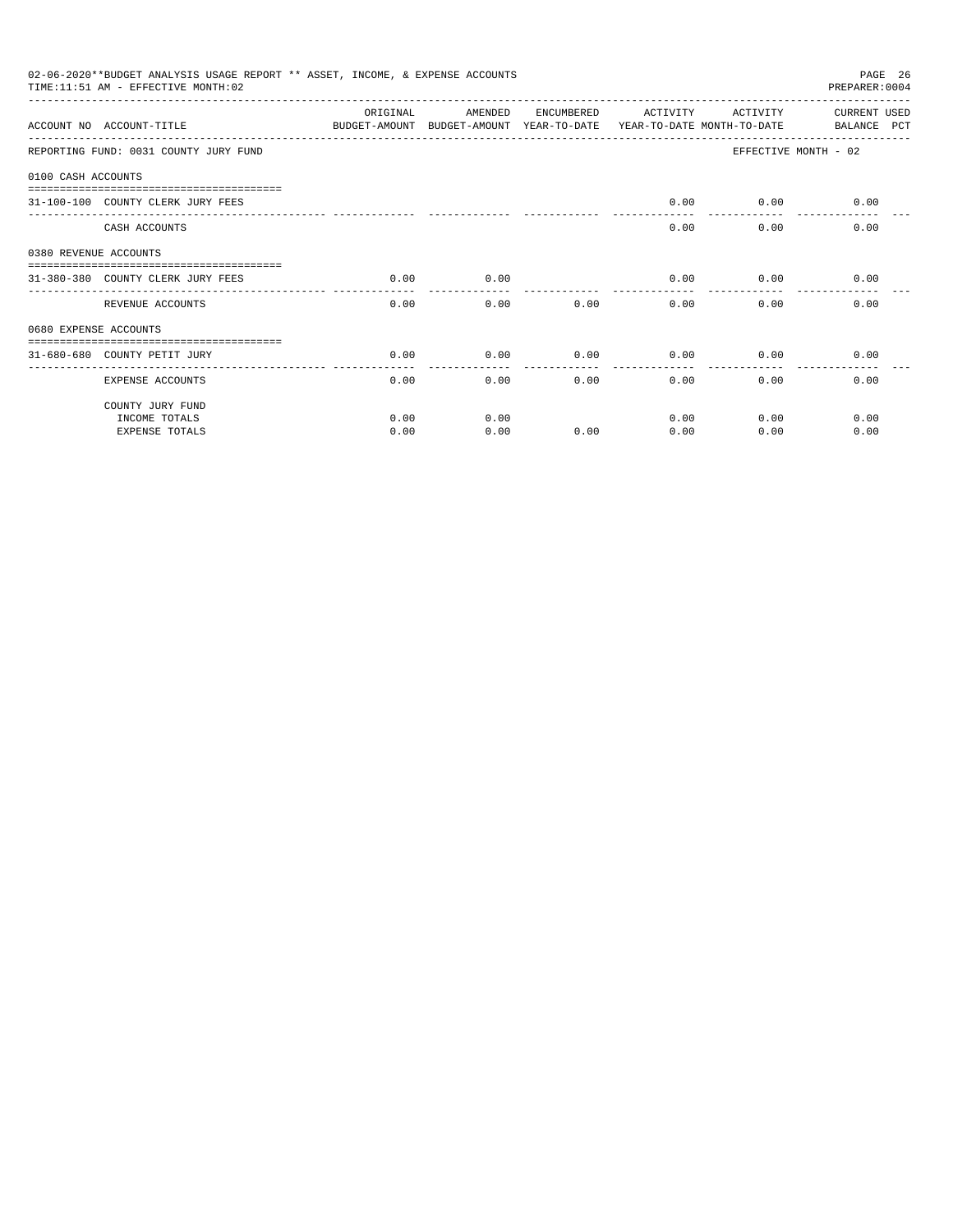|                      | 02-06-2020**BUDGET ANALYSIS USAGE REPORT ** ASSET, INCOME, & EXPENSE ACCOUNTS<br>TIME:11:51 AM - EFFECTIVE MONTH:02 |                           |                                                                  |            |              |                   | PAGE 27<br>PREPARER: 0004   |
|----------------------|---------------------------------------------------------------------------------------------------------------------|---------------------------|------------------------------------------------------------------|------------|--------------|-------------------|-----------------------------|
|                      | ACCOUNT NO ACCOUNT-TITLE                                                                                            | ORIGINAL<br>BUDGET-AMOUNT | AMENDED<br>BUDGET-AMOUNT YEAR-TO-DATE YEAR-TO-DATE MONTH-TO-DATE | ENCUMBERED |              | ACTIVITY ACTIVITY | CURRENT USED<br>BALANCE PCT |
|                      | REPORTING FUND: 0032 JUEVENILE DELINQUENCY PREVENTION                                                               |                           |                                                                  |            |              |                   | EFFECTIVE MONTH - 02        |
| 0100 CASH ACCOUNT    |                                                                                                                     |                           |                                                                  |            |              |                   |                             |
|                      | -------------------------------------<br>32-100-100 COUNTY CLERK FEES                                               |                           |                                                                  |            | 0.00         | 0.00              | 0.00                        |
|                      | CASH ACCOUNT                                                                                                        |                           |                                                                  |            | 0.00         |                   | 0.00<br>0.00                |
| 0320 REVENUE ACCOUNT |                                                                                                                     |                           |                                                                  |            |              |                   |                             |
|                      | ------------------------------------<br>32-320-320 JUVENILE DELINQUENCY FEES                                        | 0.00                      | 0.00                                                             |            | 0.00         | 0.00              | 0.00                        |
|                      | REVENUE ACCOUNT                                                                                                     | 0.00                      | 0.00                                                             |            | 0.00<br>0.00 | 0.00              | 0.00                        |
|                      | JUEVENILE DELINQUENCY PREVENTION                                                                                    |                           |                                                                  |            |              |                   |                             |
|                      | INCOME TOTALS                                                                                                       | 0.00                      | 0.00                                                             |            | 0.00         | 0.00              | 0.00                        |
|                      | <b>EXPENSE TOTALS</b>                                                                                               | 0.00                      | 0.00                                                             | 0.00       | 0.00         | 0.00              | 0.00                        |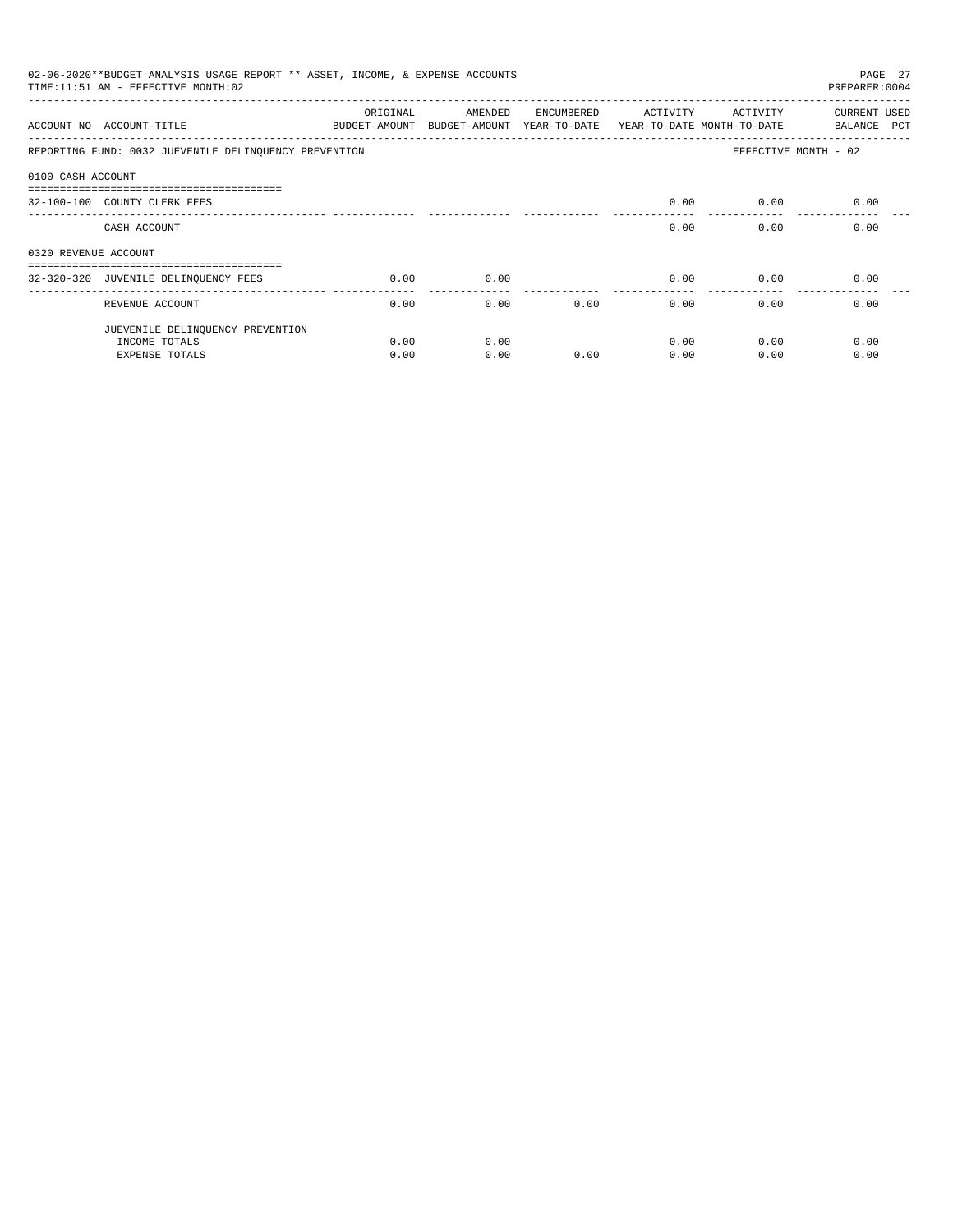|                       | 02-06-2020**BUDGET ANALYSIS USAGE REPORT ** ASSET, INCOME, & EXPENSE ACCOUNTS<br>TIME: 11:51 AM - EFFECTIVE MONTH: 02   |               |               |            |                     |                                      | PAGE 28<br>PREPARER: 0004            |     |
|-----------------------|-------------------------------------------------------------------------------------------------------------------------|---------------|---------------|------------|---------------------|--------------------------------------|--------------------------------------|-----|
|                       | BUDGET-AMOUNT BUDGET-AMOUNT YEAR-TO-DATE YEAR-TO-DATE MONTH-TO-DATE     BALANCE PCT<br>ACCOUNT NO ACCOUNT-TITLE         | ORIGINAL      | AMENDED       |            | ENCUMBERED ACTIVITY |                                      | ACTIVITY CURRENT USED                |     |
|                       | REPORTING FUND: 0033 C&D COURT TECHNOLOGY FUND                                                                          |               |               |            |                     |                                      | EFFECTIVE MONTH - 02                 |     |
| 0100 CASH ACCOUNTS    |                                                                                                                         |               |               |            |                     |                                      |                                      |     |
|                       | 33-100-100 CFC: C&D COURT TECHNOLOGY FUND<br>33-100-230 DISTRICT CLERK CC ACCOUNT<br>33-100-231 COUNTY CLERK CC ACCOUNT |               |               |            | 0.00<br>0.00        | 13.81<br>0.00                        | $0.00$ 545.77<br>$0.00$ 0.00<br>0.00 |     |
|                       | CASH ACCOUNTS                                                                                                           |               |               |            |                     | 13.81                                | 0.00<br>545.77                       |     |
| 0333 REVENUE ACCOUNTS |                                                                                                                         |               |               |            |                     |                                      |                                      |     |
|                       | 33-333-180 INTEREST EARNED<br>33-333-733 C&D COURT TECH FEES                                                            | 0.00<br>50.00 | 0.00<br>50.00 |            |                     | $0.00$ $0.00$ $0.00$ $0.00$<br>13.81 | 0.00<br>36.19                        | -28 |
|                       | REVENUE ACCOUNTS                                                                                                        | 50.00         |               | 50.00 0.00 |                     | 13.81                                | 0.00<br>36.19                        | 28  |
| 0733 EXPENSE ACCOUNTS |                                                                                                                         |               |               |            |                     |                                      |                                      |     |
|                       | 33-733-733 C&D COURT TECH EXPENSES                                                                                      | 50.00         | 50.00         |            |                     | $0.00$ $0.00$ $0.00$ $0.00$          | 50.00 00                             |     |
|                       | EXPENSE ACCOUNTS                                                                                                        | 50.00         |               | 50.00      | 0.00<br>0.00        |                                      | 0.00<br>50.00 00                     |     |
|                       | C&D COURT TECHNOLOGY FUND                                                                                               |               |               |            |                     |                                      |                                      |     |
|                       | INCOME TOTALS                                                                                                           | 50.00         | 50.00         |            |                     | 13.81                                | 0.00<br>36.19                        | -28 |
|                       | <b>EXPENSE TOTALS</b>                                                                                                   | 50.00         | 50.00         | 0.00       | 0.00                | 0.00                                 | 50.00                                | 00  |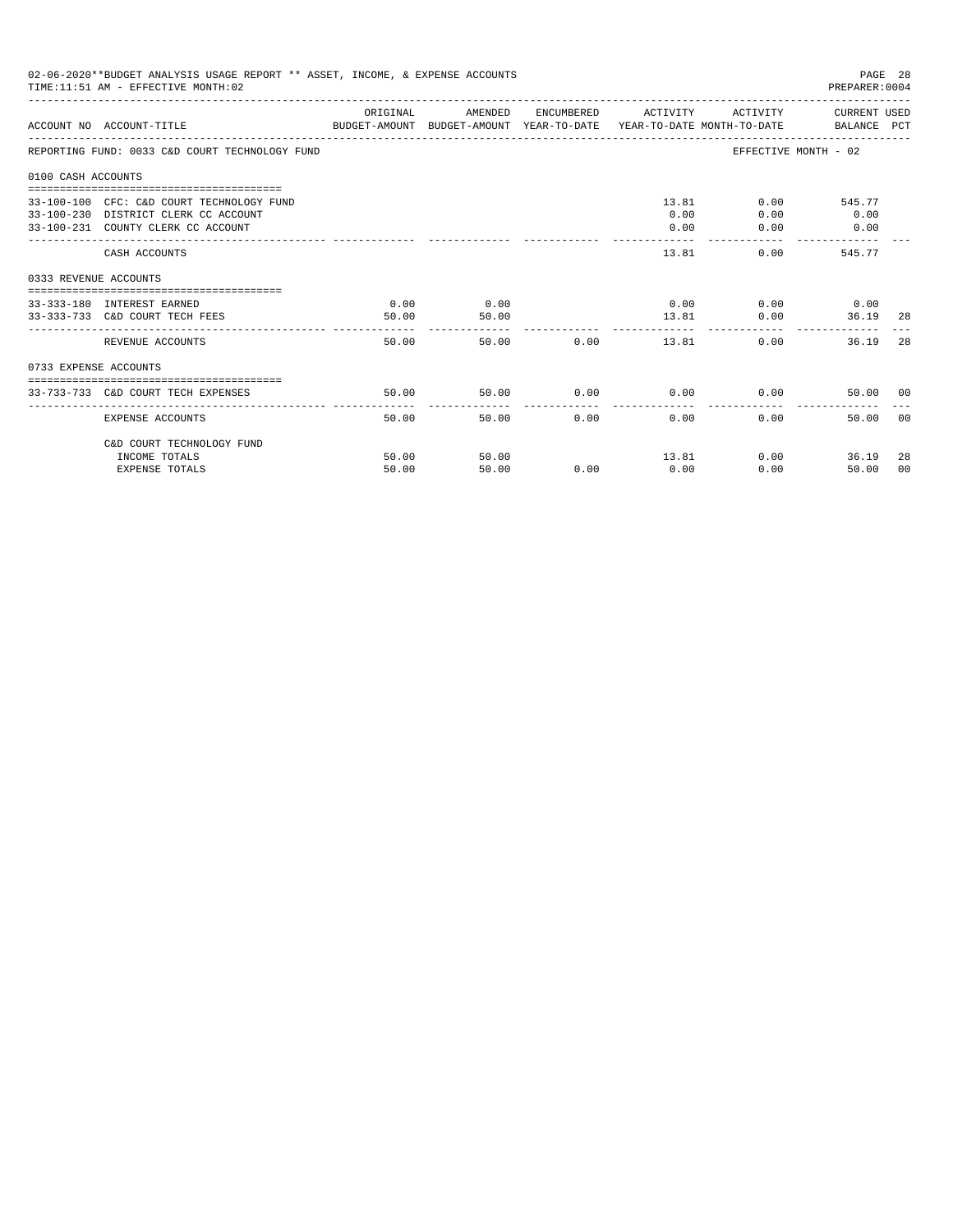|                       | 02-06-2020**BUDGET ANALYSIS USAGE REPORT ** ASSET, INCOME, & EXPENSE ACCOUNTS<br>TIME: 11:51 AM - EFFECTIVE MONTH: 02 |                           |                                       |            |                                        |                       | PAGE 29<br>PREPARER: 0004          |
|-----------------------|-----------------------------------------------------------------------------------------------------------------------|---------------------------|---------------------------------------|------------|----------------------------------------|-----------------------|------------------------------------|
|                       | ACCOUNT NO ACCOUNT-TITLE                                                                                              | ORIGINAL<br>BUDGET-AMOUNT | AMENDED<br>BUDGET-AMOUNT YEAR-TO-DATE | ENCUMBERED | ACTIVITY<br>YEAR-TO-DATE MONTH-TO-DATE | ACTIVITY              | <b>CURRENT USED</b><br>BALANCE PCT |
|                       | REPORTING FUND: 0034 TIME PAYMENT REIMBURSEMENT                                                                       |                           |                                       |            |                                        |                       | EFFECTIVE MONTH - 02               |
| 0100 CASH ACCOUNT     |                                                                                                                       |                           |                                       |            |                                        |                       |                                    |
|                       | ------------------------------<br>34-100-100 COUNTY CLERK FEES                                                        |                           |                                       |            | 0.00                                   | 0.00                  | 0.00                               |
|                       | CASH ACCOUNT                                                                                                          |                           |                                       |            | 0.00                                   | 0.00                  | 0.00                               |
| 0340 REVENUE ACCOUNTS |                                                                                                                       |                           |                                       |            |                                        |                       |                                    |
|                       | 34-340-340 COUNTY CLERK FEES                                                                                          | 0.00                      | 0.00                                  |            | 0.00                                   | 0.00                  | 0.00                               |
|                       | REVENUE ACCOUNTS                                                                                                      | 0.00                      | 0.00                                  | 0.00       | 0.00                                   | -------------<br>0.00 | 0.00                               |
|                       | TIME PAYMENT REIMBURSEMENT                                                                                            |                           |                                       |            |                                        |                       |                                    |
|                       | INCOME TOTALS                                                                                                         | 0.00                      | 0.00                                  |            | 0.00                                   | 0.00                  | 0.00                               |
|                       | <b>EXPENSE TOTALS</b>                                                                                                 | 0.00                      | 0.00                                  | 0.00       | 0.00                                   | 0.00                  | 0.00                               |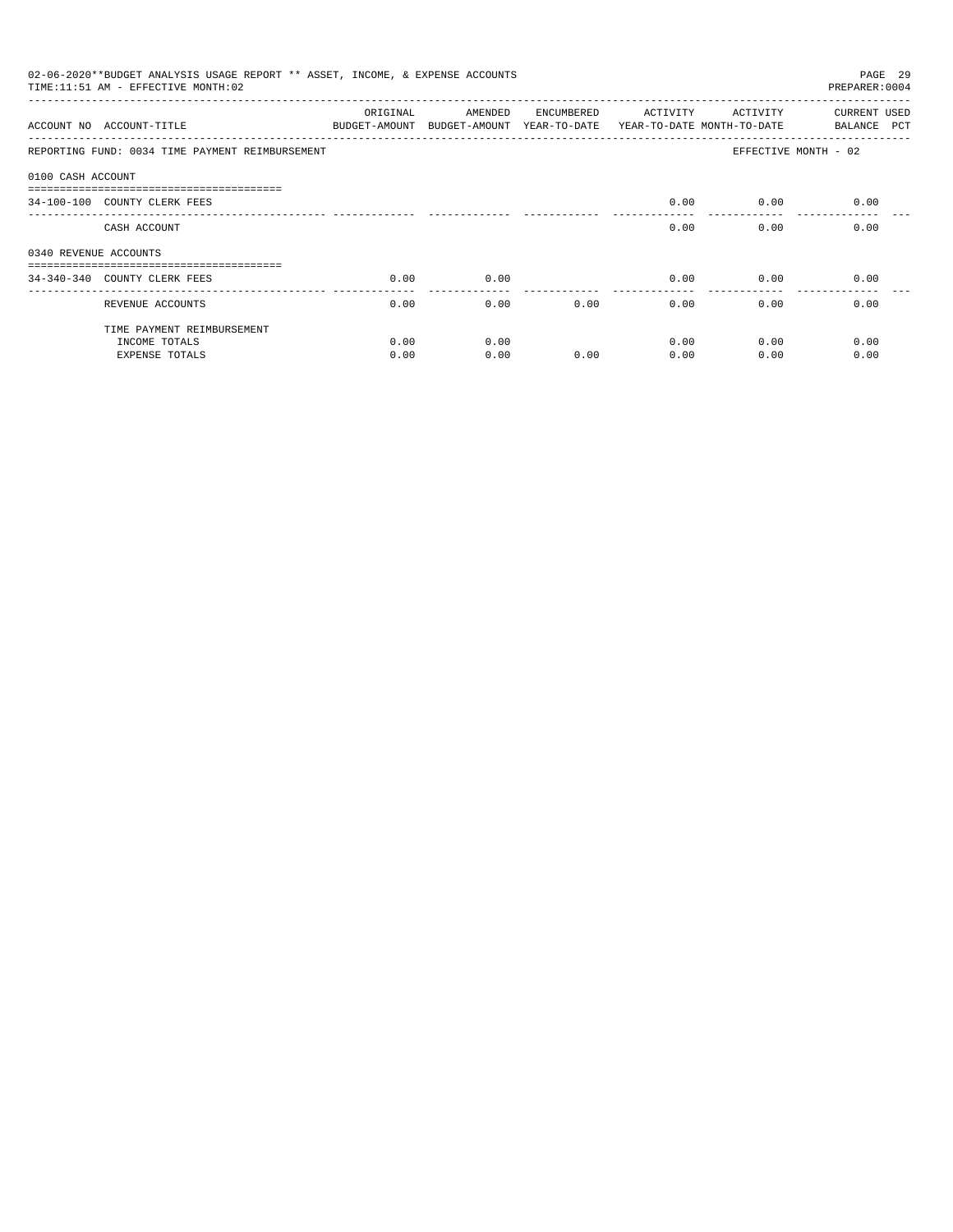|                       | 02-06-2020**BUDGET ANALYSIS USAGE REPORT ** ASSET, INCOME, & EXPENSE ACCOUNTS<br>TIME: 11:51 AM - EFFECTIVE MONTH: 02 |                    |                |      |                      |                | PAGE 30<br>PREPARER: 0004                 |                |
|-----------------------|-----------------------------------------------------------------------------------------------------------------------|--------------------|----------------|------|----------------------|----------------|-------------------------------------------|----------------|
|                       | ACCOUNT NO ACCOUNT-TITLE<br>BUDGET-AMOUNT BUDGET-AMOUNT YEAR-TO-DATE YEAR-TO-DATE MONTH-TO-DATE BALANCE PCT           | ORIGINAL           | AMENDED        |      |                      |                | ENCUMBERED ACTIVITY ACTIVITY CURRENT USED |                |
|                       | REPORTING FUND: 0036 DISTRICT COURT RECORDS TECH FUND                                                                 |                    |                |      |                      |                | EFFECTIVE MONTH - 02                      |                |
| 0100 CASH ACCOUNTS    |                                                                                                                       |                    |                |      |                      |                |                                           |                |
|                       | 36-100-100 CFC: DIST COURT RECORDS TECH FUND<br>36-100-230 DISTRICT CLERK CC ACCOUNT                                  |                    |                |      | 30.00                |                | 280.00   0.00   4,361.71<br>$0.00$ 310.00 |                |
|                       | CASH ACCOUNTS                                                                                                         |                    |                |      |                      | 310.00<br>0.00 | 4,671.71                                  |                |
| 0336 REVENUE ACCOUNTS |                                                                                                                       |                    |                |      |                      |                |                                           |                |
|                       | 36-336-180 INTEREST EARNED<br>36-336-736 DIST COURT REC TECH FEES                                                     | 3.00<br>800.00     | 3.00<br>800.00 |      | 0.00<br>180.00       |                | $0.00$ 3.00 00<br>$0.00$ 620.00 23        |                |
|                       | REVENUE ACCOUNTS                                                                                                      | --------<br>803.00 | 803.00         |      | 0.00                 | 180.00         | 623.00<br>0.00                            | -22            |
| 0736 EXPENSE ACCOUNTS |                                                                                                                       |                    |                |      |                      |                |                                           |                |
|                       | 36-736-736 DIST COURT REC TECH EXPENSES                                                                               | 800.00             | 800.00         | 0.00 |                      |                | $0.00$ $0.00$ $800.00$ 00                 |                |
|                       | EXPENSE ACCOUNTS                                                                                                      | 800.00             | 800.00         | 0.00 | ------------<br>0.00 | 0.00           | 800.00                                    | 00             |
|                       | DISTRICT COURT RECORDS TECH FUND                                                                                      |                    |                |      |                      |                |                                           |                |
|                       | INCOME TOTALS                                                                                                         | 803.00             | 803.00         |      | 180.00               |                | $0.00$ 623.00                             | 22             |
|                       | <b>EXPENSE TOTALS</b>                                                                                                 | 800.00             | 800.00         | 0.00 | 0.00                 | 0.00           | 800.00                                    | 0 <sub>0</sub> |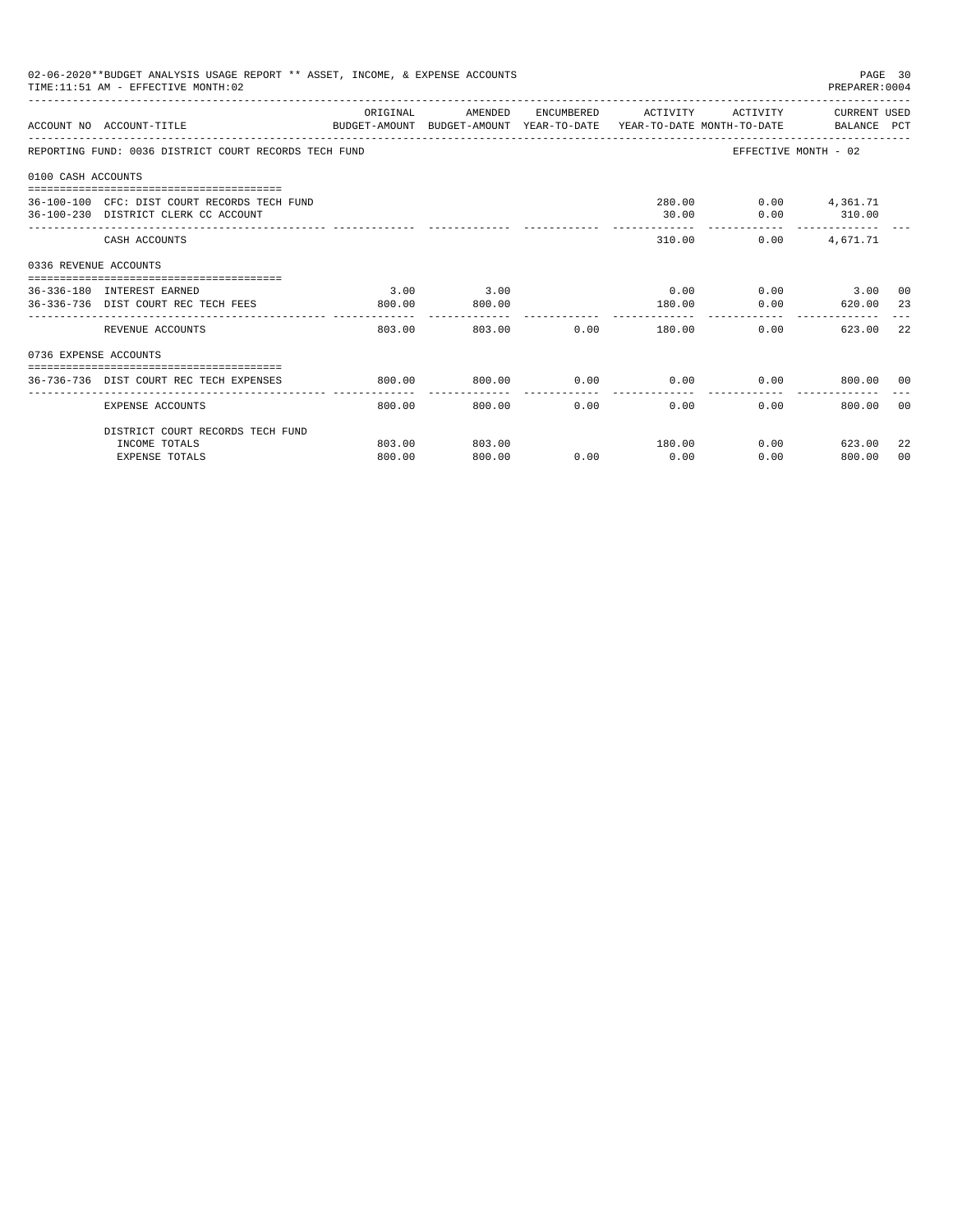|                    | 02-06-2020**BUDGET ANALYSIS USAGE REPORT ** ASSET, INCOME, & EXPENSE ACCOUNTS<br>TIME: 11:51 AM - EFFECTIVE MONTH: 02 |                       |                   |                      |                      |                      | PREPARER: 0004       | PAGE 31 |
|--------------------|-----------------------------------------------------------------------------------------------------------------------|-----------------------|-------------------|----------------------|----------------------|----------------------|----------------------|---------|
|                    | ACCOUNT NO ACCOUNT-TITLE THE BALANCE PUDGET-AMOUNT BUDGET-AMOUNT YEAR-TO-DATE YEAR-TO-DATE MONTH-TO-DATE BALANCE PCT  | OR TGTNAL             | AMENDED           |                      | ENCUMBERED ACTIVITY  | ACTIVITY             | CURRENT USED         |         |
|                    | REPORTING FUND: 0039 COMMISSARY PROFIT ACCOUNT                                                                        |                       |                   |                      |                      |                      | EFFECTIVE MONTH - 02 |         |
| 0100 CASH ACCOUNTS |                                                                                                                       |                       |                   |                      |                      |                      |                      |         |
|                    | 39-100-170 COMMISSARY CHECKING                                                                                        |                       |                   |                      |                      | 405.92 0.00 3,001.00 |                      |         |
|                    | CASH ACCOUNTS                                                                                                         |                       |                   |                      | 405.92               | 0.00                 | 3,001.00             |         |
|                    | 0300 COMMISSARY REVENUE ACCOUNT                                                                                       |                       |                   |                      |                      |                      |                      |         |
|                    | 39-300-110 REVENUE COMMISSARY                                                                                         |                       | 1,000.00 1,000.00 |                      |                      | 322.29               | $0.00$ 677.71        | 32      |
|                    | 39-300-120 INTEREST EARNED                                                                                            | 27.00                 | 27.00             |                      | 10.58                |                      | $0.00$ 16.42         | 39      |
|                    | COMMISSARY REVENUE ACCOUNT                                                                                            | $1,027,00$ $1,027,00$ |                   | 0.00                 |                      | $0.00 -$<br>332.87   | 694.13               | 32      |
|                    | 0400 COMMISSARY EXPENSE                                                                                               |                       |                   |                      |                      |                      |                      |         |
| 39-400-110 EXPENSE | --------------------------------------                                                                                | 0.00                  | 0.00              | 0.00                 | 0.00                 | 0.00                 | 0.00                 |         |
|                    | COMMISSARY EXPENSE                                                                                                    | 0.00                  | 0.00              | ------------<br>0.00 | ------------<br>0.00 | 0.00                 | 0.00                 |         |
|                    | COMMISSARY PROFIT ACCOUNT                                                                                             |                       |                   |                      |                      |                      |                      |         |
|                    | INCOME TOTALS                                                                                                         |                       | 1,027.00 1,027.00 |                      |                      | 332.87               | $0.00$ 694.13        | 32      |
|                    | <b>EXPENSE TOTALS</b>                                                                                                 | 0.00                  | 0.00              | 0.00                 | 0.00                 | 0.00                 | 0.00                 |         |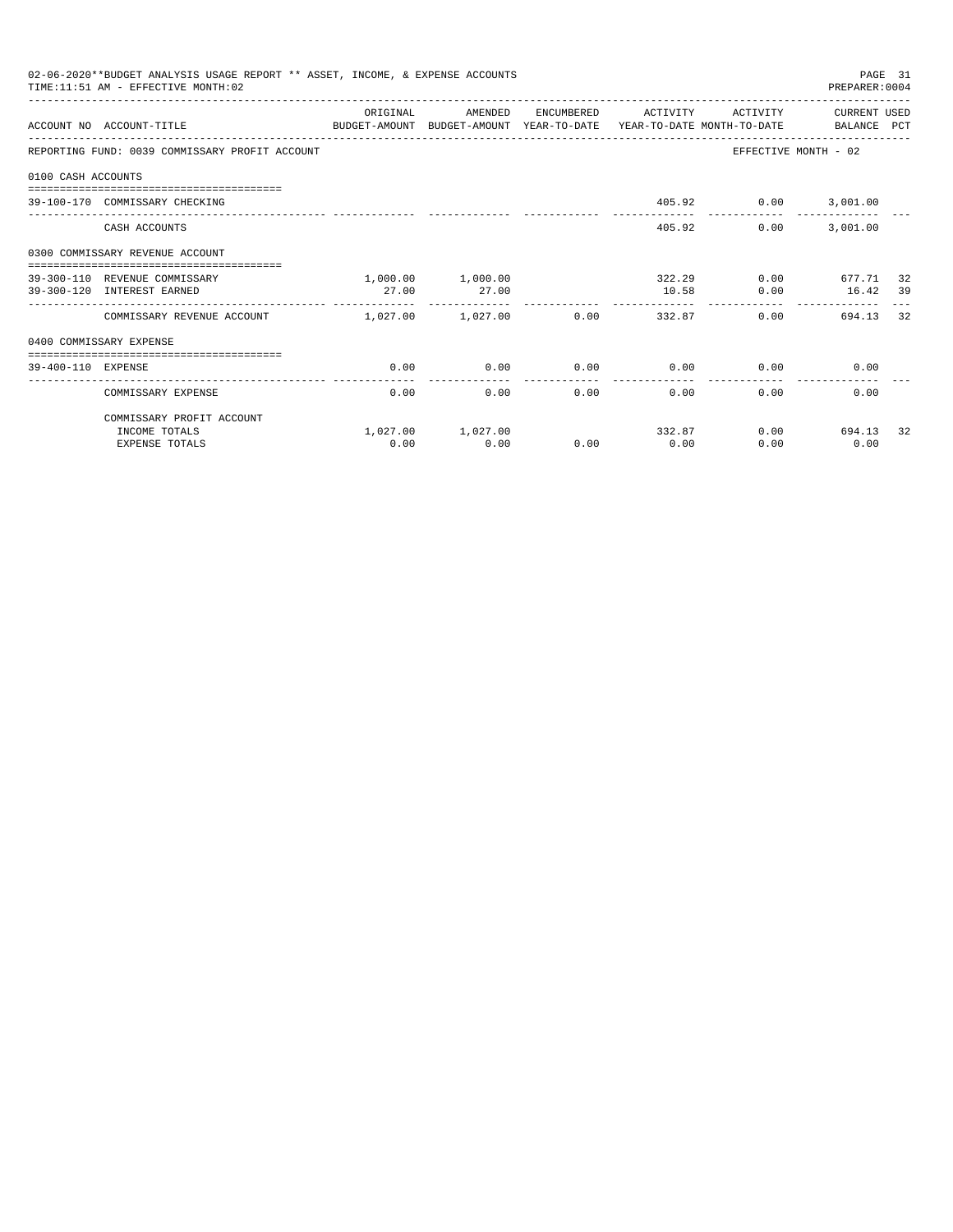|                       | 02-06-2020**BUDGET ANALYSIS USAGE REPORT ** ASSET, INCOME, & EXPENSE ACCOUNTS<br>TIME: 11:51 AM - EFFECTIVE MONTH: 02 |                                                                    |                   |      |                                      |                      | PREPARER: 0004       | PAGE 32 |
|-----------------------|-----------------------------------------------------------------------------------------------------------------------|--------------------------------------------------------------------|-------------------|------|--------------------------------------|----------------------|----------------------|---------|
|                       | ACCOUNT NO ACCOUNT-TITLE<br>BUDGET-AMOUNT BUDGET-AMOUNT YEAR-TO-DATE YEAR-TO-DATE MONTH-TO-DATE   BALANCE PCT         | ORIGINAL                                                           | AMENDED           |      | ENCUMBERED ACTIVITY                  | ACTIVITY             | CURRENT USED         |         |
|                       | REPORTING FUND: 0040 ELECTION SERVICE CONTRACT FUND                                                                   |                                                                    |                   |      |                                      |                      | EFFECTIVE MONTH - 02 |         |
| 0100 CASH ACCOUNTS    |                                                                                                                       |                                                                    |                   |      |                                      |                      |                      |         |
|                       | 40-100-100 CFC: ELECTION SERVICES CONT FUND                                                                           |                                                                    |                   |      | 0.00                                 |                      | $0.00$ $421.49$      |         |
|                       | CASH ACCOUNTS                                                                                                         |                                                                    |                   |      |                                      | 0.00                 | $0.00$ 421.49        |         |
| 0340 REVENUE ACCOUNTS |                                                                                                                       |                                                                    |                   |      |                                      |                      |                      |         |
|                       | 40-340-180 INTEREST EARNED                                                                                            | 0.00                                                               | 0.00              |      |                                      | $0.00$ $0.00$ $0.00$ |                      |         |
|                       | 40-340-740 ELECTION SERVICE REVENUES                                                                                  | 400.00                                                             | 400.00            |      | . <u>.</u>                           | 0.00                 | $0.00$ 400.00 00     |         |
|                       | REVENUE ACCOUNTS                                                                                                      | 400.00                                                             | 400.00            | 0.00 | 0.00                                 |                      | 0.00<br>400.00       | - 0.0   |
| 0740 EXPENSE ACCOUNTS |                                                                                                                       |                                                                    |                   |      |                                      |                      |                      |         |
|                       | 40-740-740 ELECTION SERVICE EXPENSES                                                                                  | $1.400.00$ $1.400.00$ $0.00$ $0.00$ $0.00$ $0.00$ $1.400.00$ $0.0$ |                   |      |                                      |                      |                      |         |
|                       | EXPENSE ACCOUNTS                                                                                                      |                                                                    | 1,400.00 1,400.00 |      | ---------------<br>$0.00$ and $0.00$ | 0.00                 | $0.00$ 1.400.00 00   |         |
|                       | ELECTION SERVICE CONTRACT FUND                                                                                        |                                                                    |                   |      |                                      |                      |                      |         |
|                       | INCOME TOTALS                                                                                                         |                                                                    | 400.00 400.00     |      |                                      | 0.00                 | $0.00$ 400.00        | 00      |
|                       | <b>EXPENSE TOTALS</b>                                                                                                 | 1,400.00                                                           | 1,400.00          | 0.00 | 0.00                                 | 0.00                 | 1,400.00             | 00      |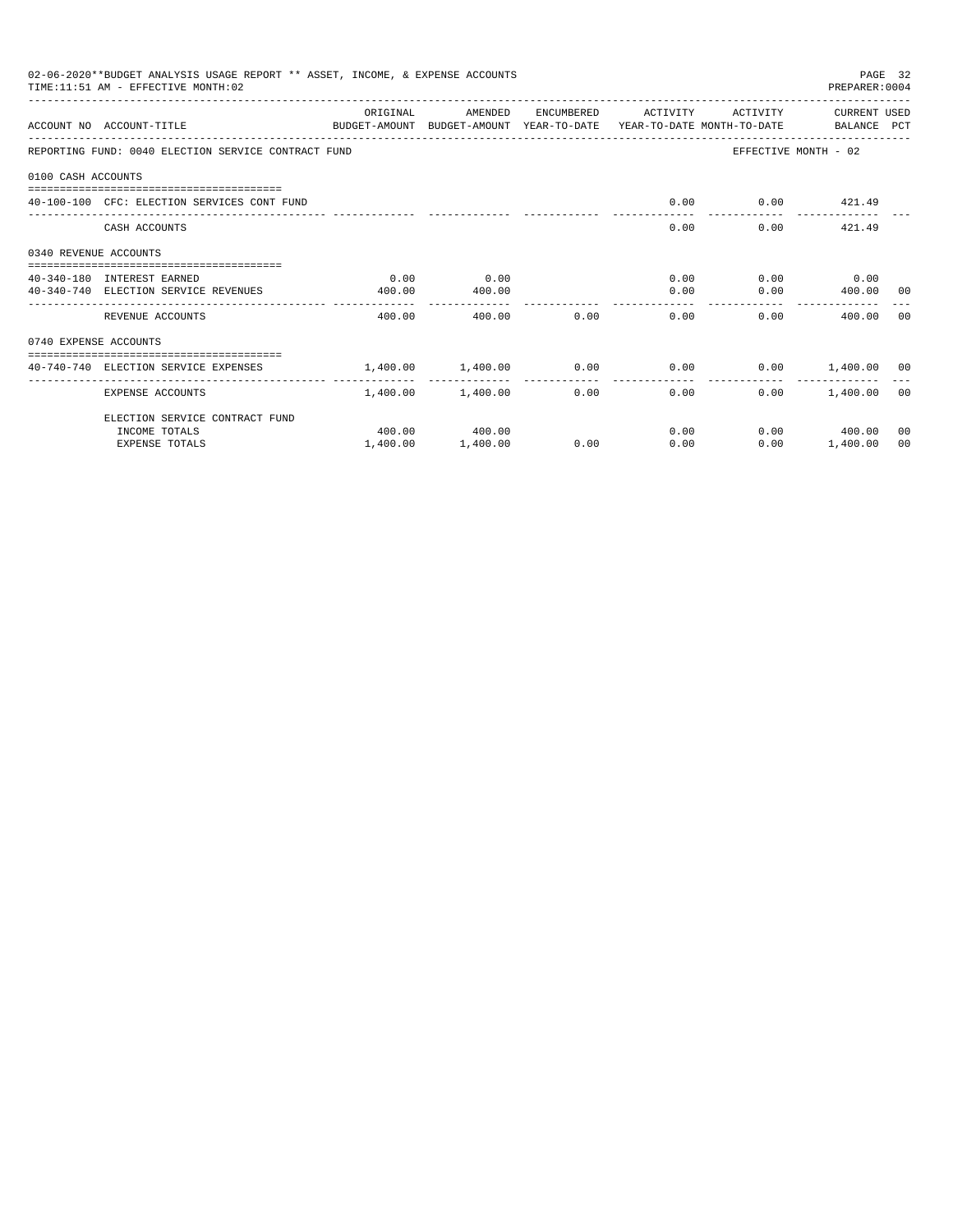|                       | 02-06-2020**BUDGET ANALYSIS USAGE REPORT ** ASSET, INCOME, & EXPENSE ACCOUNTS<br>TIME: 11:51 AM - EFFECTIVE MONTH: 02 |           |                     |                       |                                             |                           | PAGE 33<br>PREPARER: 0004        |    |
|-----------------------|-----------------------------------------------------------------------------------------------------------------------|-----------|---------------------|-----------------------|---------------------------------------------|---------------------------|----------------------------------|----|
|                       | ACCOUNT NO ACCOUNT-TITLE<br>BUDGET-AMOUNT BUDGET-AMOUNT YEAR-TO-DATE YEAR-TO-DATE MONTH-TO-DATE BALANCE PCT           | ORIGINAL  | AMENDED             | ENCUMBERED            | ACTIVITY                                    | ACTIVITY                  | CURRENT USED                     |    |
|                       |                                                                                                                       |           |                     |                       |                                             |                           |                                  |    |
|                       | REPORTING FUND: 0050 COUNTY CLERK ARCHIVES FUND                                                                       |           |                     |                       |                                             | EFFECTIVE MONTH - 02      |                                  |    |
| 0100 CASH ACCOUNTS    |                                                                                                                       |           |                     |                       |                                             |                           |                                  |    |
|                       | 50-100-100 CFC: COUNTY CLERK ARCHIVES FUND                                                                            |           |                     |                       |                                             | 1,375.28 - 0.00 67,654.95 |                                  |    |
|                       | 50-100-231 COUNTY CLERK CC ACCOUNT                                                                                    |           |                     |                       | 70.00                                       | 20.00                     | 556.00                           |    |
|                       | CASH ACCOUNTS                                                                                                         |           |                     |                       | -------------- -------------<br>$1,305.28-$ |                           | -------------<br>20.00 68.210.95 |    |
| 0350 REVENUE ACCOUNTS |                                                                                                                       |           |                     |                       |                                             |                           |                                  |    |
|                       | 50-350-180 INTEREST EARNED                                                                                            | 9.00      | 9.00                |                       |                                             | $0.00$ 0.00               | 9.00 00                          |    |
|                       | 50-350-750 COUNTY CLERK ARCHIVE FEES 15,000.00                                                                        |           | 15,000.00           |                       | 6.215.00                                    | 20.00                     | 8,785.00 41                      |    |
|                       |                                                                                                                       |           |                     |                       |                                             |                           |                                  |    |
|                       | REVENUE ACCOUNTS                                                                                                      |           | 15,009.00 15,009.00 | 0.00                  | 6,215.00                                    | 20.00                     | 8,794.00 41                      |    |
| 0750 EXPENSE ACCOUNTS |                                                                                                                       |           |                     |                       |                                             |                           |                                  |    |
|                       | 50-750-110 COUNTY CLERK ADMIN ASSISTANT                                                                               |           | 20,000.00 20,000.00 |                       | $0.00$ 6,985.00                             |                           | $0.00$ 13,015.00                 | 35 |
|                       | 50-750-200 FICA EXPENSE                                                                                               | 1,000.00  | 1,000.00            | 0.00                  | 516.49                                      | 0.00                      | 483.51                           | 52 |
|                       | 50-750-205 RETIREMENT EXPENSE                                                                                         | 1,000.00  | 1,000.00            | 0.00                  | 576.05                                      | 0.00                      | 423.95                           | 58 |
|                       | 50-750-750 COUNTY CLERK ARCHIVE EXPENSES                                                                              | 0.00      | 0.00                | 0.00                  | 0.00                                        | 0.00                      | 0.00                             |    |
|                       | <b>EXPENSE ACCOUNTS</b>                                                                                               |           | 22,000.00 22,000.00 | -------------<br>0.00 | 8,077.54                                    |                           | $0.00$ 13,922.46                 | 37 |
|                       | COUNTY CLERK ARCHIVES FUND                                                                                            |           |                     |                       |                                             |                           |                                  |    |
|                       | INCOME TOTALS                                                                                                         |           | 15,009.00 15,009.00 |                       | 6, 215.00                                   |                           | 20.00 8,794.00 41                |    |
|                       | <b>EXPENSE TOTALS</b>                                                                                                 | 22,000.00 | 22,000.00           | 0.00                  | 8,077.54                                    | 0.00                      | 13,922.46                        | 37 |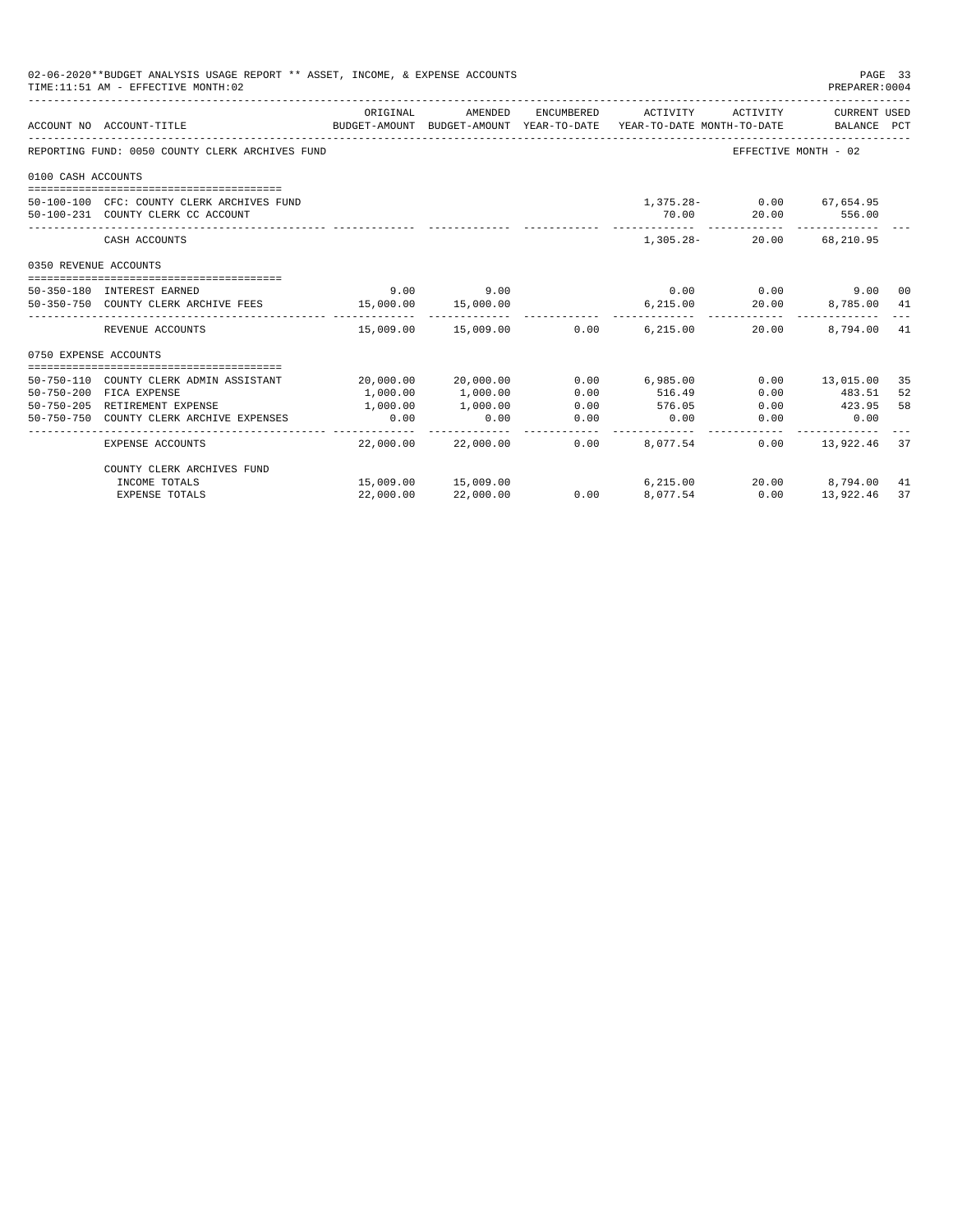|                       | 02-06-2020**BUDGET ANALYSIS USAGE REPORT ** ASSET, INCOME, & EXPENSE ACCOUNTS<br>TIME: 11:51 AM - EFFECTIVE MONTH: 02 |          |         |       |                      |          | PREPARER: 0004              | PAGE 34 |
|-----------------------|-----------------------------------------------------------------------------------------------------------------------|----------|---------|-------|----------------------|----------|-----------------------------|---------|
|                       | ACCOUNT NO ACCOUNT-TITLE CONTROL PROTECT-AMOUNT BUDGET-AMOUNT YEAR-TO-DATE YEAR-TO-DATE MONTH-TO-DATE BALANCE PCT     | ORIGINAL | AMENDED |       | ENCUMBERED ACTIVITY  |          | ACTIVITY CURRENT USED       |         |
|                       | REPORTING FUND: 0053 JUDICIAL TRAINING FUND                                                                           |          |         |       |                      |          | EFFECTIVE MONTH - 02        |         |
| 0100 CASH ACCOUNTS    |                                                                                                                       |          |         |       |                      |          |                             |         |
|                       |                                                                                                                       |          |         |       |                      |          |                             |         |
|                       | 53-100-100 JUDICIAL TRAINING FUND                                                                                     |          |         |       |                      |          | 40.00 0.00 916.01           |         |
|                       | 53-100-231 COUNTY CLERK CC ACCOUNT                                                                                    |          |         |       | 5.00                 | 0.00     | 70.00                       |         |
|                       | CASH ACCOUNTS                                                                                                         |          |         |       | 45.00                |          | 0.00<br>986.01              |         |
| 0353 REVENUE ACCOUNTS |                                                                                                                       |          |         |       |                      |          |                             |         |
|                       | 53-353-180 INTEREST EARNED                                                                                            | 0.00     | 0.00    |       |                      |          | $0.00$ $0.00$ $0.00$ $0.00$ |         |
|                       | 53-353-753 JUDICIAL TRAINING FEES                                                                                     | 85.00    | 85.00   |       | 20.00                | 0.00     | 65.00 24                    |         |
|                       |                                                                                                                       | -------  |         |       |                      |          |                             |         |
|                       | REVENUE ACCOUNTS                                                                                                      | 85.00    |         | 85.00 | 0.00<br>20.00        |          | 0.00<br>65.00               | 2.4     |
| 0753 EXPENSE ACCOUNTS |                                                                                                                       |          |         |       |                      |          |                             |         |
|                       |                                                                                                                       |          |         |       |                      |          |                             |         |
|                       | 53-753-753 JUDICIAL TRAINING EXPENSES                                                                                 | 85.00    | 85.00   |       | $0.00$ $0.00$ $0.00$ |          | 85.00 00                    |         |
|                       | EXPENSE ACCOUNTS                                                                                                      | 85.00    | 85.00   | 0.00  | 0.00                 | $0.00 -$ | 85.00                       | - 0.0   |
|                       | JUDICIAL TRAINING FUND                                                                                                |          |         |       |                      |          |                             |         |
|                       | INCOME TOTALS                                                                                                         | 85.00    | 85.00   |       | 20.00                |          | $0.00$ and $0.00$<br>65.00  | 24      |
|                       | <b>EXPENSE TOTALS</b>                                                                                                 | 85.00    | 85.00   | 0.00  | 0.00                 | 0.00     | 85.00                       | 00      |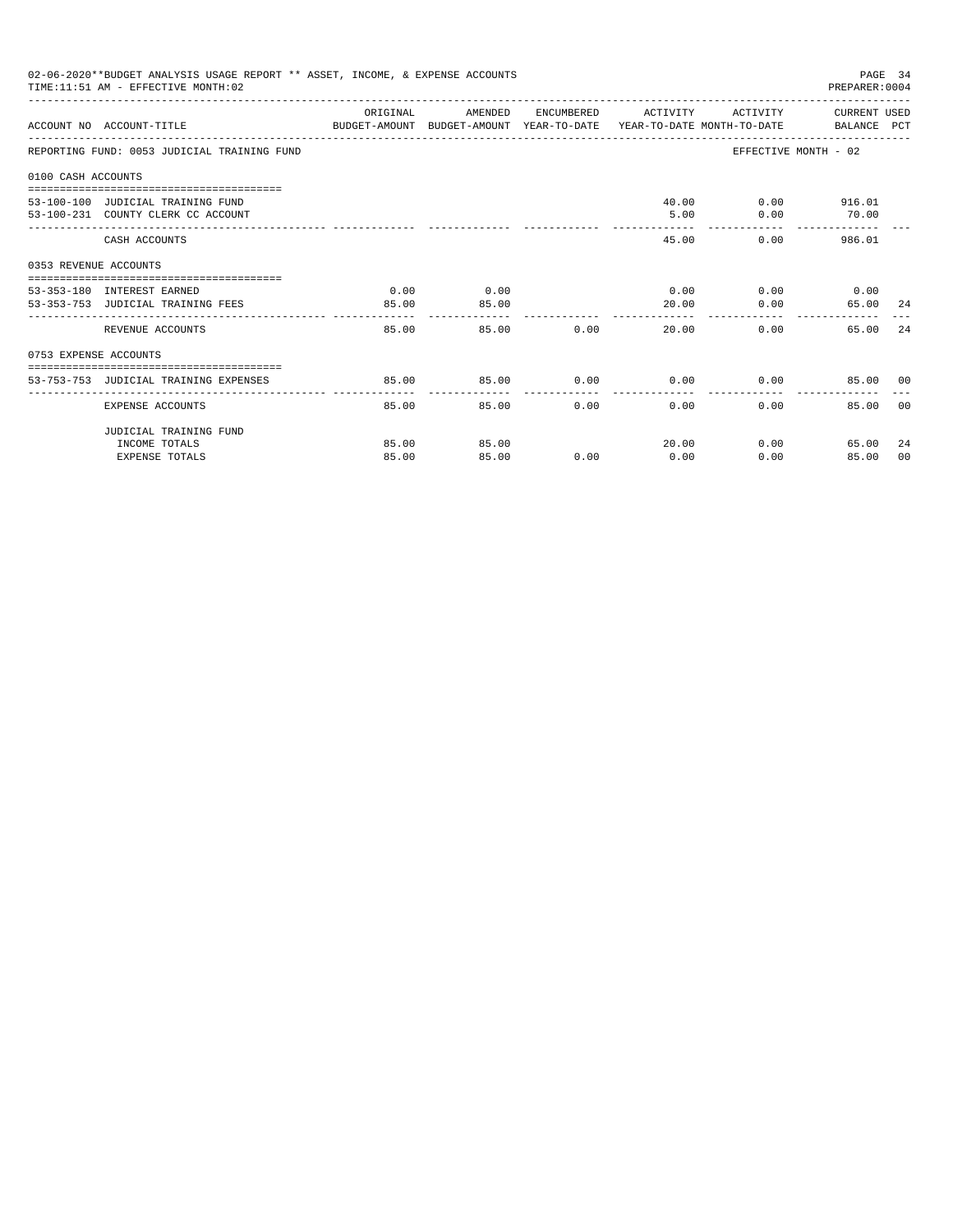|                       | 02-06-2020**BUDGET ANALYSIS USAGE REPORT ** ASSET, INCOME, & EXPENSE ACCOUNTS<br>TIME: 11:51 AM - EFFECTIVE MONTH: 02 |            |                                                                                |            |               |                               | PAGE 35<br>PREPARER: 0004   |                |
|-----------------------|-----------------------------------------------------------------------------------------------------------------------|------------|--------------------------------------------------------------------------------|------------|---------------|-------------------------------|-----------------------------|----------------|
|                       | ACCOUNT NO ACCOUNT-TITLE                                                                                              | ORIGINAL   | AMENDED<br>BUDGET-AMOUNT BUDGET-AMOUNT YEAR-TO-DATE YEAR-TO-DATE MONTH-TO-DATE | ENCUMBERED | ACTIVITY      | ACTIVITY                      | CURRENT USED<br>BALANCE PCT |                |
|                       | REPORTING FUND: 0056 COUNTY CLERK PRESERVATION FUND                                                                   |            |                                                                                |            |               |                               | EFFECTIVE MONTH - 02        |                |
| 0100 CASH ACCOUNTS    |                                                                                                                       |            |                                                                                |            |               |                               |                             |                |
|                       |                                                                                                                       |            |                                                                                |            |               |                               |                             |                |
|                       | 56-100-100 CFC: COUNTY CLERK PRESERVATION                                                                             |            |                                                                                |            |               | 6.164.34 0.00 15.711.23       |                             |                |
|                       | 56-100-231 COUNTY CLERK CC ACCOUNT                                                                                    |            |                                                                                |            | 68.00         |                               | 20.00 458.00                |                |
|                       | CASH ACCOUNTS                                                                                                         |            |                                                                                |            | 6, 232, 34    |                               | 20.00 16.169.23             |                |
| 0356 REVENUE ACCOUNTS |                                                                                                                       |            |                                                                                |            |               |                               |                             |                |
|                       | 56-356-180 INTEREST EARNED                                                                                            |            | 50.00 50.00                                                                    |            |               | $0.00$ 0.00                   | 50.00 00                    |                |
|                       | 56-356-756 COUNTY CLERK PRESERVATION FEES 14,000.00 14,000.00                                                         |            |                                                                                |            |               | $6,187.26$ $20.00$ $7,812.74$ |                             | 44             |
|                       | 56-356-757 PRESERVATION VS HB 1744                                                                                    | 200.00     | 200.00                                                                         |            | 105.00        |                               | $0.00$ 95.00                | 53             |
|                       | REVENUE ACCOUNTS                                                                                                      | ---------- | $14,250.00$ $14,250.00$ $0.00$ $6,292.26$                                      |            |               | 20.00                         | 7.957.74 44                 |                |
| 0756 EXPENSE ACCOUNTS |                                                                                                                       |            |                                                                                |            |               |                               |                             |                |
|                       |                                                                                                                       |            |                                                                                |            |               |                               |                             |                |
|                       | 56-756-110 COUNTY CLERK ADMIN ASSISTANT                                                                               | 7.000.00   | 7,000.00                                                                       | 0.00       | 0.00          |                               | $0.00$ 7,000.00             | 00             |
|                       | 56-756-200 FICA EXPENSE                                                                                               | 850.00     | 850.00                                                                         | 0.00       | 0.00          | 0.00                          | 850.00                      | 0 <sup>0</sup> |
|                       | 56-756-205 RETIREMENT EXPENSE                                                                                         | 800.00     | 800.00                                                                         | 0.00       | 0.00          |                               | $0.00$ 800.00               | 0 <sup>0</sup> |
|                       | 56-756-756 COUNTY CLERK PRESERVATION EXPENSE 5,600.00 5,600.00                                                        |            |                                                                                | 0.00       | 192.92        |                               | $0.00$ 5,407.08             | 03             |
|                       | 56-756-757 PRESERVATION VS HB 1744                                                                                    | 0.00       | 0.00                                                                           | 0.00       | 0.00          | 0.00                          | 0.00                        |                |
|                       | EXPENSE ACCOUNTS                                                                                                      |            | 14,250.00  14,250.00                                                           |            | $0.00$ 192.92 |                               | $0.00$ $14.057.08$ 01       |                |
|                       | COUNTY CLERK PRESERVATION FUND                                                                                        |            |                                                                                |            |               |                               |                             |                |
|                       | INCOME TOTALS                                                                                                         |            | 14,250.00 14,250.00                                                            |            | 6,292.26      |                               | 20.00 7,957.74 44           |                |
|                       | <b>EXPENSE TOTALS</b>                                                                                                 | 14,250.00  | 14,250.00                                                                      | 0.00       | 192.92        | 0.00                          | 14,057.08                   | 01             |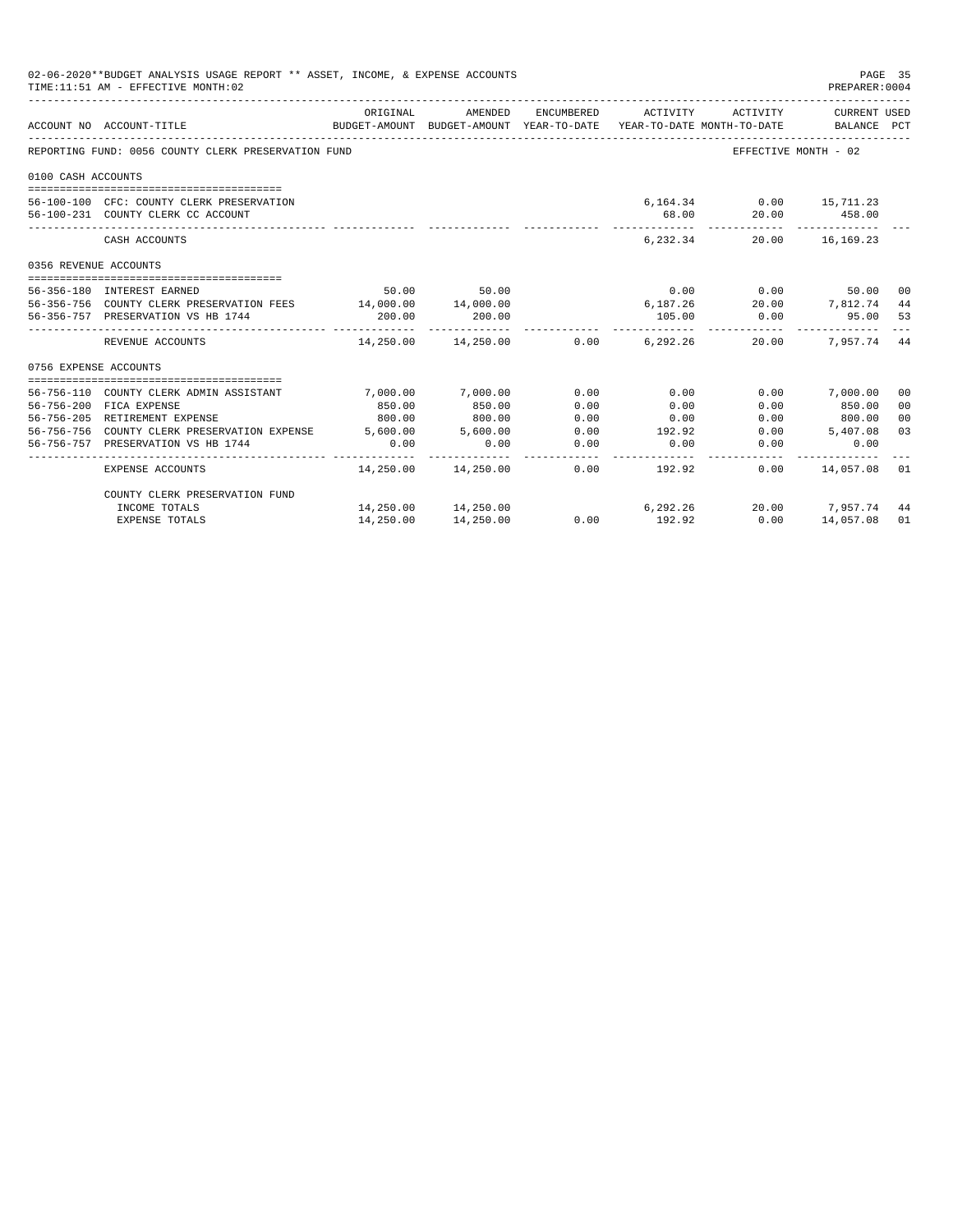|                       | 02-06-2020**BUDGET ANALYSIS USAGE REPORT ** ASSET, INCOME, & EXPENSE ACCOUNTS<br>TIME: 11:51 AM - EFFECTIVE MONTH: 02 |          |                            |      |                     |                      | PAGE 36<br>PREPARER: 0004  |                |
|-----------------------|-----------------------------------------------------------------------------------------------------------------------|----------|----------------------------|------|---------------------|----------------------|----------------------------|----------------|
|                       | ACCOUNT NO ACCOUNT-TITLE CONTROL SUDGET-AMOUNT BUDGET-AMOUNT YEAR-TO-DATE YEAR-TO-DATE MONTH-TO-DATE BALANCE PCT      | ORIGINAL | AMENDED                    |      | ENCUMBERED ACTIVITY |                      | ACTIVITY CURRENT USED      |                |
|                       | REPORTING FUND: 0060 LAW LIBRARY FUND                                                                                 |          |                            |      |                     | EFFECTIVE MONTH - 02 |                            |                |
| 0100 CASH ACCOUNTS    |                                                                                                                       |          |                            |      |                     |                      |                            |                |
|                       |                                                                                                                       |          |                            |      |                     |                      |                            |                |
|                       | 60-100-100 CFC: LAW LIBRARY<br>60-100-230 DISTRICT CLERK CC ACCOUNT                                                   |          |                            |      | 840.00<br>105.00    | 0.00                 | $0.00$ 12,941.51<br>770.00 |                |
|                       | 60-100-231 COUNTY CLERK CC ACCOUNT                                                                                    |          |                            |      | 105.00              | 0.00                 | 595.00                     |                |
|                       |                                                                                                                       |          |                            |      |                     |                      | -------------              |                |
|                       | CASH ACCOUNTS                                                                                                         |          |                            |      | 1,050.00            |                      | $0.00$ 14,306.51           |                |
| 0360 REVENUE ACCOUNTS |                                                                                                                       |          |                            |      |                     |                      |                            |                |
|                       |                                                                                                                       |          |                            |      |                     |                      |                            |                |
|                       | 60-360-180 INTEREST EARNED                                                                                            |          | $0.00$ 0.00                |      | 0.00                |                      | $0.00$ 0.00                |                |
|                       | 60-360-760 LAW LIBRARY FEES                                                                                           |          | 2,200.00 2,200.00          |      | 560.00              |                      | $0.00$ 1,640.00 25         |                |
|                       | REVENUE ACCOUNTS                                                                                                      |          | $2.200.00$ $2.200.00$ 0.00 |      | 560.00              | 0.00                 | 1,640.00                   | 25             |
| 0760 EXPENSE ACCOUNTS |                                                                                                                       |          |                            |      |                     |                      |                            |                |
|                       |                                                                                                                       |          |                            |      |                     |                      |                            |                |
|                       | 60-760-760 LAW LIBRARY EXPENSES                                                                                       | 1,250.00 | 1,250.00                   |      | $0.00$ 0.00         |                      | $0.00$ 1,250.00 00         |                |
|                       | EXPENSE ACCOUNTS                                                                                                      |          | 1,250.00 1,250.00 0.00     |      | 0.00                | 0.00                 | 1,250.00                   | 0 <sup>0</sup> |
|                       | LAW LIBRARY FUND                                                                                                      |          |                            |      |                     |                      |                            |                |
|                       | INCOME TOTALS                                                                                                         |          | 2,200.00 2,200.00          |      | 560.00              | 0.00                 | 1,640.00                   | 25             |
|                       | <b>EXPENSE TOTALS</b>                                                                                                 | 1,250.00 | 1,250.00                   | 0.00 | 0.00                | 0.00                 | 1,250.00                   | 00             |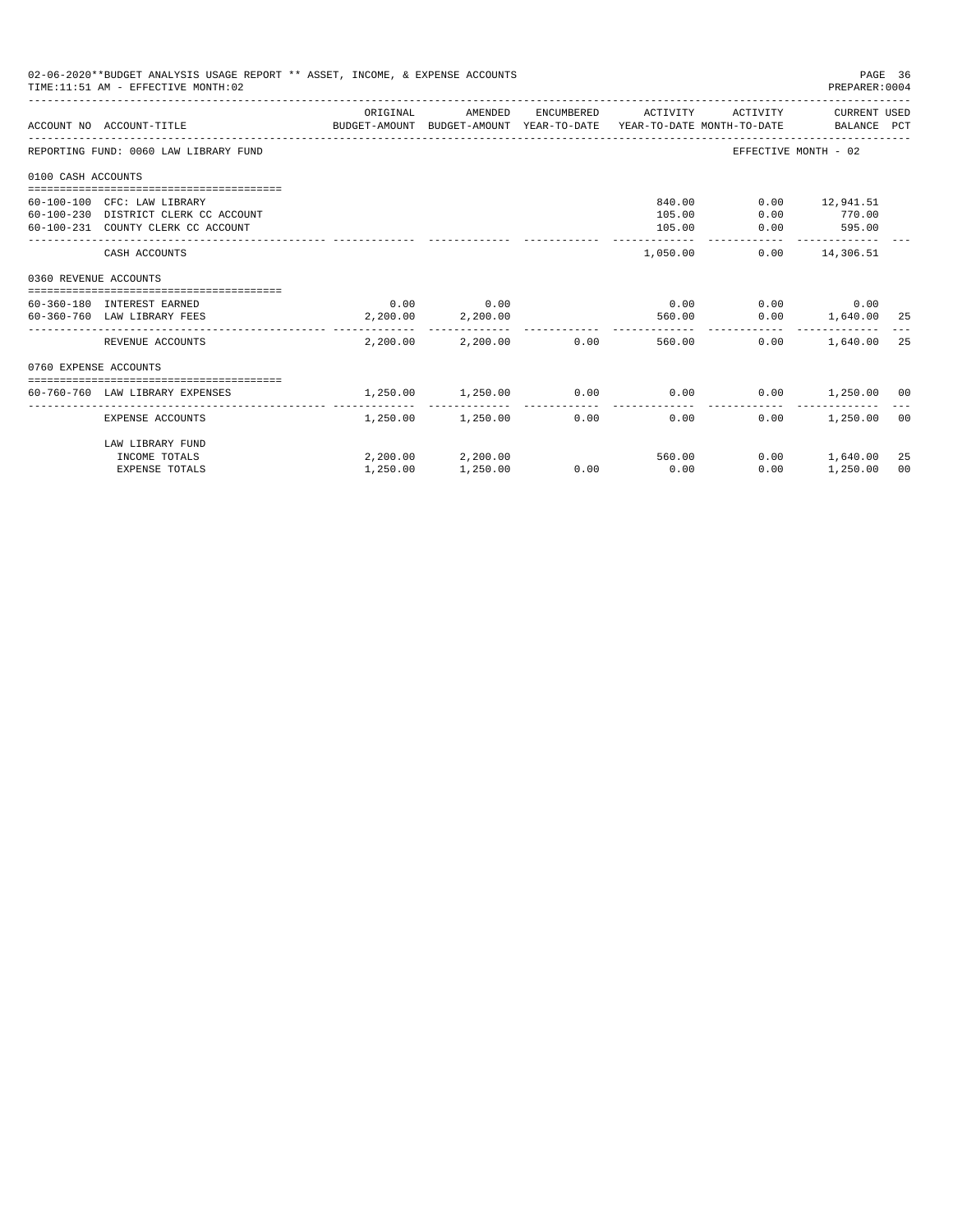|                       | 02-06-2020**BUDGET ANALYSIS USAGE REPORT ** ASSET, INCOME, & EXPENSE ACCOUNTS<br>TIME: 11:51 AM - EFFECTIVE MONTH: 02 |                           |                                       |            |                         |                                        | PAGE 37<br>PREPARER: 0004          |      |
|-----------------------|-----------------------------------------------------------------------------------------------------------------------|---------------------------|---------------------------------------|------------|-------------------------|----------------------------------------|------------------------------------|------|
|                       | ACCOUNT NO ACCOUNT-TITLE                                                                                              | ORIGINAL<br>BUDGET-AMOUNT | AMENDED<br>BUDGET-AMOUNT YEAR-TO-DATE | ENCUMBERED | ACTIVITY                | ACTIVITY<br>YEAR-TO-DATE MONTH-TO-DATE | <b>CURRENT USED</b><br>BALANCE PCT |      |
|                       | REPORTING FUND: 0063 DISTRICT CLERK PRESERVATION FUND                                                                 |                           |                                       |            |                         |                                        | EFFECTIVE MONTH - 02               |      |
| 0100 CASH ACCOUNTS    |                                                                                                                       |                           |                                       |            |                         |                                        |                                    |      |
|                       | 63-100-100 CFC: DISTRICT CLERK PRESERVATION<br>63-100-230 DISTRICT CLERK CC ACCOUNT                                   |                           |                                       |            | 15.00                   | 106.37<br>0.00                         | $0.00$ 1.617.01<br>125.00          |      |
|                       | CASH ACCOUNTS                                                                                                         |                           |                                       |            | 121.37                  | 0.00                                   | 1,742.01                           |      |
| 0363 REVENUE ACCOUNTS |                                                                                                                       |                           |                                       |            |                         |                                        |                                    |      |
|                       |                                                                                                                       |                           |                                       |            |                         |                                        |                                    |      |
|                       | 63-363-180 INTEREST EARNED                                                                                            | 10.00                     | 10.00                                 |            | 0.00                    | 0.00                                   | 10.00                              | - 00 |
|                       | 63-363-763 DIST CLERK PRESERVATION FEES                                                                               | 220.00                    | 220.00                                |            | 71.37                   | 0.00                                   | 148.63                             | 32   |
|                       | 63-363-764 DIST CLERK CHILD SUPPORT                                                                                   | 0.00                      | 0.00                                  |            | 0.00                    | 0.00                                   | 0.00                               |      |
|                       | 63-363-765 UNALLOCATED COURT COSTS BEFORE 03                                                                          | 0.00<br>-------------     | 0.00<br>--------                      |            | 0.00<br>$- - - - - - -$ | 0.00                                   | 0.00                               |      |
|                       | REVENUE ACCOUNTS                                                                                                      | 230.00                    | 230.00                                | 0.00       | 71.37                   | 0.00                                   | 158.63                             | 31   |
| 0763 EXPENSE ACCOUNTS |                                                                                                                       |                           |                                       |            |                         |                                        |                                    |      |
|                       |                                                                                                                       |                           |                                       |            |                         |                                        |                                    |      |
|                       | 63-763-763 DIST CLERK PRESERVATION EXPENSE                                                                            | 0.00                      | 0.00                                  | 0.00       | 0.00                    | 0.00                                   | 0.00                               |      |
|                       | 63-763-764 DIST CLERK CHILD SUPPORT                                                                                   | 0.00                      | 0.00                                  | 0.00       | 0.00                    | 0.00                                   | 0.00                               |      |
|                       | 63-763-765 UNALLOCATED COURT COSTS BEFORE 03                                                                          | 0.00                      | 0.00                                  | 0.00       | 0.00                    | 0.00                                   | 0.00                               |      |
|                       | <b>EXPENSE ACCOUNTS</b>                                                                                               | 0.00                      | 0.00                                  | 0.00       | 0.00                    | 0.00                                   | 0.00                               |      |
|                       | DISTRICT CLERK PRESERVATION FUND                                                                                      |                           |                                       |            |                         |                                        |                                    |      |
|                       | INCOME TOTALS                                                                                                         | 230.00                    | 230.00                                |            | 71.37                   | 0.00                                   | 158.63                             | 31   |
|                       | <b>EXPENSE TOTALS</b>                                                                                                 | 0.00                      | 0.00                                  | 0.00       | 0.00                    | 0.00                                   | 0.00                               |      |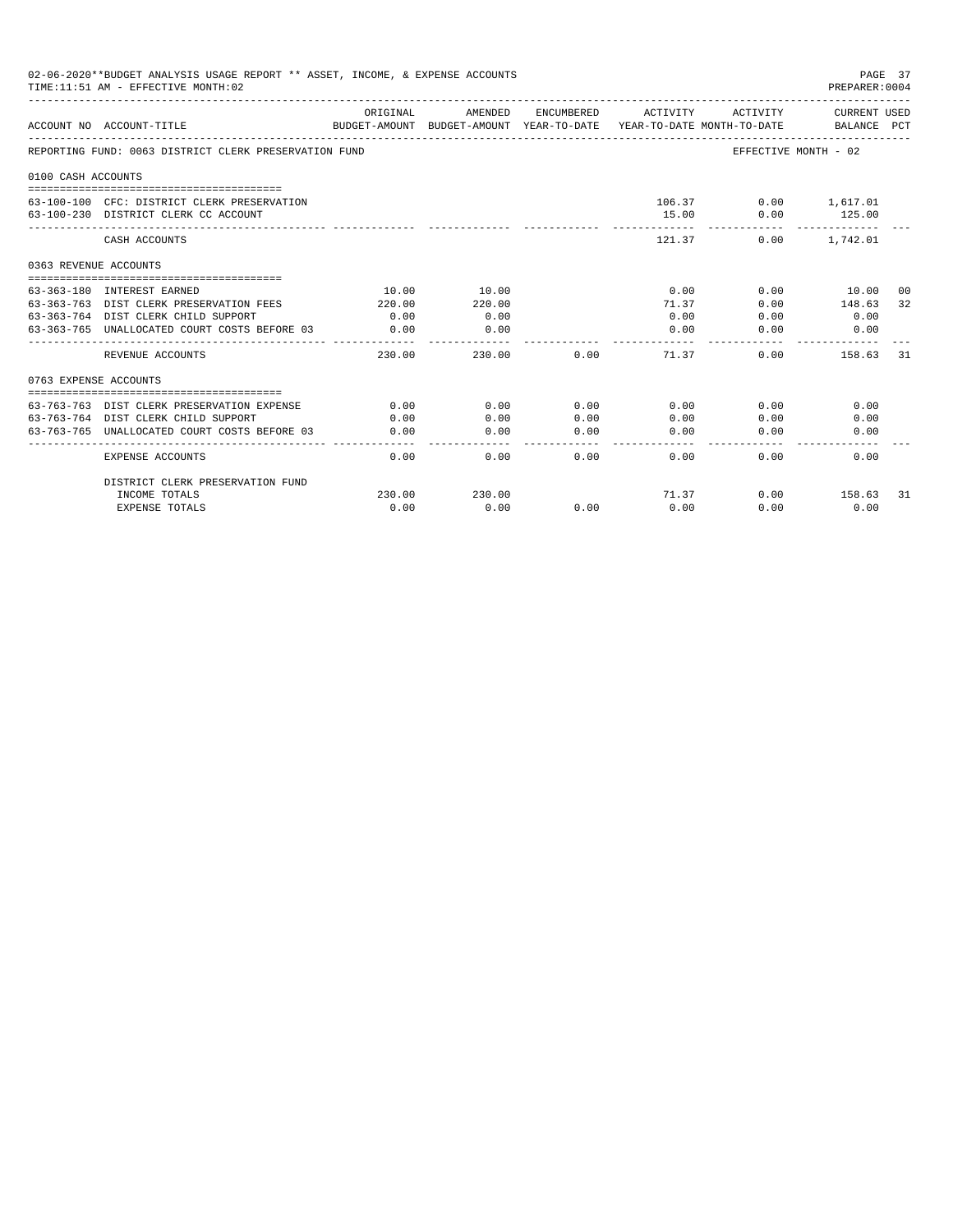|                       | 02-06-2020**BUDGET ANALYSIS USAGE REPORT ** ASSET, INCOME, & EXPENSE ACCOUNTS<br>TIME: 11:51 AM - EFFECTIVE MONTH: 02 |                       |                       |                          |                         |                        | PREPARER: 0004                  | PAGE 38 |
|-----------------------|-----------------------------------------------------------------------------------------------------------------------|-----------------------|-----------------------|--------------------------|-------------------------|------------------------|---------------------------------|---------|
|                       | BUDGET-AMOUNT BUDGET-AMOUNT YEAR-TO-DATE YEAR-TO-DATE MONTH-TO-DATE     BALANCE PCT<br>ACCOUNT NO ACCOUNT-TITLE       | ORIGINAL              | AMENDED               |                          | ENCUMBERED ACTIVITY     | ACTIVITY               | CURRENT USED                    |         |
|                       | REPORTING FUND: 0066 COURTHOUSE SECURITY FUND                                                                         |                       |                       |                          |                         |                        | EFFECTIVE MONTH - 02            |         |
| 0100 CASH ACCOUNTS    |                                                                                                                       |                       |                       |                          |                         |                        |                                 |         |
|                       |                                                                                                                       |                       |                       |                          |                         |                        |                                 |         |
|                       | 66-100-100 CFC: COURTHOUSE SECURITY<br>66-100-230 DISTRICT CLERK CC ACCOUNT                                           |                       |                       |                          | 1,459.28<br>15.00       | 0.00<br>0.00           | 27,049.12<br>105.00             |         |
|                       | 66-100-231 COUNTY CLERK CC ACCOUNT                                                                                    |                       |                       |                          | 11.00                   |                        | 2.00 116.80                     |         |
| 66-100-232 JP ACCOUNT |                                                                                                                       |                       |                       |                          | 69.02                   | 0.00                   | 963.82                          |         |
|                       | CASH ACCOUNTS                                                                                                         |                       |                       |                          | 1,554.30                | 2.00                   | 28, 234. 74                     |         |
| 0366 REVENUE ACCOUNTS |                                                                                                                       |                       |                       |                          |                         |                        |                                 |         |
|                       | --------------------------------------                                                                                |                       |                       |                          |                         |                        |                                 |         |
|                       | 66-366-180 INTEREST EARNED<br>66-366-766 COURTHOUSE SECURITY FEES 3,200.00 3,200.00                                   | 0.00                  | 0.00                  |                          | 0.00<br>1,057.36        |                        | $0.00$ 0.00<br>2.00 2,142.64 33 |         |
|                       |                                                                                                                       |                       |                       |                          |                         |                        |                                 |         |
|                       | REVENUE ACCOUNTS                                                                                                      | 3,200.00              |                       | $3,200.00$ 0.00 1,057.36 |                         | 2.00                   | 2,142.64                        | 33      |
| 0766 EXPENSE ACCOUNTS |                                                                                                                       |                       |                       |                          |                         |                        |                                 |         |
|                       | 66-766-766 COURTHOUSE SECURITY EXPENSES                                                                               | $1,000.00$ $1,000.00$ |                       |                          |                         | $0.00$ $100.00$ $0.00$ | 900.00 10                       |         |
|                       | EXPENSE ACCOUNTS                                                                                                      |                       | $1.000.00$ $1.000.00$ | ------------<br>0.00     | -------------<br>100.00 | 0.00                   | 900.00                          | 10      |
|                       | COURTHOUSE SECURITY FUND                                                                                              |                       |                       |                          |                         |                        |                                 |         |
|                       | INCOME TOTALS                                                                                                         |                       | 3,200.00 3,200.00     |                          | 1,057.36                |                        | 2.00 2.142.64                   | 33      |
|                       | <b>EXPENSE TOTALS</b>                                                                                                 | 1,000.00              | 1,000.00              |                          | $0.00$ 100.00           |                        | $0.00$ 900.00                   | 10      |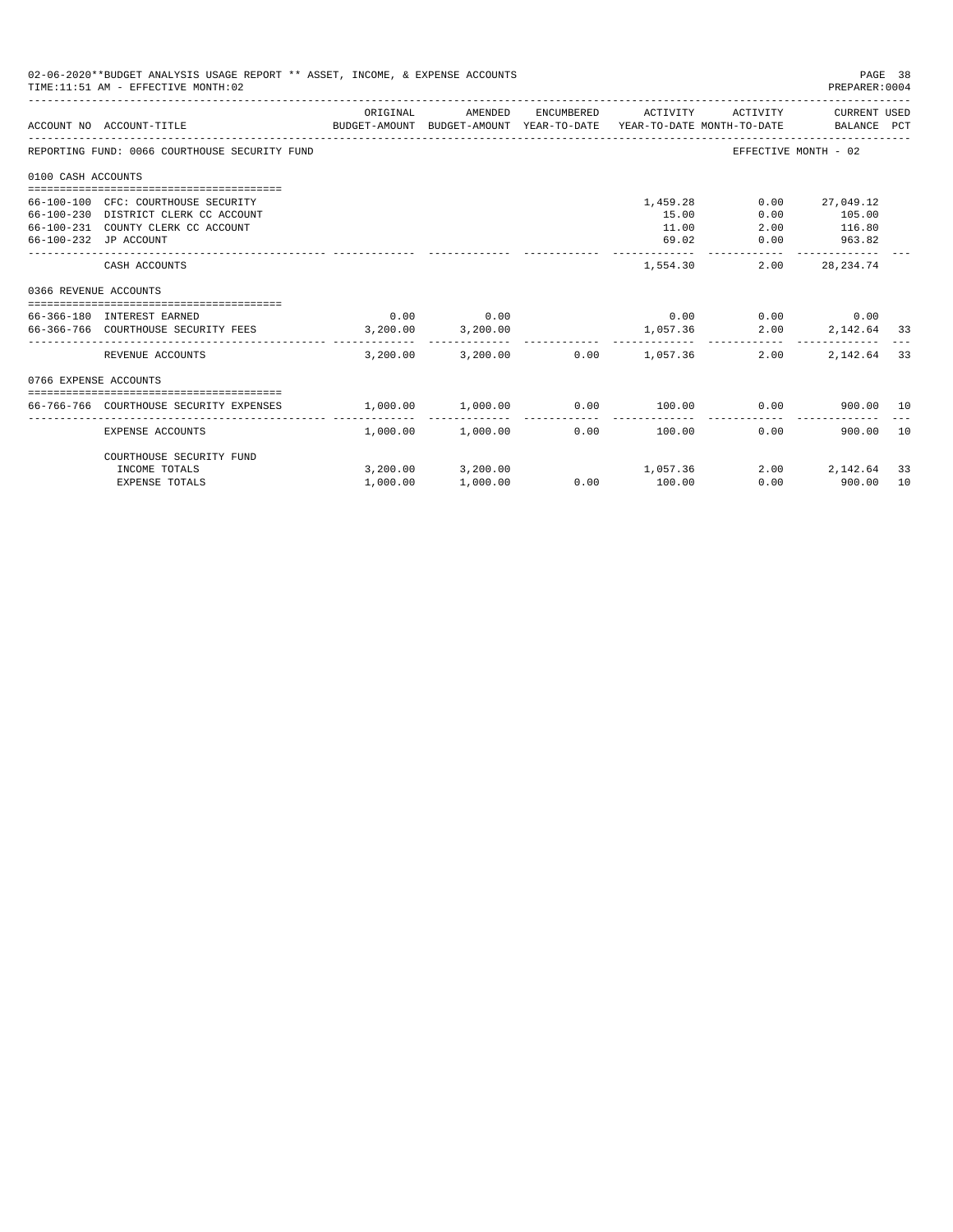|                       | 02-06-2020**BUDGET ANALYSIS USAGE REPORT ** ASSET, INCOME, & EXPENSE ACCOUNTS<br>TIME: 11:51 AM - EFFECTIVE MONTH: 02 |                |                |      |                     |                        | PAGE 39<br>PREPARER: 0004                           |    |
|-----------------------|-----------------------------------------------------------------------------------------------------------------------|----------------|----------------|------|---------------------|------------------------|-----------------------------------------------------|----|
|                       | BUDGET-AMOUNT BUDGET-AMOUNT YEAR-TO-DATE  YEAR-TO-DATE MONTH-TO-DATE     BALANCE PCT<br>ACCOUNT NO ACCOUNT-TITLE      | ORIGINAL       | AMENDED        |      | ENCUMBERED ACTIVITY |                        | ACTIVITY CURRENT USED                               |    |
|                       | REPORTING FUND: 0068 COUNTY PRESERVATION FUND                                                                         |                |                |      |                     |                        | EFFECTIVE MONTH - 02                                |    |
| 0100 CASH ACCOUNTS    |                                                                                                                       |                |                |      |                     |                        |                                                     |    |
|                       | 68-100-100 CFC: COUNTY PRESERVATION<br>68-100-230 DISTRICT CLERK CC ACCOUNT<br>68-100-231 COUNTY CLERK CC ACCOUNT     |                |                |      | 15.00<br>5.00       | 222.57<br>0.00<br>0.00 | $0.00$ 3,601.85<br>130.00<br>75.00<br>------------- |    |
|                       | CASH ACCOUNTS                                                                                                         |                |                |      |                     | 242.57<br>0.00         | 3,806.85                                            |    |
| 0368 REVENUE ACCOUNTS |                                                                                                                       |                |                |      |                     |                        |                                                     |    |
|                       | 68-368-180 INTEREST EARNED<br>68-368-768 COUNTY PRESERVATION FEES                                                     | 5.00<br>650.00 | 5.00<br>650.00 |      | 167.57              | $0.00$ 0.00            | 5.00<br>0.00 482.43 26                              | 00 |
|                       | REVENUE ACCOUNTS                                                                                                      | 655.00         |                |      | 655.00 0.00 167.57  | 0.00                   | 487.43                                              | 26 |
| 0768 EXPENSE ACCOUNTS |                                                                                                                       |                |                |      |                     |                        |                                                     |    |
|                       | 68-768-768 COUNTY PRESERVATION EXPENSES                                                                               | 0.00           | 0.00           |      | $0.00$ 0.00         |                        | 0.00<br>0.00                                        |    |
|                       | EXPENSE ACCOUNTS                                                                                                      | 0.00           | 0.00           | 0.00 | 0.00                | 0.00                   | 0.00                                                |    |
|                       | COUNTY PRESERVATION FUND                                                                                              |                |                |      |                     |                        |                                                     |    |
|                       | INCOME TOTALS<br><b>EXPENSE TOTALS</b>                                                                                | 655.00<br>0.00 | 655.00<br>0.00 | 0.00 | 167.57<br>0.00      | 0.00                   | $0.00$ 487.43<br>0.00                               | 26 |
|                       |                                                                                                                       |                |                |      |                     |                        |                                                     |    |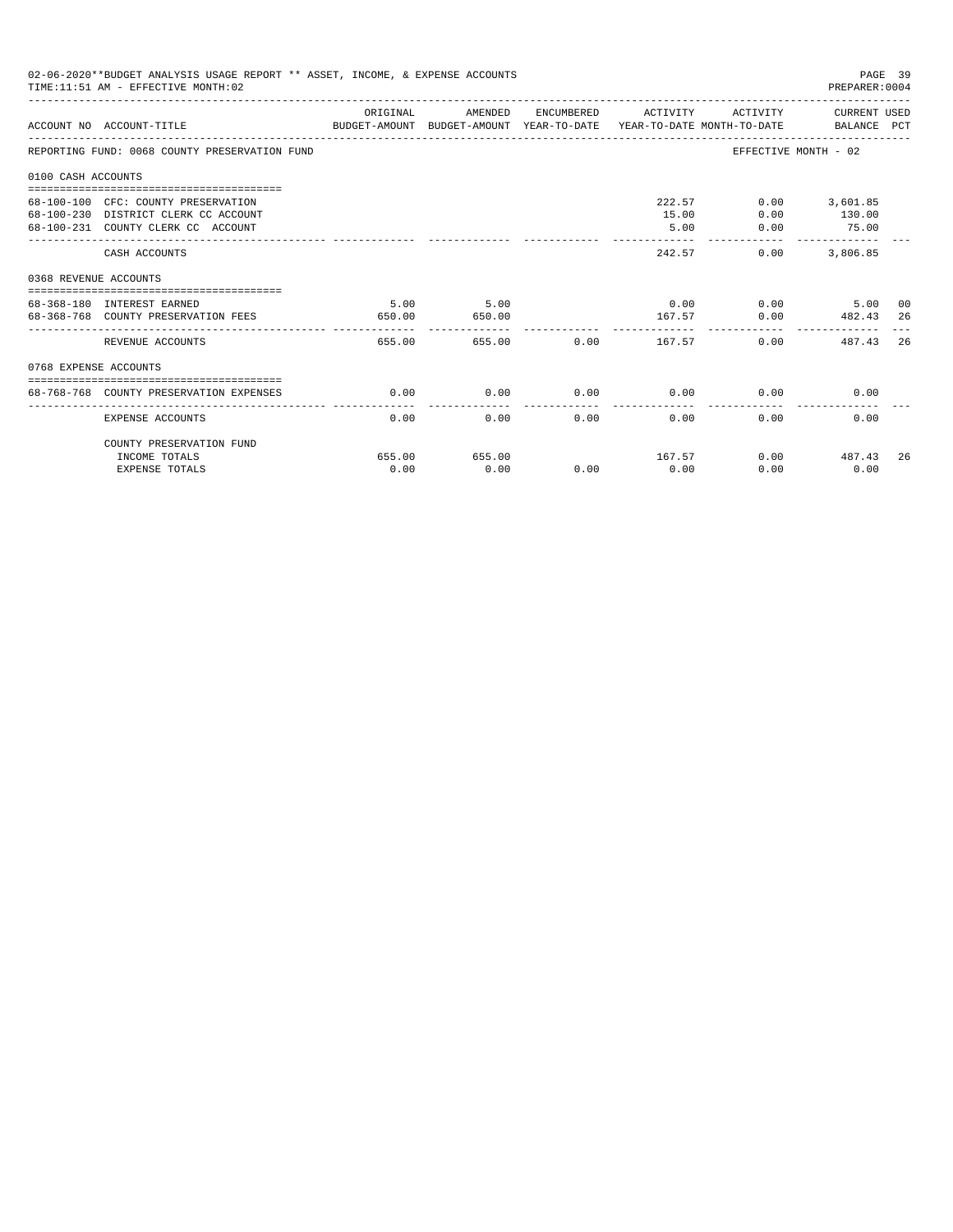|                       | 02-06-2020**BUDGET ANALYSIS USAGE REPORT ** ASSET, INCOME, & EXPENSE ACCOUNTS<br>TIME: 11:51 AM - EFFECTIVE MONTH: 02 |             |                                             |      |                      |                                            | PAGE 40<br>PREPARER: 0004 |          |
|-----------------------|-----------------------------------------------------------------------------------------------------------------------|-------------|---------------------------------------------|------|----------------------|--------------------------------------------|---------------------------|----------|
|                       | ACCOUNT NO ACCOUNT-TITLE<br>BUDGET-AMOUNT BUDGET-AMOUNT YEAR-TO-DATE YEAR-TO-DATE MONTH-TO-DATE BALANCE PCT           | ORIGINAL    | AMENDED                                     |      | ENCUMBERED ACTIVITY  |                                            | ACTIVITY CURRENT USED     |          |
|                       | REPORTING FUND: 0070 INMATE PHONE FUND PROFIT ACCOUNT                                                                 |             |                                             |      |                      |                                            | EFFECTIVE MONTH - 02      |          |
| 0100 CASH ACCOUNTS    |                                                                                                                       |             |                                             |      |                      |                                            |                           |          |
|                       | 70-100-100 CFC: INMATE PHONE FUND<br>70-100-110 INMATE PHONE CHECKING                                                 |             |                                             |      | 0.00                 | 616.51 0.00 2,739.67                       | $0.00$ 895.06             |          |
|                       | CASH ACCOUNTS                                                                                                         |             |                                             |      |                      | 616.51<br>0.00                             | 3,634.73                  |          |
| 0370 REVENUE ACCOUNTS |                                                                                                                       |             |                                             |      |                      |                                            |                           |          |
|                       | 70-370-180 INTEREST EARNED<br>70-370-770 INMATE PHONE REVENUES                                                        | $0.00$ 0.00 | 1,000.00 1,000.00                           |      | 616.51               | $0.00$ $0.00$ $0.00$ $0.00$ $0.00$<br>0.00 | 383.49                    | 62       |
|                       | REVENUE ACCOUNTS                                                                                                      | .           | -------------<br>$1,000.00$ $1,000.00$ 0.00 |      |                      | 616.51<br>0.00                             | 383.49                    | 62       |
| 0770 EXPENSE ACCOUNTS |                                                                                                                       |             |                                             |      |                      |                                            |                           |          |
|                       | 70-770-770 INMATE PHONE EXPENSES                                                                                      | 300.00      | 300.00                                      | 0.00 |                      | $0.00$ 0.00                                | 300.00 00                 |          |
|                       | EXPENSE ACCOUNTS                                                                                                      | 300.00      | 300.00                                      | 0.00 | ------------<br>0.00 | 0.00                                       | 300.00                    | 00       |
|                       | INMATE PHONE FUND PROFIT ACCOUNT                                                                                      |             |                                             |      |                      |                                            |                           |          |
|                       | INCOME TOTALS<br><b>EXPENSE TOTALS</b>                                                                                | 300.00      | $1,000.00$ $1,000.00$<br>300.00             | 0.00 | 0.00                 | 616.51<br>0.00                             | $0.00$ 383.49<br>300.00   | 62<br>00 |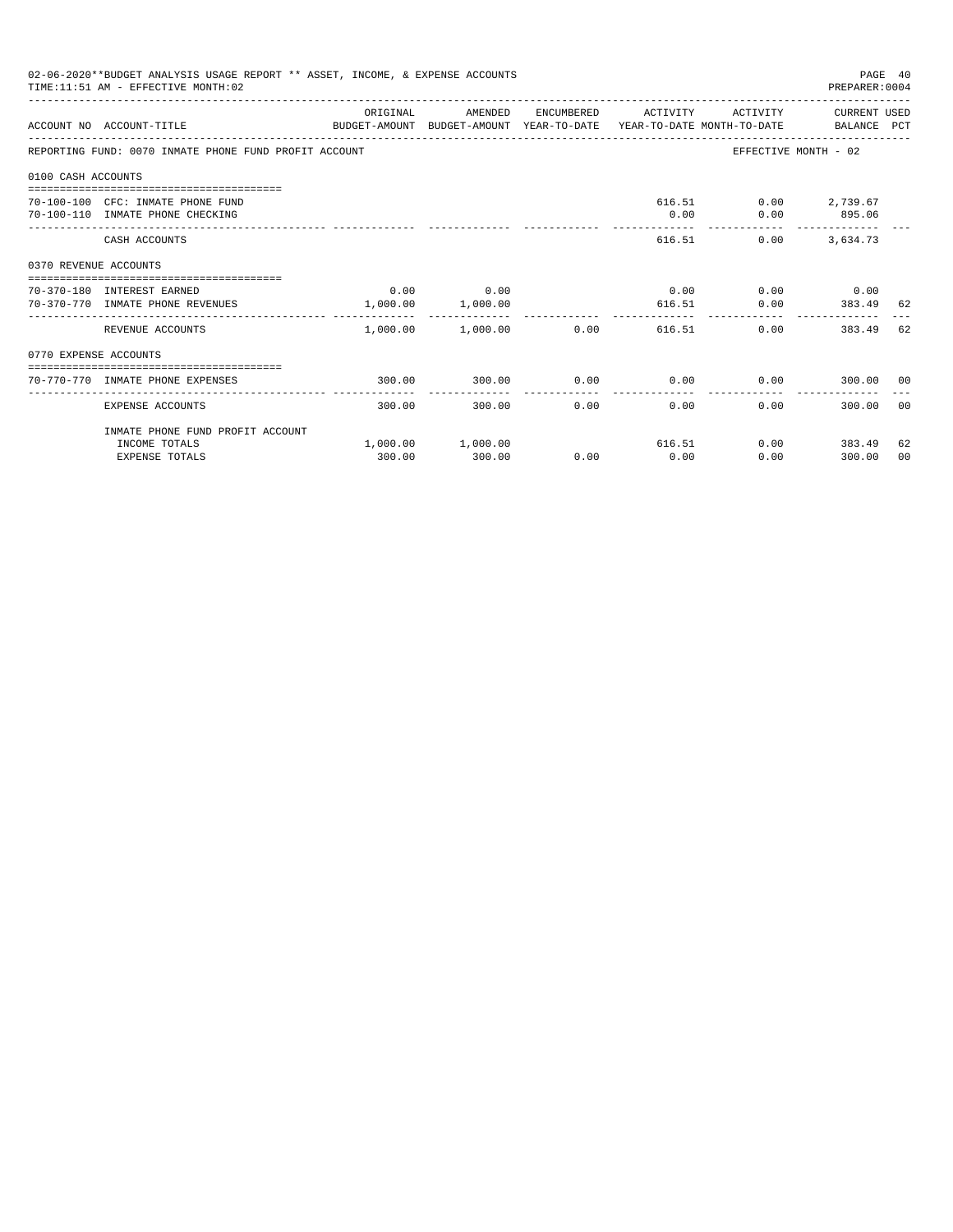| 02-06-2020**BUDGET ANALYSIS USAGE REPORT ** ASSET, INCOME, & EXPENSE ACCOUNTS<br>PAGE 41<br>TIME: 11:51 AM - EFFECTIVE MONTH: 02<br>PREPARER: 0004<br>OR TGTNAL<br>AMENDED<br>ACTIVITY CURRENT USED<br>ENCUMBERED<br><b>ACTIVITY</b><br>ACCOUNT NO ACCOUNT-TITLE CONTROL BUDGET-AMOUNT BUDGET-AMOUNT YEAR-TO-DATE YEAR-TO-DATE MONTH-TO-DATE BALANCE PCT<br>EFFECTIVE MONTH - 02<br>REPORTING FUND: 0072 HOT CHECK FUND<br>0100 CASH ACCOUNTS<br>15.00   15.00   2,706.07<br>72-100-100 CFC: HOT CHECK FUND<br>15.00   15.00   2.706.07<br>CASH ACCOUNTS<br>0372 REVENUE ACCOUNTS<br>0.00<br>$0.00$ $0.00$ $0.00$ $0.00$<br>0.00<br>72-372-180 INTEREST EARNED<br>93.44 486.56 16<br>72-372-772 HOT CHECK REVENUES<br>93.44<br>580.00<br>580.00<br>--------------<br>580.00 0.00<br>580.00<br>93.44<br>93.44<br>486.56<br>REVENUE ACCOUNTS<br>0772 EXPENSE ACCOUNTS<br>540.00<br>72-772-772 HOT CHECK EXPENSES |                       |        |        |              |                                            |                        |           |      |
|----------------------------------------------------------------------------------------------------------------------------------------------------------------------------------------------------------------------------------------------------------------------------------------------------------------------------------------------------------------------------------------------------------------------------------------------------------------------------------------------------------------------------------------------------------------------------------------------------------------------------------------------------------------------------------------------------------------------------------------------------------------------------------------------------------------------------------------------------------------------------------------------------------------|-----------------------|--------|--------|--------------|--------------------------------------------|------------------------|-----------|------|
|                                                                                                                                                                                                                                                                                                                                                                                                                                                                                                                                                                                                                                                                                                                                                                                                                                                                                                                |                       |        |        |              |                                            |                        |           |      |
|                                                                                                                                                                                                                                                                                                                                                                                                                                                                                                                                                                                                                                                                                                                                                                                                                                                                                                                |                       |        |        |              |                                            |                        |           |      |
|                                                                                                                                                                                                                                                                                                                                                                                                                                                                                                                                                                                                                                                                                                                                                                                                                                                                                                                |                       |        |        |              |                                            |                        |           |      |
|                                                                                                                                                                                                                                                                                                                                                                                                                                                                                                                                                                                                                                                                                                                                                                                                                                                                                                                |                       |        |        |              |                                            |                        |           |      |
|                                                                                                                                                                                                                                                                                                                                                                                                                                                                                                                                                                                                                                                                                                                                                                                                                                                                                                                |                       |        |        |              |                                            |                        |           |      |
|                                                                                                                                                                                                                                                                                                                                                                                                                                                                                                                                                                                                                                                                                                                                                                                                                                                                                                                |                       |        |        |              |                                            |                        |           |      |
|                                                                                                                                                                                                                                                                                                                                                                                                                                                                                                                                                                                                                                                                                                                                                                                                                                                                                                                |                       |        |        |              |                                            |                        |           |      |
|                                                                                                                                                                                                                                                                                                                                                                                                                                                                                                                                                                                                                                                                                                                                                                                                                                                                                                                |                       |        |        |              |                                            |                        |           |      |
|                                                                                                                                                                                                                                                                                                                                                                                                                                                                                                                                                                                                                                                                                                                                                                                                                                                                                                                |                       |        |        |              |                                            |                        |           | - 16 |
|                                                                                                                                                                                                                                                                                                                                                                                                                                                                                                                                                                                                                                                                                                                                                                                                                                                                                                                |                       |        |        |              |                                            |                        |           |      |
|                                                                                                                                                                                                                                                                                                                                                                                                                                                                                                                                                                                                                                                                                                                                                                                                                                                                                                                |                       |        |        |              |                                            |                        |           |      |
|                                                                                                                                                                                                                                                                                                                                                                                                                                                                                                                                                                                                                                                                                                                                                                                                                                                                                                                | EXPENSE ACCOUNTS      | 540.00 | 540.00 | ------------ | . _ _ _ _ _ _ _ _ _ _ _ _<br>0.00<br>78.44 | -------------<br>78.44 | 461.56 15 |      |
|                                                                                                                                                                                                                                                                                                                                                                                                                                                                                                                                                                                                                                                                                                                                                                                                                                                                                                                | HOT CHECK FUND        |        |        |              |                                            |                        |           |      |
|                                                                                                                                                                                                                                                                                                                                                                                                                                                                                                                                                                                                                                                                                                                                                                                                                                                                                                                | INCOME TOTALS         | 580.00 | 580.00 |              |                                            | 93.44 93.44 486.56     |           | 16   |
|                                                                                                                                                                                                                                                                                                                                                                                                                                                                                                                                                                                                                                                                                                                                                                                                                                                                                                                | <b>EXPENSE TOTALS</b> | 540.00 | 540.00 | 0.00         | 78.44                                      | 78.44                  | 461.56    | 15   |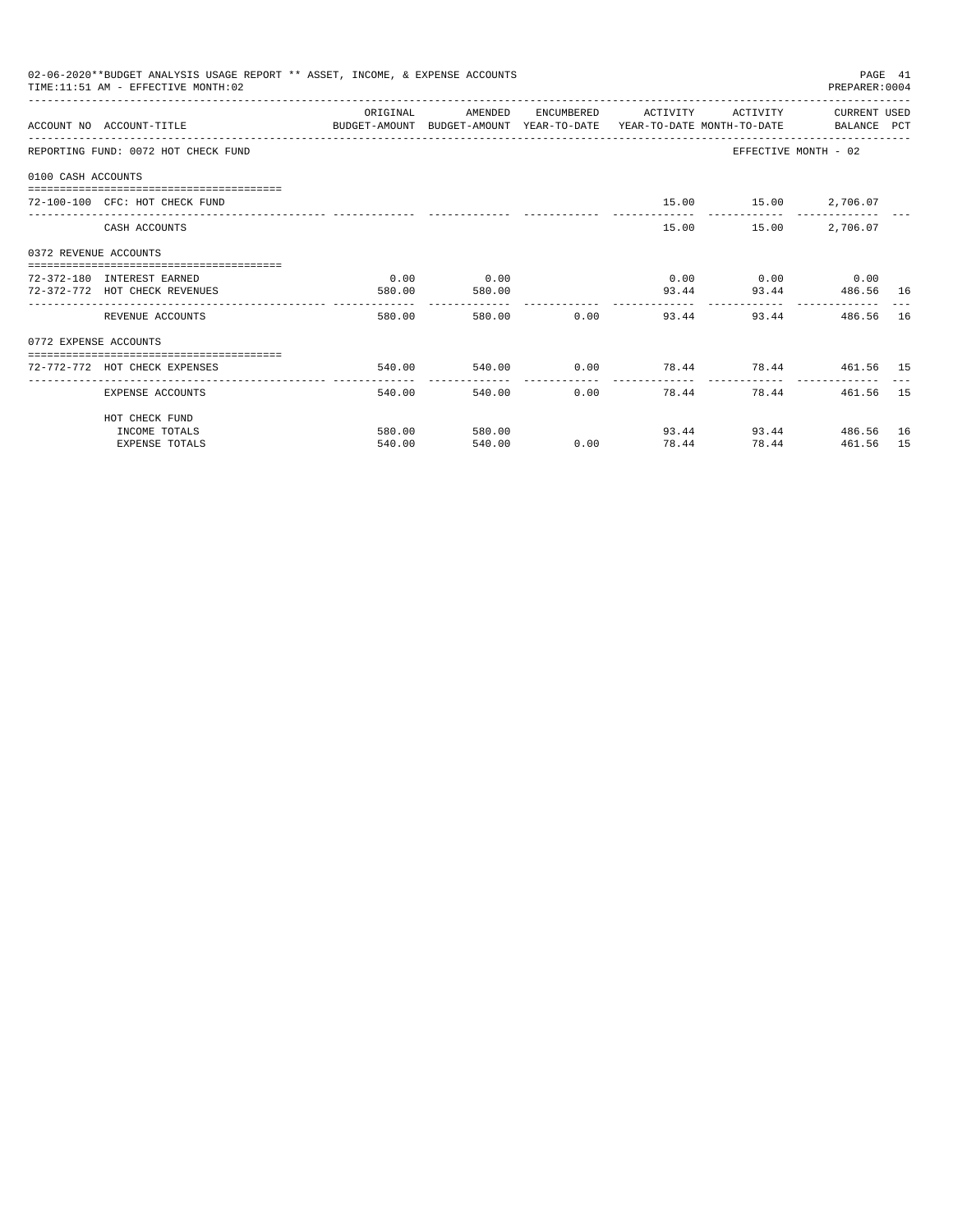|                        | 02-06-2020**BUDGET ANALYSIS USAGE REPORT ** ASSET, INCOME, & EXPENSE ACCOUNTS<br>TIME: 11:51 AM - EFFECTIVE MONTH: 02 |          |                         |                 |                                                                                 |                          | PAGE 42<br>PREPARER: 0004   |    |
|------------------------|-----------------------------------------------------------------------------------------------------------------------|----------|-------------------------|-----------------|---------------------------------------------------------------------------------|--------------------------|-----------------------------|----|
|                        | ACCOUNT NO ACCOUNT-TITLE                                                                                              | ORIGINAL | AMENDED                 | ENCUMBERED      | ACTIVITY<br>BUDGET-AMOUNT BUDGET-AMOUNT YEAR-TO-DATE YEAR-TO-DATE MONTH-TO-DATE | ACTIVITY                 | CURRENT USED<br>BALANCE PCT |    |
|                        | REPORTING FUND: 0074 BAIL BOND FUND                                                                                   |          |                         |                 |                                                                                 | EFFECTIVE MONTH - 02     |                             |    |
| 0100 CASH ACCOUNTS     |                                                                                                                       |          |                         |                 |                                                                                 |                          |                             |    |
|                        |                                                                                                                       |          |                         |                 |                                                                                 |                          |                             |    |
|                        | 74-100-100 CFC: BAIL BOND FUND                                                                                        |          |                         |                 |                                                                                 | 3,005.00- 0.00 34,238.88 |                             |    |
|                        | 74-100-232 JP CREDIT CARD ACCOUNT                                                                                     |          |                         |                 | 0.00                                                                            |                          | 0.00 985.00                 |    |
|                        | CASH ACCOUNTS                                                                                                         |          |                         |                 | $3.005.00 -$                                                                    |                          | $0.00$ 35,223.88            |    |
| 0374 REVENUE ACCOUNTS  |                                                                                                                       |          |                         |                 |                                                                                 |                          |                             |    |
|                        |                                                                                                                       |          |                         |                 |                                                                                 |                          |                             |    |
|                        | 74-374-180 INTEREST EARNED                                                                                            | 0.00     | 0.00                    |                 | 0.00                                                                            |                          | $0.00$ 0.00                 |    |
|                        | 74-374-774 BAIL BOND FEES                                                                                             | 360.00   | 360.00                  |                 | 105.00                                                                          | 0.00                     | 255.00                      | 29 |
| 74-374-776 CASH BOND'S | 74-374-775 SALE OF ESTRAY                                                                                             | 0.00     | 0.00                    |                 | 0.00                                                                            | 0.00                     | 0.00                        |    |
|                        |                                                                                                                       | 4,500.00 | 4,500.00                |                 | 3,525.00<br>------------                                                        | 0.00                     | 975.00 78                   |    |
|                        | REVENUE ACCOUNTS                                                                                                      |          | 4,860.00 4,860.00 0.00  |                 | 3,630,00                                                                        | 0.00                     | 1,230.00                    | 75 |
| 0774 EXPENSE ACCOUNTS  |                                                                                                                       |          |                         |                 |                                                                                 |                          |                             |    |
|                        | --------------------------------                                                                                      |          |                         |                 |                                                                                 |                          |                             |    |
|                        | 74-774-774 BAIL BOND EXPENSES                                                                                         | 600.00   | 600.00                  | 0.00            | 15.00                                                                           | 0.00                     | 585.00 03                   |    |
|                        | 74-774-775 SALE OF ESTRAY                                                                                             | 0.00     | 0.00                    | 0.00            | 0.00                                                                            | 0.00                     | 0.00                        |    |
|                        | 74-774-776 CASH BOND EXPENSES                                                                                         | 600.00   | 600.00<br>------------- | 0.00<br>------- | 7.220.00<br>.                                                                   | 0.00                     | $6,620.00 - 203$            |    |
|                        | EXPENSE ACCOUNTS                                                                                                      |          | 1,200.00 1,200.00       | 0.00            | 7.235.00                                                                        | 0.00                     | $6.035.00 - 603$            |    |
|                        | BAIL BOND FUND                                                                                                        |          |                         |                 |                                                                                 |                          |                             |    |
|                        | INCOME TOTALS                                                                                                         |          | 4,860.00 4,860.00       |                 | 3,630.00                                                                        | 0.00                     | 1,230.00 75                 |    |
|                        | <b>EXPENSE TOTALS</b>                                                                                                 | 1,200.00 | 1,200.00                |                 | $0.00$ 7,235.00                                                                 | 0.00                     | $6.035.00 - 603$            |    |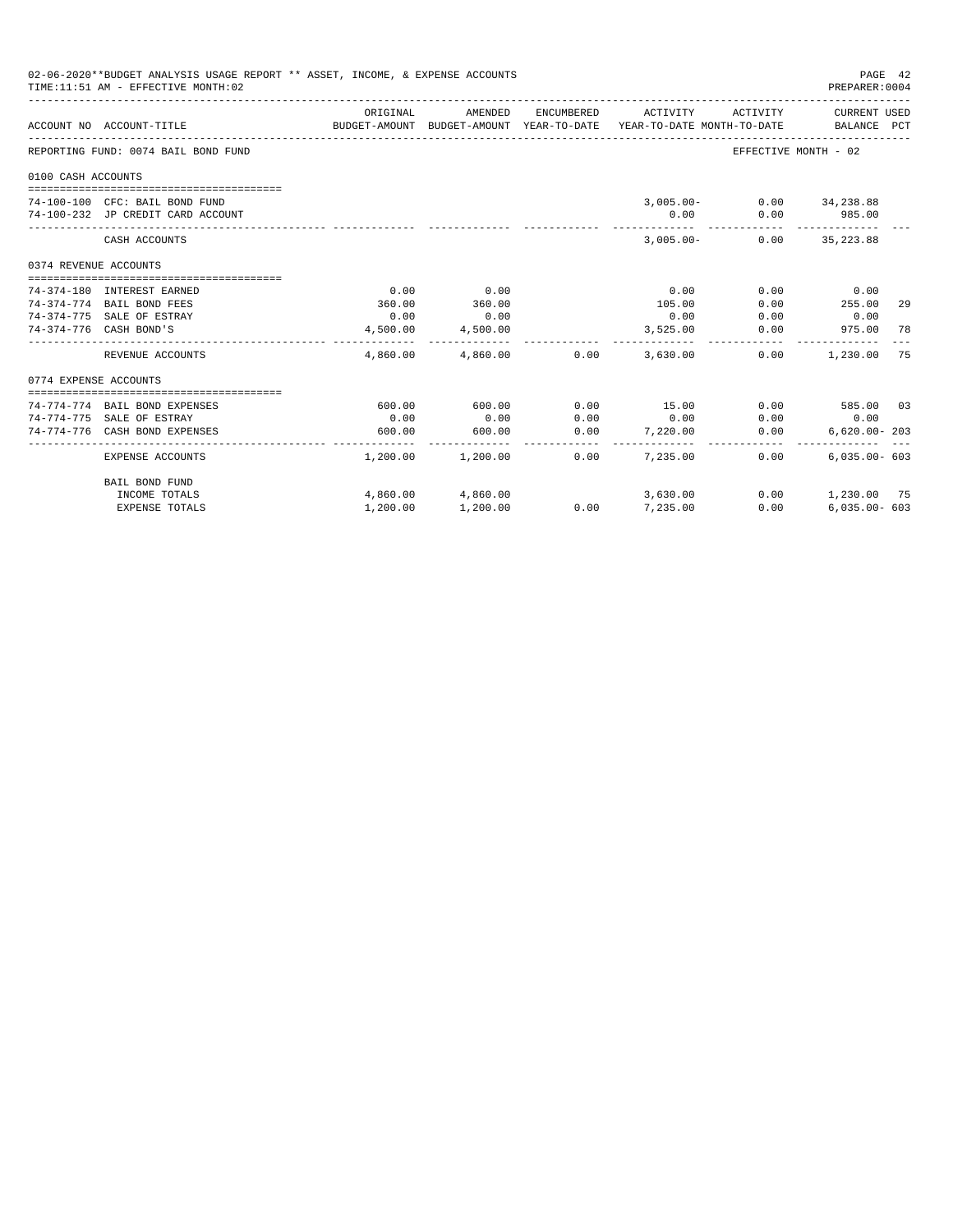|                       | 02-06-2020**BUDGET ANALYSIS USAGE REPORT ** ASSET, INCOME, & EXPENSE ACCOUNTS<br>TIME:11:51 AM - EFFECTIVE MONTH:02 |           |                            |            |                                                                                             |                      | PAGE 43<br>PREPARER: 0004                                                                                             |                |
|-----------------------|---------------------------------------------------------------------------------------------------------------------|-----------|----------------------------|------------|---------------------------------------------------------------------------------------------|----------------------|-----------------------------------------------------------------------------------------------------------------------|----------------|
|                       | ACCOUNT NO ACCOUNT-TITLE                                                                                            | ORIGINAL  | AMENDED                    | ENCUMBERED | ACTIVITY<br>BUDGET-AMOUNT BUDGET-AMOUNT YEAR-TO-DATE YEAR-TO-DATE MONTH-TO-DATE BALANCE PCT | ACTIVITY             | CURRENT USED                                                                                                          |                |
|                       | REPORTING FUND: 0076 STATE CRIMINAL & CIVIL FEES FUND                                                               |           |                            |            |                                                                                             |                      | EFFECTIVE MONTH - 02                                                                                                  |                |
| 0100 CASH ACCOUNTS    |                                                                                                                     |           |                            |            |                                                                                             |                      |                                                                                                                       |                |
|                       |                                                                                                                     |           |                            |            |                                                                                             |                      |                                                                                                                       |                |
|                       | 76-100-100 CFC: STATE CRIMINAL & CIVIL FEES                                                                         |           |                            |            | 1,841.96                                                                                    |                      | $0.00$ $84,162.18$                                                                                                    |                |
|                       | 76-100-230 DISTRICT CLERK CC ACCOUNT                                                                                |           |                            |            | 431.00                                                                                      |                      | $0.00$ 3,368.00                                                                                                       |                |
|                       | 76-100-231 COUNTY CLERK CC ACCOUNT                                                                                  |           |                            |            | 190.23                                                                                      |                      | $0.00$ 2,418.41                                                                                                       |                |
|                       | 76-100-232 JP CC ACCOUNT                                                                                            |           |                            |            | 2,960.50<br>------------ <u>-</u>                                                           | -----------          | $0.00$ 20,723.40<br>.                                                                                                 |                |
|                       | CASH ACCOUNTS                                                                                                       |           |                            |            | 5,423.69                                                                                    |                      | $0.00$ 110,671.99                                                                                                     |                |
| 0376 REVENUE ACCOUNTS |                                                                                                                     |           |                            |            |                                                                                             |                      |                                                                                                                       |                |
|                       | 76-376-180 INTEREST EARNED                                                                                          | 0.00      | 0.00                       |            | 0.00                                                                                        | 0.00                 | 0.00                                                                                                                  |                |
|                       | 76-376-701 DELINQUENT CASES                                                                                         | 0.00      | 0.00                       |            | 0.00                                                                                        | 0.00                 | 0.00                                                                                                                  |                |
|                       | 76-376-702 GUARDIANSHIP                                                                                             | 380.00    | 380.00                     |            | 80.00                                                                                       | 0.00                 | 300.00                                                                                                                | 21             |
|                       | 76-376-703 DC-CAR-BVS TO TX VITAL STATISTICS                                                                        | 6.00      | 6.00                       |            | 0.00                                                                                        |                      | 0.00<br>6.00                                                                                                          | 0 <sup>0</sup> |
|                       | 76-376-704 PARKS & WILDLIFE                                                                                         |           | 2,000.00 2,000.00          |            | 481.95                                                                                      |                      | $0.00$ 1,518.05                                                                                                       | 24             |
|                       | 76-376-776 STATE FEE CRIMINAL & CIVIL                                                                               | 49,000.00 | 49,000.00<br>------------- |            | 20,069.32                                                                                   | 0.00<br>____________ | 28,930.68<br>-------------                                                                                            | 41             |
|                       | REVENUE ACCOUNTS                                                                                                    |           | 51,386.00 51,386.00 0.00   |            | 20.631.27                                                                                   | 0.00                 | 30.754.73 40                                                                                                          |                |
| 0776 EXPENSE ACCOUNTS |                                                                                                                     |           |                            |            |                                                                                             |                      |                                                                                                                       |                |
|                       | 76-776-701 DELINQUENT CASES                                                                                         | 1,000.00  | 1,000.00                   | 0.00       | 0.00                                                                                        |                      | 0.00 1,000.00                                                                                                         | 0 <sup>0</sup> |
|                       | 76-776-703 DC-CAR-BVS TO TX VITAL STATISTICS                                                                        | 75.00     |                            | 23.79      | 32.94                                                                                       |                      |                                                                                                                       | 76             |
|                       | 76-776-704 PARKS & WILDLIFE                                                                                         | 1,500.00  | 75.00<br>1,500.00          | 0.00       | 0.00                                                                                        |                      | $\begin{array}{ccc} 0\, . \, 00 & \qquad & 18\, . \, 27 \\ 0\, . \, 00 & \qquad & 1\, , \, 500\, . \, 00 \end{array}$ | 0 <sup>0</sup> |
|                       | 76-776-776 STATE FEE CRIMINAL & CIVIL                                                                               | 47,000.00 | 47,000.00                  | 0.00       | 29,052.02                                                                                   | 0.00                 | 17,947.98                                                                                                             | 62             |
|                       | EXPENSE ACCOUNTS                                                                                                    |           | 49,575.00 49,575.00        | 23.79      | 29,084.96                                                                                   | 0.00                 | 20,466.25 59                                                                                                          |                |
|                       | STATE CRIMINAL & CIVIL FEES FUND                                                                                    |           |                            |            |                                                                                             |                      |                                                                                                                       |                |
|                       | INCOME TOTALS                                                                                                       |           | 51,386.00 51,386.00        |            | 20,631.27                                                                                   |                      | $0.00$ $30.754.73$ 40                                                                                                 |                |
|                       | <b>EXPENSE TOTALS</b>                                                                                               | 49,575.00 | 49,575.00                  | 23.79      | 29,084.96                                                                                   | 0.00                 | 20,466.25                                                                                                             | 59             |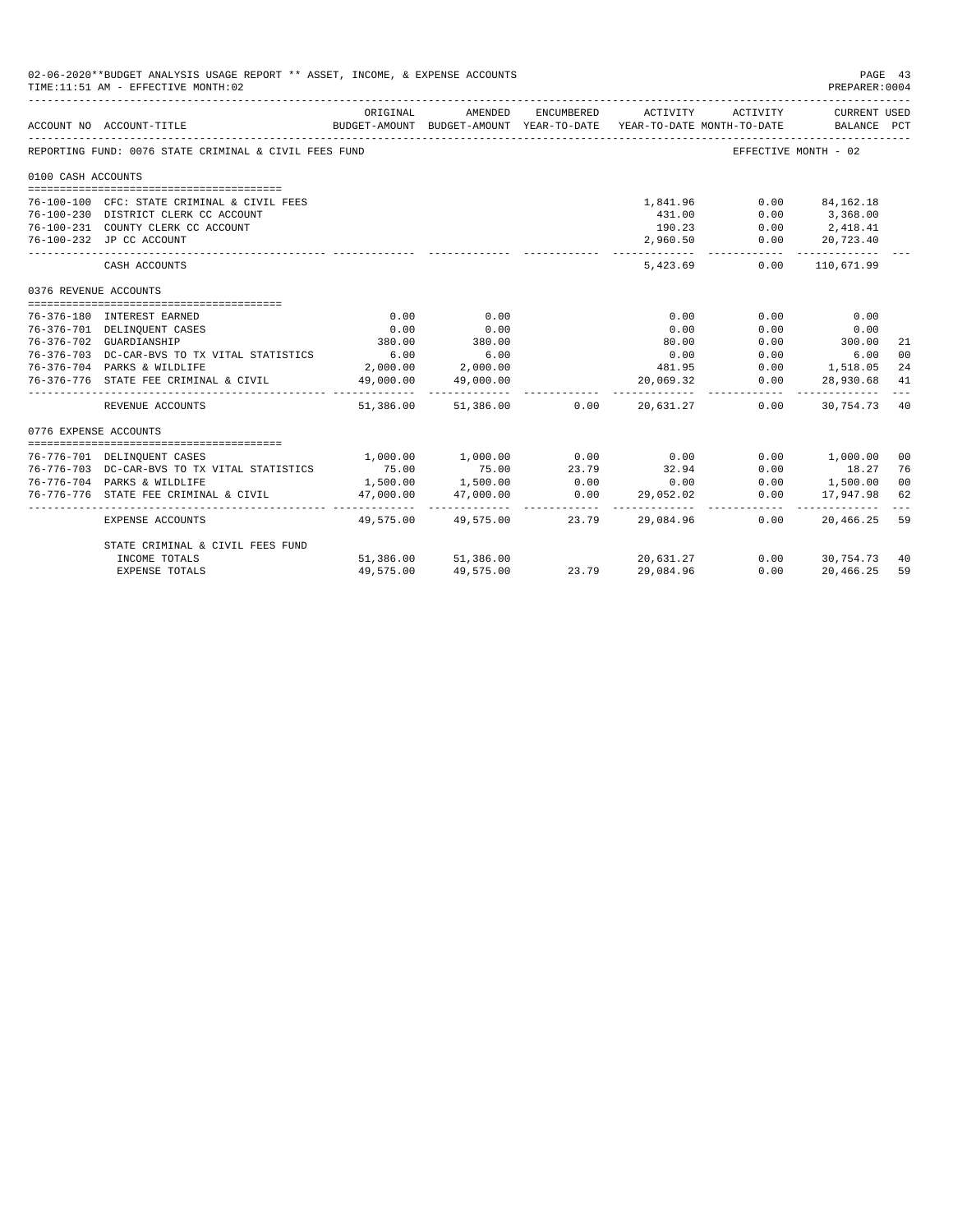|                       | 02-06-2020**BUDGET ANALYSIS USAGE REPORT ** ASSET, INCOME, & EXPENSE ACCOUNTS<br>TIME:11:51 AM - EFFECTIVE MONTH:02 |                      |                              |               |                                                                     |                      | PAGE 44<br>PREPARER: 0004          |                |
|-----------------------|---------------------------------------------------------------------------------------------------------------------|----------------------|------------------------------|---------------|---------------------------------------------------------------------|----------------------|------------------------------------|----------------|
|                       | ACCOUNT NO ACCOUNT-TITLE<br>______________________________________                                                  | ORIGINAL             | AMENDED                      | ENCUMBERED    | BUDGET-AMOUNT BUDGET-AMOUNT YEAR-TO-DATE YEAR-TO-DATE MONTH-TO-DATE | ACTIVITY ACTIVITY    | <b>CURRENT USED</b><br>BALANCE PCT |                |
|                       | REPORTING FUND: 0078 SENIOR CITIZENS FUND                                                                           |                      |                              |               |                                                                     | EFFECTIVE MONTH - 02 |                                    |                |
| 0100 CASH ACCOUNTS    |                                                                                                                     |                      |                              |               |                                                                     |                      |                                    |                |
|                       | 78-100-100 CFC: SENIOR CITIZENS                                                                                     |                      |                              |               |                                                                     | 22,705.97- 0.00      | $113, 280.11 -$                    |                |
|                       | CASH ACCOUNTS                                                                                                       |                      |                              |               | 22,705.97-                                                          | 0.00                 | $113.280.11 -$                     |                |
| 0378 REVENUE ACCOUNTS |                                                                                                                     |                      |                              |               |                                                                     |                      |                                    |                |
|                       |                                                                                                                     |                      |                              |               |                                                                     |                      |                                    |                |
|                       | 78-378-160 SALE OF FIXED ASSETS                                                                                     | 0.00                 | 0.00                         |               | 0.00                                                                | 0.00                 | 0.00                               |                |
|                       | 78-378-180 INTEREST EARNED                                                                                          | 0.00                 | 0.00                         |               | 0.00                                                                | 0.00                 | 0.00                               |                |
|                       | 78-378-710 WCTCOG PROGRAM                                                                                           | 22,000.00            | 22,000.00                    |               | 6,593.40                                                            | 0.00                 | 15,406.60                          | 30             |
|                       | 78-378-711 DEPT OF HUMAN RESOURCES                                                                                  | 0.00                 | 0.00                         |               | 0.00                                                                | 0.00                 | 0.00                               |                |
|                       | 78-378-712 FOOD DONATIONS                                                                                           | 10,000.00            | 10,000.00                    |               | 2,435.80                                                            | 0.00                 | 7,564.20                           | 24             |
|                       | 78-378-713 BUILDING RENT                                                                                            | 0.00                 | 0.00                         |               | 0.00                                                                | 0.00                 | 0.00                               |                |
|                       | 78-378-714 DEPT OF AGING & DISABILITY                                                                               | 15,000.00            | 15,000.00                    |               | 5,973.75                                                            | 0.00                 | 9,026.25                           | 40             |
|                       | 78-378-715 GIFT DONATIONS                                                                                           | 300.00               | 300.00                       |               | 200.00                                                              | 0.00                 | 100.00                             | 67             |
|                       | 78-378-716 OTHER INCOME                                                                                             | 80.00                | 80.00                        |               | 0.00                                                                | 0.00                 | 80.00                              | 0 <sub>0</sub> |
|                       | 78-378-815 INCOME FROM OTHER FUNDS                                                                                  | 0.00<br>-----------  | 0.00<br>-----------          |               | 0.00                                                                | 0.00<br>--------     | 0.00<br>----------                 |                |
|                       | REVENUE ACCOUNTS                                                                                                    | 47,380.00            | 47,380.00                    | 0.00          | 15,202.95                                                           | 0.00                 | 32,177.05                          | 32             |
| 0778 EXPENSE ACCOUNTS |                                                                                                                     |                      |                              |               |                                                                     |                      |                                    |                |
|                       |                                                                                                                     |                      |                              |               |                                                                     |                      |                                    |                |
|                       | 78-778-100 SALARY - GENERAL PAYROLL                                                                                 | 21,912.00            | 21,912.00                    | 0.00          | 7,584.75                                                            | 0.00                 | 14,327.25                          | 35             |
|                       | 78-778-105 LONGEVITY PAY                                                                                            | 600.00               | 600.00                       | 0.00          | 0.00                                                                | 0.00                 | 600.00                             | 00             |
|                       | 78-778-110 SALARY - FULL TIME (PART TIME)                                                                           | 33,813.00            | 33,813.00                    | 0.00          | 11,271.75                                                           | 0.00                 | 22,541.25                          | 33             |
|                       | 78-778-200 FICA EXPENSE                                                                                             | 4,263.00             | 4,263.00                     | 0.00          | 1,442.45                                                            | 0.00                 | 2,820.55                           | 34             |
| 78-778-300 TRAVEL     | 78-778-205 RETIREMENT                                                                                               | 4,587.00             | 4,587.00                     | 0.00<br>76.48 | 1,554.72<br>178.76                                                  | 0.00<br>0.00         | 3,032.28                           | 34<br>17       |
| 78-778-305 SUPPLIES   |                                                                                                                     | 1,500.00             | 1,500.00<br>2,000.00         | 20.00         | 603.69                                                              | 0.00                 | 1,244.76<br>1,376.31               | 31             |
|                       | 78-778-310 COMMUNICATIONS                                                                                           | 2,000.00<br>1,182.00 |                              | 0.00          | 403.34                                                              | 0.00                 | 778.66                             | 34             |
|                       | 78-778-320 REPAIRS & MAINTENANCE                                                                                    | 2,000.00             | 1,182.00<br>2,000.00         | 0.00          | 130.90                                                              | 0.00                 | 1,869.10                           | 07             |
|                       | 78-778-333 LAST YEARS BILLS                                                                                         | 0.00                 | 0.00                         | 0.00          | 7.00                                                                | 0.00                 | $7.00 -$                           |                |
| 78-778-380 UTILITIES  |                                                                                                                     | 6,500.00             | 6,500.00                     | 0.00          | 1,911.53                                                            | 0.00                 | 4,588.47                           | 29             |
|                       | 78-778-400 NEW EQUIPMENT                                                                                            | 5,450.00             | 5,450.00                     | 0.00          | 0.00                                                                | 0.00                 | 5,450.00                           | 00             |
|                       | 78-778-680 VAN EXPENSE                                                                                              | 4,500.00             | 4,500.00                     | 500.00        | 1,054.49                                                            | 0.00                 | 2,945.51                           | 35             |
|                       | 78-778-685 NEW VAN - BUDGET AMENDMENT 2019                                                                          | 0.00                 | 0.00                         | 0.00          | 0.00                                                                | 0.00                 | 0.00                               |                |
|                       | 78-778-690 EDIBLE GOODS                                                                                             | 25,000.00            | 25,000.00                    | 5,391.65      | 10,273.33                                                           | 0.00                 | 9,335.02                           | 63             |
|                       | 78-778-692 PAPER GOODS                                                                                              | 7,900.00             | 7,900.00                     | 1,837.19      | 1,691.08                                                            | 0.00                 | 4,371.73                           | 45             |
|                       | 78-778-693 GIFT EXPENSE                                                                                             | 200.00               | 200.00                       | 0.00          | 284.62                                                              | 0.00                 | 84.62- 142                         |                |
|                       | EXPENSE ACCOUNTS                                                                                                    | .<br>121,407.00      | ------------ -<br>121,407.00 | 7,825.32      | ___________________________<br>38,392.41                            | 0.00                 | 75, 189. 27 38                     |                |
|                       | SENIOR CITIZENS FUND                                                                                                |                      |                              |               |                                                                     |                      |                                    |                |
|                       | INCOME TOTALS                                                                                                       | 47,380.00            | 47,380.00                    |               | 15,202.95                                                           | 0.00                 | 32,177.05                          | 32             |
|                       | <b>EXPENSE TOTALS</b>                                                                                               | 121,407.00           | 121,407.00                   | 7,825.32      | 38, 392.41                                                          | 0.00                 | 75,189.27                          | 38             |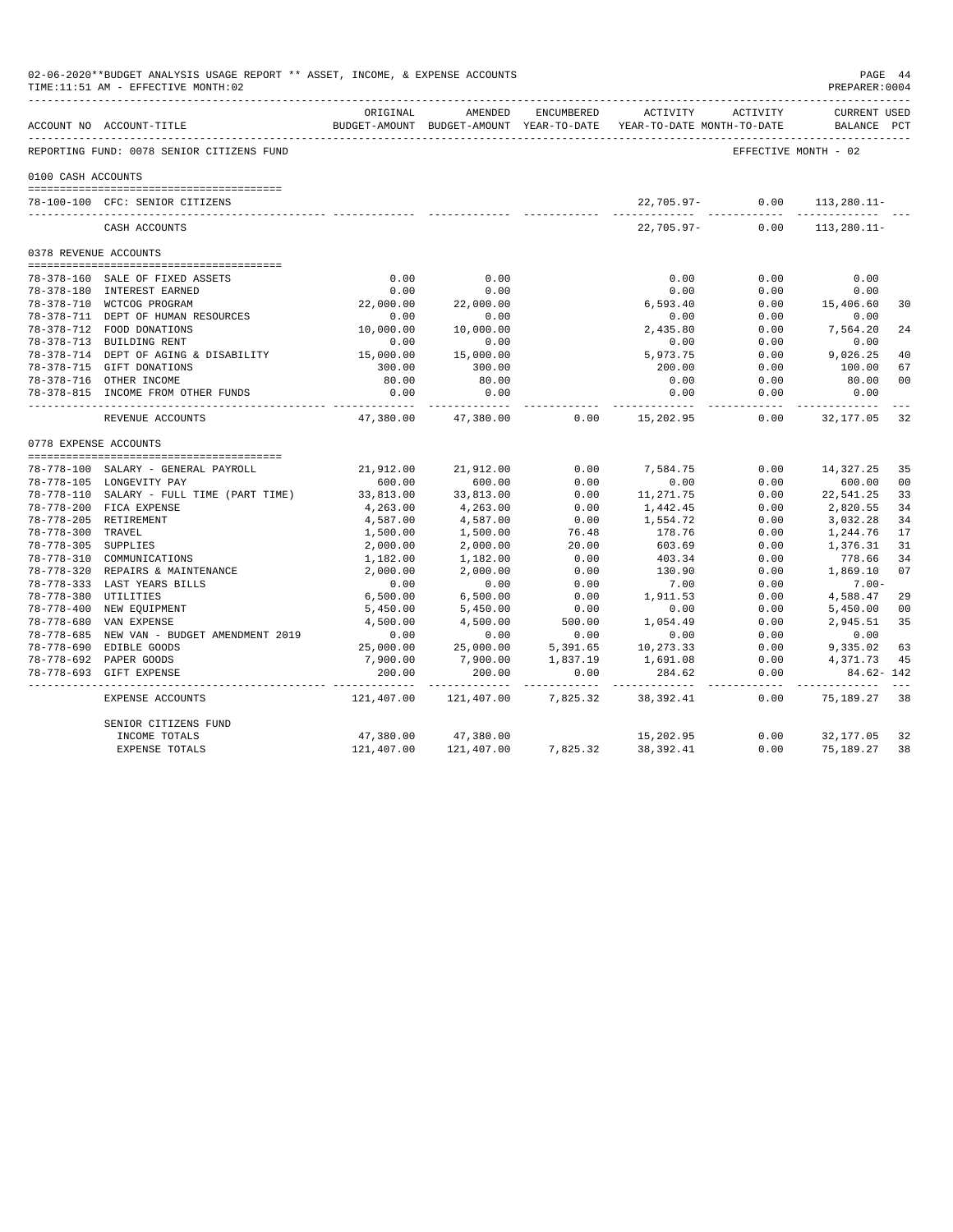|                       | 02-06-2020**BUDGET ANALYSIS USAGE REPORT ** ASSET, INCOME, & EXPENSE ACCOUNTS<br>TIME: 11:51 AM - EFFECTIVE MONTH: 02 |          |                            |              |                               |              | PREPARER: 0004       | PAGE 45 |
|-----------------------|-----------------------------------------------------------------------------------------------------------------------|----------|----------------------------|--------------|-------------------------------|--------------|----------------------|---------|
|                       |                                                                                                                       | ORIGINAL | AMENDED                    | ENCUMBERED   | ACTIVITY                      | ACTIVITY     | CURRENT USED         |         |
|                       | ACCOUNT NO ACCOUNT-TITLE<br>BUDGET-AMOUNT BUDGET-AMOUNT YEAR-TO-DATE YEAR-TO-DATE MONTH-TO-DATE     BALANCE PCT       |          |                            |              |                               |              |                      |         |
|                       | REPORTING FUND: 0080 LEOSE GRANT FUND                                                                                 |          |                            |              |                               |              | EFFECTIVE MONTH - 02 |         |
| 0100 CASH ACCOUNTS    |                                                                                                                       |          |                            |              |                               |              |                      |         |
|                       | 80-100-100 CFC: LEOSE GRANT CHECKING                                                                                  |          |                            |              | 0.00                          |              | $0.00$ 3,511.69      |         |
|                       | CASH ACCOUNTS                                                                                                         |          |                            |              | 0.00                          | 0.00         | 3,511.69             |         |
| 0380 REVENUE ACCOUNTS |                                                                                                                       |          |                            |              |                               |              |                      |         |
|                       | 80-380-180 INTEREST EARNED                                                                                            | 0.00     | 0.00                       |              |                               | 0.00         | $0.00$ 0.00          |         |
|                       | 80-380-800 LEOSE GRANT REVENUES                                                                                       | 1,300.00 | 1,300.00                   |              | 0.00                          |              | $0.00$ 1,300.00 00   |         |
|                       | REVENUE ACCOUNTS                                                                                                      |          | $1,300.00$ $1,300.00$ 0.00 |              |                               | 0.00<br>0.00 | 1,300.00 00          |         |
| 0800 EXPENSE ACCOUNTS |                                                                                                                       |          |                            |              |                               |              |                      |         |
|                       | ---------------------------------<br>80-800-800 LEOSE GRANT EXPENSES                                                  |          | 1,300.00 1,300.00 0.00     |              | $0.00$ $0.00$ $1,300.00$ $00$ |              |                      |         |
|                       | EXPENSE ACCOUNTS                                                                                                      | .        | 1,300.00 1,300.00          | ------------ | ---------------<br>0.00       | 0.00<br>0.00 | 1,300.00 00          |         |
|                       | LEOSE GRANT FUND                                                                                                      |          |                            |              |                               |              |                      |         |
|                       | INCOME TOTALS                                                                                                         |          | 1,300.00 1,300.00          |              | 0.00                          |              | $0.00$ 1,300.00      | 00      |
|                       | <b>EXPENSE TOTALS</b>                                                                                                 | 1,300.00 | 1,300.00                   | 0.00         | 0.00                          | 0.00         | 1,300.00             | 00      |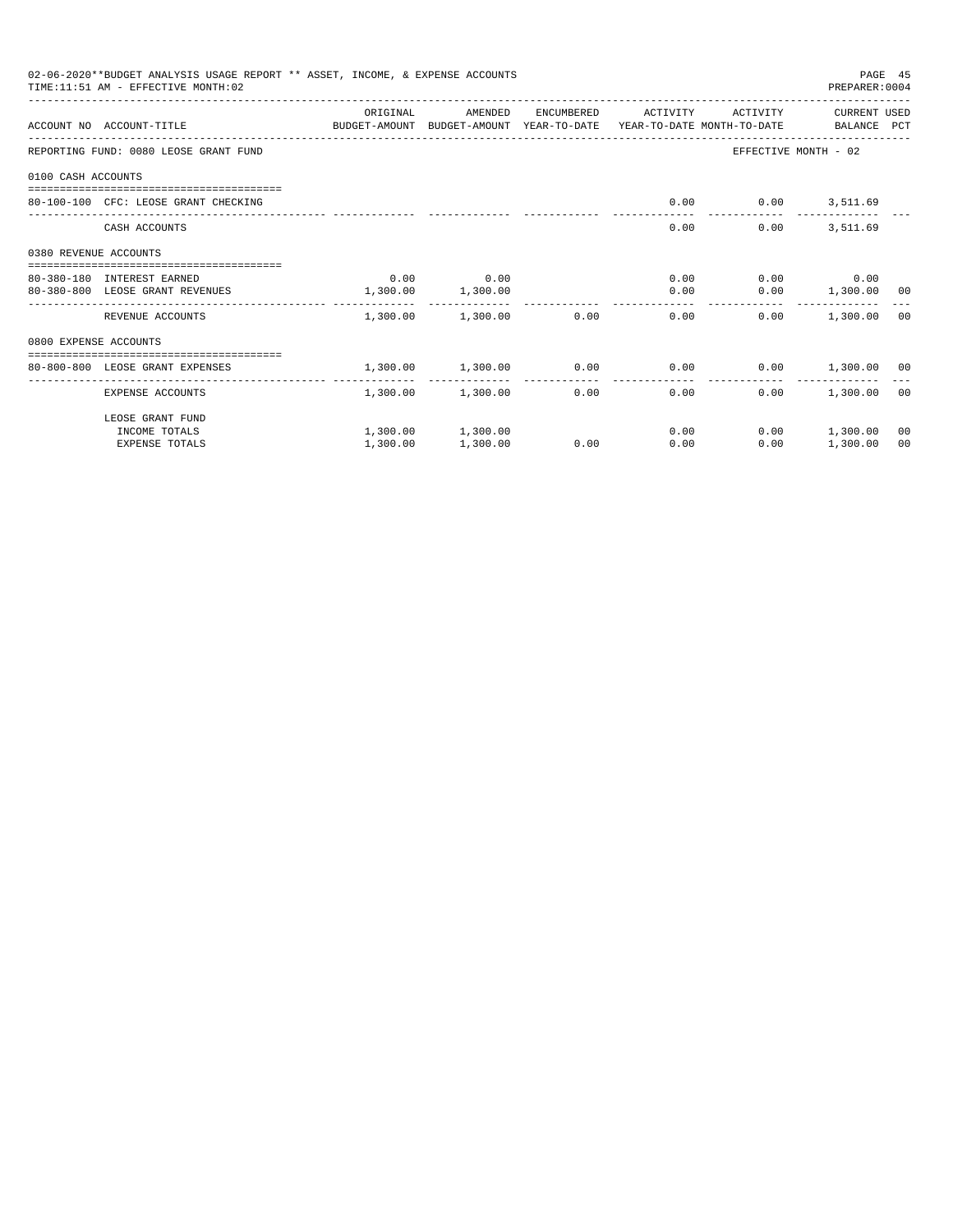|                       | 02-06-2020**BUDGET ANALYSIS USAGE REPORT ** ASSET, INCOME, & EXPENSE ACCOUNTS<br>TIME: 11:51 AM - EFFECTIVE MONTH: 02 |          |             |                                                          | PAGE 46<br>PREPARER: 0004                   |    |
|-----------------------|-----------------------------------------------------------------------------------------------------------------------|----------|-------------|----------------------------------------------------------|---------------------------------------------|----|
|                       | ACCOUNT NO ACCOUNT-TITLE CONTROL SUDGET-AMOUNT BUDGET-AMOUNT YEAR-TO-DATE YEAR-TO-DATE MONTH-TO-DATE BALANCE PCT      | ORIGINAL |             | AMENDED ENCUMBERED ACTIVITY ACTIVITY CURRENTUSED         |                                             |    |
|                       | REPORTING FUND: 0082 JUSTICE COURT TECHNOLOGY FUND                                                                    |          |             |                                                          | EFFECTIVE MONTH - 02                        |    |
| 0100 CASH ACCOUNTS    |                                                                                                                       |          |             |                                                          |                                             |    |
|                       | 82-100-100 CFC: JUSTICE COURT TECH CHECKING<br>82-100-232 JP CC ACCOUNT                                               |          |             |                                                          | 680.82- 0.00 7,765.42<br>110.12 0.00 912.09 |    |
|                       | CASH ACCOUNTS                                                                                                         |          |             |                                                          | 570.70- 0.00 8.677.51                       |    |
| 0380 REVENUE ACCOUNTS |                                                                                                                       |          |             |                                                          |                                             |    |
|                       | 82-380-180 INTEREST EARNED                                                                                            |          | $0.00$ 0.00 |                                                          | $0.00$ $0.00$ $0.00$ $0.00$                 |    |
|                       | 82-380-820 JUSTICE COURT TECH FEES 1,500.00 1,500.00                                                                  |          |             |                                                          | 646.31 0.00 853.69 43                       |    |
|                       | REVENUE ACCOUNTS                                                                                                      |          |             | $1.500.00$ $1.500.00$ $0.00$ $646.31$                    | 0.00<br>853.69                              | 43 |
| 0820 EXPENSE ACCOUNTS |                                                                                                                       |          |             |                                                          |                                             |    |
|                       |                                                                                                                       |          |             |                                                          |                                             |    |
|                       | 82-820-333 LAST YEARS BILLS                                                                                           |          |             | $0.00$ $0.00$ $0.00$ $1,740.93$ $0.00$ $1,740.93$ $0.00$ |                                             |    |
|                       | 82-820-820 JUSTICE COURT TECH EXPENSES $1,500.00$ $1,500.00$ $0.00$ $0.00$                                            |          |             |                                                          | $0.00$ 1,500.00 00                          |    |
|                       | EXPENSE ACCOUNTS                                                                                                      |          |             | $1,500.00$ $1,500.00$ $0.00$ $1,740.93$                  | $0.00$ 240.93-116                           |    |
|                       | JUSTICE COURT TECHNOLOGY FUND                                                                                         |          |             |                                                          |                                             |    |
|                       | INCOME TOTALS                                                                                                         |          |             | $1,500.00$ $1,500.00$ $646.31$                           | 0.00 853.69 43                              |    |
|                       | <b>EXPENSE TOTALS</b>                                                                                                 | 1,500.00 | 1,500.00    | $0.00$ 1,740.93                                          | $0.00$ 240.93-116                           |    |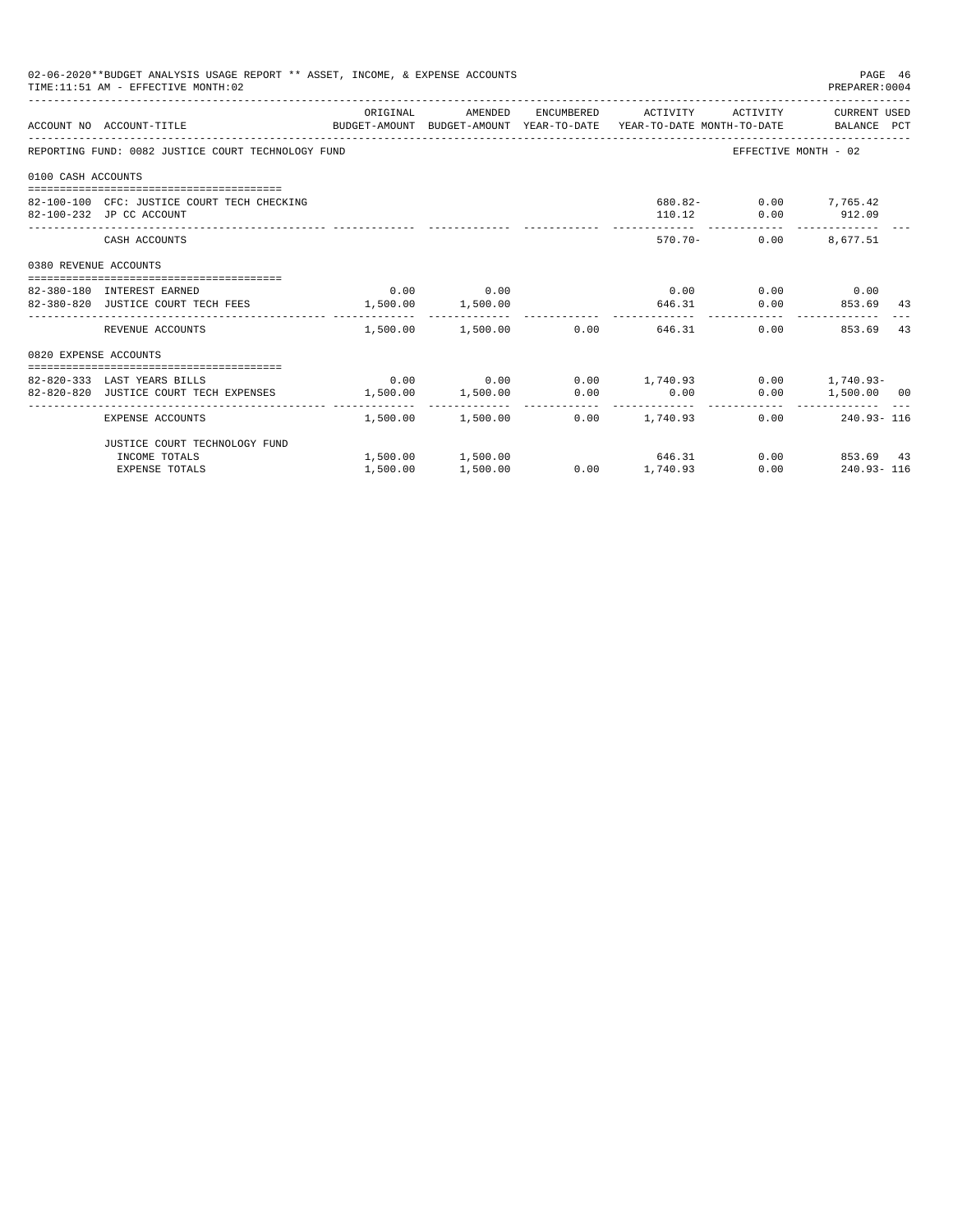|                       | 02-06-2020**BUDGET ANALYSIS USAGE REPORT ** ASSET, INCOME, & EXPENSE ACCOUNTS<br>TIME: 11:51 AM - EFFECTIVE MONTH: 02 |                          |                           |                     |                                        |                                                                                                                                                                                                                             | PAGE 47<br>PREPARER: 0004                            |  |
|-----------------------|-----------------------------------------------------------------------------------------------------------------------|--------------------------|---------------------------|---------------------|----------------------------------------|-----------------------------------------------------------------------------------------------------------------------------------------------------------------------------------------------------------------------------|------------------------------------------------------|--|
|                       | ACCOUNT NO ACCOUNT-TITLE                                                                                              | ORIGINAL                 | AMENDED                   |                     |                                        | ENCUMBERED ACTIVITY ACTIVITY CURRENT USED<br>BUDGET-AMOUNT BUDGET-AMOUNT YEAR-TO-DATE YEAR-TO-DATE MONTH-TO-DATE BALANCE PCT                                                                                                |                                                      |  |
|                       | REPORTING FUND: 0084 FC DRUG FORFEITURE FUND                                                                          |                          |                           |                     |                                        | EFFECTIVE MONTH - 02                                                                                                                                                                                                        |                                                      |  |
| 0100 CASH ACCOUNTS    |                                                                                                                       |                          |                           |                     |                                        |                                                                                                                                                                                                                             |                                                      |  |
|                       |                                                                                                                       |                          |                           |                     |                                        |                                                                                                                                                                                                                             |                                                      |  |
|                       | 84-100-100 CFC: FC DRUG FORFEITURE CHECKING                                                                           |                          |                           |                     |                                        | $0.00$ $0.00$ $0.00$                                                                                                                                                                                                        |                                                      |  |
|                       | 84-100-150 CFC: FC DRUG FORFEITURE CHECKING                                                                           |                          |                           |                     |                                        | 588.16- 0.00 44,587.80<br>------------ -------------                                                                                                                                                                        |                                                      |  |
|                       | CASH ACCOUNTS                                                                                                         |                          |                           |                     |                                        | 588.16- 0.00 44.587.80                                                                                                                                                                                                      |                                                      |  |
| 0384 REVENUE ACCOUNTS |                                                                                                                       |                          |                           |                     |                                        |                                                                                                                                                                                                                             |                                                      |  |
|                       |                                                                                                                       |                          |                           |                     |                                        |                                                                                                                                                                                                                             |                                                      |  |
|                       | 84-384-180 INTEREST EARNED                                                                                            | 0.00                     | 0.00                      |                     |                                        | $165.32$ 0.00 $165.32+$                                                                                                                                                                                                     |                                                      |  |
|                       | 84-384-840 FC DRUG FORFEITURE REVENUES                                                                                | 0.00                     | 0.00                      |                     | 0.00                                   | 0.00                                                                                                                                                                                                                        | 0.00                                                 |  |
|                       | REVENUE ACCOUNTS                                                                                                      | 0.00                     | 0.00                      |                     | $0.00$ 165.32                          |                                                                                                                                                                                                                             | $0.00$ 165.32+                                       |  |
| 0840 EXPENSE ACCOUNTS |                                                                                                                       |                          |                           |                     |                                        |                                                                                                                                                                                                                             |                                                      |  |
|                       |                                                                                                                       |                          |                           |                     |                                        |                                                                                                                                                                                                                             |                                                      |  |
|                       | 84-840-110 ADMIN ASSISTANT - SUPPLEMENT                                                                               | 0.00                     | 0.00                      | 0.00                | 0.00                                   | 0.00                                                                                                                                                                                                                        | 0.00                                                 |  |
|                       | 84-840-200 FICA EXPENSE                                                                                               | 0.00                     | 0.00                      | 0.00                | 0.00                                   | 0.00                                                                                                                                                                                                                        | 0.00                                                 |  |
|                       | 84-840-205 RETIREMENT EXPENSE                                                                                         | 0.00                     | 0.00                      | 0.00                | 0.00                                   | 0.00                                                                                                                                                                                                                        | 0.00                                                 |  |
|                       | 84-840-210 MEDICAL INSURANCE                                                                                          | 0.00                     | 0.00                      | 0.00                | 0.00                                   | $0.00$ and $0.00$ and $0.00$ and $0.00$ and $0.00$ and $0.00$ and $0.00$ and $0.00$ and $0.00$ and $0.00$ and $0.00$ and $0.00$ and $0.00$ and $0.00$ and $0.00$ and $0.00$ and $0.00$ and $0.00$ and $0.00$ and $0.00$ and | 0.00                                                 |  |
|                       | 84-840-333 LAST YEARS BILLS                                                                                           |                          |                           |                     | $0.00$ $0.00$ $1.040.68$ $0.00$        |                                                                                                                                                                                                                             | $0.00$ 1,040.68-                                     |  |
|                       | 84-840-840 FC DRUG FORFEITURE EXPENSES                                                                                | 46,000.00<br>----------- | 46,000.00<br>____________ | 0.00<br>___________ | 743.28<br>.                            |                                                                                                                                                                                                                             | $0.00$ 45,256.72 02<br>_____________________________ |  |
|                       | EXPENSE ACCOUNTS                                                                                                      |                          |                           |                     | 46,000.00  46,000.00  1,040.68  743.28 |                                                                                                                                                                                                                             | $0.00$ $44.216.04$ 04                                |  |
|                       | FC DRUG FORFEITURE FUND                                                                                               |                          |                           |                     |                                        |                                                                                                                                                                                                                             |                                                      |  |
|                       | INCOME TOTALS                                                                                                         | 0.00                     | 0.00                      |                     | 165.32                                 |                                                                                                                                                                                                                             | $0.00$ 165.32+                                       |  |
|                       | <b>EXPENSE TOTALS</b>                                                                                                 | 46,000.00                |                           | 46,000.00 1,040.68  | 743.28                                 | 0.00                                                                                                                                                                                                                        | 44, 216, 04 04                                       |  |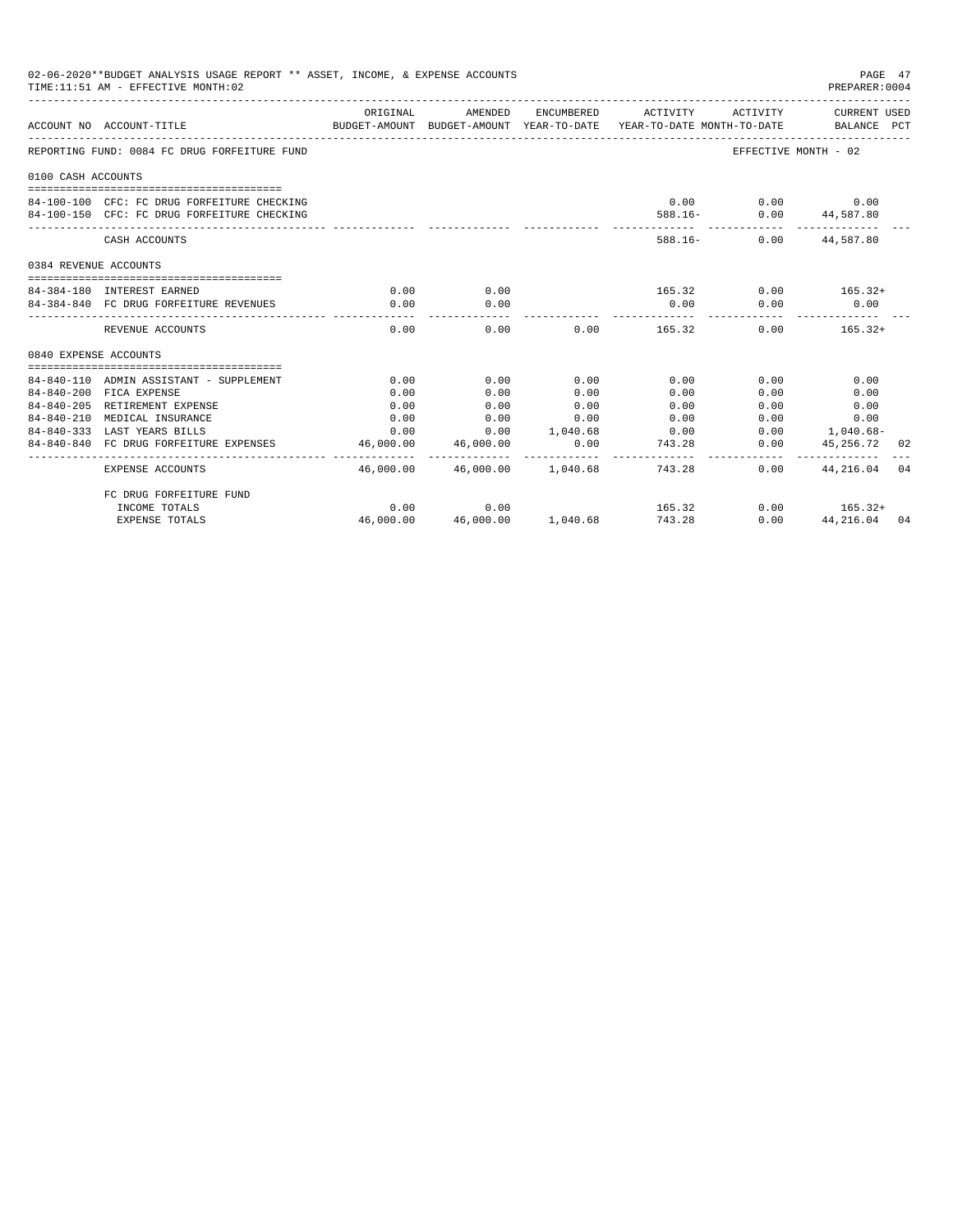| 02-06-2020**BUDGET ANALYSIS USAGE REPORT ** ASSET, INCOME, & EXPENSE ACCOUNTS<br>TIME:11:51 AM - EFFECTIVE MONTH:02 |                                        |                                                                                             |                                         |                 |                 |                              |                      | PAGE 48<br>PREPARER: 0004 |  |
|---------------------------------------------------------------------------------------------------------------------|----------------------------------------|---------------------------------------------------------------------------------------------|-----------------------------------------|-----------------|-----------------|------------------------------|----------------------|---------------------------|--|
|                                                                                                                     | ACCOUNT NO ACCOUNT-TITLE               | ORIGINAL<br>BUDGET-AMOUNT BUDGET-AMOUNT YEAR-TO-DATE YEAR-TO-DATE MONTH-TO-DATE BALANCE PCT | AMENDED                                 |                 |                 | ENCUMBERED ACTIVITY ACTIVITY | CURRENT USED         |                           |  |
|                                                                                                                     | REPORTING FUND: 0088 AIRPORT FUND      |                                                                                             |                                         |                 |                 |                              | EFFECTIVE MONTH - 02 |                           |  |
| 0100 CASH ACCOUNTS                                                                                                  |                                        |                                                                                             |                                         |                 |                 |                              |                      |                           |  |
|                                                                                                                     | 88-100-100 CFC - AIRPORT FUND          |                                                                                             |                                         |                 |                 | 985.42 0.00 21,591.00        |                      |                           |  |
|                                                                                                                     | CASH ACCOUNTS                          |                                                                                             |                                         |                 |                 | 0.00<br>985.42               | 21,591.00            |                           |  |
| 0380 REVENUE ACCOUNTS                                                                                               |                                        |                                                                                             |                                         |                 |                 |                              |                      |                           |  |
|                                                                                                                     | 88-380-180 INTEREST EARNED             |                                                                                             | $0.00$ 0.00                             |                 |                 | $0.00$ $0.00$ $0.00$ $0.00$  |                      |                           |  |
|                                                                                                                     | 88-380-810 AIRPORT REVENUES            | 4,780.00 4,780.00                                                                           |                                         |                 |                 | 2,375.00 0.00                | 2,405.00             | 50                        |  |
|                                                                                                                     | REVENUE ACCOUNTS                       |                                                                                             | $4.780.00$ $4.780.00$ $0.00$ $2.375.00$ |                 |                 | 0.00                         | 2,405.00             | 50                        |  |
| 0800 EXPENSE ACCOUNTS                                                                                               |                                        |                                                                                             |                                         |                 |                 |                              |                      |                           |  |
|                                                                                                                     |                                        |                                                                                             |                                         |                 |                 |                              |                      |                           |  |
|                                                                                                                     | 88-800-120 PART TIME SALARY            | 0.00                                                                                        | 0.00                                    | 0.00            | 0.00            | 0.00                         | 0.00                 |                           |  |
|                                                                                                                     | 88-800-200 FICA - EMPLOYER MATCH       | 0.00                                                                                        | 0.00                                    | 0.00            | 0.00            | 0.00                         | 0.00                 |                           |  |
|                                                                                                                     | 88-800-205 RETIREMENT - EMPLOYER MATCH | 0.00                                                                                        | 0.00<br>3,000.00 3,000.00               | $0.00$ 0.00     | 200.00 1,389.58 |                              | 0.00<br>0.00         |                           |  |
|                                                                                                                     | 88-800-810 AIRPORT EXPENSES            |                                                                                             |                                         |                 |                 | 0.00                         | 1,410.42 53          |                           |  |
|                                                                                                                     | EXPENSE ACCOUNTS                       |                                                                                             | 3,000.00 3,000.00                       |                 | 200.00 1,389.58 | 0.00                         | 1,410.42 53          |                           |  |
|                                                                                                                     | AIRPORT FUND                           |                                                                                             |                                         |                 |                 |                              |                      |                           |  |
|                                                                                                                     | INCOME TOTALS                          |                                                                                             | 4,780.00 4,780.00                       |                 | 2,375.00        | 0.00                         | 2,405.00             | 50                        |  |
|                                                                                                                     | <b>EXPENSE TOTALS</b>                  | 3,000.00                                                                                    | 3,000.00                                | 200.00 1,389.58 |                 | 0.00                         | 1,410.42             | 53                        |  |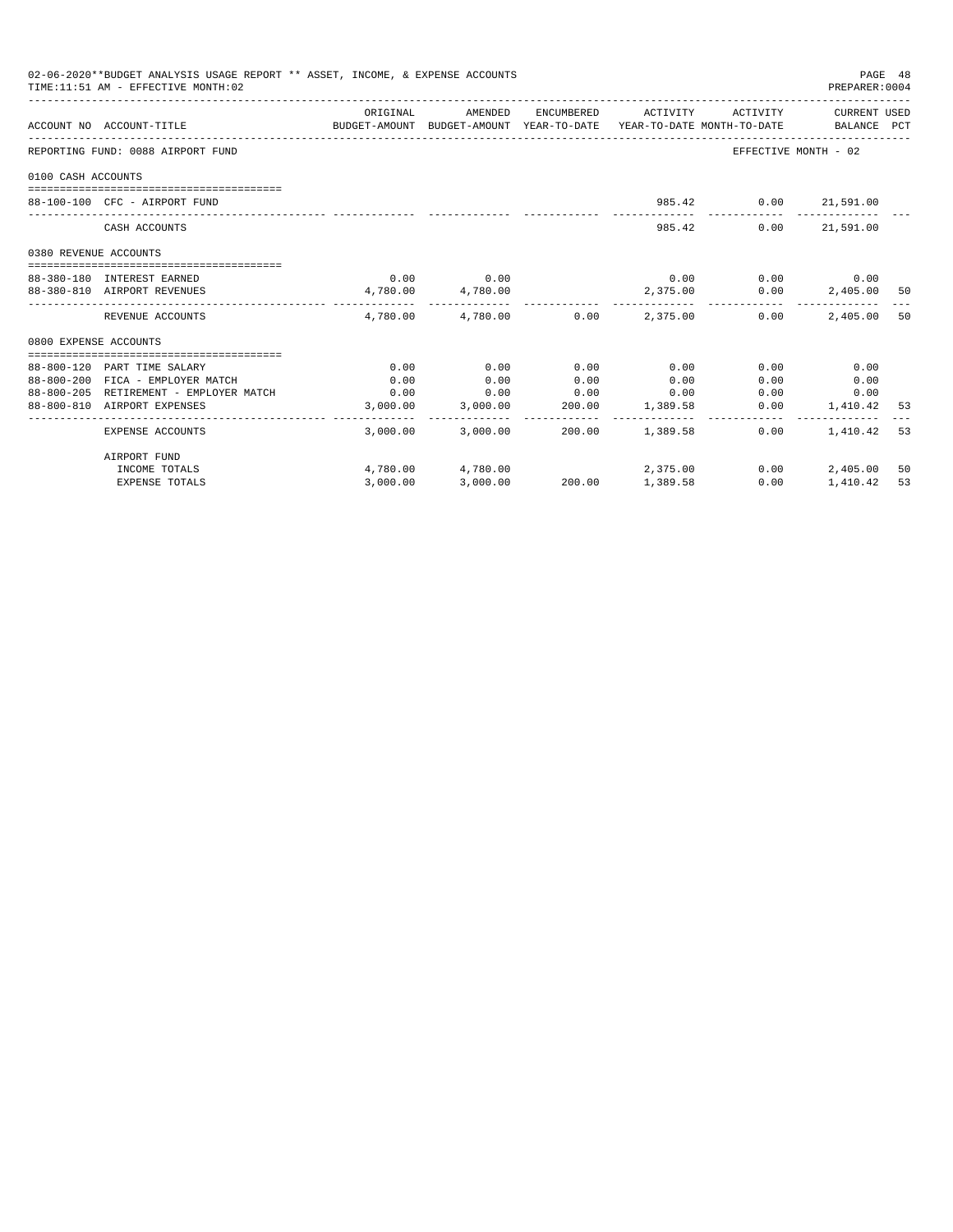| 02-06-2020**BUDGET ANALYSIS USAGE REPORT ** ASSET, INCOME, & EXPENSE ACCOUNTS<br>PAGE 49<br>TIME: 11:51 AM - EFFECTIVE MONTH: 02<br>PREPARER: 0004 |                                                                                                             |               |                                                                   |      |                     |                                                     |                                                    |  |
|----------------------------------------------------------------------------------------------------------------------------------------------------|-------------------------------------------------------------------------------------------------------------|---------------|-------------------------------------------------------------------|------|---------------------|-----------------------------------------------------|----------------------------------------------------|--|
|                                                                                                                                                    | ACCOUNT NO ACCOUNT-TITLE<br>BUDGET-AMOUNT BUDGET-AMOUNT YEAR-TO-DATE YEAR-TO-DATE MONTH-TO-DATE BALANCE PCT | ORIGINAL      | AMENDED                                                           |      | ENCUMBERED ACTIVITY |                                                     | ACTIVITY CURRENT USED                              |  |
|                                                                                                                                                    | REPORTING FUND: 0092 PRE-TRIAL DIVERSION PROGRAM                                                            |               |                                                                   |      |                     |                                                     | EFFECTIVE MONTH - 02                               |  |
| 0100 CASH ACCOUNTS                                                                                                                                 |                                                                                                             |               |                                                                   |      |                     |                                                     |                                                    |  |
|                                                                                                                                                    | 92-100-100 PRE-TRIAL CHECKING<br>92-100-222 PRE-TRIAL CHECKING                                              |               |                                                                   |      |                     | $0.00$ $0.00$ $0.00$<br>6,181.90   0.00   30,919.21 |                                                    |  |
|                                                                                                                                                    | CASH ACCOUNTS                                                                                               |               |                                                                   |      |                     | 6,181.90                                            | $0.00$ 30,919.21                                   |  |
| 0399 REVENUE ACCOUNTS                                                                                                                              |                                                                                                             |               |                                                                   |      |                     |                                                     |                                                    |  |
|                                                                                                                                                    | 92-399-180 INTEREST EARNED<br>92-399-920 PRE-TRIAL FEES                                                     | $3.00$ $3.00$ | 12,500.00 12,500.00                                               |      | 6.080.00            |                                                     | $105.39$ 0.00 $102.39 + 513$<br>$0.00$ 6,420.00 49 |  |
|                                                                                                                                                    | REVENUE ACCOUNTS                                                                                            | --------      | -------------<br>$12,503.00$ $12,503.00$ $0.00$ $6,185.39$ $0.00$ |      | . <b>.</b> .        |                                                     | 6,317.61 49                                        |  |
| 0929 EXPENSE ACCOUNT                                                                                                                               |                                                                                                             |               |                                                                   |      |                     |                                                     |                                                    |  |
|                                                                                                                                                    | 92-929-929 PRE-TRIAL EXPENSE                                                                                | 0.00          | 0.00                                                              | 0.00 |                     | $0.00$ 0.00                                         | 0.00                                               |  |
|                                                                                                                                                    | EXPENSE ACCOUNT                                                                                             | 0.00          | 0.00                                                              | 0.00 | 0.00                | 0.00                                                | 0.00                                               |  |
|                                                                                                                                                    | PRE-TRIAL DIVERSION PROGRAM                                                                                 |               |                                                                   |      |                     |                                                     |                                                    |  |
|                                                                                                                                                    | INCOME TOTALS<br><b>EXPENSE TOTALS</b>                                                                      | 0.00          | $12,503.00$ $12,503.00$ 6,185.39<br>0.00                          | 0.00 | 0.00                | 0.00<br>0.00                                        | 6,317.61 49<br>0.00                                |  |